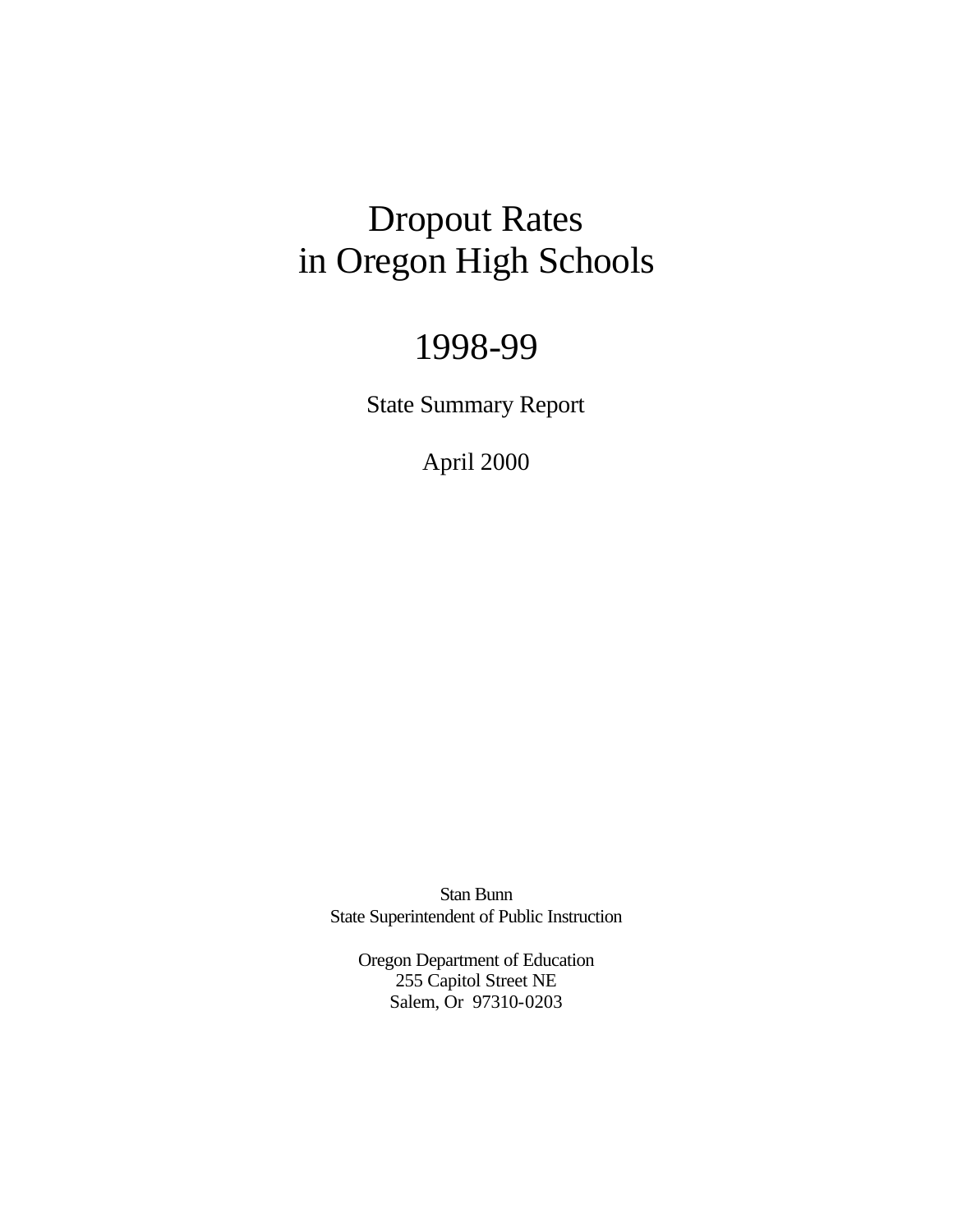The officially codified and compiled Oregon Administrative Rules are published by the Secretary of State and portions of that published compilation have copyright status. Any Oregon Administrative Rules presented on these pages are not the official version of the rules published by the Secretary of State.

It is the policy of the State Board of Education and a priority of the Oregon Department of Education that there will be no discrimination or harassment on the grounds of race, color, sex, marital status, religion, national origin, age or disability in any educational programs, activities or employment. Persons having questions about equal opportunity and nondiscrimination should contact the State Superintendent of Public Instruction at the Oregon Department of Education.

> Complimentary copies have been distributed. Additional copies are available for downloading at www.ode.state.or.us/stats Place orders with the Publications Sales Clerk at 378-3310, ext. 485

Please share this document with your colleagues! All or any part of this document may be photocopies for educational purposes without permission from the Oregon Department of Education.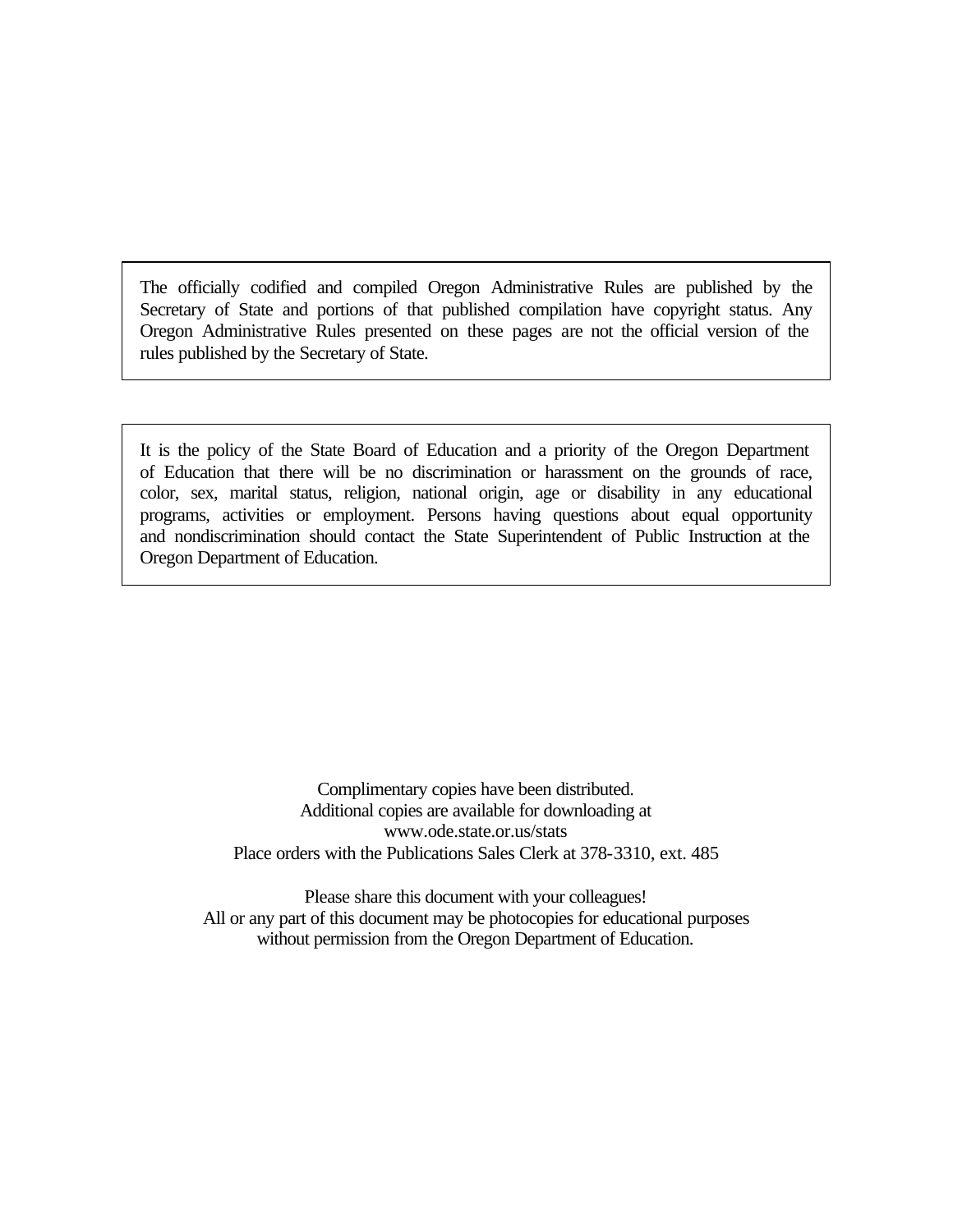## Table of Contents

Page

| <b>Executive Summary</b>             | 1                   |
|--------------------------------------|---------------------|
| Table of Contents                    | $\ddot{\mathbf{i}}$ |
| List of Tables                       | $\cdots$<br>111     |
| List of Figures                      | 111                 |
| Introduction                         | 1                   |
| Who is a Dropout?                    | $\overline{2}$      |
| Oregon's Dropout Rate                | $\overline{2}$      |
| Findings for the 1998-99 School Year |                     |
| Race/ethnicity                       | 5                   |
| Age and Sex                          | $\tau$              |
| Region                               |                     |
| Mobility                             | 8                   |
| Timing                               | 8                   |
| Credit Deficiency                    | 9                   |
| Employment                           | 10                  |
| Why Students Dropped Out             | 11                  |
| <b>GED</b>                           | 12                  |
| Alternative High School              | 13                  |
| How Dropout Rates Are Calculated     | 14                  |
| Appendix                             | 16                  |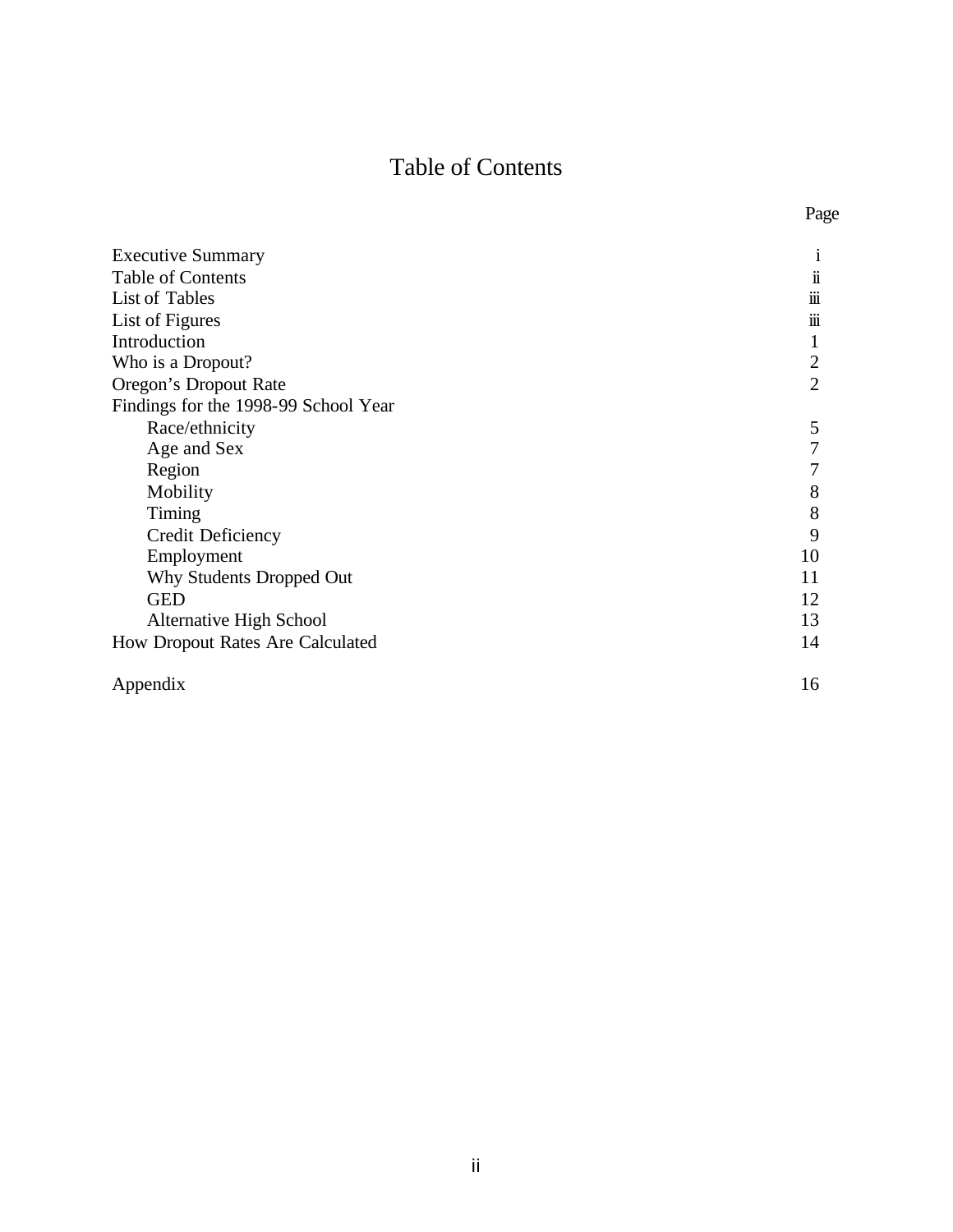## List of Tables

## Text Tables

| 1 – Dropouts and dropout rates, grades 9-12, by background characteristics: 1998-99 | $\overline{A}$ |
|-------------------------------------------------------------------------------------|----------------|
| 2 – Factors Influencing the Decision To Drop Out From Grades 9-12: 1998-99          | 12             |
| 3 – Number of students earning a school-sponsored GED: 1993-94 to 1998-99           | 15             |

## Appendix Tables

| $A1$ — Number of non-dropouts and dropouts; dropout rates                         |    |
|-----------------------------------------------------------------------------------|----|
| A2 — Dropouts by sex, race, and grade, grades 9-12                                | 26 |
| A3 — Time enrolled in district, circumstances upon withdrawal, rescinded students | 36 |
| $A4$ — Factors influencing the decision to drop out                               | 46 |
| A5 — Factors influencing the decision to drop out, by race, sex, and grade        | 54 |
| A6 — Number of non-dropouts and dropouts; dropout rates, grades 7-8               | 55 |
| A7 — Dropout Rates By Race/Ethnicity, 1991-92 to 1998-99                          | 62 |

# List of Figures

| 1 – Annual Dropout rates From Grades 9-12 In Oregon Public Schools: 1991-92        |    |
|------------------------------------------------------------------------------------|----|
| to 1998-99                                                                         | .5 |
| 2 – Dropout rates by race/ethnicity in grades 9-12: 1998-99                        | 6  |
| 3 – Dropouts From Grades 9-12, by age and sex: 1998-99                             | 7  |
| 4 – Dropouts From Grades 9-12, by length of time enrolled in the district: 1998-99 | 8  |
| 5 – Dropouts From Grades 9-12, by month: 1998-99                                   | 9  |
| 6 – Number of Dropouts by Age and Credits Earned, Grades 9-12: 1998-99             | 9  |
| 7 – Relationship Between the Unemployment Rate and Withdrawal During the           |    |
| Junior and Senior Years in Oregon: 1980 to 1999                                    | 10 |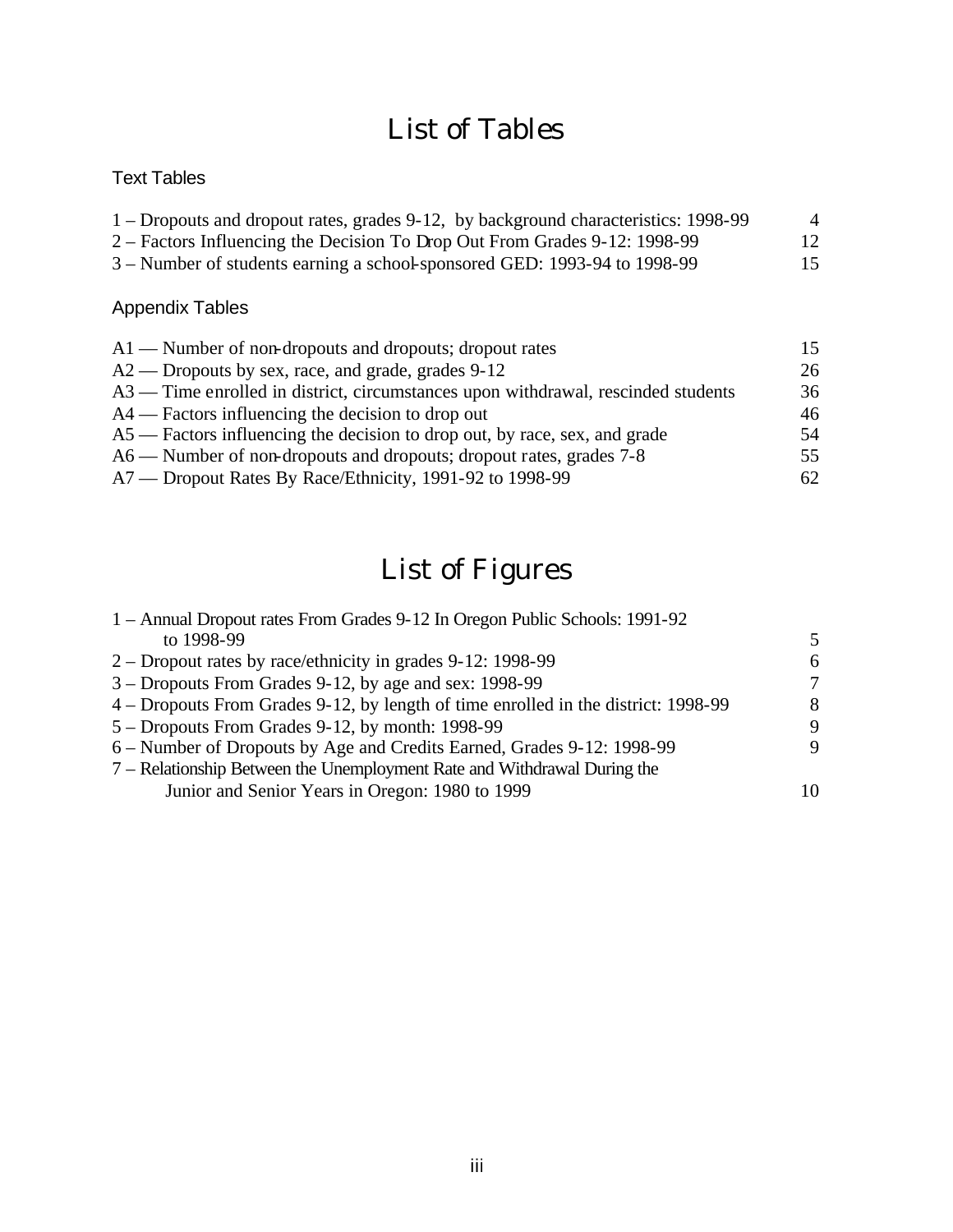## Executive Summary

Oregon school districts are required to report to the Department of Education students who are identified as dropouts, as defined in statute (ORS 339.505). Briefly, a dropout is a student who withdraws from school without receiving a high school diploma, GED Certificate, or modified diploma, or transferring to another school. A variety of information is provided on each student. This makes it possible to describe dropouts with respect to several characteristics.

The Department of Education summarizes these reports on dropouts in grades 9 through 12 at the school, district, county and state levels. In summary, the statewide annual dropout rate was 6.59 percent in the 1998-99 academic year. The synthetic four-year dropout rate for 1998-99 was 21.70 percent. This is the third year of reporting under the new dropout definition enacted by the 1997 Legislative Assembly. Previously, dropouts included students who had obtained a GED certificate.

Additional findings include the following:

- The dropout rate for Hispanic students is more than double the overall statewide rate.
- Asian/Pacific Islanders continued to have the lowest dropout rate.
- A primary reason students report for dropping out is significant deficiency in credits toward a high school diploma.
- About one quarter of dropouts were enrolled in the school district one year or less.
- Eight percent of the dropouts attended four years of high school but did not meet graduation requirements and did not return in the fall.
- Reasons for leaving most often cited include: too far behind in credits to catch up, working more than 15 hours a week, dysfunctional home life, lack of parental support for education, frequent discipline referrals, substance abuse, and pregnant or student parent.
- The historic relationship between the statewide unemployment rate and the percent of juniors and seniors who withdraw from school suggests that the availability of jobs has a strong influence on the dropout rate.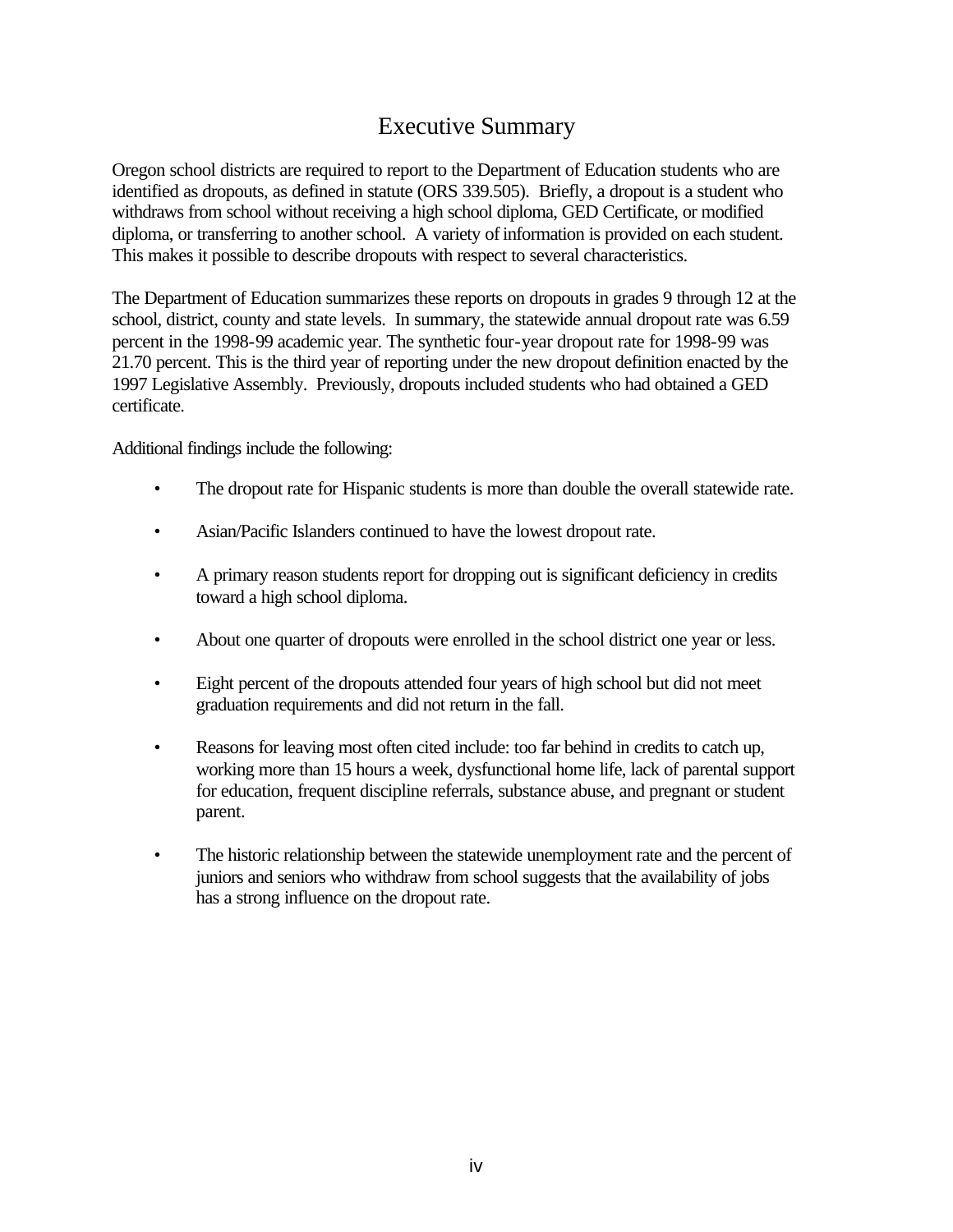#### INTRODUCTION

This is the eighth annual report on dropouts in Oregon schools published by the Oregon Department of Education since a law (ORS 339.505 to 339.520) establishing the report was passed by the 1991 Legislature. This report presents dropout rates for students who left school from grades 7-12 between July 1, 1998, and June 30, 1999, by school, district, and county, along with a statistical profile for students who dropped out of grades 9-12.

The dropout report was established to provide the state with a uniform and accurate system of accounting for students who leave school before graduating. The report presents dropout rates for each regular or alternative high school that awards a diploma, and rates for regular elementary, middle, and junior high schools offering grades 7 and 8. Demographic data on the dropout population, circumstances surrounding their withdrawal, and factors influencing the decision to drop out are also presented.

In earlier decades a high school diploma was an important credential, but not a necessary one for individuals who wished to have a career and a family and to participate fully in American life. That has changed. A high school diploma is now a minimum credential, and the Certificate of Initial Mastery and Certificate of Advanced Mastery, along with schooling or other training beyond high school, are a necessary part of becoming an effective participant in the world today. It is therefore of great importance that students complete their secondary education. For those that do not, we need to know who they are and their reasons for leaving so we may develop effective strategies for keeping all our children in school.

This report is part of that effort, presenting the facts so that an informed dialogue can be had in every community. It is not meant to stamp the label of "dropout" on any individual, or measure what happens to students in future years. The report does provide a profile of students at the school, district, county, and state level so that trends can be identified and strategies implemented to help students be more successful in school.

Students do not drop out at one particular time, but throughout the school year. An annual report cannot assess an ongoing problem in such a way that action can be taken when it is needed in every case. For this reason, the Department encourages districts, schools, and interested parties to use the information gathered in this report as a starting point for building their own dropout information system, and to use that system to make periodic reports to administrators, school board members, and the community throughout the school year.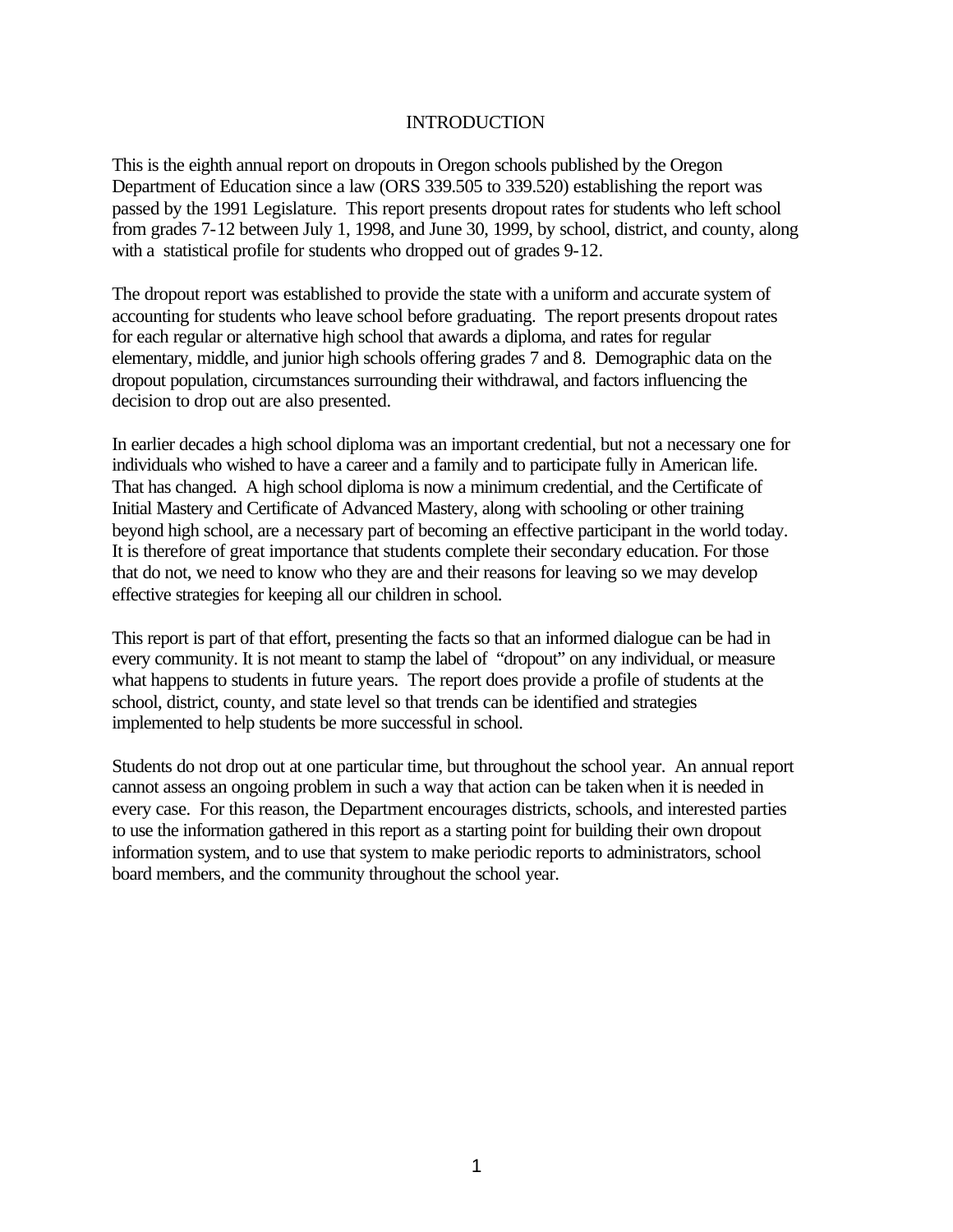## **Who is a dropout?**

A dropout is a student who withdrew from school and did not graduate or transfer to another school that leads to graduation. Dropouts do not include students who:

- are deceased.
- are being home schooled,
- are enrolled in an alternative school or hospital education program,
- are enrolled in a juvenile detention facility,
- are enrolled in a foreign exchange program,
- are temporarily absent because of suspension, a family emergency, or severe health problems that prevent attendance at school,
- received a GED certificate.
- received an adult high school diploma from a community college, or
- received a modified diploma.

Rules developed by the Department ensure a complete accounting of students who drop out during the school year, as well as students who drop out between school years. Oregon's dropout reporting procedures are in full agreement with the procedures developed by the National Center for Education Statistics for uniform and comparable reporting of dropout rates by the states. For more information on which students become dropouts, see the Oregon Dropout Reporting Manual 1999 at http://www.ode.state.or.us/stats/index.htm.

### **Oregon's Dropout Rate**

Three types of dropout rates can be calculated: event, status, and cohort rates. Each rate tells us something different about who dropped out. Oregon law prescribes an event rate, which measures the proportion of students who drop out in a single year without completing high school. Event rates show how many students leave high school each year and how each year's rates compare with previous ones.

A status rate measures a group of people in a given age range to see how many are dropouts, regardless of when they dropped out. Federal census surveys use an age range of 16 to 24. This rate shows how many people in that age range might need further training or education. Status rates are published at the national level by the National Center for Education Statistics.

A cohort rate starts with a defined set of students, and measures how many drop out within a specified time. It would show, for example, if we started with ninth-graders, how many of them dropped out over a four-year period. Status rates and cohort rates are not calculated in Oregon.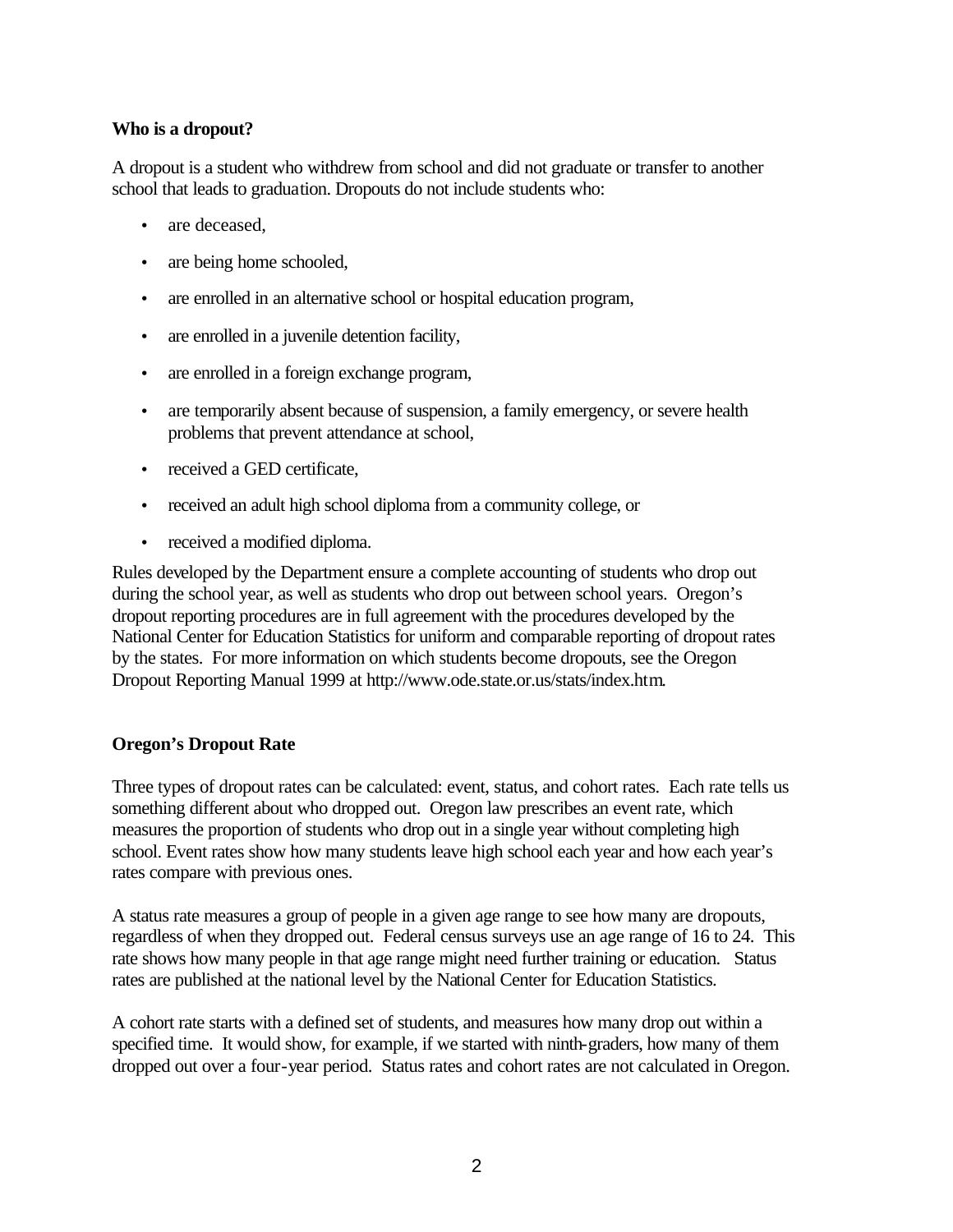The data used to compute Oregon's event rate is also used to compute a synthetic four-year rate. To calculate this rate, one year of data for four classes is treated as if it were four years of data for one class. This rate is close to being a cohort rate, but since it is not actually based on four years of data, it is referred to as a synthetic rate. The four-year synthetic dropout rate is calculated at the school level only for regular high schools. At the district, county, and state levels, only data from regular high schools is used. Because students in alternative high schools are not enrolling for a four-year program, data from those schools is not used in any four-year synthetic dropout rate computation.

Event rates and synthetic four-year rates by school, district, and county for grades 9-12 in 1998- 99 are displayed in table A1. A description of how these rates are calculated is found on page 14.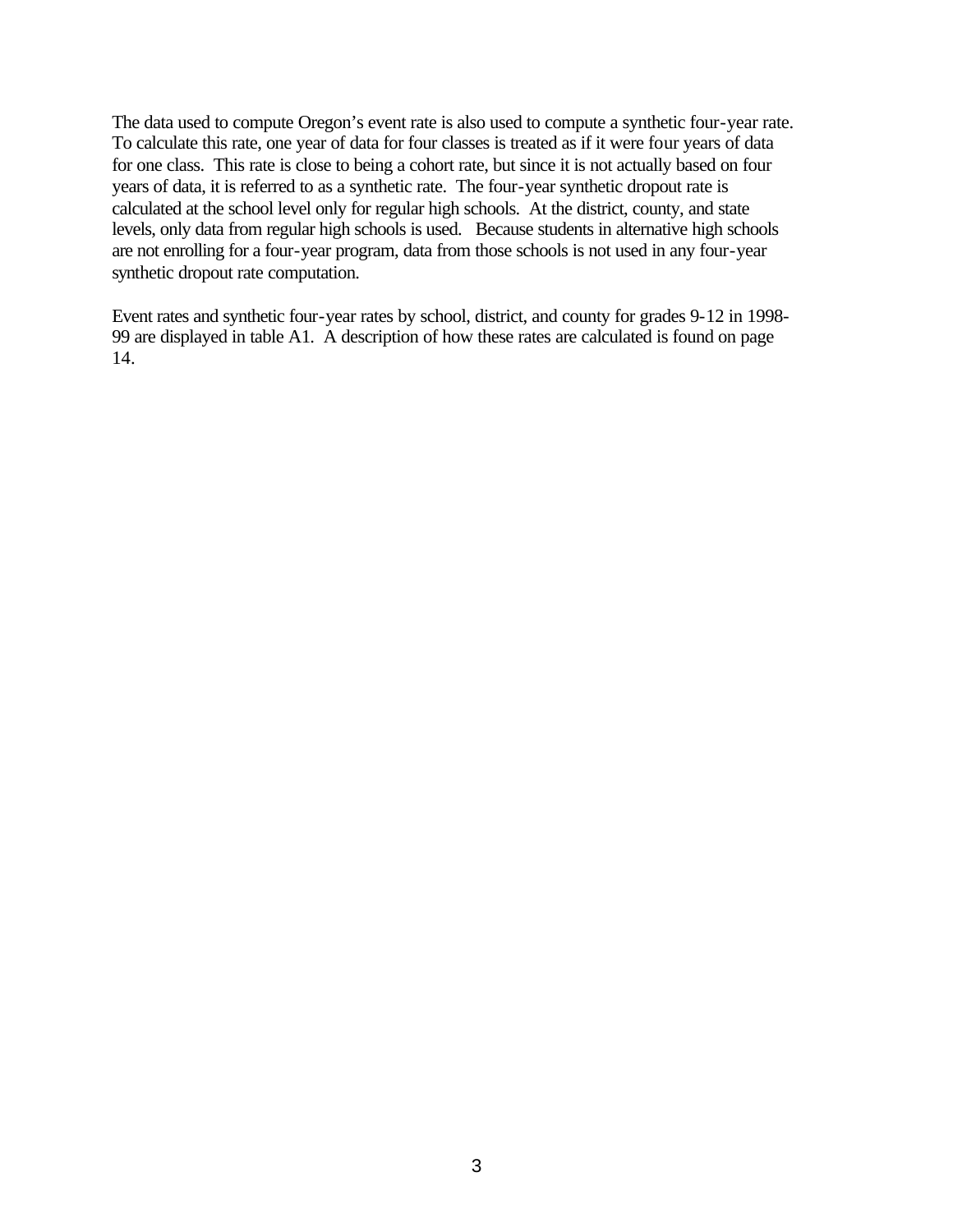|                     | Dropout   | Number          | Percent  |
|---------------------|-----------|-----------------|----------|
|                     | Rate      | of              | of all   |
| Characteristic      | (percent) | <u>dropouts</u> | dropouts |
| Total               | 6.59      | 10,622          | 100.0    |
| Age                 |           |                 |          |
| 13                  | N/A       | 18              | 0.2      |
| 14                  | N/A       | 483             | 4.6      |
| 15                  | N/A       | 1,180           | 11.1     |
| 16                  | N/A       | 2,209           | 20.8     |
| 17                  | N/A       | 2,704           | 25.4     |
| 18                  | N/A       | 2,600           | 24.5     |
| 19                  | N/A       | 954             | 9.0      |
| $20+$               | N/A       | 465             | 4.4      |
| Unknown             | N/A       | 9               | 0.1      |
| Race/Ethnicity      |           |                 |          |
| White               | 5.74      | 7,875           | 74.1     |
| <b>Black</b>        | 11.14     | 432             | 4.1      |
| Hispanic            | 14.88     | 1,604           | 15.1     |
| Asian/PI            | 5.57      | 346             | 3.3      |
| AI/AN               | 11.23     | 345             | 3.3      |
| Unknown             | --        | 20              | 0.2      |
| <b>Sex</b>          |           |                 |          |
| Male                | N/A       | 5,969           | 56.2     |
| Female              | N/A       | 4,653           | 43.8     |
| Region <sup>1</sup> |           |                 |          |
| Northwest           | 5.21      | 420             | 3.9      |
| Metro               | 7.28      | 4,539           | 42.7     |
| W Valley            | 6.34      | 2,832           | 26.7     |
| South               | 6.59      | 1,460           | 13.7     |
| North Central       | 6.00      | 622             | 5.8      |
| Southeast           | 5.03      | 292             | 2.7      |
| Northeast           | 5.91      | 457             | 4.3      |

## **Table 1 -- Dropouts and dropout rates, grades 9-12, by background characteristics: 1998-99**

N/A – Population totals for these categories are not available for calculating percentages.<br><sup>1</sup> Northwest – Clatsop, Columbia, Lincoln, Tillamook; Metro – Clackamas, Multnomah, Washington; WValley – Benton, Lane, Linn, Marion, Polk, Yamhill; South – Coos, Curry, Douglas, Jackson, Josephine; North Central – Crook, Deschutes, Gilliam, Hood River, Jefferson, Sherman, Wasco, Wheeler; Southeast – Harney, Klamath, Lake, Malheur; Northeast – Baker, Grant, Morrow, Umatilla, Union, Wallowa

Source: Oregon Department of Education, School Finance and Data Analysis, Individual Early Leaver Reports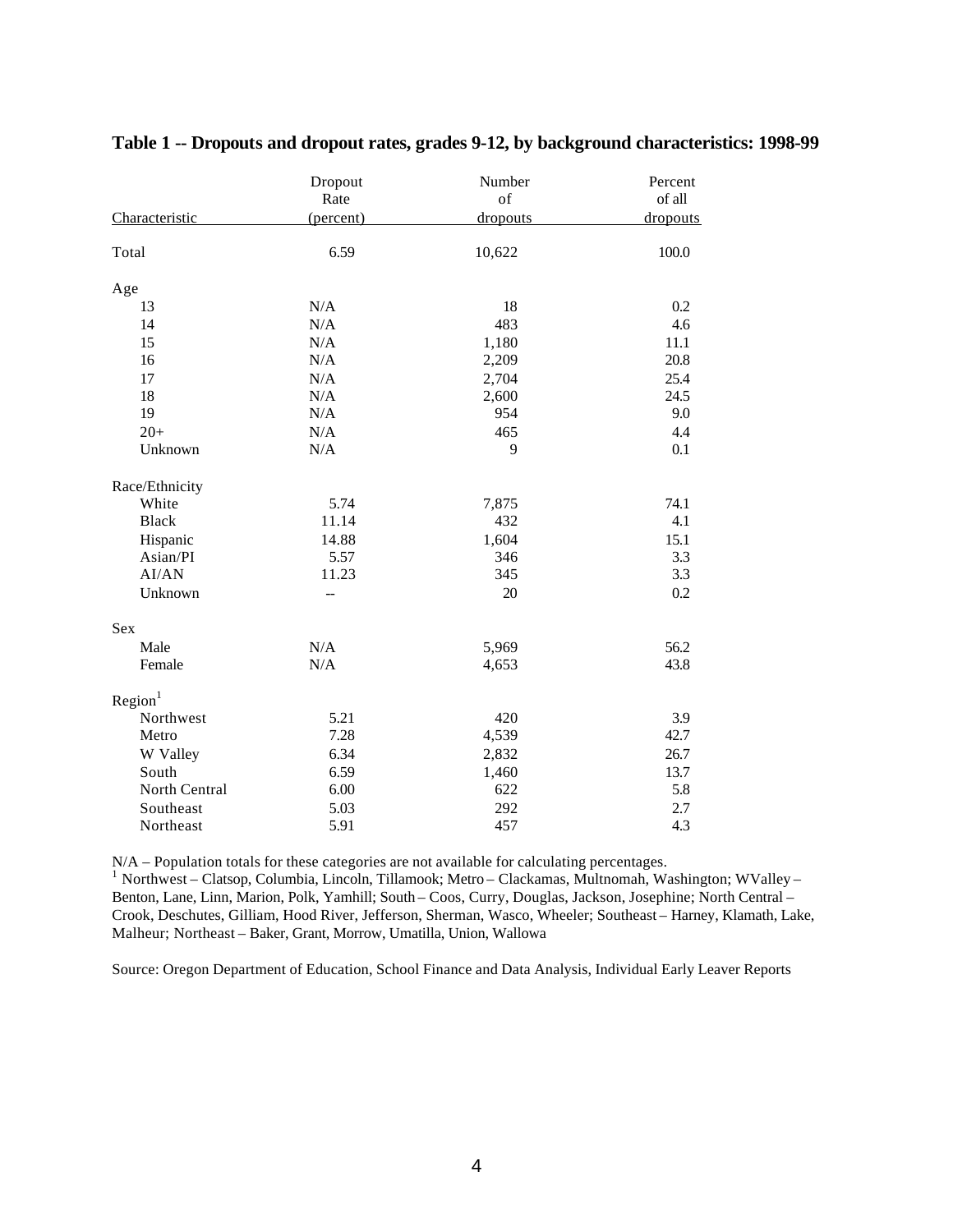

**Figure 1 – Annual dropout rates From Grades 9-12 In Oregon Public Schools: 1991-92 to 1998-99**

Note: Beginning with 1996-97, GED recipients were not counted as dropouts.

The 1998-99 dropout rate for grades K-12 was 6.59%. This is a decrease from the rate of 6.91% reported a year earlier. Since students who received a GED certificate were no longer counted as dropouts beginning in 1996-97, it is suggested that that year be used as a new baseline for making comparisons of dropout rates over time. The four-year synthetic dropout rate based on 1998-99 data is 21.70 percent, down from 23.38 percent in 1997-98.

### **Race/Ethnicity**

Dropout rates by race/ethnicity show persistent differences among groups (figure 2). Hispanic students have the highest dropout rate of any of the five federal racial/ethnic groups. Their 1998- 99 dropout rate of 14.88 percent is over two times the state rate. This difference has held steady since dropout rates were first published in Oregon seven years ago.

Dropout rates for Black (11.14% in 1998-99) and American Indian/Alaskan Native (11.23%) students are also consistently higher than the state average, but not to the extent of the Hispanic rate. Dropout rates for White (5.74%) and Asian/Pacific Islander (5.57%) students are consistently below the state average. The detailed rates by year are shown in table A7.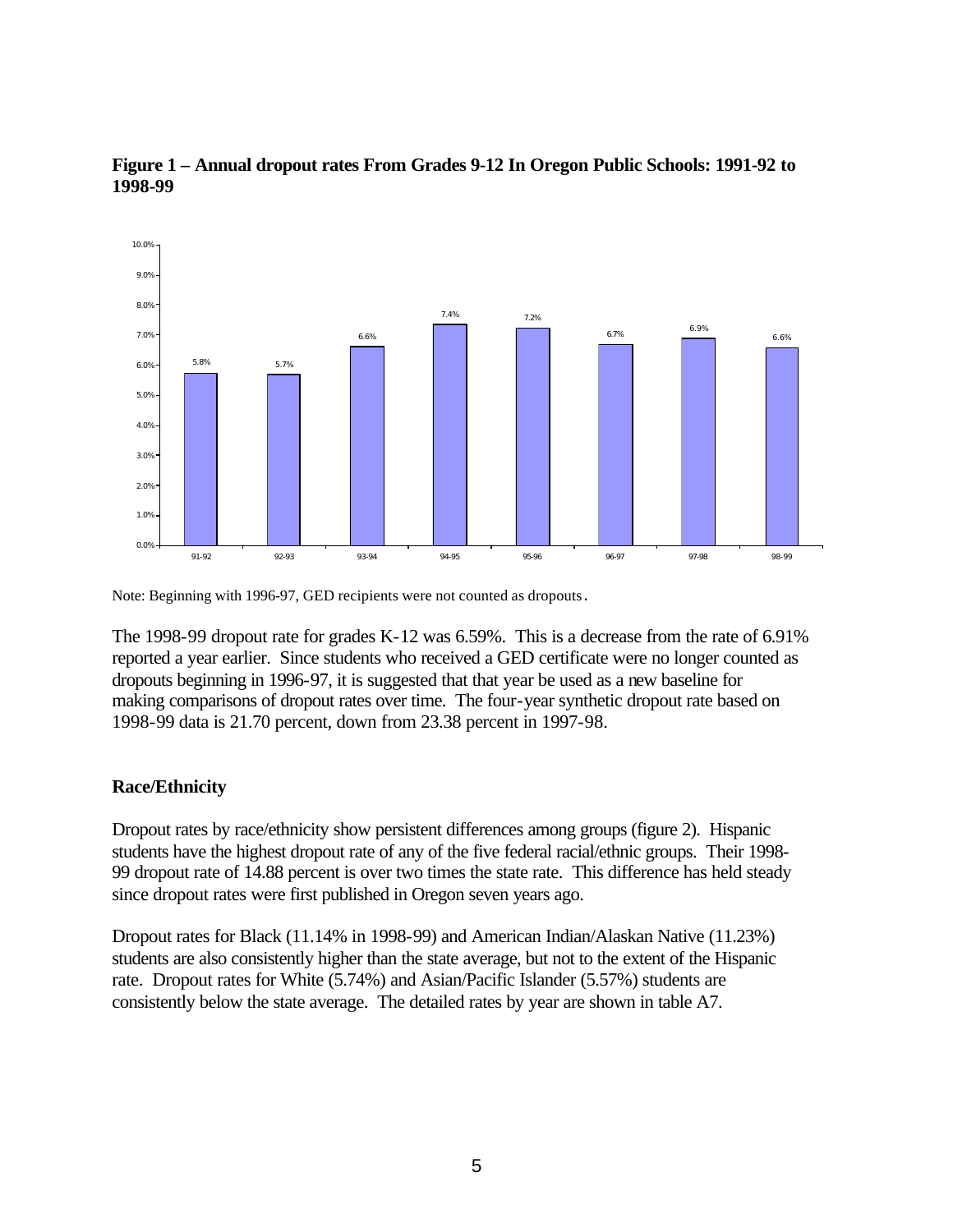

**Figure 2 – Dropout rates by race/ethnicity in grades 9-12: 1998-99**

Oregon only calculates dropout rates by race/ethnicity at the state level, because small numbers that appear at the district and school level could result in misleading percentages being obtained.

The largest numbers of dropouts by count in the four non-White racial/ethnic groups are in the Portland 1J school district, mainly because that district is so much larger than any other district in the state. The one group for which Portland's size is not a factor is Black students. Almost 65 percent of Black high-school age students attend school in Portland 1J, and 75.0% (324 dropouts) of all Black dropouts in Oregon dropped out of Portland 1J schools or programs (table A1). The 324 Black dropouts represented 15.9% of all dropouts from Portland 1J. The districts with the next highest number of Black dropouts were Salem-Keizer 24J, Eugene 4J, and Beaverton 48J with 15 each.

High concentrations of Hispanic dropouts were found in Hood River 1, Ontario 8, Woodburn 103, McLoughlin 7, Hermiston 8, and Hillsboro 1J, where over 35% of those district's dropouts were Hispanic. The highest concentrations of American Indian/Alaskan Native dropouts were found in Madras 509J, where 63.9% of the district's dropouts were from this group, and in Lincoln County Unit, at 12.2%.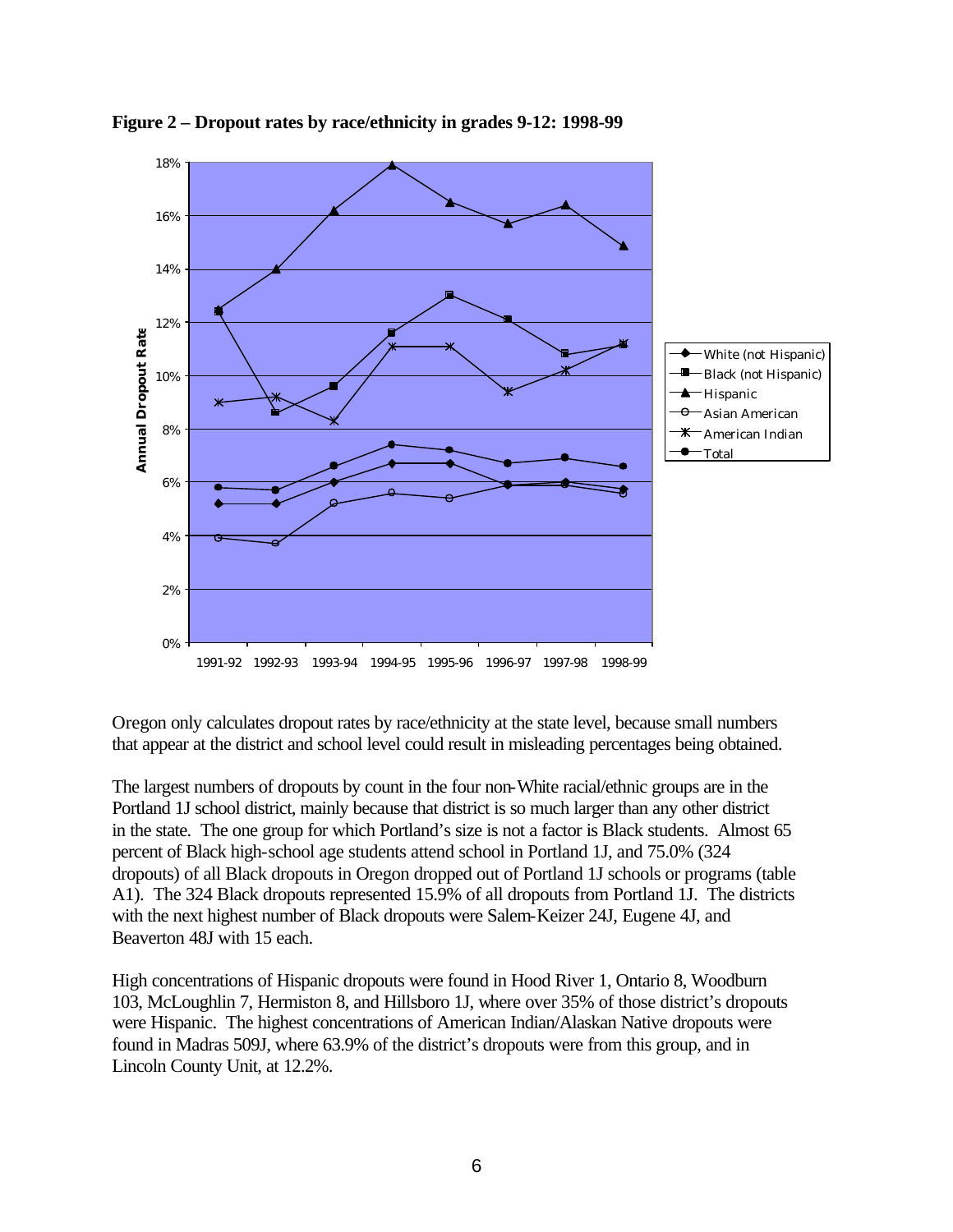Asian/Pacific Islander students generally have a dropout rate that is slightly lower that the state rate. The highest concentrations of Asian/Pacific Islander dropouts were in Parkrose 3, at 15.2% of the district's dropouts, and David Douglas 40, at 12.9% of the district's dropouts.

## **Age and Sex**

As shown in figure 3, the incidence of dropping out in the secondary grade age groups is greatest at ages – 16, 17, and 18. Over 70 percent of all dropouts from grades 9-12 were in that age range. The number of dropouts at ages 15 and 19, though smaller, is still substantial.

There were fewer girls (4,653; 43.8%) than boys (5,969; 56.2%) who dropped out, which is consistent with findings of each year in the study prior to 1998-99. Even when Census data show there are more boys than girls in this age group in the general population, it appears that boys drop out higher rates than girls do, though the difference is probably less than ten percentage points.

When age and sex are combined, other consistent patterns emerge. Boys and girls drop out in about the same numbers at ages 14 and 15, but in the next three ages, boys drop out in greater numbers than girls do. The peak ages for boys to drop out are, from highest to lowest, at age 18, 17, and 16. For girls, the peak ages are arranged differently  $-17$ , 16, and 18. The number of dropouts declines at age 19 for both boys and girls.



## **Figure 3 – Dropouts From Grades 9-12, by age and sex: 1998-99**

## **Region**

Oregon can be divided into seven regions that are linked by geography and economy. The range of dropout rates by region varies over a narrow band, from 7.28 percent in the Metro region to 5.03 percent in the Southeast region (table 1).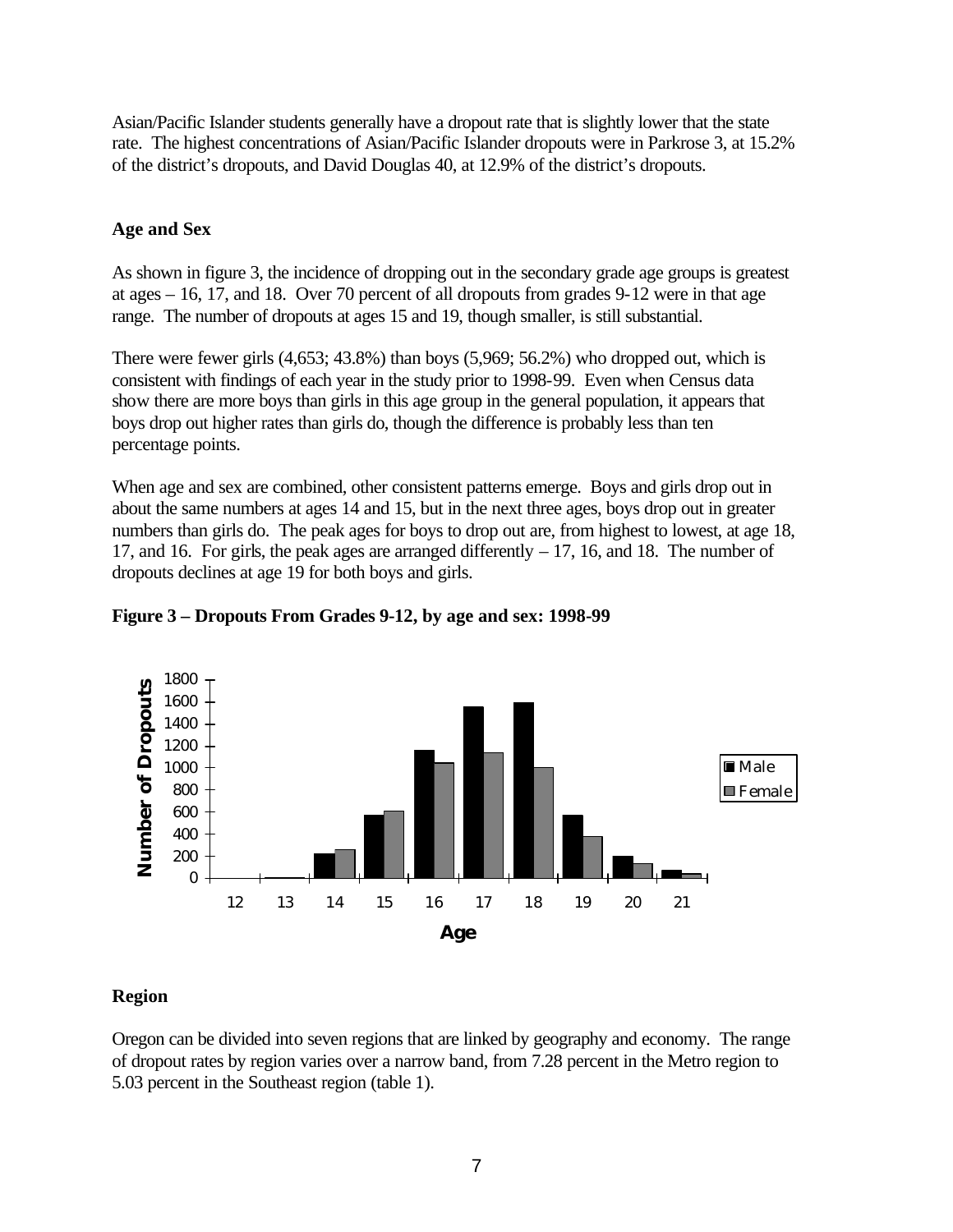## **Mobility**

Students who dropped out of high school tended to be a mobile group. Of those who dropped out, 28.5 percent were enrolled in the reporting school district for a year or less. Also, 33.8 percent of the dropouts had been in the same district for more than five years, and about 37.4 percent had been in the same district one to five years. Tenure was not reported for 0.2 percent of dropouts. In addition, 267 dropouts (2.5%) were reported as having attended three or more high schools.

High mobility may contribute to the lower than normal accumulation of credits needed for graduation by reducing the opportunity to complete classes on a regular schedule. Social integration and involvement in extracurricular activities may also be more difficult for students who move from school to school.



**Figure 4 – Dropouts From Grades 9-12, by length of time enrolled in the district: 1998-99**

### **Tenure in District**

## **Timing**

The time when the greatest number of students drop outis not during the school year, but over the summer. Almost 26 percent of students counted as dropouts for the 1998-99 school year completed the 1997-98 school year, but did not return the following fall, and never attended school in 1998-99. An additional 5 percent dropped out in the first month of school. In figure 5, the September dropout count includes summer dropouts.

The incidence of dropping out declined steadily in October, November, and December, but rose again in January, apparently after the holiday recess. Dropping out declined again in February and March, to rise once more in April, following Spring recess and the onset of good weather.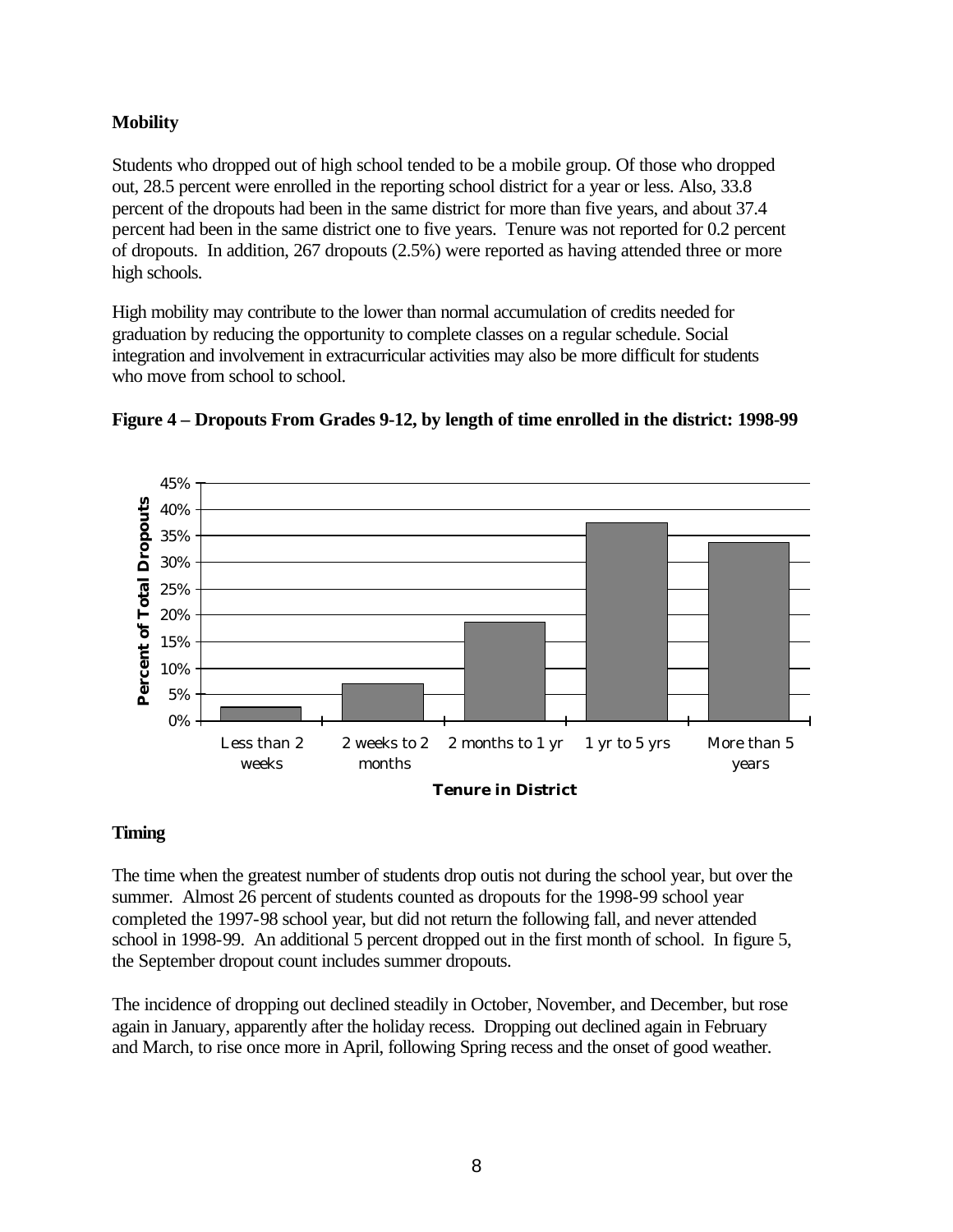

**Figure 5 – Dropouts From Grades 9-12, by month: 1998-99**

## **Credit deficiency**

Class standing was assigned to dropouts in two ways: (1) the grade attained by the student according to his or her age, assuming a normal school entry age and annual grade promotions, and (2) grade placement as a percent of the required credits earned at the time the student withdrew from school (e.g., dropouts with less than 25 percent of the required credits would be classified as 9th graders, those with more than 25 percent but less than 50 percent would be classified as 10th graders, and so on).



**Figure 6 – Number of Dropouts by Age and Credits Earned, Grades 9-12: 1998-99**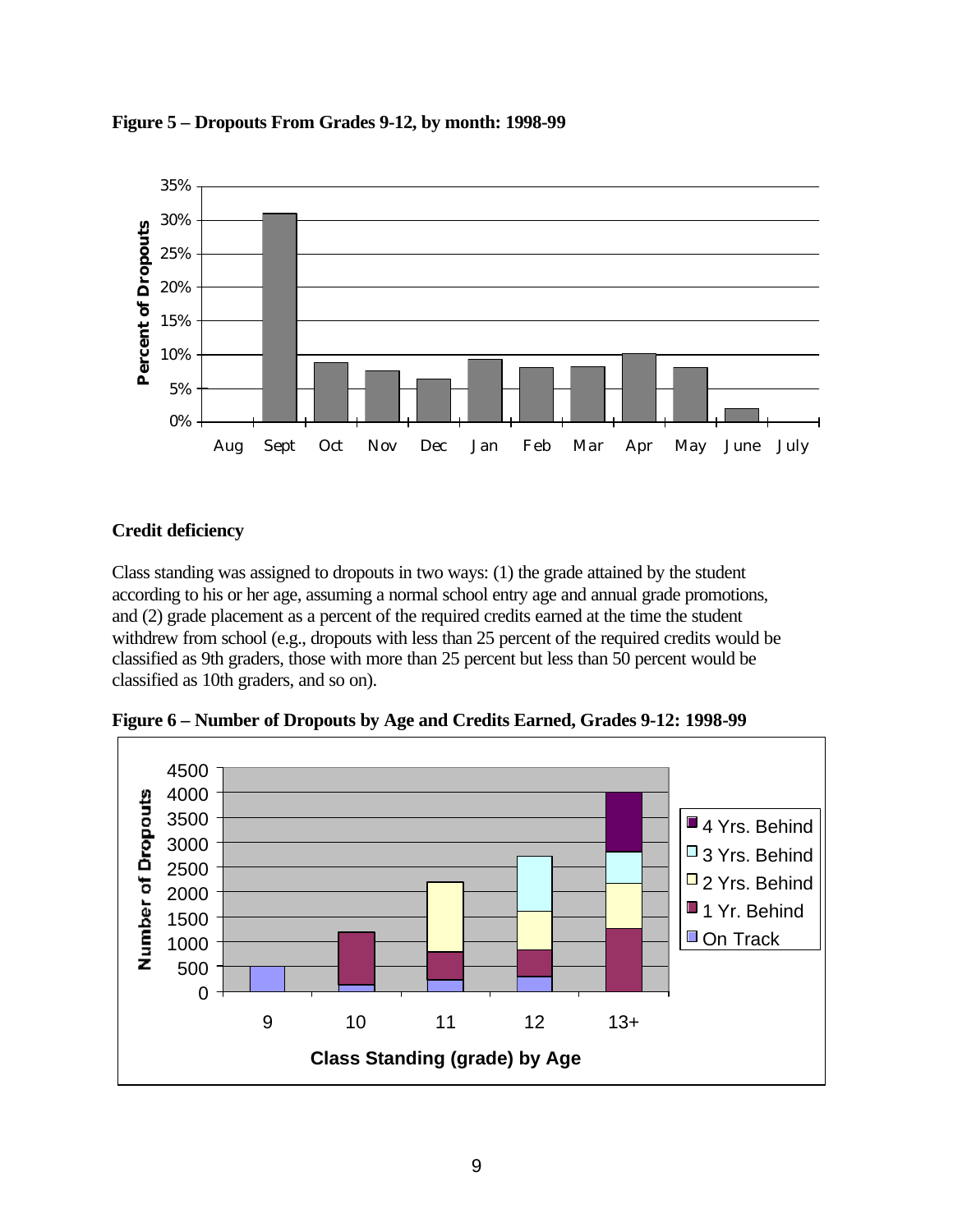Students were classified according to whether their class standing by credits earned was consistent with their class standing by age. If so, they are termed "on track." Students could also be classified as one to four years behind in credits required for graduation.

Fifty-nine percent of those who dropped out were at least old enough to be seniors, but only five percent of this group had enough credits to be regarded as seniors. Thirty-four percent of the dropouts in this age group had only enough credits for  $9<sup>th</sup>$  grade standing. Among all dropouts, only 13 percent were classified "on track." Thirty-four percent were one year behind, 29 percent were two years behind, 15 percent were three years behind, and nine percent were four years behind

## **Employment**

Working more than 15 hours a week was the third most frequently cited reason for leaving (table 2, page 12). This suggests that availability of jobs might be a contributing factor in Oregon's dropout rate. The chart below displays the relationship between Oregon's unemployment rate and the percentage of students who withdraw during their junior or senior years.

The withdrawal percentage is the difference between the number of 11th graders on October 1 and the number of graduates of that class two years later, divided by the October 1 count. Oregon unemployment rates are averaged over the corresponding two years.

## **Figure 7 – Relationship Between the Unemployment Rate and Withdrawal During the Junior and Senior Years in Oregon: 1980 to 1999**

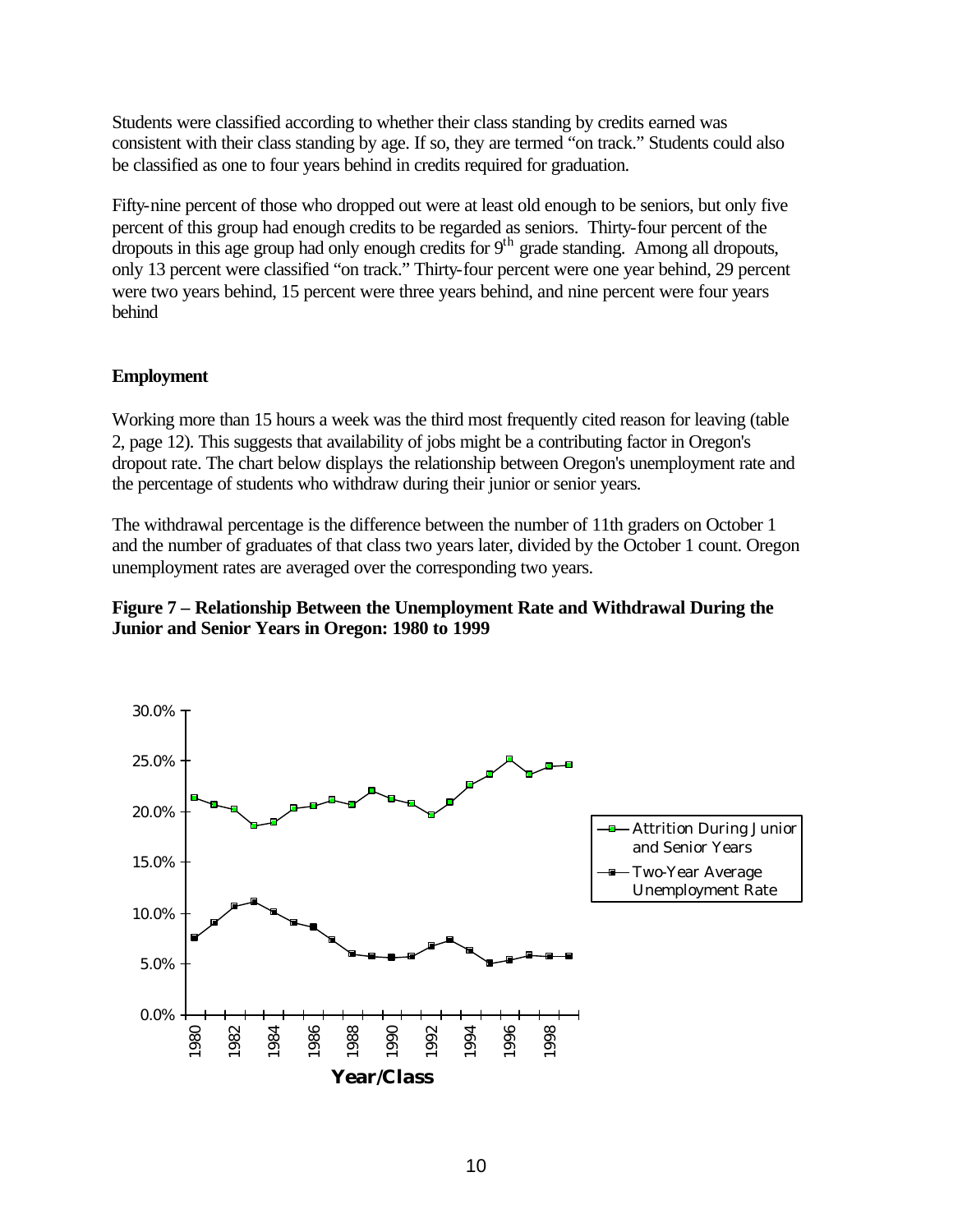The chart suggests that in years when the statewide unemployment rate declines, the junior/senior year withdrawal rate increases, and conversely, when unemployment increases, a smaller percentage leave school without graduating. The high percentage of students who are September "no shows" might indicate a connection between employment opportunities and dropping out.

In November 1991 the Oregon Bureau of Labor and Industries issued a Report of the Child Labor Task Force. The report studied the impact of work on students. Students who worked 15 hours or more per week in jobs not connected to their course of study had lower school performance, attendance and completion rates.

## **Why Students Dropped Out**

Students drop out for a variety of reasons, and when surveyed, cite such things as, "Didn't like school," "Was failing school," "Could not keep up with schoolwork," and "Felt I didn't belong." Oregon's dropout data collection took reasons like these and expanded them to try to find factors that influence a student to dropout of school which can be counteracted by a school offering dropout prevention programs or by changing the way it presents itself to its students.

The factors are divided into four categories: personal, school, family, and work. Responses show that the most frequently cited factors were being too far behind in credits to catch up, the lack of parental support for education, followed by students working more than 15 hours a week, having a dysfunctional home life, and not being able to "fit in" to the school setting (table 3).

The results by school are shown in table A4. Many students had no factor cited, and some students had more than one. Data for some schools was suppressed to preserve student confidentiality. Data in table A5 show statewide totals by factor by race, sex, and grade.

The comparison of factors by race (table A5) shows that among White dropouts, the most prevalent factors were, too far behind in credits to catch up, lack of parental support for education, working more than 15 hours a week, and dysfunctional home life.

Among Hispanic dropouts, the most prevalent factors were, working more than 15 hours a week, lack of parental support for education, too far behind in credits to catch up, and does not speak English well or at all.

There were significant differences between boys and girls in the reasons indicated. Girls were more frequently reported as having frequent health problems, being needed at home to take care of family members, and as pregnant or being a student parent. The responses for boys were significantly higher in other categories, most notably frequent discipline referrals, substance abuse, conflicts with school personnel, not adjusting to the school setting, and working more than 15 hours a week.

Factors that affected 9<sup>th</sup> graders disproportionately were not being able fit to into the school setting, and frequent discipline referrals. In the higher grades, working more than 15 hours a week and credit deficiency begin to have stronger effects.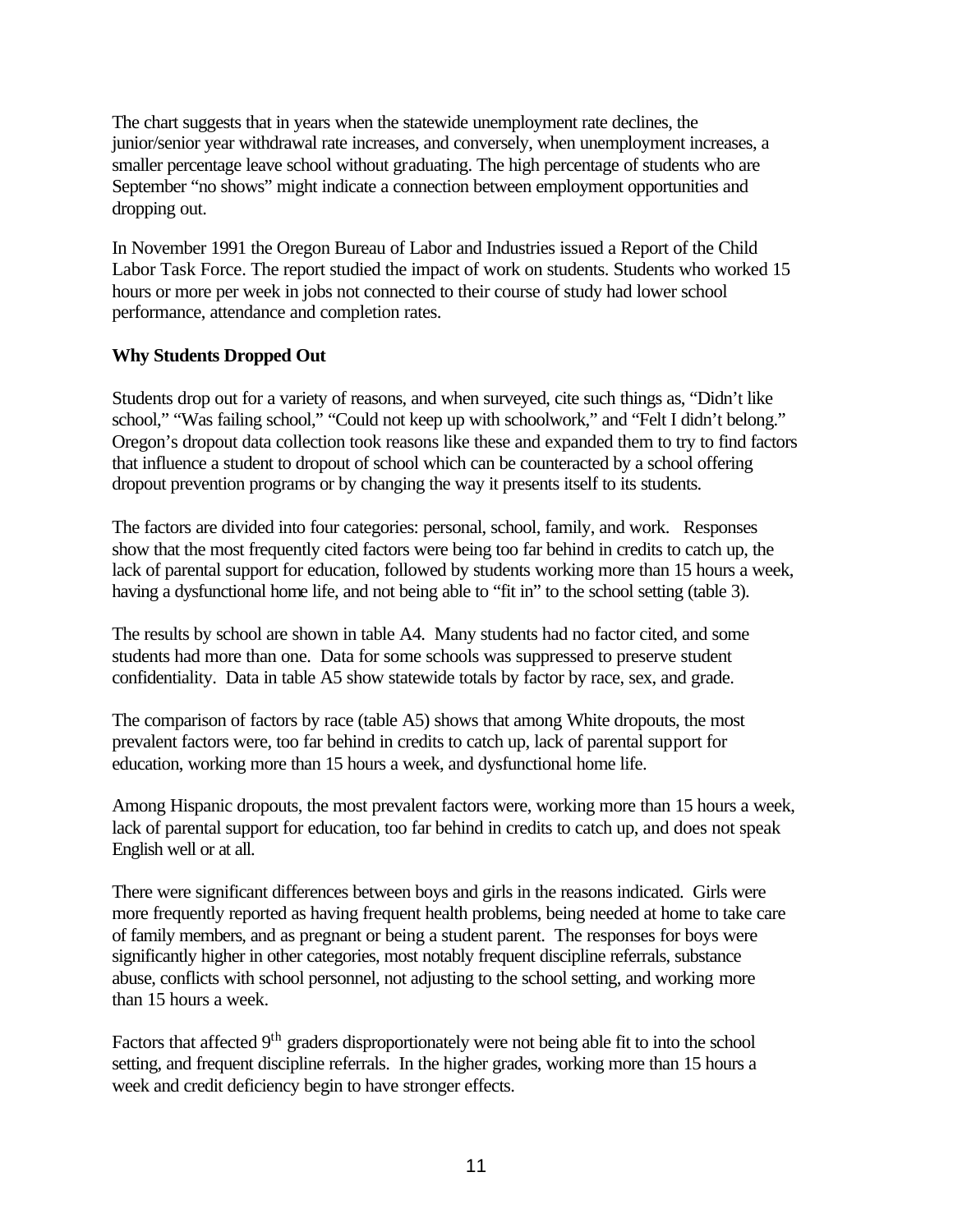| <b>Factor</b>                                                               | <b>Dropouts</b> |
|-----------------------------------------------------------------------------|-----------------|
| Personal                                                                    |                 |
| Substance abuse                                                             | 700             |
| Student felt peer pressure to not achieve, or to leave school               | 440             |
| Health problems caused frequent absences                                    | 253             |
| Does not speak English well or at all                                       | 218             |
| Family                                                                      |                 |
| Lack of parental support for education                                      | 1,304           |
| Dysfunctional home life (parental substance abuse, parents absent, domestic | 1,039           |
| violence, etc.)                                                             |                 |
| Pregnant or student parent                                                  | 628             |
| Homeless                                                                    | 252             |
| Needed at home to take care of family members                               | 138             |
| Work                                                                        |                 |
| Working more than 15 hours a week                                           | 1,303           |
| Obligations to support family                                               | 292             |
| School                                                                      |                 |
| Too far behind in credits to catch up                                       | 1,584           |
| Could not adjust to the school setting $-$ did not "fit in"                 | 975             |
| Frequent discipline referrals                                               | 761             |
| Attended three or more high schools                                         | 267             |
| Did not get along with one or more staff members                            | 242             |
| Lack of appropriate alternative education opportunities                     | 130             |
| Student felt unsafe at school                                               | 52              |

**Table 2 – Factors Influencing the Decision To Drop Out From Grades 9-12: 1998-99**

Source: Oregon Department of Education, Individual Early Leaver Report

### **GED**

In 1997, the Oregon Legislature amended the dropout reporting statute to remove students who earn a GED certificate from dropout status. Beginning with the 1996-97 Dropout Report, GED recipients were not counted as dropouts. In the reports from 1991-92 through 1995-96, students who earned a GED certificate were counted as dropouts. For this reason, the 1996-97 report established a new baseline for comparing dropout rates from year to year.

It is not possible to add back in GED recipients to the years prior to 1996-97, or to convert GED recipients to dropouts in 1996-97 and after to determine a comparable dropout rate sequence. This is because some students might now be encouraged by their school to earn a GED certificate, where they would not have earlier lest the student be counted as a dropout in this report.

The number of students earning a GED certificate from a school-sponsored setting has been reported for early leavers since 1993-94 (table 3). In the reporting years before 1996-97, receipt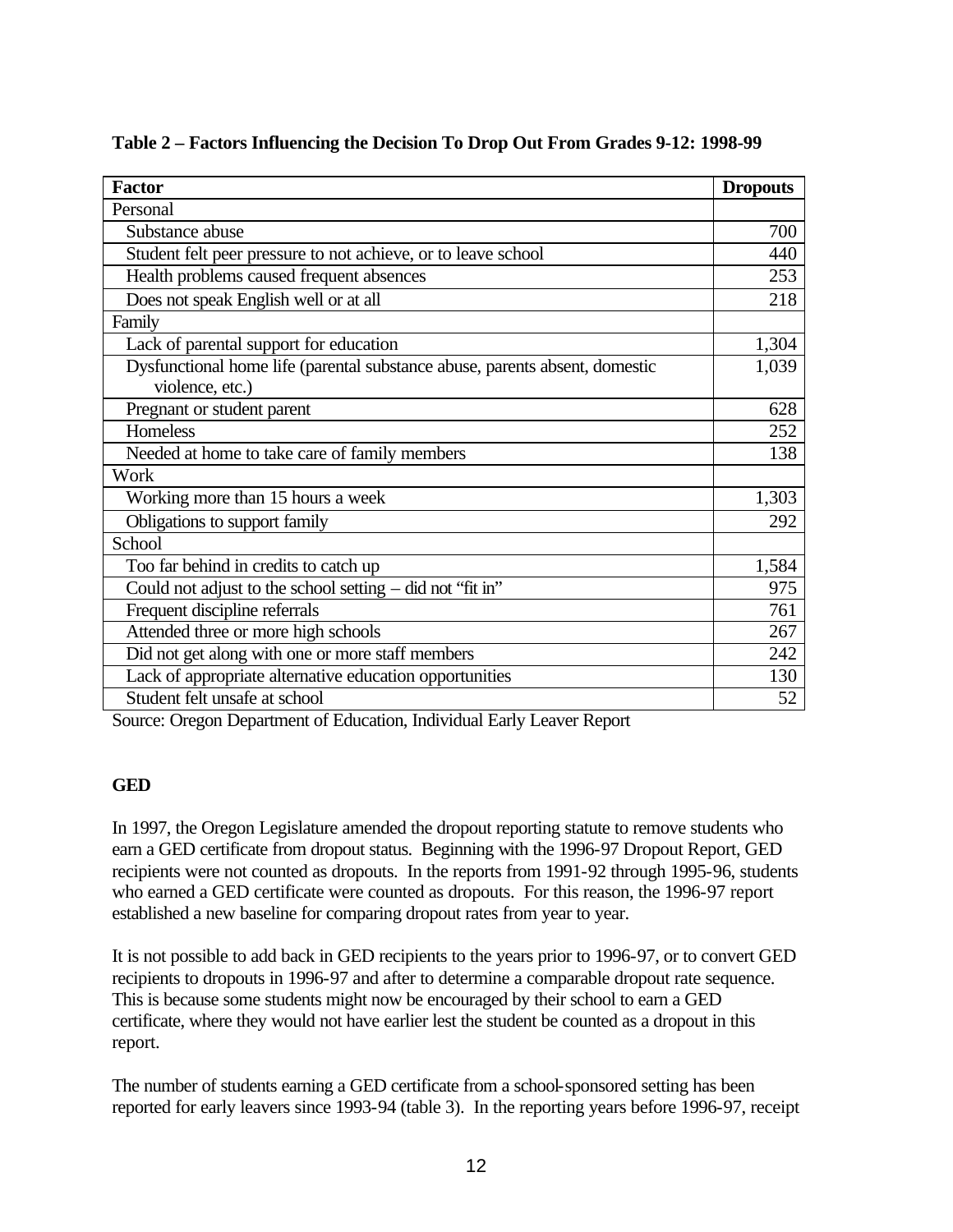of a GED was supplementary data about a dropout and was probably not reported for every dropout who earned one. The higher counts starting in 1996-97 reflect the incentive for districts to report the number of GED recipients more accurately.

| Year    | <b>Number</b> |
|---------|---------------|
| 1993-94 | 298           |
| 1994-95 | 320           |
| 1995-96 | 431           |
| 1996-97 | 1,181         |
| 1997-98 | 1,459         |
| 1998-99 | 1,170         |

|  | Table 3. Number of students earning a school-sponsored GED: 1993-94 to 1998-99 |  |  |  |
|--|--------------------------------------------------------------------------------|--|--|--|
|  |                                                                                |  |  |  |

## **Alternative High Schools**

Several alternative high schools make dropout reports on their own. Only the alternative high schools who grant their own diploma are able to do this. These high schools serve students who are at high risk of dropping out, and because of this, dropout rates must be interpreted differently for alternative high schools than for regular high schools.

Students enrolled in regular high schools tend to stay in school, and drop out at historical rates of around 7 percent. Students enrolled in alternative high schools are at high risk of dropping out, or have already dropped out once. Without having the option of an alternative high school, this group of students could have a dropout rate approaching 100 percent. An alternative high school with a dropout rate of 25 percent, for example, is really changing the dropout rate for its students from nearly 100 percent to 25 percent. Seen this way, what looks like a high dropout rate is really a low one, and a sign of the program's success.

For these reasons, making comparisons of the dropout rates regular high schools with the dropout rates of alternative high schools is not recommended. Making comparisons of dropout rates between alternative high schools is also not recommended because of the different focus each school might have. The best way to evaluate the dropout rate of alternative high schools is to monitor the change in an individual school's dropout rate over time.

Alternative high schools normally have a much higher turnover than regular high schools do. To make the dropout rate reflect this condition, the denominator in the rate for alternative high schools is net enrollment over the year, rather than October 1 membership.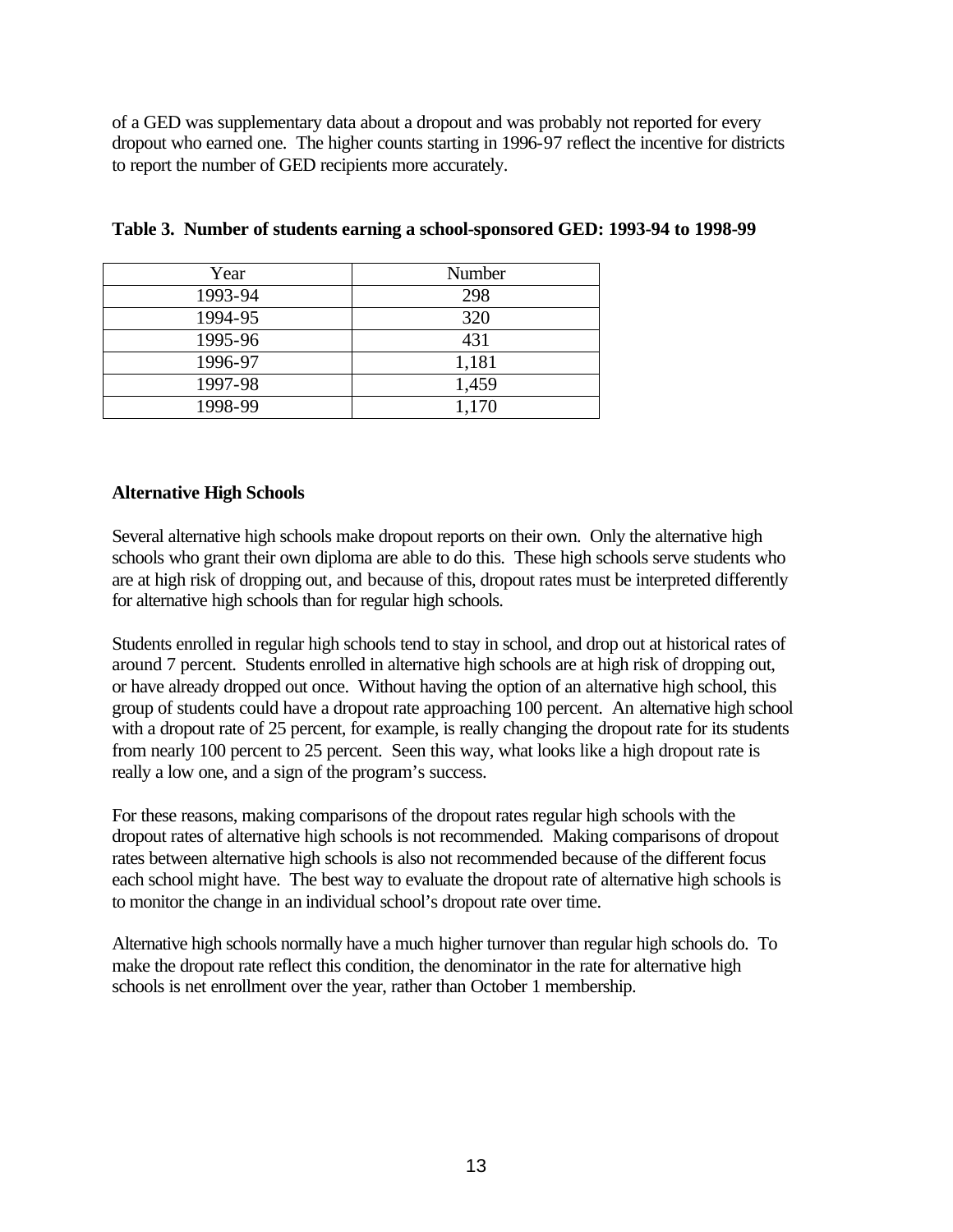## **How Dropout Rates are Calculated**

#### **One-Year Dropout Rate**

The event dropout rate for regular schools, district, counties, and the state is:

Dropouts (July  $1 -$  June 30) = Dropout rate Membership (October 1)

For alternative schools and programs, net enrollment is used for the denominator of the dropout rate formula. Net enrollment is taken over the entire school year and is:

 $E1 + E2 + R2 + R3 + R5$ ,

which enrollment codes are taken from OAR 581-23-006(3)(f).

#### **The Synthetic Four-Year Rate**

The dropout reporting system collects data on students dropping out in one school year. The data for one year can be displayed as a four-year rate using the following formula.

$$
R = 1 - (1 - R9)(1 - R10)(1 - R11)(1 - R12), where
$$
  
\n
$$
R = overall dropout rate
$$
  
\n
$$
R9 = dropout rate for 9th grade
$$
  
\n
$$
R10 = dropout rate for 10th grade
$$
  
\n
$$
R11 = dropout rate for 11th grade
$$

 $R_{12}$  = dropout rate for 12th grade

The rate represents the proportion of the ninth-grade class that would drop out prior to graduation if that year's data on four grades in one year was really four years of data for one class.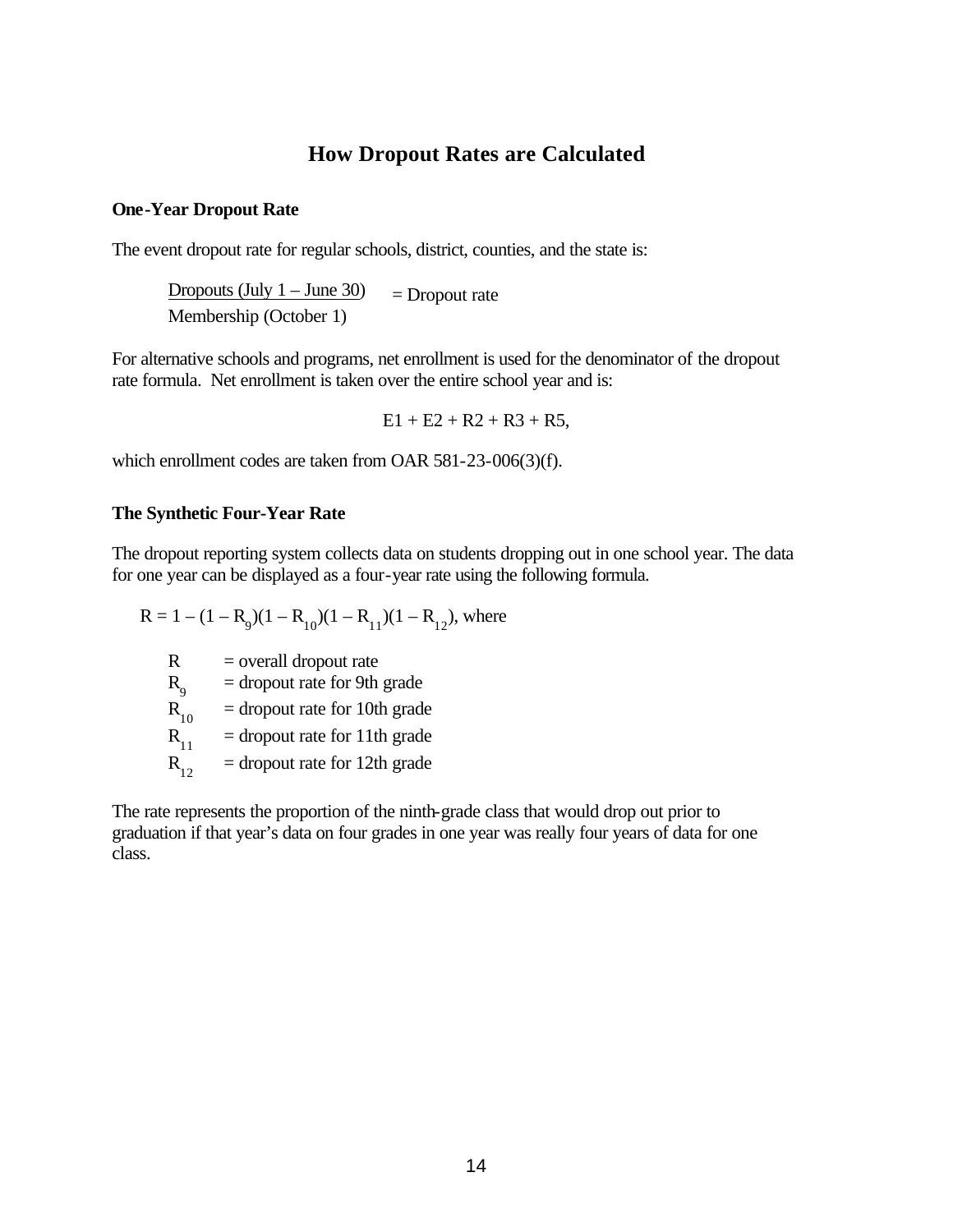|                              |                                       |                |                                                      |              | Non-dropout leavers            |                                             |                                       |                         | <b>Dropouts</b>                   | Dropout rates                                   |                                              |       |                           |                 |                        |
|------------------------------|---------------------------------------|----------------|------------------------------------------------------|--------------|--------------------------------|---------------------------------------------|---------------------------------------|-------------------------|-----------------------------------|-------------------------------------------------|----------------------------------------------|-------|---------------------------|-----------------|------------------------|
| School or other area         | October<br>1, 1998<br>Member-<br>ship | Total          | Sent to<br>child-<br>caring<br>facility <sup>1</sup> | Deceased     | Registered<br>home<br>schooler | Received<br>adult high<br>school<br>diploma | Received<br><b>GED</b><br>certificate | Total                   | Withdrew<br>during<br>school year | Finished<br>12th grade<br>without<br>graduating | Did not<br>return<br>from<br>summer<br>break |       | 1-year<br>1998-99 1997-98 | 1998-99 1997-98 | $4$ -year <sup>2</sup> |
|                              | 2                                     | 3              | 4                                                    | 5            | 6                              |                                             | 8                                     | 9                       | 10                                | 11                                              | 12                                           | 13    | 14                        | 15              | 16                     |
| Oregon Statewide Totals      | 161,263                               | 1,858          | 263                                                  | 66           | $\overline{227}$               | 133                                         | 1,169                                 | 10,622                  | 7,866                             | 899                                             | 1,857                                        | 6.59  | 6.91                      | 21.70           | 23.38                  |
| I. Schools                   |                                       |                |                                                      |              |                                |                                             |                                       |                         |                                   |                                                 |                                              |       |                           |                 |                        |
| Adrian High School           | 92                                    | 2              | 0                                                    | 0            | 0                              | -1                                          |                                       | 11                      | 8                                 | 2                                               |                                              | 11.96 | 9.35                      | (3)             | (3)                    |
| Aloha High School            | 2,209                                 | 19             | $\mathbf 1$                                          | $\Omega$     | $\Omega$                       | $\Omega$                                    | 18                                    | 86                      | 57                                | 14                                              | 15                                           | 3.89  | 6.67                      | 16.72           | 26.64                  |
| Alsea School                 | 100                                   | $\Omega$       | $\Omega$                                             | $\Omega$     | $\Omega$                       | $\Omega$                                    | $\Omega$                              | 5                       | 3                                 | 1                                               | $\mathbf{1}$                                 | 5.00  | 3.33                      | (3)             | (3)                    |
| Amity High School            | 304                                   | $\overline{2}$ | $\mathbf 0$                                          | $\mathbf 0$  | $\mathbf 0$                    | $\mathbf 0$                                 | $\overline{2}$                        | 19                      | 14                                | 2                                               | 3                                            | 6.25  | 10.49                     | 23.62           | 35.11                  |
| Arlington High School        | 47                                    | $\overline{2}$ | $\mathbf{1}$                                         | $\Omega$     | $\Omega$                       | $\overline{1}$                              | $\Omega$                              | 3                       | 3                                 | $\Omega$                                        | $\Omega$                                     | 6.38  | 0.00                      | (3)             | (3)                    |
| Ashland High School          | 1,199                                 | 40             | 2                                                    | 0            | 3                              | 0                                           | 35                                    | 65                      | 53                                | 4                                               | 8                                            | 5.42  | 5.96                      | 20.84           | 23.01                  |
| Astoria High School          | 764                                   | 10             | 3                                                    | $\Omega$     | $\Omega$                       | $\Omega$                                    | $\overline{7}$                        | 20                      | 16                                | 4                                               | $\overline{0}$                               | 2.62  | 2.11                      | 10.62           | 8.18                   |
| Baker High School            | 731                                   | 6              | $\overline{4}$                                       | $\Omega$     | $\Omega$                       | $\Omega$                                    | $\overline{c}$                        | 45                      | 40                                |                                                 | 4                                            | 6.16  | 5.22                      | 23.05           | 18.97                  |
| Bandon High School           | 288                                   | $\overline{2}$ | $\Omega$                                             | $\Omega$     | $\Omega$                       | $\Omega$                                    | $\overline{2}$                        | 4                       | $\overline{4}$                    | $\Omega$                                        | $\Omega$                                     | 1.39  | 3.38                      | 4.54            | 13.29                  |
| Banks High School            | 344                                   | 4              | $\mathbf{1}$                                         | $\Omega$     | $\Omega$                       | $\Omega$                                    | 3                                     | 16                      | 16                                | $\Omega$                                        | $\Omega$                                     | 4.65  | 7.38                      | 17.72           | 26.82                  |
| Beaverton High School        | 2,165                                 | 35             | $\overline{7}$                                       | -1           | 0                              | 1                                           | 26                                    | 110                     | 68                                | 17                                              | 25                                           | 5.08  | 7.23                      | 19.63           | 27.07                  |
| Bend High School             | 1,612                                 | 23             | $\overline{2}$                                       | $\mathbf 0$  | $\overline{7}$                 | 4                                           | 10                                    | 128                     | 41                                | 10                                              | 77                                           | 7.94  | 10.80                     | 29.20           | 38.29                  |
| Benson High School           | 1,457                                 | 3              | $\mathbf{1}$                                         | $\Omega$     | $\mathbf 1$                    | 0                                           | $\mathbf 1$                           | 38                      | 26                                | 12                                              | $\mathbf 0$                                  | 2.61  | 2.41                      | 10.79           | 9.08                   |
| Bonanza School               | 202                                   | $\mathbf 0$    | $\mathbf 0$                                          | $\mathbf 0$  | $\mathbf 0$                    | $\mathbf 0$                                 | 0                                     | 6                       | 6                                 | $\mathbf 0$                                     | $\overline{0}$                               | 2.97  | 7.98                      | 10.76           | 31.52                  |
| Brookings Harbor High School | 603                                   | 14             | 3                                                    | $\mathbf 1$  | 6                              | $\Omega$                                    | $\boldsymbol{\Delta}$                 | 17                      | 9                                 | 3                                               | 5 <sup>1</sup>                               | 2.82  | 3.39                      | 11.53           | 13.35                  |
| Burns High School            | 355                                   | 7              | 0                                                    | -1           | 2                              | 0                                           | 4                                     | 19                      | 17                                |                                                 | 1                                            | 5.35  | 4.71                      | 20.42           | 19.00                  |
| Burnt River School           | 40                                    | 3              | $\mathbf 0$                                          | $\mathbf 0$  | $\mathbf{1}$                   | 0                                           | 2                                     | $\mathbf 0$             | 0                                 | 0                                               | $\overline{0}$                               | 0.00  | 0.00                      | (3)             | (3)                    |
| Butte Falls High School      | 71                                    | 0              | $\mathbf 0$                                          | $\mathbf 0$  | $\mathbf 0$                    | 0                                           | $\Omega$                              | 4                       | $\overline{4}$                    | 0                                               | $\overline{0}$                               | 5.63  | 4.05                      | (3)             | (3)                    |
| Camas Valley School          | 58                                    | $\mathbf 1$    | $\mathbf 0$                                          | $\mathbf 0$  | $\mathbf 0$                    | 0                                           |                                       | $\overline{\mathbf{1}}$ | $\mathbf 1$                       | 0                                               | $\overline{0}$                               | 1.72  | 1.59                      | (3)             | (3)                    |
| Canby High School            | 1,537                                 | 5              | $\Omega$                                             | $\mathbf 1$  | $\Omega$                       | 1                                           | 3                                     | 69                      | 44                                | 6                                               | 19                                           | 4.49  | 6.83                      | 18.08           | 24.66                  |
| Cascade High School          | 735                                   | 2              | $\mathbf 0$                                          | 0            | 0                              | 0                                           | 2                                     | 23                      | 14                                | 9                                               | $\overline{0}$                               | 3.13  | 4.63                      | 13.32           | 17.60                  |
| Cascade Locks School         | 65                                    | 0              | $\mathbf 0$                                          | $\Omega$     | $\Omega$                       | $\Omega$                                    | 0                                     | 3                       | 2                                 | $\mathbf 0$                                     |                                              | 4.62  | 9.59                      | (3)             | (3)                    |
| Centennial High School       | 1,696                                 | $\overline{7}$ | $\mathbf 0$                                          | $\mathbf{1}$ | 5                              | 0                                           | 1                                     | 116                     | 88                                | 11                                              | 17                                           | 6.84  | 7.67                      | 26.62           | 28.21                  |
| Centennial Learning Center   | $48*$                                 | 5              | $\mathbf 0$                                          | $\mathbf 0$  | $\mathbf 0$                    | 0                                           | 5 <sub>5</sub>                        | 20                      | 20                                | 0                                               | $\overline{0}$                               | 41.67 | (7)                       | (5)             | (7)                    |
| Central High School          | 814                                   | 8              | $\mathbf{1}$                                         | $\mathbf 0$  | $\mathbf 0$                    | $\Omega$                                    | $\overline{7}$                        | 57                      | 42                                | 10                                              | 5 <sub>l</sub>                               | 7.00  | 7.58                      | 26.18           | 27.07                  |
| Central Linn High School     | 217                                   | 2              | 0                                                    | 0            | $\mathbf 0$                    | 0                                           | $\mathbf{2}$                          | 8                       | 5                                 | 3                                               | $\overline{0}$                               | 3.69  | 2.26                      | 15.81           | 9.75                   |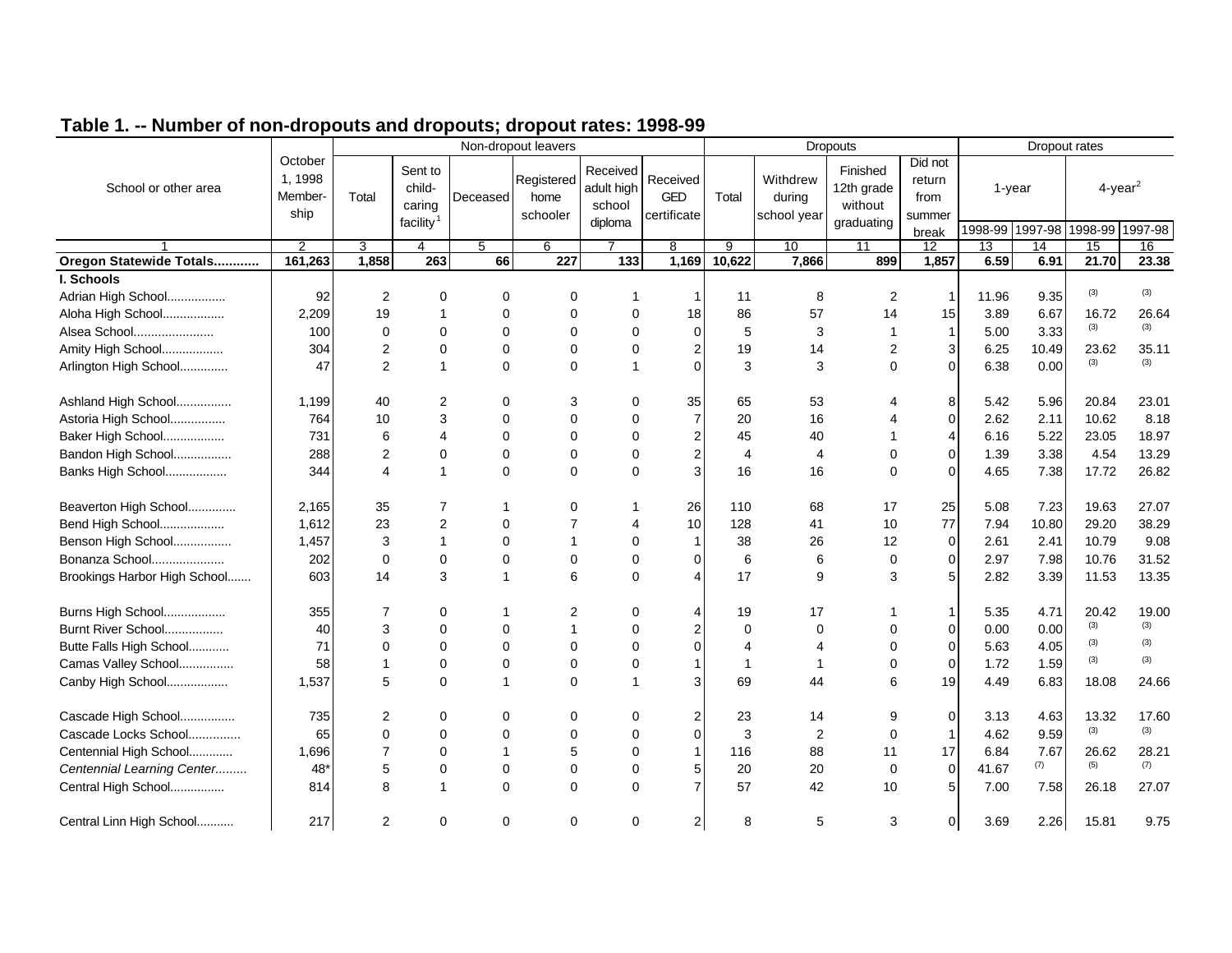|                             |                                       |                |                                                      |                | Non-dropout leavers            |                                             |                                       |                | Dropouts                          | Dropout rates                                   |                                              |                           |                 |                                           |       |
|-----------------------------|---------------------------------------|----------------|------------------------------------------------------|----------------|--------------------------------|---------------------------------------------|---------------------------------------|----------------|-----------------------------------|-------------------------------------------------|----------------------------------------------|---------------------------|-----------------|-------------------------------------------|-------|
| School or other area        | October<br>1, 1998<br>Member-<br>ship | Total          | Sent to<br>child-<br>caring<br>facility <sup>1</sup> | Deceased       | Registered<br>home<br>schooler | Received<br>adult high<br>school<br>diploma | Received<br><b>GED</b><br>certificate | Total          | Withdrew<br>during<br>school year | Finished<br>12th grade<br>without<br>graduating | Did not<br>return<br>from<br>summer<br>break | 1-year<br>1998-99 1997-98 |                 | $4$ -year <sup>2</sup><br>1998-99 1997-98 |       |
|                             | 2                                     | 3              | 4                                                    | 5              | 6                              |                                             | 8                                     | 9              | 10                                | 11                                              | $\overline{12}$                              | $\overline{13}$           | $\overline{14}$ | 15                                        | 16    |
| Century High School         | 1,780                                 | 6              | $\mathbf 0$                                          | 0              | 1                              | $\Omega$                                    | 5                                     | 66             | 51                                | $\Omega$                                        | 15                                           | 3.71                      | 4.04            | 13.76                                     | (4)   |
| Chiloquin High School       | 193                                   | 1              | 1                                                    | $\Omega$       | $\Omega$                       | $\Omega$                                    | $\Omega$                              | 18             | 18                                | 0                                               | $\Omega$                                     | 9.33                      | 6.32            | 33.22                                     | 24.84 |
| Churchill Alt. Ed.          | $151*$                                | $\overline{2}$ | $\mathbf 0$                                          | $\mathbf 0$    | $\mathbf 0$                    | -1                                          |                                       | 9              | 9                                 | $\mathbf 0$                                     | $\Omega$                                     | 5.96                      | (7)             | (5)                                       | (7)   |
| Clackamas High School       | 1,507                                 | 14             | 2                                                    | $\Omega$       | $\Omega$                       | 3                                           | 9                                     | 84             | 61                                | 11                                              | 12                                           | 5.57                      | 4.36            | 21.38                                     | 16.32 |
| Clatskanie High School      | 301                                   | $\Omega$       | 0                                                    | $\Omega$       | 0                              | 0                                           | $\Omega$                              | 9              | 9                                 | 0                                               | 0                                            | 2.99                      | 1.29            | 11.96                                     | 4.35  |
| Cleveland High School       | 1,255                                 | 6              | 3                                                    | 1              | -1                             | $\mathbf 0$                                 |                                       | 72             | 45                                | 12                                              | 15                                           | 5.74                      | 6.25            | 21.40                                     | 24.31 |
| Colton High School          | 250                                   | $\mathbf 1$    | $\Omega$                                             | 1              | $\Omega$                       | $\Omega$                                    | $\Omega$                              | 21             | 14                                | $\mathbf 0$                                     | $\overline{7}$                               | 8.40                      | 6.51            | 31.08                                     | 20.73 |
| Community School            | 445*                                  | 12             | $\mathbf 1$                                          | $\Omega$       | -1                             | $\overline{\mathbf{1}}$                     | 9                                     | 98             | 78                                | 3                                               | 17                                           | 22.02                     | 32.14           | (5)                                       | (5)   |
| Condon High School          | 76                                    | $\Omega$       | $\Omega$                                             | $\Omega$       | $\Omega$                       | $\Omega$                                    | $\Omega$                              | $\mathbf 0$    | $\Omega$                          | 0                                               | $\Omega$                                     | 0.00                      | 2.35            | (3)                                       | (3)   |
| Coquille High School        | 379                                   | 5              | 0                                                    | 1              |                                |                                             | 2                                     | 21             | 19                                | 2                                               | $\Omega$                                     | 5.54                      | 2.52            | 21.12                                     | 9.49  |
| Corbett High School         | 219                                   | $\overline{4}$ | $\overline{c}$                                       | $\Omega$       |                                | $\mathbf 0$                                 |                                       | 5              | 5                                 | $\mathbf 0$                                     | $\Omega$                                     | 2.28                      | 3.91            | 9.08                                      | 14.95 |
| Corvallis High School       | 1,204                                 | 27             | 3                                                    | $\Omega$       | $\Omega$                       | $\mathbf 0$                                 | 24                                    | 71             | 45                                | 17                                              | 9                                            | 5.90                      | 5.77            | 23.27                                     | 21.91 |
| Cottage Grove High School   | 783                                   | 10             | $\mathbf{1}$                                         | $\mathbf{1}$   | $\overline{4}$                 | $\overline{1}$                              | 3                                     | 27             | 22                                | 3                                               |                                              | 3.45                      | 10.49           | 13.76                                     | 36.99 |
| Cove School                 | 85                                    | $\overline{2}$ | $\Omega$                                             | $\Omega$       | $\mathbf 1$                    | $\Omega$                                    |                                       | 2              | $\mathbf{1}$                      | 0                                               |                                              | 2.35                      | 4.44            | (3)                                       | (3)   |
| Crane Union High School     | 89                                    | 1              | $\Omega$                                             | 1              | $\Omega$                       | $\Omega$                                    | $\Omega$                              | 2              | 1                                 | 0                                               | -1                                           | 2.25                      | 0.00            | (3)                                       | (3)   |
| Crater High School          | 1,459                                 | 16             | 3                                                    | $\overline{2}$ | 5                              | $\Omega$                                    | 6                                     | 77             | 61                                | $\mathbf 0$                                     | 16                                           | 5.28                      | 6.25            | 20.33                                     | 23.70 |
| Crescent Valley High School | 1,255                                 | 4              | $\Omega$                                             | $\mathbf{1}$   | $\Omega$                       | $\Omega$                                    | 3                                     | 34             | 16                                | 12                                              | 6                                            | 2.71                      | 1.08            | 10.20                                     | 4.41  |
| Creswell High School        | 362                                   | 2              | $\mathbf 0$                                          | $\mathbf 0$    | $\mathbf 1$                    | $\Omega$                                    |                                       | 23             | 17                                | $\overline{1}$                                  | 5                                            | 6.35                      | 10.53           | 24.55                                     | 35.42 |
| Crook County High School    | 945                                   | 18             | 2                                                    | $\Omega$       | 8                              | 8                                           | $\Omega$                              | 18             | 18                                | $\Omega$                                        | $\Omega$                                     | 1.90                      | 2.57            | 7.46                                      | 11.25 |
| Crow High School            | 142                                   | $\Omega$       | $\Omega$                                             | $\Omega$       | $\Omega$                       | $\Omega$                                    | $\Omega$                              | 0              | 0                                 | 0                                               | $\Omega$                                     | 0.00                      | 5.16            | (3)                                       | (3)   |
| Culver High School          | 140                                   | $\mathbf{1}$   | $\mathbf 1$                                          | $\Omega$       | $\Omega$                       | $\Omega$                                    | $\Omega$                              | 10             | 9                                 | $\Omega$                                        |                                              | 7.14                      | 5.15            | (3)                                       | (3)   |
| Dallas High School          | 956                                   | 26             | 9                                                    | $\Omega$       | 5                              | $\Omega$                                    | 12                                    | 45             | 36                                | $\overline{2}$                                  |                                              | 4.71                      | 4.52            | 19.09                                     | 17.85 |
| David Douglas High School   | 2,103                                 | 6              | $\Omega$                                             | $\Omega$       | $\overline{2}$                 |                                             | 3                                     | 101            | 80                                | 6                                               | 15                                           | 4.80                      | 5.25            | 18.52                                     | 21.26 |
| Days Creek School           | 93                                    | $\overline{1}$ | $\Omega$                                             | $\Omega$       | $\Omega$                       | $\Omega$                                    |                                       | $\overline{7}$ | 3                                 |                                                 |                                              | 7.53                      | 4.85            | (3)                                       | (3)   |
| Dayton High School          | 306                                   | $\Omega$       | 0                                                    | 0              | $\Omega$                       | $\Omega$                                    | $\Omega$                              | 18             | 15                                | 0                                               | 3                                            | 5.88                      | 4.98            | 21.47                                     | 18.63 |
| Dayville School             | 26                                    | $\Omega$       | $\Omega$                                             | $\Omega$       | $\Omega$                       | $\Omega$                                    | $\Omega$                              | $\mathbf 0$    | $\mathbf 0$                       | 0                                               | $\mathbf 0$                                  | 0.00                      | 0.00            | (3)                                       | (3)   |
| Douglas High School         | 522                                   | 15             | $\Omega$                                             | $\Omega$       | $\overline{1}$                 | $\Omega$                                    | 14                                    | 55             | 44                                |                                                 | 10                                           | 10.54                     | 7.17            | 35.65                                     | 25.88 |
| Dufur School                | 75                                    | $\overline{1}$ | 1                                                    | $\Omega$       | $\Omega$                       | $\Omega$                                    | $\Omega$                              | $\Omega$       | $\Omega$                          | $\Omega$                                        | $\Omega$                                     | 0.00                      | 3.80            | (3)                                       | (3)   |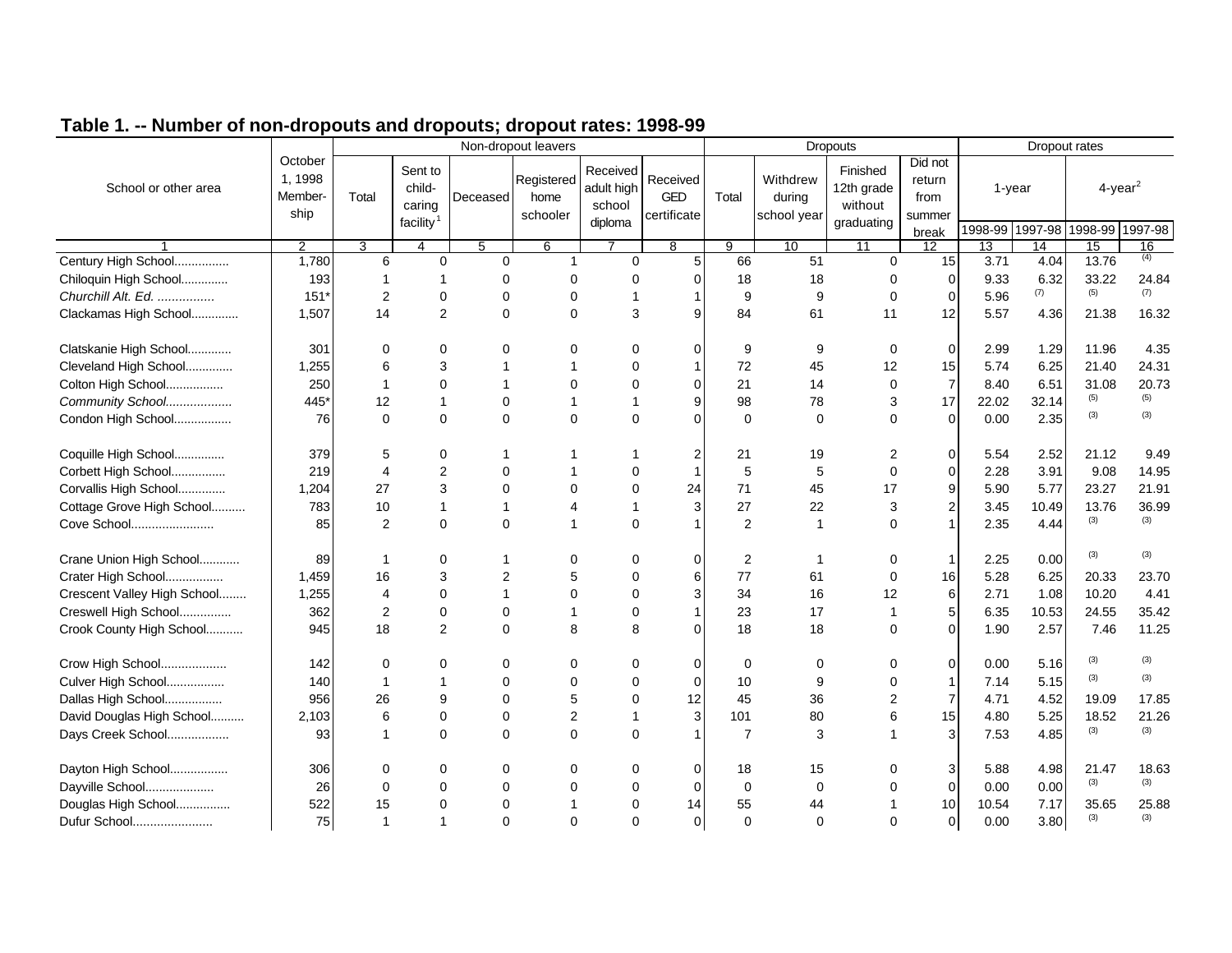|                               |                                                          |                | Non-dropout leavers                        |                                                                 |              |                        |                                       |                |                                   | <b>Dropouts</b>                                 | Dropout rates                                |                 |                           |                                           |       |
|-------------------------------|----------------------------------------------------------|----------------|--------------------------------------------|-----------------------------------------------------------------|--------------|------------------------|---------------------------------------|----------------|-----------------------------------|-------------------------------------------------|----------------------------------------------|-----------------|---------------------------|-------------------------------------------|-------|
| School or other area          | October<br>1, 1998<br>child-<br>Member-<br>Total<br>ship |                | Sent to<br>caring<br>facility <sup>1</sup> | Registered<br>Deceased<br>home<br>school<br>schooler<br>diploma |              | Received<br>adult high | Received<br><b>GED</b><br>certificate | Total          | Withdrew<br>during<br>school year | Finished<br>12th grade<br>without<br>graduating | Did not<br>return<br>from<br>summer<br>break |                 | 1-year<br>1998-99 1997-98 | $4$ -year <sup>2</sup><br>1998-99 1997-98 |       |
|                               | 2                                                        | 3              | 4                                          | 5                                                               | 6            |                        | 8                                     | 9              | 10                                | 11                                              | 12                                           | $\overline{13}$ | 14                        | 15                                        | 16    |
| Eagle Point High School       | 1,183                                                    | 9              |                                            | $\Omega$                                                        | 2            | $\Omega$               | 6                                     | 115            | 86                                | 11                                              | 18                                           | 9.72            | 10.94                     | 36.08                                     | 40.23 |
| Echo School                   | 69                                                       | 2              | $\Omega$                                   | $\Omega$                                                        | 1            | 0                      |                                       | 2              | 2                                 | $\Omega$                                        | $\Omega$                                     | 2.90            | 3.39                      | (3)                                       | (3)   |
| Eddyville School              | 56                                                       | $\Omega$       | $\Omega$                                   | $\Omega$                                                        | $\Omega$     | $\Omega$               | ∩                                     | $\mathbf{3}$   | $\overline{2}$                    | $\Omega$                                        |                                              | 5.36            | 1.61                      | (3)                                       | (3)   |
| Elgin High School             | 168                                                      | 1              | $\Omega$                                   | 0                                                               | 1            | $\mathbf 0$            |                                       | $\mathbf{1}$   | 0                                 |                                                 | $\Omega$                                     | 0.60            | 3.66                      | 2.33                                      | 13.92 |
| Elkton High School            | 100                                                      | 1              | $\Omega$                                   | 0                                                               | 0            | $\mathbf 0$            |                                       | 5              | $\overline{c}$                    | $\mathbf 0$                                     | 3                                            | 5.00            | 5.10                      | (3)                                       | (3)   |
| Elmira High School            | 668                                                      | 5              |                                            | 0                                                               | $\mathbf{1}$ | $\mathbf 0$            | 3                                     | 40             | 22                                | $\Omega$                                        | 18                                           | 5.99            | 2.80                      | 23.40                                     | 10.23 |
| Enterprise High School        | 193                                                      | 0              | $\Omega$                                   | 0                                                               | $\Omega$     | 0                      | 0                                     | -1             | 0                                 |                                                 | 0                                            | 0.52            | 0.51                      | 1.89                                      | 1.89  |
| Estacada High School          | 749                                                      | 1              | $\mathbf 0$                                | 0                                                               | $\Omega$     | 0                      |                                       | 32             | 26                                |                                                 | 5                                            | 4.27            | 2.68                      | 16.35                                     | 10.87 |
| Falls City High School        | 64                                                       | $\mathbf 0$    | $\mathbf 0$                                | $\Omega$                                                        | $\Omega$     | $\Omega$               | $\Omega$                              | 6              | 6                                 | $\mathbf 0$                                     | $\mathbf 0$                                  | 9.38            | 8.22                      | (3)                                       | (3)   |
| Forest Grove High School      | 1,445                                                    | 11             | 3                                          | $\Omega$                                                        | $\Omega$     | $\Omega$               | 8                                     | 93             | 73                                | $\mathbf 0$                                     | 20                                           | 6.44            | 7.15                      | 23.33                                     | 26.41 |
| Franklin High School          | 1,547                                                    | 9              | 5                                          | 0                                                               | 0            | $\overline{1}$         | 3                                     | 96             | 78                                | 8                                               | 10                                           | 6.21            | 6.46                      | 24.46                                     | 24.99 |
| Gaston High School            | 180                                                      | $\Omega$       | $\Omega$                                   | $\Omega$                                                        | $\Omega$     | 0                      | $\Omega$                              | $\overline{7}$ | 6                                 | $\mathbf 0$                                     | 1                                            | 3.89            | 2.04                      | 13.84                                     | 7.73  |
| Gervais High School           | 304                                                      | 1              | $\Omega$                                   | $\Omega$                                                        | $\Omega$     | $\Omega$               |                                       | 21             | 21                                | $\mathbf 0$                                     | $\mathbf 0$                                  | 6.91            | 7.96                      | 25.18                                     | 27.27 |
| Gilchrist School              | 138                                                      | 1              |                                            | $\Omega$                                                        | $\Omega$     | $\Omega$               | ∩                                     | $\overline{7}$ | 5                                 | $\overline{2}$                                  | $\Omega$                                     | 5.07            | 2.90                      | 20.60                                     | (3)   |
| Gladstone High School         | 885                                                      | $\overline{2}$ | $\Omega$                                   | $\Omega$                                                        | 0            | 0                      | $\overline{2}$                        | 9              | 9                                 | $\mathbf 0$                                     | $\Omega$                                     | 1.02            | 1.76                      | 3.99                                      | 6.58  |
| Glencoe High School           | 1,570                                                    | $\overline{7}$ |                                            | $\Omega$                                                        | $\Omega$     | $\Omega$               | 6                                     | 62             | 57                                | 5                                               |                                              | 3.95            | 5.11                      | 15.17                                     | 18.94 |
| Glendale High School          | 175                                                      | 3              | $\Omega$                                   | 0                                                               | 0            | 0                      | 3                                     | 10             | 10                                | $\Omega$                                        | $\overline{0}$                               | 5.71            | 6.59                      | 20.71                                     | 23.80 |
| Glide High School             | 340                                                      | 3              | $\Omega$                                   | 0                                                               | 0            | $\mathbf 0$            | 3                                     | 13             | 10                                | $\mathbf 0$                                     | 3                                            | 3.82            | 4.23                      | 14.12                                     | 15.98 |
| Gold Beach High School        | 263                                                      | 0              | $\Omega$                                   | 0                                                               | 0            | $\mathbf 0$            | $\Omega$                              | 16             | 11                                | 5                                               | 0                                            | 6.08            | 1.52                      | 22.97                                     | 6.45  |
| Grant High School (Grant)     | 318                                                      | 1              | $\Omega$                                   | 0                                                               | $\mathbf{1}$ | $\mathbf 0$            | $\Omega$                              | $\overline{2}$ | $\mathbf{1}$                      |                                                 | $\Omega$                                     | 0.63            | 0.30                      | 2.82                                      | 1.35  |
| Grant High School (Multnomah) | 1,907                                                    | 1              | $\Omega$                                   | $\Omega$                                                        | $\Omega$     | $\Omega$               |                                       | 83             | 58                                | 4                                               | 21                                           | 4.35            | 3.45                      | 16.27                                     | 13.73 |
| Grants Pass High School       | 1,466                                                    | 8              |                                            | 0                                                               | 0            | 0                      | 7                                     | 98             | 84                                | 3                                               | 11                                           | 6.68            | 7.23                      | 24.56                                     | 27.23 |
| Gresham High School           | 1,670                                                    | 18             | 5                                          | 1                                                               | 2            | $\Omega$               | 10                                    | 100            | 96                                | $\mathbf 0$                                     | $\overline{4}$                               | 5.99            | 6.43                      | 23.28                                     | 23.78 |
| Harper School                 | 23                                                       | 1              | $\Omega$                                   | 0                                                               | 0            | $\mathbf 0$            |                                       | $\mathbf 0$    | 0                                 | $\mathbf 0$                                     | 0                                            | 0.00            | 2.63                      | (3)                                       | (3)   |
| Harrisburg High School        | 219                                                      | 1              | $\mathbf 0$                                | 0                                                               | 0            | 0                      |                                       | 18             | 9                                 | 4                                               | 5                                            | 8.22            | 6.12                      | 33.71                                     | 25.78 |
| Helensview High School        | $95*$                                                    | $\overline{2}$ | $\Omega$                                   | 0                                                               | 0            | $\mathbf 0$            |                                       | 16             | 14                                | $\Omega$                                        |                                              | 16.84           | 19.81                     | (5)                                       | (5)   |
| Helix School                  | 58                                                       | 0              | 0                                          | 0                                                               | 0            | 0                      | 0                                     | $\mathbf 0$    | 0                                 | 0                                               | $\overline{0}$                               | 0.00            | 0.00                      | (3)                                       | (3)   |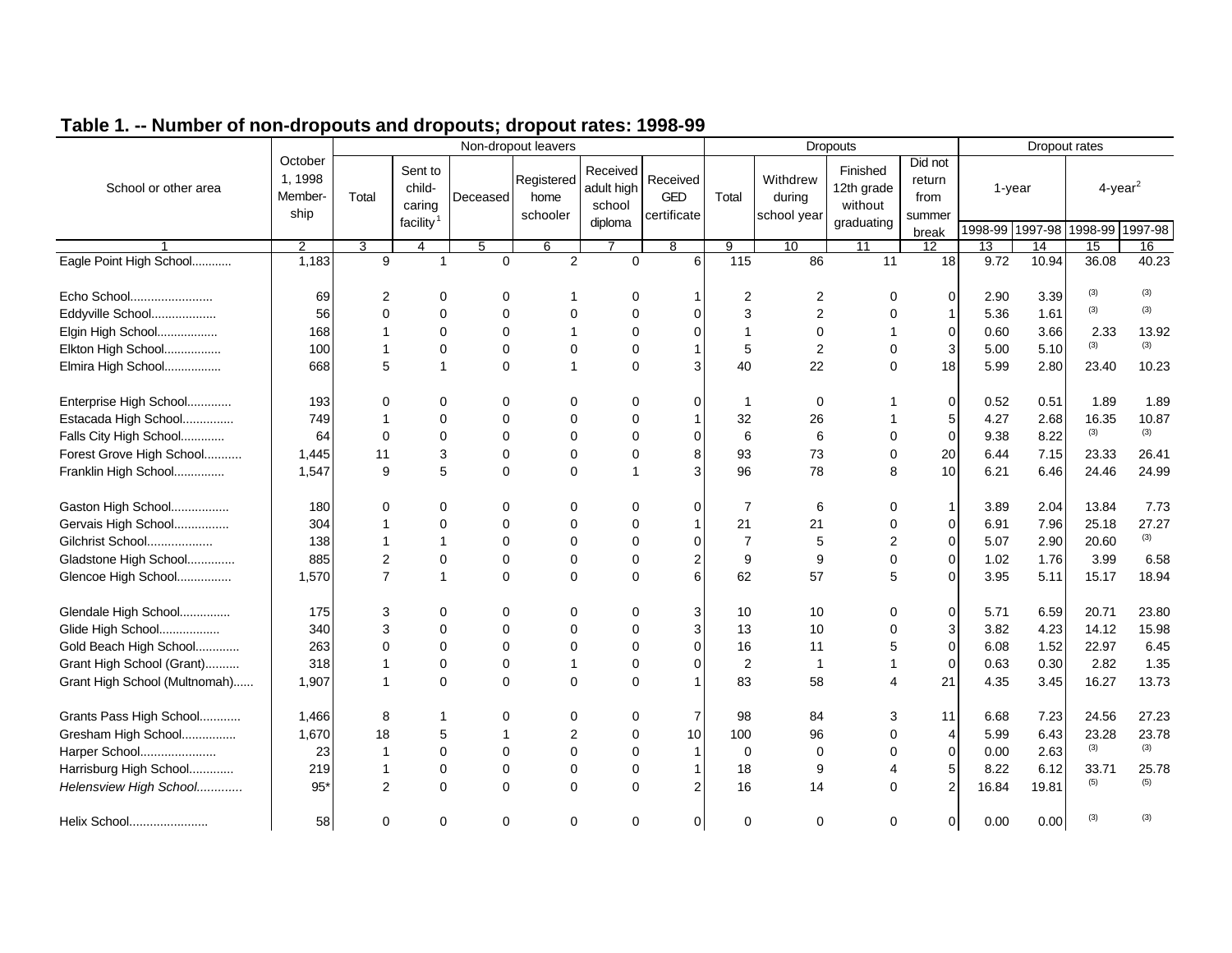|                                   |                                       |                |                                                      |                | Non-dropout leavers            |                                             |                                       |                | <b>Dropouts</b>                   | Dropout rates                                   |                                              |                 |                           |       |                                           |
|-----------------------------------|---------------------------------------|----------------|------------------------------------------------------|----------------|--------------------------------|---------------------------------------------|---------------------------------------|----------------|-----------------------------------|-------------------------------------------------|----------------------------------------------|-----------------|---------------------------|-------|-------------------------------------------|
| School or other area              | October<br>1, 1998<br>Member-<br>ship | Total          | Sent to<br>child-<br>caring<br>facility <sup>1</sup> | Deceased       | Registered<br>home<br>schooler | Received<br>adult high<br>school<br>diploma | Received<br><b>GED</b><br>certificate | Total          | Withdrew<br>during<br>school year | Finished<br>12th grade<br>without<br>graduating | Did not<br>return<br>from<br>summer<br>break |                 | 1-year<br>1998-99 1997-98 |       | $4$ -year <sup>2</sup><br>1998-99 1997-98 |
|                                   | $\overline{2}$                        | 3              | 4                                                    | 5              | 6                              |                                             | 8                                     | 9              | 10                                | 11                                              | $\overline{12}$                              | $\overline{13}$ | $\overline{14}$           | 15    | 16                                        |
| Henley High School                | 676                                   | 4              | 1                                                    | 3              | $\mathbf 0$                    | $\Omega$                                    | $\Omega$                              | 43             | 41                                | 2                                               | $\Omega$                                     | 6.36            | 2.03                      | 24.49 | 7.91                                      |
| Henry D Sheldon High School       | 1,625                                 | 5              | $\mathbf 0$                                          | 0              | $\overline{2}$                 | 0                                           | 3                                     | 24             | 24                                | $\Omega$                                        | ∩                                            | 1.48            | 4.76                      | 5.94  | 17.91                                     |
| Heppner High School               | 149                                   | $\mathbf{1}$   | $\mathbf 0$                                          | $\mathbf 0$    | $\mathbf 0$                    | $\Omega$                                    |                                       | $\overline{4}$ | 3                                 |                                                 | $\Omega$                                     | 2.68            | 3.85                      | 10.11 | 13.82                                     |
| Hermiston High School             | 1,117                                 | 5              | $\Omega$                                             | $\Omega$       | $\Omega$                       | 2                                           | 3                                     | 105            | 75                                | 5                                               | 25                                           | 9.40            | 11.37                     | 31.77 | 35.32                                     |
| Hidden Valley High School         | 847                                   | 3              | $\Omega$                                             | 0              | $\Omega$                       | 0                                           | 3                                     | 39             | 35                                | 0                                               | 4                                            | 4.60            | 5.43                      | 17.49 | 20.41                                     |
| Hillsboro High School             | 1,364                                 | 8              | $\mathbf{1}$                                         | $\Omega$       | $\mathbf 1$                    | $\Omega$                                    | 6                                     | 87             | 64                                | 13                                              | 10                                           | 6.38            | 7.77                      | 24.09 | 27.33                                     |
| Hood River Valley High School     | 1,069                                 | 15             | $\mathbf 1$                                          | $\overline{1}$ | $\overline{4}$                 | $\Omega$                                    | 9                                     | 60             | 58                                | $\overline{2}$                                  | $\Omega$                                     | 5.61            | 4.16                      | 20.71 | 15.51                                     |
| Huntington School                 | 27                                    | $\mathbf 0$    | $\mathbf 0$                                          | $\Omega$       | $\Omega$                       | $\Omega$                                    | $\Omega$                              | $\overline{1}$ | $\mathbf{1}$                      | $\mathbf 0$                                     | $\Omega$                                     | 3.70            | 8.00                      | (3)   | (3)                                       |
| Illinois Valley High School       | 519                                   | $\overline{2}$ | $\Omega$                                             | $\Omega$       | $\Omega$                       | $\Omega$                                    | $\mathfrak{p}$                        | 41             | 29                                | $\Omega$                                        | 12                                           | 7.90            | 10.06                     | 28.72 | 35.18                                     |
| Imbler High School                | 136                                   | $\overline{2}$ | $\Omega$                                             | $\Omega$       | $\overline{2}$                 | $\Omega$                                    | $\Omega$                              | $\overline{2}$ | 2                                 | $\Omega$                                        | $\Omega$                                     | 1.47            | 1.94                      | (3)   | (3)                                       |
| Ione School                       | 57                                    | $\Omega$       | $\Omega$                                             | $\Omega$       | $\Omega$                       | $\Omega$                                    | $\Omega$                              | $\mathbf 0$    | 0                                 | $\mathbf 0$                                     | $\Omega$                                     | 0.00            | 0.00                      | (3)   | (3)                                       |
| Jefferson High School (Marion)    | 261                                   | $\mathbf 1$    | $\mathbf 0$                                          | $\mathbf 0$    | $\mathbf 0$                    | 0                                           |                                       | 14             | 14                                | 0                                               | 0                                            | 5.36            | 4.83                      | 21.45 | 17.06                                     |
| Jefferson High School (Multnomah) | 916                                   | $\overline{2}$ | $\overline{\mathbf{c}}$                              | 0              | $\mathbf 0$                    | $\mathbf 0$                                 | $\Omega$                              | 48             | 33                                | 4                                               | 11                                           | 5.24            | 7.31                      | 20.99 | 26.29                                     |
| Jewell School                     | 41                                    | $\mathbf 1$    | $\mathbf 0$                                          | $\mathbf 0$    | $\mathbf 1$                    | $\Omega$                                    | $\Omega$                              | 3              | 3                                 | $\Omega$                                        | $\Omega$                                     | 7.32            | 7.50                      | (3)   | (3)                                       |
| John C. Fremont Jr High School    | 281                                   | 1              | 0                                                    | 0              | $\mathbf 1$                    | 0                                           | $\Omega$                              | -1             | 1                                 | 0                                               | 0                                            | 0.36            | 0.00                      | (4)   | (4)                                       |
| John F Kennedy High School        | 223                                   | $\overline{2}$ | $\mathbf 0$                                          | $\mathbf 0$    | -1                             | $\Omega$                                    |                                       | 12             | 12                                | $\mathbf 0$                                     | 0                                            | 5.38            | 5.34                      | 19.72 | 21.93                                     |
| Jordan Valley High School         | 59                                    | $\mathbf{1}$   | $\mathbf 0$                                          | $\mathbf 0$    | $\Omega$                       | $\Omega$                                    |                                       | 3              | $\mathbf 0$                       | $\overline{2}$                                  | 1                                            | 5.08            | 3.45                      | (3)   | (3)                                       |
| Joseph Lane Jr High School        | 282                                   | 0              | $\mathbf 0$                                          | 0              | $\mathbf 0$                    | $\mathbf 0$                                 | $\Omega$                              | 3              | 3                                 | $\mathbf 0$                                     | $\Omega$                                     | 1.06            | 1.00                      | (4)   | (4)                                       |
| Joseph Middle/High School         | 138                                   | $\Omega$       | $\Omega$                                             | $\mathbf 0$    | $\Omega$                       | $\Omega$                                    | $\Omega$                              | $\Omega$       | $\Omega$                          | 0                                               | $\Omega$                                     | 0.00            | 0.00                      | (3)   | (3)                                       |
| Junction City High School         | 684                                   | $\overline{7}$ | 2                                                    | 3              | $\Omega$                       | 2                                           | $\Omega$                              | 24             | 24                                | 0                                               | $\Omega$                                     | 3.51            | 2.58                      | 12.71 | 10.05                                     |
| Klamath High School               | 1,060                                 | $\overline{4}$ | $\mathbf{1}$                                         | $\mathbf 0$    | $\overline{2}$                 | $\Omega$                                    |                                       | 59             | 52                                | 6                                               |                                              | 5.57            | 1.87                      | 21.46 | 7.50                                      |
| Knappa High School                | 198                                   | $\mathbf{1}$   | $\mathbf 0$                                          | $\mathbf 0$    | $\Omega$                       | $\Omega$                                    |                                       | 5              | 5                                 | $\mathbf 0$                                     | $\Omega$                                     | 2.53            | 4.64                      | 9.68  | 16.28                                     |
| La Grande High School             | 836                                   | 17             | $\overline{2}$                                       | $\overline{2}$ | 6                              | $\Omega$                                    | 7                                     | 25             | 16                                | 4                                               | 5                                            | 2.99            | 2.48                      | 11.65 | 9.62                                      |
| Lake Oswego High School           | 1,088                                 | 9              | $\mathbf{1}$                                         | $\Omega$       | $\Omega$                       | 3                                           | 5                                     | 20             | 5                                 | 10                                              |                                              | 1.84            | 2.60                      | 7.71  | 10.31                                     |
| Lakeridge High School             | 1,084                                 | 8              | $\mathbf 0$                                          | $\mathbf 0$    | $\mathbf 0$                    | $\mathbf 0$                                 | 8                                     | 20             | 15                                | 5                                               | $\mathbf 0$                                  | 1.85            | 1.86                      | 8.08  | 7.35                                      |
| Lakeview High School              | 355                                   | $\overline{4}$ | $\Omega$                                             | $\Omega$       | 3                              | $\Omega$                                    |                                       | $\overline{4}$ | $\overline{\mathbf{4}}$           | $\Omega$                                        | 0                                            | 1.13            | 3.68                      | 4.51  | 14.22                                     |
| Lapine High School                | 431                                   | 6              | $\Omega$                                             | $\Omega$       | $\mathbf 1$                    | $\Omega$                                    | 5                                     | 36             | 35                                | $\Omega$                                        |                                              | 8.35            | 7.82                      | 27.22 | 28.20                                     |
| Lebanon High School               | 1,269                                 | 26             | 4                                                    | $\overline{4}$ | $\overline{2}$                 | $\Omega$                                    | 16                                    | 85             | 61                                | Δ                                               | 20                                           | 6.70            | 11.27                     | 26.68 | 40.11                                     |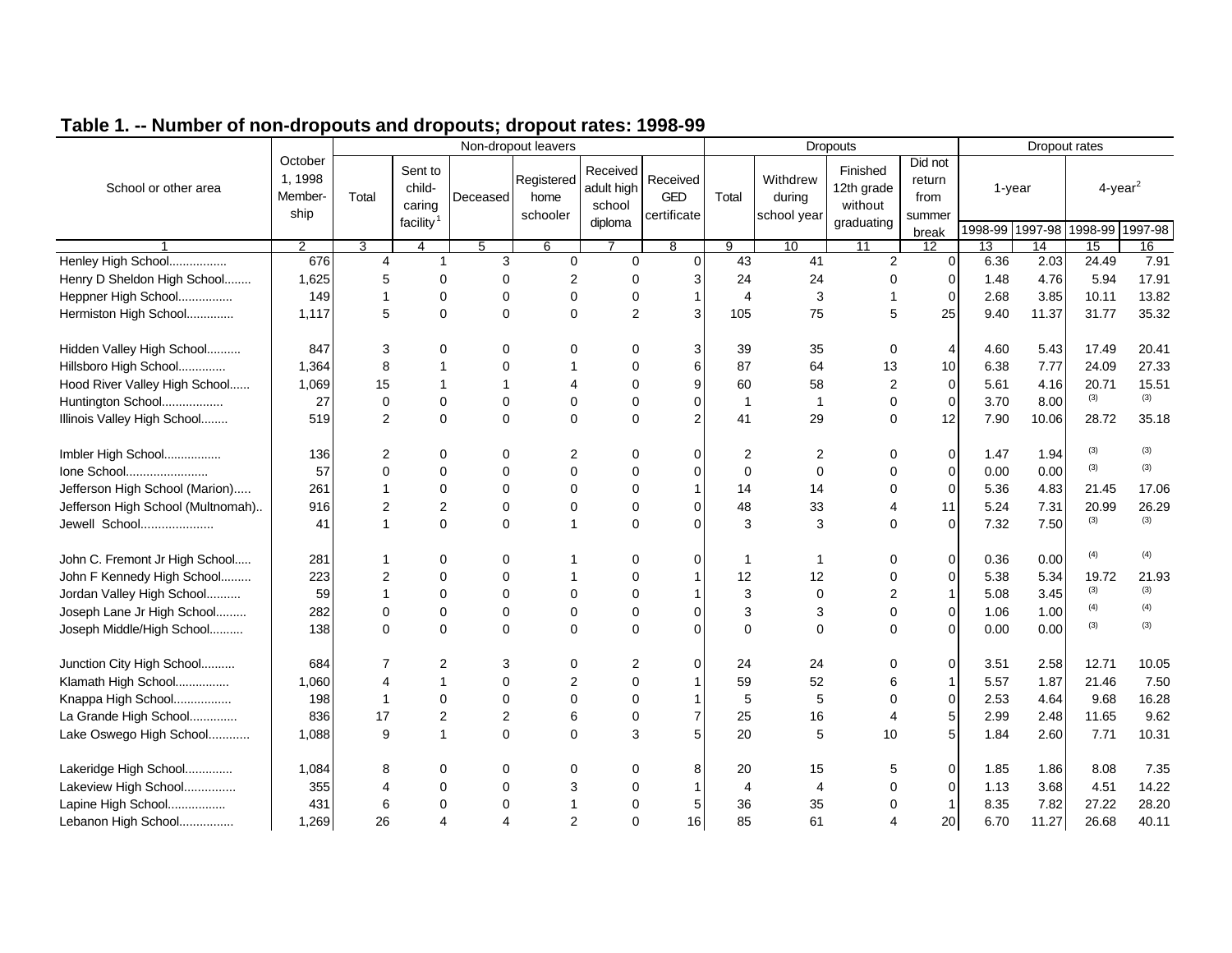|                                  |                                       |                |                                                      |                | Non-dropout leavers            |                                             |                                       |                 |                                   | <b>Dropouts</b>                                 |                                              |       |                           | Dropout rates                             |       |
|----------------------------------|---------------------------------------|----------------|------------------------------------------------------|----------------|--------------------------------|---------------------------------------------|---------------------------------------|-----------------|-----------------------------------|-------------------------------------------------|----------------------------------------------|-------|---------------------------|-------------------------------------------|-------|
| School or other area             | October<br>1, 1998<br>Member-<br>ship | Total          | Sent to<br>child-<br>caring<br>facility <sup>1</sup> | Deceased       | Registered<br>home<br>schooler | Received<br>adult high<br>school<br>diploma | Received<br><b>GED</b><br>certificate | Total           | Withdrew<br>during<br>school year | Finished<br>12th grade<br>without<br>graduating | Did not<br>return<br>from<br>summer<br>break |       | 1-year<br>1998-99 1997-98 | $4$ -year <sup>2</sup><br>1998-99 1997-98 |       |
|                                  | 2                                     | 3              | 4                                                    | 5              | 6                              |                                             | 8                                     | 9               | 10                                | 11                                              | 12                                           | 13    | 14                        | 15                                        | 16    |
| Lincoln High School              | 1,357                                 | 6              | 3                                                    | $\Omega$       | $\Omega$                       | 1                                           | $\overline{2}$                        | $\overline{47}$ | 24                                | 8                                               | 15                                           | 3.46  | 2.24                      | 13.17                                     | 8.85  |
| Long Creek School                | 38                                    | $\Omega$       | 0                                                    | $\mathbf 0$    | $\mathbf 0$                    | $\mathbf 0$                                 | $\Omega$                              | -1              | 1                                 | 0                                               | $\mathbf 0$                                  | 2.63  | 2.70                      | (3)                                       | (3)   |
| Lost River High School           | 177                                   | $\overline{2}$ | $\overline{1}$                                       | $\Omega$       | $\Omega$                       | $\Omega$                                    |                                       | 15              | $\overline{7}$                    | 3                                               | 5                                            | 8.47  | 6.57                      | 29.50                                     | 23.88 |
| Lowell High School               | 148                                   | $\mathbf{1}$   | $\mathbf 0$                                          | $\Omega$       | $\Omega$                       | $\Omega$                                    |                                       | 9               | 9                                 | 0                                               | $\Omega$                                     | 6.08  | 6.58                      | 22.47                                     | 24.76 |
| Madison High School              | 1,239                                 | 9              | $\overline{2}$                                       | $\mathbf 0$    | $\mathbf 0$                    | 5                                           | 2                                     | 60              | 40                                | 3                                               | 17                                           | 4.84  | 8.45                      | 18.12                                     | 29.53 |
| Madras High School               | 717                                   | 3              | $\Omega$                                             | $\mathbf{1}$   | $\mathbf 0$                    | $\mathbf 0$                                 | 2 <sub>1</sub>                        | 72              | 52                                | 4                                               | 16                                           | 10.04 | 14.50                     | 36.23                                     | 47.55 |
| Mapleton High School             | 107                                   | 6              | 0                                                    | $\mathbf 0$    | 0                              | 0                                           | 6                                     | 12              | 11                                | 0                                               |                                              | 11.21 | 10.92                     | (3)                                       | (3)   |
| Marshall High School (Deschutes) | 135*                                  | 5              | 1                                                    | $\mathbf 0$    | 0                              | 0                                           | $\overline{4}$                        | 60              | 45                                | 0                                               | 15                                           | 44.44 | 50.75                     | (5)                                       | (5)   |
| Marshall High School (Multnomah) | 1,348                                 | 11             | 4                                                    | $\mathbf 0$    | -1                             | $\mathbf 0$                                 | 6                                     | 147             | 108                               | 11                                              | 28                                           | 10.91 | 13.94                     | 40.46                                     | 45.82 |
| Marshfield High School           | 1,251                                 | 16             | 6                                                    | $\overline{2}$ | $\overline{2}$                 | $\Omega$                                    | 6                                     | 50              | 34                                | 10                                              | 6                                            | 4.00  | 6.02                      | 15.83                                     | 23.88 |
| Mazama High School               | 769                                   | $\mathbf{1}$   | $\mathbf 0$                                          | $\mathbf 0$    | $\mathbf 0$                    | $\Omega$                                    |                                       | 18              | 18                                | 0                                               | $\Omega$                                     | 2.34  | 5.04                      | 8.99                                      | 19.24 |
| Mc Kay High School               | 1,848                                 | 8              |                                                      | $\mathbf 0$    | 6                              | 0                                           | $\mathbf 1$                           | 151             | 103                               | 24                                              | 24                                           | 8.17  | 9.81                      | 31.34                                     | 36.11 |
| Mc Nary High School              | 1,697                                 | 4              | $\mathbf 0$                                          | 3              | $\Omega$                       | 0                                           |                                       | 116             | 82                                | 16                                              | 18                                           | 6.84  | 8.02                      | 25.67                                     | 29.60 |
| McKenzie River High School       | 114                                   | 2              | $\mathbf{1}$                                         | $\Omega$       | $\Omega$                       | $\overline{1}$                              | $\Omega$                              | 9               | 5                                 | $\overline{2}$                                  | 2                                            | 7.89  | 3.60                      | (3)                                       | (3)   |
| McLoughlin High School           | 512                                   | $\overline{4}$ | $\mathbf 0$                                          | $\mathbf 0$    | $\mathbf 0$                    | $\mathbf 0$                                 | 4                                     | 74              | 49                                | 0                                               | 25                                           | 14.45 | 20.19                     | 47.08                                     | 60.59 |
| McMinnville High School          | 1,606                                 | 22             | $\Omega$                                             | $\overline{2}$ | $\overline{2}$                 | $\Omega$                                    | 18                                    | 162             | 133                               | 16                                              | 13                                           | 10.09 | 12.95                     | 36.27                                     | 45.10 |
| Metropolitan Learning Center     | 122                                   | 1              | 0                                                    | 0              | -1                             | 0                                           | $\mathbf 0$                           | 12              | 4                                 | -1                                              | 7                                            | 9.84  | 9.70                      | (3)                                       | (3)   |
| Milwaukie High School            | 1,300                                 | 33             | $\mathbf 0$                                          | $\mathbf 0$    | $\mathbf 0$                    | $\overline{1}$                              | 32                                    | 120             | 110                               | 10                                              | $\overline{0}$                               | 9.23  | 8.07                      | 34.28                                     | 29.14 |
| Mitchell School                  | 33                                    | 0              | $\mathbf 0$                                          | $\mathbf 0$    | $\mathbf 0$                    | $\mathbf 0$                                 | $\Omega$                              | 2               | $\overline{2}$                    | 0                                               | $\Omega$                                     | 6.06  | 0.00                      | (3)                                       | (3)   |
| Mohawk High School               | 81                                    | $\mathbf{1}$   | 0                                                    | $\mathbf 0$    | $\mathbf 0$                    | 0                                           |                                       | 5               | 5                                 | 0                                               | $\Omega$                                     | 6.17  | 0.00                      | (3)                                       | (3)   |
| Molalla Alternative Options      | $86*$                                 | 9              | $\Omega$                                             | $\Omega$       | 3                              | $\Omega$                                    | 6                                     | 19              | 19                                | 0                                               | $\Omega$                                     | 22.09 | 20.45                     | (5)                                       | (5)   |
| Molalla High School              | 725                                   | 10             | 0                                                    | 0              | 6                              | 0                                           | $\overline{4}$                        | 25              | 20                                | 3                                               | 2                                            | 3.45  | 4.67                      | 13.95                                     | 18.00 |
| Monroe High School               | 168                                   | $\overline{2}$ | 0                                                    | $\mathbf 1$    | $\Omega$                       | $\Omega$                                    |                                       | 10              | $\overline{4}$                    | 5                                               |                                              | 5.95  | 8.43                      | 24.43                                     | 34.46 |
| Monument School                  | 27                                    | 0              | 0                                                    | $\Omega$       | $\Omega$                       | $\Omega$                                    | $\Omega$                              | $\mathbf 0$     | $\mathbf 0$                       | 0                                               | $\Omega$                                     | 0.00  | 0.00                      | (3)                                       | (3)   |
| Mt View High School              | 1,772                                 | 9              | $\overline{2}$                                       | $\mathbf 1$    | 0                              | $\mathbf 0$                                 | 6                                     | 47              | 39                                | 8                                               | $\overline{0}$                               | 2.65  | 6.25                      | 10.45                                     | 23.27 |
| Myrtle Point High School         | 318                                   | 5              | 0                                                    | $\mathbf{1}$   | 3                              | 0                                           |                                       | 10              | 8                                 | 0                                               | 2                                            | 3.14  | 7.27                      | 12.40                                     | 27.23 |
| Neah-Kah-Nie Jr-Sr High School   | 255                                   | 6              | 0                                                    | 0              | 1                              | 0                                           | 5 <sub>l</sub>                        | 9               | 8                                 | 0                                               |                                              | 3.53  | 3.53                      | 11.64                                     | 13.40 |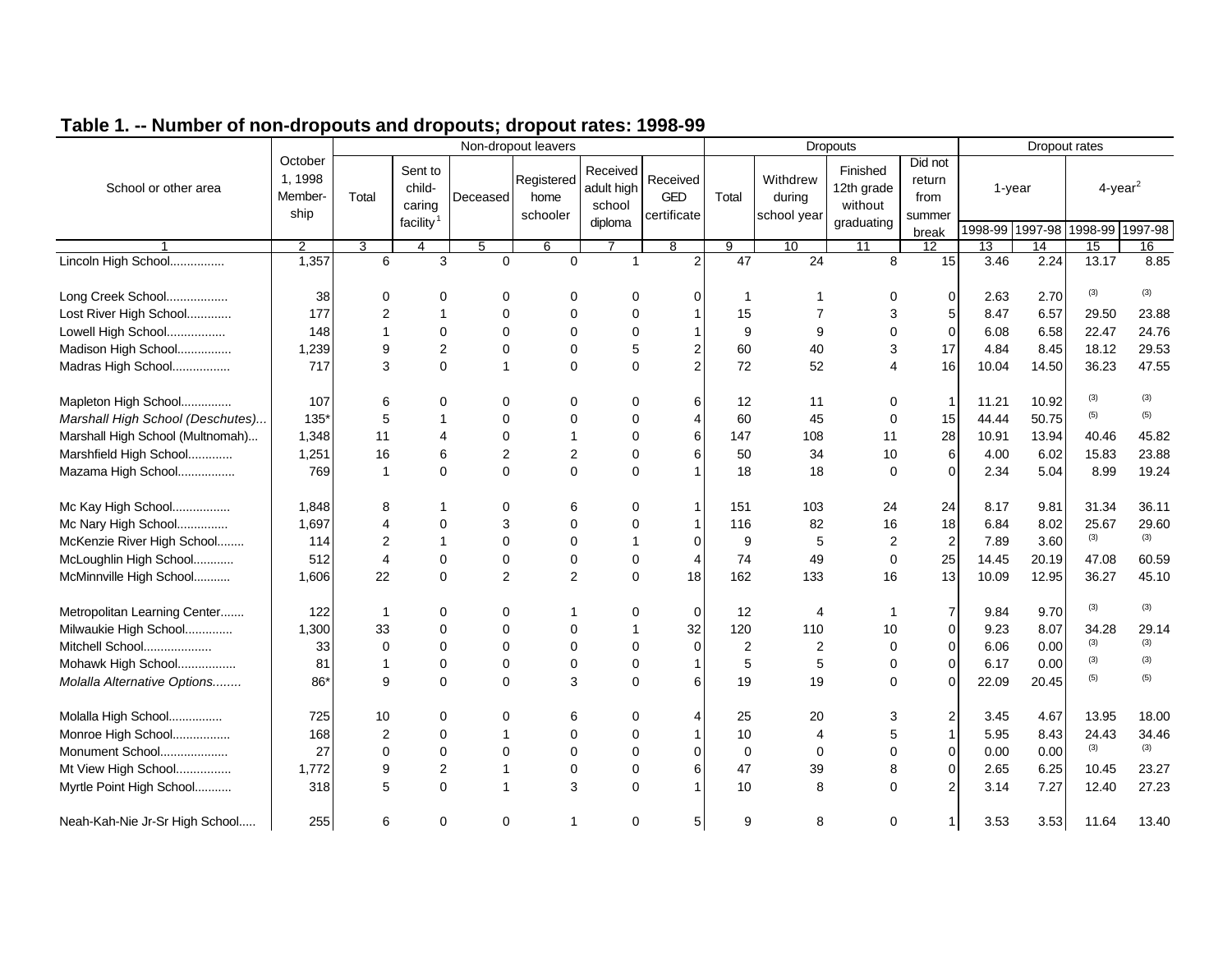|                                         |                                      |                |                                                      |                | Non-dropout leavers            |                                             |                                       |                |                                   | <b>Dropouts</b>                                 |                                              |       | Dropout rates             |                                   |         |
|-----------------------------------------|--------------------------------------|----------------|------------------------------------------------------|----------------|--------------------------------|---------------------------------------------|---------------------------------------|----------------|-----------------------------------|-------------------------------------------------|----------------------------------------------|-------|---------------------------|-----------------------------------|---------|
| School or other area                    | October<br>1.1998<br>Member-<br>ship | Total          | Sent to<br>child-<br>caring<br>facility <sup>1</sup> | Deceased       | Registered<br>home<br>schooler | Received<br>adult high<br>school<br>diploma | Received<br><b>GED</b><br>certificate | Total          | Withdrew<br>during<br>school year | Finished<br>12th grade<br>without<br>graduating | Did not<br>return<br>from<br>summer<br>break |       | 1-year<br>1998-99 1997-98 | $4$ -year <sup>2</sup><br>1998-99 | 1997-98 |
|                                         | $\overline{2}$                       | 3              | 4                                                    | 5              | 6                              |                                             | 8                                     | 9              | 10                                | 11                                              | 12                                           | 13    | 14                        | 15                                | 16      |
| Nestucca High School                    | 256                                  | $\mathbf{1}$   | $\mathbf{1}$                                         | $\mathbf 0$    | $\Omega$                       | $\Omega$                                    | $\Omega$                              | $\overline{7}$ | 6                                 | 1                                               | $\Omega$                                     | 2.73  | 1.95                      | 10.56                             | 7.57    |
| Newberg High School                     | 1,532                                | 36             | 12                                                   | $\overline{2}$ | 6                              | 0                                           | 16                                    | 91             | 74                                | 7                                               | 10                                           | 5.94  | 6.68                      | 21.59                             | 24.54   |
| Newport High School                     | 692                                  | 8              | $\mathbf 0$                                          | $\Omega$       | $\overline{2}$                 | $\mathbf 0$                                 | 6                                     | 54             | 38                                | 4                                               | 12                                           | 7.80  | 8.35                      | 28.36                             | 30.04   |
| North Bend High School                  | 944                                  | $\overline{7}$ | 1                                                    | $\Omega$       | 3                              | $\Omega$                                    | 3                                     | 51             | 31                                | $\Omega$                                        | 20                                           | 5.40  | 3.63                      | 20.97                             | 14.26   |
| North Douglas High School               | 156                                  | 2              |                                                      | -1             | 0                              | 0                                           | $\overline{0}$                        | 4              | 2                                 | 2                                               | $\overline{0}$                               | 2.56  | 3.77                      | 9.73                              | (3)     |
| North Eugene High School                | 1,105                                | 42             | $\mathbf 0$                                          | $\mathbf 0$    | $\overline{2}$                 | 24                                          | 16                                    | 46             | 38                                | $\overline{2}$                                  | 6                                            | 4.16  | 3.58                      | 16.42                             | 14.06   |
| North Lake School                       | 83                                   | 0              | $\Omega$                                             | $\Omega$       | $\Omega$                       | $\mathbf 0$                                 | $\overline{0}$                        | $\mathbf 0$    | $\mathbf 0$                       | $\Omega$                                        | $\overline{0}$                               | 0.00  | 0.00                      | (3)                               | (3)     |
| North Marion High School                | 475                                  | $\overline{2}$ | 0                                                    | $\Omega$       | $\mathbf 0$                    | $\mathbf 0$                                 | $\overline{2}$                        | 28             | 26                                | $\mathbf 1$                                     |                                              | 5.89  | 13.67                     | 21.94                             | 46.74   |
| North Medford High School               | 1,950                                | 31             | 2                                                    | $\Omega$       | 1                              | $\Omega$                                    | 28                                    | 156            | 77                                | 24                                              | 55                                           | 8.00  | 6.48                      | 28.94                             | 14.90   |
| North Powder School                     | 88                                   | $\Omega$       | 0                                                    | 0              | $\Omega$                       | 0                                           | $\overline{0}$                        | 0              | 0                                 | 0                                               | $\overline{0}$                               | 0.00  | 1.15                      | (3)                               | (3)     |
| North Salem High School                 | 1,891                                | 11             | 1                                                    | $\mathbf 0$    | 6                              | 1                                           | 3 <sup>1</sup>                        | 170            | 132                               | 31                                              | $\overline{7}$                               | 8.99  | 10.21                     | 33.97                             | 39.90   |
| North Valley High School                | 717                                  | 8              | $\mathbf 0$                                          | $\Omega$       | $\overline{2}$                 | $\Omega$                                    | 6                                     | 34             | 25                                | 3                                               | 6                                            | 4.74  | 6.07                      | 17.52                             | 22.36   |
| Nyssa High School                       | 324                                  | 5              | 3                                                    | $\mathbf 0$    | $\mathbf 0$                    | 0                                           | $\overline{2}$                        | 18             | 14                                | 0                                               | 4                                            | 5.56  | 12.80                     | 20.59                             | 42.29   |
| Oakland High School                     | 226                                  | 1              | $\Omega$                                             | $\Omega$       | $\Omega$                       | $\Omega$                                    |                                       | $\overline{7}$ | 6                                 |                                                 | $\Omega$                                     | 3.10  | 3.21                      | 13.56                             | 11.84   |
| Oakridge High School                    | 278                                  | 5              | 2                                                    | $\overline{2}$ | -1                             | 0                                           | $\Omega$                              | 17             | 11                                | 0                                               | 6                                            | 6.12  | 6.07                      | 23.52                             | 24.65   |
| Ontario High School                     | 820                                  | 10             | 0                                                    | $\Omega$       | $\Omega$                       | $\Omega$                                    | 10                                    | 51             | 47                                | $\overline{\mathbf{A}}$                         | $\Omega$                                     | 6.22  | 6.78                      | 22.63                             | 24.69   |
| Opportunity Center                      | 293*                                 | 8              | $\Omega$                                             | $\Omega$       | $\Omega$                       | $\Omega$                                    | 8                                     | 73             | 70                                | $\Omega$                                        | 3                                            | 24.91 | 20.91                     | (5)                               | (5)     |
| Oregon City HS - Freshmen               | 544                                  | $\overline{2}$ | $\Omega$                                             | $\mathbf 0$    | $\overline{2}$                 | $\Omega$                                    | $\Omega$                              | 14             | 12                                | 0                                               | 2                                            | 2.57  | 1.95                      | (4)                               | (4)     |
| Oregon City HS - Jackson <sup>(8)</sup> | 1,397                                | 11             | $\mathbf{1}$                                         | $\mathbf{1}$   | $\Omega$                       | $\Omega$                                    | 9                                     | 98             | 74                                | 21                                              | 3                                            | 7.02  | 7.57                      | (4)                               | (4)     |
| Pacific High School                     | 152                                  | $\Omega$       | 0                                                    | $\mathbf 0$    | $\Omega$                       | 0                                           | $\overline{0}$                        | $\overline{7}$ | 5                                 |                                                 |                                              | 4.61  | 3.95                      | 16.67                             | 14.39   |
| Paisley School                          | 48                                   | 0              | 0                                                    | $\Omega$       | $\Omega$                       | $\Omega$                                    | $\overline{0}$                        | $\overline{1}$ | 1                                 | 0                                               | 0                                            | 2.08  | 13.64                     | (3)                               | (3)     |
| Parkrose High School                    | 1,106                                | 6              | $\mathbf 0$                                          | $\Omega$       | $\overline{1}$                 | $\Omega$                                    | 5 <sup>1</sup>                        | 79             | 58                                | 20                                              |                                              | 7.14  | 6.59                      | 25.72                             | 25.29   |
| Pendleton High School                   | 1,073                                | 24             | 15                                                   | $\mathbf 0$    | $\overline{2}$                 | 1                                           | 6                                     | 72             | 68                                | 4                                               | $\Omega$                                     | 6.71  | 5.16                      | 23.20                             | 19.75   |
| Perrydale School                        | 100                                  | $\Omega$       | $\Omega$                                             | $\Omega$       | $\Omega$                       | $\Omega$                                    | $\Omega$                              | $\mathbf 0$    | $\Omega$                          | 0                                               | $\Omega$                                     | 0.00  | 2.08                      | (3)                               | (3)     |
| Philomath High School                   | 622                                  | 4              | 0                                                    | 0              | 0                              | 0                                           | 4                                     | 27             | 18                                | 9                                               | $\overline{0}$                               | 4.34  | 5.96                      | 19.70                             | 24.37   |
| Phoenix High School                     | 837                                  | 5              | 2                                                    | $\overline{2}$ | 0                              | 0                                           |                                       | 73             | 62                                | 10                                              |                                              | 8.72  | 4.82                      | 32.62                             | 19.28   |
| Pilot Rock High School                  | 170                                  | $\Omega$       | 0                                                    | $\mathbf 0$    | $\mathbf 0$                    | 0                                           | $\Omega$                              | 9              | 6                                 | 3                                               | $\overline{0}$                               | 5.29  | 2.11                      | 23.71                             | (3)     |
| Pine Eagle High School                  | 140                                  | $\Omega$       | $\Omega$                                             | $\Omega$       | $\Omega$                       | $\Omega$                                    | $\overline{0}$                        | $\overline{c}$ | 2                                 | 0                                               | $\Omega$                                     | 1.43  | 11.64                     | 5.72                              | 39.76   |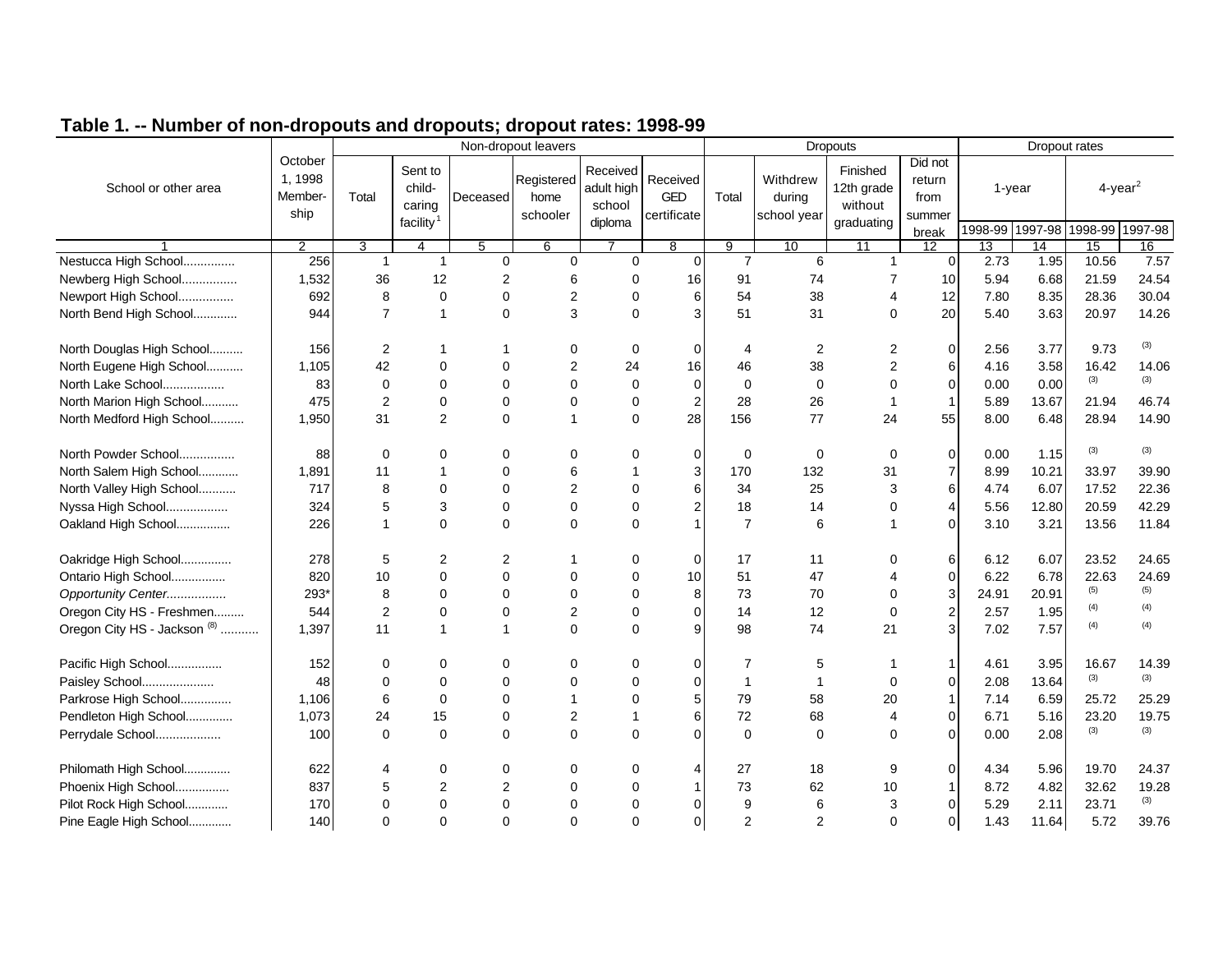|                                     |                                       |                |                                                      |                | Non-dropout leavers            |                                             |                                       |                |                                   | <b>Dropouts</b>                                 |                                              |                 | Dropout rates             |                                           |       |
|-------------------------------------|---------------------------------------|----------------|------------------------------------------------------|----------------|--------------------------------|---------------------------------------------|---------------------------------------|----------------|-----------------------------------|-------------------------------------------------|----------------------------------------------|-----------------|---------------------------|-------------------------------------------|-------|
| School or other area                | October<br>1, 1998<br>Member-<br>ship | Total          | Sent to<br>child-<br>caring<br>facility <sup>1</sup> | Deceased       | Registered<br>home<br>schooler | Received<br>adult high<br>school<br>diploma | Received<br><b>GED</b><br>certificate | Total          | Withdrew<br>during<br>school year | Finished<br>12th grade<br>without<br>graduating | Did not<br>return<br>from<br>summer<br>break |                 | 1-year<br>1998-99 1997-98 | $4$ -year <sup>2</sup><br>1998-99 1997-98 |       |
|                                     | 2                                     | 3              | 4                                                    | 5              | 6                              |                                             | 8                                     | 9              | 10                                | 11                                              | $\overline{12}$                              | $\overline{13}$ | 14                        | 15                                        | 16    |
| Pleasant Hill High School           | 452                                   | 6              | $\Omega$                                             | $\Omega$       | $\overline{1}$                 | 2                                           | 3                                     | 9              | $\overline{7}$                    | 2                                               | $\Omega$                                     | 1.99            | 4.47                      | 7.62                                      | 19.26 |
| Powers High School                  | 64                                    | $\mathbf 0$    | $\mathbf 0$                                          | 0              | $\mathbf 0$                    | 0                                           | $\Omega$                              | 2              | 2                                 | 0                                               | $\Omega$                                     | 3.13            | 9.23                      | (3)                                       | (3)   |
| PPS Alternative Programs            | $3,635*$                              | 136            | 40                                                   | $\overline{2}$ | $\mathbf 1$                    | $\overline{4}$                              | 89                                    | 1,288          | 851                               | 99                                              | 338                                          | 35.43           | 24.76                     | (5)                                       | (5)   |
| Prairie City School                 | 86                                    | $\Omega$       | $\mathbf 0$                                          | $\mathbf 0$    | $\Omega$                       | $\Omega$                                    | $\Omega$                              | $\mathbf 0$    | 0                                 | $\mathbf 0$                                     | $\Omega$                                     | 0.00            | 0.00                      | (3)                                       | (3)   |
| Prospect High School                | 63                                    | $\mathbf 1$    | $\mathbf 0$                                          | 0              | $\mathbf 0$                    | $\mathbf 0$                                 |                                       | 6              | 6                                 | $\mathbf 0$                                     | $\Omega$                                     | 9.52            | 8.00                      | (3)                                       | (3)   |
| Rainier High School                 | 457                                   | $\overline{4}$ | $\Omega$                                             | $\mathbf 0$    | 3                              | $\Omega$                                    |                                       | $\overline{7}$ | 6                                 | $\Omega$                                        |                                              | 1.53            | 2.36                      | 6.02                                      | 9.26  |
| Redmond High School                 | 1,548                                 | 21             | 2                                                    | 2              | 10                             | 0                                           | 7                                     | 75             | 58                                | 9                                               | 8                                            | 4.84            | 3.53                      | 19.55                                     | 14.90 |
| Reedsport High School               | 286                                   | 5              | $\mathbf{1}$                                         | 0              | $\mathbf 1$                    | -1                                          | $\overline{2}$                        | $\overline{7}$ | 6                                 |                                                 | $\Omega$                                     | 2.45            | 3.67                      | 9.82                                      | 13.89 |
| Rex Putnam High School              | 1,195                                 | 11             | $\mathbf 0$                                          | $\mathbf 0$    | $\mathbf 0$                    | $\mathbf 0$                                 | 11                                    | 52             | 44                                | 5                                               |                                              | 4.35            | 4.34                      | 17.67                                     | 17.32 |
| Reynolds High School                | 2,240                                 | 17             | $\mathbf 0$                                          | 2              | $\mathbf 1$                    | $\Omega$                                    | 14                                    | 128            | 78                                | $\Omega$                                        | 50                                           | 5.71            | 7.01                      | 20.58                                     | 26.45 |
| Riddle High School                  | 151                                   | 3              | 2                                                    | $\mathbf 0$    | $\mathbf 0$                    | $\Omega$                                    |                                       | 15             | 14                                | $\Omega$                                        |                                              | 9.93            | 3.45                      | (3)                                       | (3)   |
| Riverdale High School               | 92                                    | $\Omega$       | $\mathbf 0$                                          | 0              | $\mathbf 0$                    | $\mathbf 0$                                 | $\Omega$                              | $\mathbf 1$    | 0                                 | 0                                               | 1                                            | 1.09            | 0.00                      | (3)                                       | (3)   |
| Riverside High School               | 454                                   | 5              | $\overline{c}$                                       | $\Omega$       | $\Omega$                       | $\Omega$                                    | 3                                     | 34             | 34                                | 0                                               | $\Omega$                                     | 7.49            | 14.32                     | 25.82                                     | 46.82 |
| Rogue River High School             | 459                                   | 3              | $\mathbf 1$                                          | 1              | $\mathbf 1$                    | $\Omega$                                    | $\Omega$                              | 21             | 19                                | $\Omega$                                        | 2                                            | 4.58            | 2.06                      | 17.44                                     | 8.45  |
| Roosevelt High School               | 1,118                                 | $\mathbf{1}$   | $\mathbf 0$                                          | 0              | $\mathbf 0$                    | $\mathbf 0$                                 | -1                                    | 81             | 65                                | $\mathbf 0$                                     | 16                                           | 7.25            | 8.30                      | 26.37                                     | 30.64 |
| Roseburg High School <sup>(8)</sup> | 1,541                                 | 56             | 2                                                    | $\Omega$       | $\mathbf{1}$                   | 11                                          | 42                                    | 170            | 129                               | $\Omega$                                        | 41                                           | 11.03           | 11.61                     | (4)                                       | (4)   |
| Salem-Keizer Alternative Programs   | 593*                                  | 17             | 1                                                    | 0              | $\Omega$                       | $\mathbf 0$                                 | 16                                    | 90             | 81                                | 6                                               | 3                                            | 15.18           | 16.86                     | (5)                                       | (5)   |
| Sam Barlow High School              | 1,871                                 | 33             | $\overline{4}$                                       | 0              | $\mathbf 1$                    | $\mathbf 0$                                 | 28                                    | 117            | 84                                | 10                                              | 23                                           | 6.25            | 3.01                      | 23.29                                     | 11.63 |
| Sandy High School                   | 1,410                                 | 17             | $\Omega$                                             | $\overline{2}$ | 6                              | $\overline{\mathbf{1}}$                     | 8                                     | 83             | 71                                | $\mathbf 0$                                     | 12                                           | 5.89            | 4.55                      | 21.55                                     | 17.28 |
| Santiam High School                 | 246                                   | $\overline{4}$ | $\mathbf 0$                                          | $\mathbf 0$    | $\mathbf{1}$                   | $\mathbf 0$                                 | 3                                     | 17             | 13                                | $\mathbf 0$                                     | 4                                            | 6.91            | 8.28                      | 24.12                                     | 29.31 |
| Scappoose High School               | 635                                   | $\Omega$       | $\Omega$                                             | $\Omega$       | $\Omega$                       | $\Omega$                                    | $\Omega$                              | 11             | 11                                | $\Omega$                                        | $\Omega$                                     | 1.73            | 1.65                      | 6.91                                      | 6.54  |
| School Of Arts & Communication      | 223                                   | 5              | 0                                                    | 0              | -1                             | 0                                           | 4                                     | 21             | 17                                | 2                                               | 2                                            | 9.42            | 5.58                      | 32.09                                     | 19.56 |
| School Of Science & Technology      | 128                                   | $\overline{4}$ | $\mathbf 0$                                          | $\Omega$       | $\Omega$                       | $\Omega$                                    | $\boldsymbol{\Delta}$                 | 5              | 5                                 | $\mathbf 0$                                     | 0                                            | 3.91            | 2.02                      | (3)                                       | (3)   |
| Scio High School                    | 225                                   | $\overline{4}$ | 3                                                    | $\mathbf 0$    | $\Omega$                       | $\mathbf 0$                                 | -1                                    | 12             | 8                                 | 3                                               |                                              | 5.33            | 16.91                     | 20.96                                     | 54.24 |
| Seaside High School                 | 570                                   | 12             | $\mathbf 0$                                          | 0              | $\overline{2}$                 | $\mathbf 0$                                 | 10                                    | 29             | 29                                | 0                                               | 0                                            | 5.09            | 6.65                      | 18.94                                     | 24.68 |
| Sheridan High School                | 243                                   | $\overline{7}$ | $\mathbf{1}$                                         | $\mathbf{1}$   | $\mathbf{1}$                   | $\mathbf 0$                                 |                                       | 10             | 5                                 | $\mathbf 0$                                     |                                              | 4.12            | 1.49                      | 15.13                                     | 8.13  |
| Sherman High School                 | 128                                   | 0              | 0                                                    | 0              | $\mathbf 0$                    | 0                                           | $\Omega$                              | $\mathbf 1$    | 0                                 | 1                                               | 0                                            | 0.78            | 2.27                      | (3)                                       | (3)   |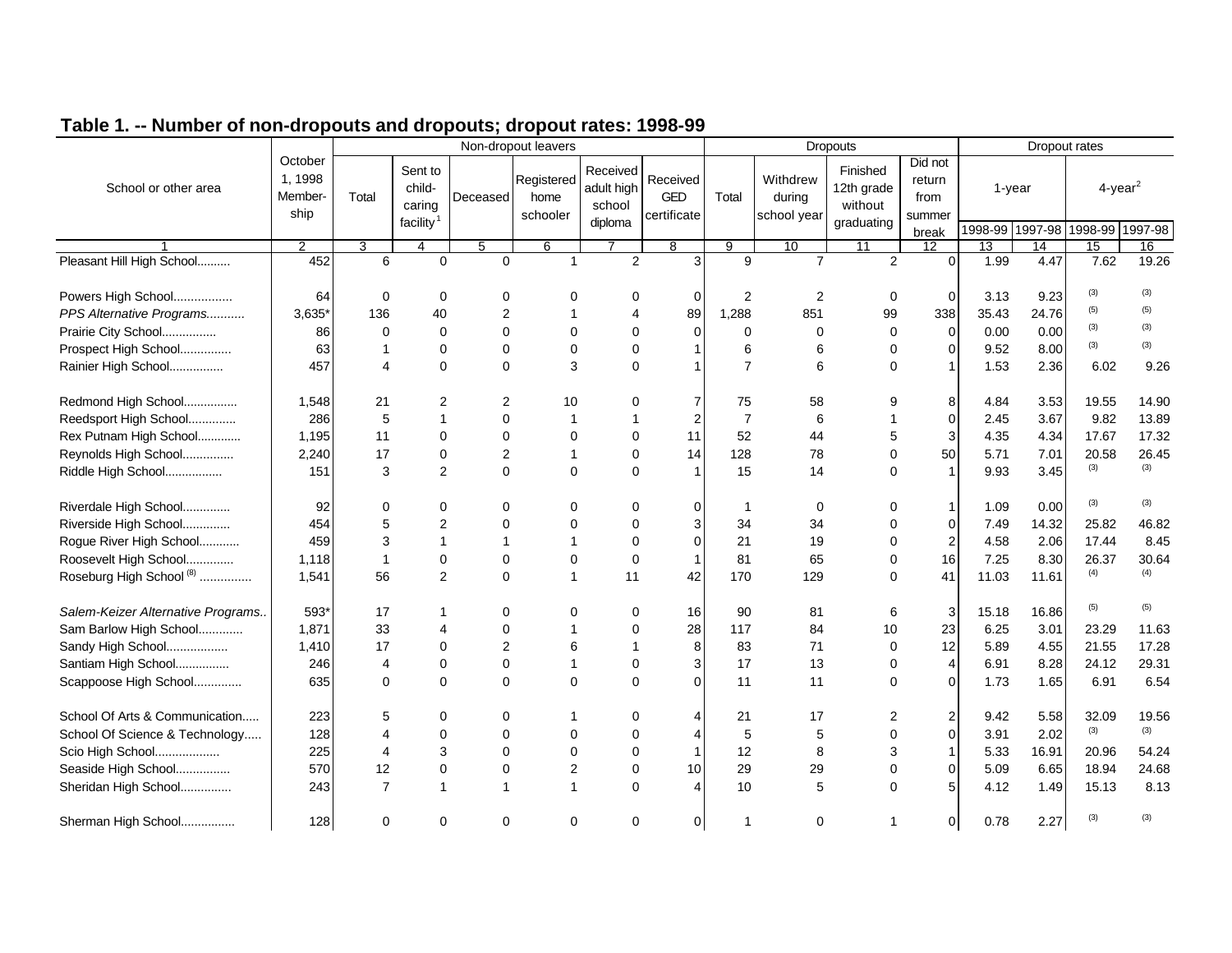|                            |                                       |                |                                                      |              | Non-dropout leavers            |                                             |                                       |                |                                   | <b>Dropouts</b>                                 |                                              |       |                           | Dropout rates                     |         |
|----------------------------|---------------------------------------|----------------|------------------------------------------------------|--------------|--------------------------------|---------------------------------------------|---------------------------------------|----------------|-----------------------------------|-------------------------------------------------|----------------------------------------------|-------|---------------------------|-----------------------------------|---------|
| School or other area       | October<br>1, 1998<br>Member-<br>ship | Total          | Sent to<br>child-<br>caring<br>facility <sup>1</sup> | Deceased     | Registered<br>home<br>schooler | Received<br>adult high<br>school<br>diploma | Received<br><b>GED</b><br>certificate | Total          | Withdrew<br>during<br>school year | Finished<br>12th grade<br>without<br>graduating | Did not<br>return<br>from<br>summer<br>break |       | 1-year<br>1998-99 1997-98 | $4$ -year <sup>2</sup><br>1998-99 | 1997-98 |
|                            | 2                                     | 3              | $\overline{4}$                                       | 5            | 6                              |                                             | 8                                     | 9              | 10                                | 11                                              | 12                                           | 13    | 14                        | 15                                | 16      |
| Sherwood High School       | 655                                   | 3              | 3                                                    | 0            | $\Omega$                       | $\Omega$                                    | $\Omega$                              | 12             | 12                                | $\mathbf 0$                                     | $\Omega$                                     | 1.83  | 4.93                      | 7.60                              | 19.06   |
| Silverton High School      | 1,140                                 | 11             | $\mathbf 0$                                          | 0            | $\Omega$                       | $\Omega$                                    | 11                                    | 106            | 76                                | 10                                              | 20                                           | 9.30  | 7.50                      | 33.26                             | 27.81   |
| Sisters High School        | 433                                   | $\overline{7}$ | $\mathbf 0$                                          | 0            | 3                              | -1                                          | 3                                     | 10             | $\overline{7}$                    | $\Omega$                                        | 3                                            | 2.31  | 6.63                      | 9.25                              | 24.64   |
| Siuslaw High School        | 523                                   | 15             | $\mathbf{1}$                                         | 3            | 3                              | $\Omega$                                    | 8                                     | 29             | 29                                | $\Omega$                                        | $\Omega$                                     | 5.54  | 7.37                      | 20.43                             | 26.93   |
| South Albany High School   | 1,173                                 | 28             | 0                                                    | 0            | 2                              | $\mathbf 0$                                 | 26                                    | 95             | 82                                | 3                                               | 10                                           | 8.10  | 8.34                      | 29.03                             | 30.07   |
| South Eugene High School   | 1,863                                 | 38             | $\overline{4}$                                       | $\Omega$     | $\mathbf 0$                    | 29                                          | 5                                     | 28             | 24                                | 2                                               | $\overline{c}$                               | 1.50  | 2.55                      | 5.82                              | 9.59    |
| South Lane Academy         | $82*$                                 | 5              | 2                                                    | $\Omega$     | $\Omega$                       | $\sqrt{3}$                                  | $\Omega$                              | 17             | 17                                | 0                                               | $\overline{0}$                               | 20.73 | (6)                       | (3)                               | (6)     |
| South Medford High School  | 1,732                                 | 47             | 4                                                    | 1            | $\overline{7}$                 | $\mathbf 0$                                 | 35                                    | 176            | 95                                | $\overline{2}$                                  | 79                                           | 10.16 | 8.66                      | 36.22                             | 32.53   |
| South Salem High School    | 1,856                                 | 4              | $\Omega$                                             | 0            | $\mathbf 1$                    | $\Omega$                                    | 3                                     | 101            | 71                                | 23                                              |                                              | 5.44  | 7.57                      | 22.20                             | 28.43   |
| South Umpqua High School   | 645                                   | 17             | 2                                                    | 0            | $\Omega$                       | $\mathbf 0$                                 | 15                                    | 48             | 48                                | 0                                               | $\mathbf 0$                                  | 7.44  | 8.70                      | 27.01                             | 30.14   |
| Sprague High School        | 2,128                                 | 8              | $\overline{1}$                                       | 0            | $\overline{2}$                 | $\mathbf 0$                                 | 5                                     | 158            | 105                               | 41                                              | 12                                           | 7.42  | 4.94                      | 28.97                             | 20.00   |
| Spray School               | 37                                    | $\Omega$       | $\Omega$                                             | $\Omega$     | $\Omega$                       | $\Omega$                                    | $\Omega$                              | $\mathbf 0$    | $\mathbf 0$                       | 0                                               | $\mathbf 0$                                  | 0.00  | 3.03                      | (3)                               | (3)     |
| Springfield High School    | 1,521                                 | $\overline{2}$ | $\overline{1}$                                       | $\mathbf 0$  | $\mathbf 0$                    | $\mathbf 0$                                 | $\mathbf{1}$                          | 92             | 71                                | 0                                               | 21                                           | 6.05  | 7.11                      | 22.76                             | 26.62   |
| St Helens High School      | 940                                   | 4              |                                                      | $\Omega$     | $\Omega$                       | $\Omega$                                    | 3                                     | 56             | 56                                | 0                                               | $\Omega$                                     | 5.96  | 4.42                      | 22.55                             | 18.93   |
| St Paul High School        | 89                                    | 0              | $\Omega$                                             | 0            | 0                              | $\Omega$                                    | $\Omega$                              | $\mathbf 1$    | 1                                 | 0                                               | $\Omega$                                     | 1.12  | 1.27                      | (3)                               | (3)     |
| Stanfield Secondary School | 165                                   | $\Omega$       | $\Omega$                                             | $\Omega$     | $\Omega$                       | $\Omega$                                    | $\Omega$                              | $\overline{7}$ | 5                                 | $\overline{2}$                                  | $\Omega$                                     | 4.24  | 8.38                      | 15.75                             | 32.88   |
| Stayton High School        | 742                                   | 13             | $\Omega$                                             | $\Omega$     | 3                              | 1                                           | 9                                     | 45             | 36                                | 3                                               | 6                                            | 6.06  | 6.22                      | 22.70                             | 23.25   |
| Sunset High School         | 1,671                                 | 20             |                                                      | 0            | $\mathbf 0$                    | $\Omega$                                    | 19                                    | 102            | 69                                | 11                                              | 22                                           | 6.10  | 7.38                      | 22.77                             | 27.61   |
| Sutherlin High School      | 411                                   | 2              | $\Omega$                                             | $\Omega$     | $\Omega$                       | $\Omega$                                    | 2                                     | 26             | 26                                | $\Omega$                                        | $\Omega$                                     | 6.33  | 8.18                      | 23.29                             | 29.34   |
| Sweet Home High School     | 803                                   | 15             | 0                                                    | 0            | 0                              | $\mathbf 0$                                 | 15                                    | 79             | 58                                | 3                                               | 18                                           | 9.84  | 11.49                     | 35.89                             | 41.05   |
| Taft High School           | 686                                   | 15             | 2                                                    | 0            | $\Omega$                       | $\Omega$                                    | 13                                    | 84             | 73                                | $\mathbf{1}$                                    | 10                                           | 12.24 | 12.14                     | 41.62                             | 43.21   |
| The Dalles High School     | 716                                   | 14             | $\overline{4}$                                       | 0            | $\overline{2}$                 | $\Omega$                                    | 8                                     | 71             | 44                                | 0                                               | 27                                           | 9.92  | 9.06                      | 34.80                             | 32.47   |
| Thurston High School       | 1,443                                 | 9              | 1                                                    | 0            | 6                              | $\mathbf 0$                                 | $\overline{2}$                        | 84             | 36                                | 18                                              | 30                                           | 5.82  | 4.62                      | 22.99                             | 17.91   |
| Tigard High School         | 1,848                                 | 24             | 6                                                    | $\mathbf{1}$ | 5                              | $\Omega$                                    | 12                                    | 81             | 69                                | $\Omega$                                        | 12                                           | 4.38  | 4.35                      | 16.39                             | 16.60   |
| Tillamook High School      | 784                                   | 15             | 2                                                    | 0            | $\overline{2}$                 | 0                                           | 11                                    | 47             | 30                                |                                                 | 16                                           | 5.99  | 5.57                      | 23.07                             | 21.83   |
| Toledo High School         | 510                                   | 5              | $\overline{2}$                                       | 0            | $\mathbf 0$                    | -1                                          | $\overline{2}$                        | 24             | 18                                |                                                 | 5                                            | 4.71  | 0.42                      | 19.22                             | 1.85    |
| Triangle Lake School       | 53                                    | $\mathbf 0$    | $\mathbf 0$                                          | $\Omega$     | $\Omega$                       | $\Omega$                                    | $\mathbf 0$                           | 0              | $\mathbf 0$                       | 0                                               | $\mathbf 0$                                  | 0.00  | 1.79                      | (3)                               | (3)     |
| Tualatin High School       | 1,582                                 | 20             | $\Omega$                                             | $\Omega$     | $\mathbf 1$                    | -1                                          | 18                                    | 94             | 54                                | 28                                              | 12                                           | 5.94  | 6.02                      | 22.40                             | 22.80   |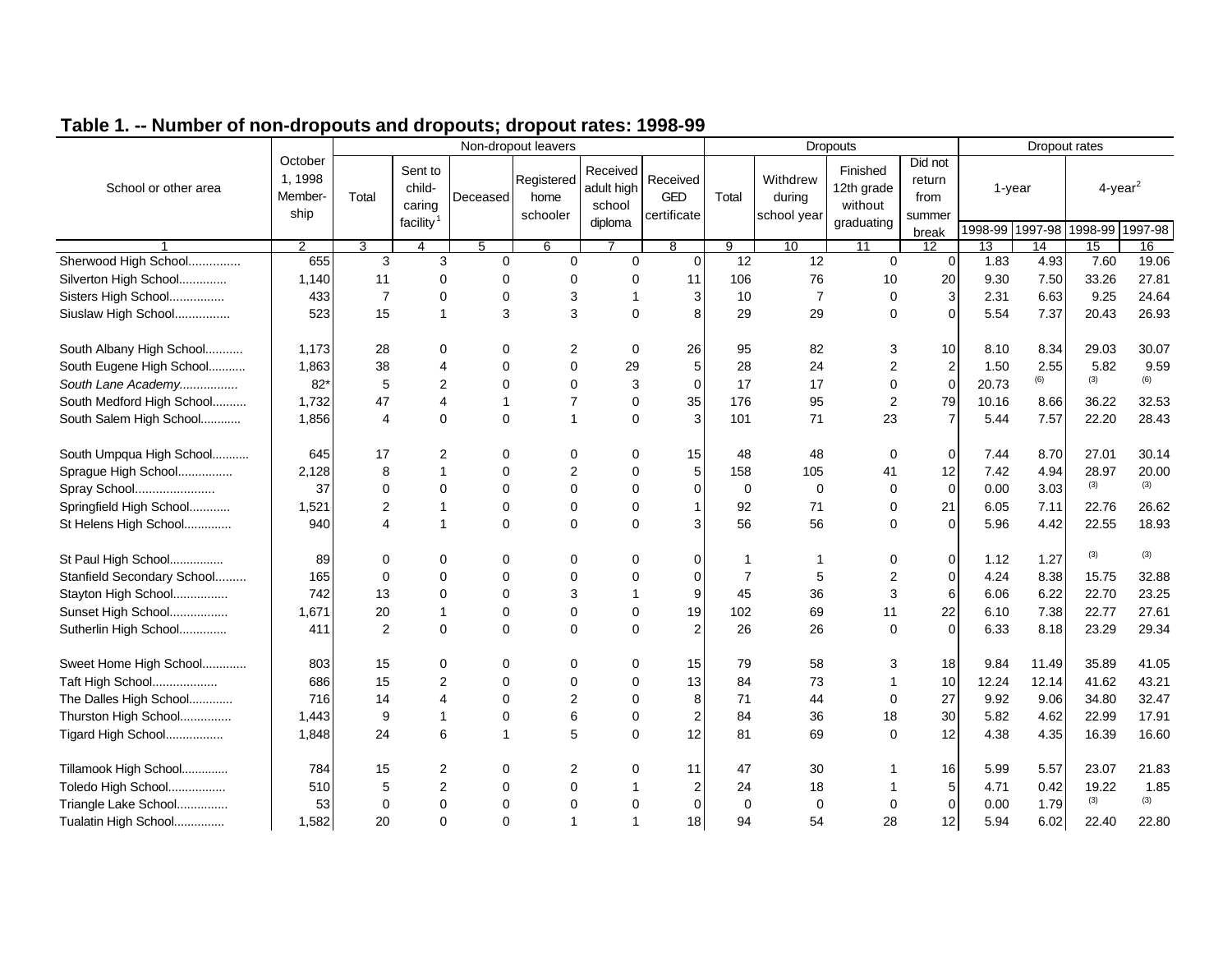|                               |                                       |                |                                                      |              | Non-dropout leavers            |                                             |                                |                |                                   | Dropouts                                        |                                              |       | Dropout rates             |                                   |         |
|-------------------------------|---------------------------------------|----------------|------------------------------------------------------|--------------|--------------------------------|---------------------------------------------|--------------------------------|----------------|-----------------------------------|-------------------------------------------------|----------------------------------------------|-------|---------------------------|-----------------------------------|---------|
| School or other area          | October<br>1, 1998<br>Member-<br>ship | Total          | Sent to<br>child-<br>caring<br>facility <sup>1</sup> | Deceased     | Registered<br>home<br>schooler | Received<br>adult high<br>school<br>diploma | Received<br>GED<br>certificate | Total          | Withdrew<br>during<br>school year | Finished<br>12th grade<br>without<br>graduating | Did not<br>return<br>from<br>summer<br>break |       | 1-year<br>1998-99 1997-98 | $4$ -year <sup>2</sup><br>1998-99 | 1997-98 |
|                               | 2                                     | 3              | 4                                                    | 5            | 6                              |                                             | 8                              | 9              | 10                                | 11                                              | 12                                           | 13    | 14                        | 15                                | 16      |
| Ukiah High School             | 36                                    | 0              | $\mathbf 0$                                          | 0            | $\mathbf 0$                    | $\Omega$                                    | $\Omega$                       | $\mathbf{1}$   | 0                                 | $\mathbf 0$                                     |                                              | 2.78  | 3.13                      | (3)                               | (3)     |
| Umatilla High School          | 303                                   | 1              | 0                                                    | 0            | 0                              | 0                                           |                                | 33             | 29                                | 4                                               | 0                                            | 10.89 | 5.28                      | 44.50                             | 20.41   |
| Union High School             | 163                                   | $\mathbf 1$    | $\mathbf 0$                                          | 0            | $\Omega$                       | $\Omega$                                    |                                | $\overline{4}$ | $\overline{\mathbf{4}}$           | $\Omega$                                        | $\Omega$                                     | 2.45  | 0.00                      | 9.64                              | 0.00    |
| Vale High School              | 346                                   | $\overline{2}$ | $\overline{2}$                                       | $\mathbf 0$  | $\mathbf 0$                    | $\Omega$                                    | $\Omega$                       | 17             | 13                                |                                                 | 3                                            | 4.91  | 6.69                      | 19.44                             | 24.16   |
| Vernonia High School          | 265                                   | 8              | $\mathbf 0$                                          | 0            | $\mathbf 1$                    | $\overline{1}$                              | 6                              | 9              | $\overline{7}$                    | 2                                               | $\Omega$                                     | 3.40  | 7.05                      | 13.61                             | 25.70   |
| Wahtonka High School          | 336                                   | $\mathbf 1$    | $\mathbf 0$                                          | $\mathbf 0$  | $\mathbf{1}$                   | $\mathbf 0$                                 | $\Omega$                       | 23             | 21                                | $\Omega$                                        |                                              | 6.85  | 7.84                      | 25.42                             | 29.88   |
| Waldport High School          | 351                                   | 6              | 0                                                    | 0            | 0                              | -1                                          | 5                              | 23             | 17                                | 4                                               | 2                                            | 6.55  | 4.79                      | 24.53                             | 17.55   |
| Wallowa High School           | 132                                   | 1              | $\mathbf 0$                                          | $\mathbf 0$  | -1                             | $\mathbf 0$                                 | $\Omega$                       | $\mathbf 0$    | 0                                 | 0                                               | $\Omega$                                     | 0.00  | 0.00                      | (3)                               | (3)     |
| Warrenton High School         | 307                                   | $\Omega$       | $\mathbf 0$                                          | $\mathbf 0$  | $\mathbf 0$                    | $\Omega$                                    | $\Omega$                       | 20             | 18                                | $\mathbf 0$                                     | 2                                            | 6.51  | 7.21                      | 25.00                             | 25.88   |
| Wasco County High School      | 90                                    | 5              | $\mathbf 0$                                          | $\mathbf 0$  | $\mathbf 1$                    | $\mathbf 0$                                 | $\boldsymbol{\Delta}$          | 3              | 3                                 | $\mathbf 0$                                     | 0                                            | 3.33  | 7.53                      | (3)                               | (3)     |
| West Albany High School       | 1,213                                 | 26             | 5                                                    | $\mathbf 0$  | $\mathbf 1$                    | $\mathbf 0$                                 | 20                             | 70             | 55                                | 2                                               | 13                                           | 5.77  | 5.87                      | 21.94                             | 22.29   |
| West Linn High School         | 1,408                                 | 6              | 0                                                    | 1            | 0                              | 0                                           | 5                              | 51             | 44                                | 7                                               | 0                                            | 3.62  | 4.82                      | 14.05                             | 19.00   |
| Weston - McEwen High School   | 199                                   | $\overline{2}$ | $\mathbf 0$                                          | 1            | $\mathbf 0$                    | 0                                           | $\mathbf 1$                    | 30             | 11                                | 0                                               | 19                                           | 15.08 | 6.70                      | 47.49                             | 24.19   |
| Westview High School          | 2,288                                 | 35             | 6                                                    | 1            | 3                              | $\mathbf 0$                                 | 25                             | 136            | 102                               | 9                                               | 25                                           | 5.94  | 7.32                      | 22.80                             | 27.21   |
| Wheeler High School           | 36                                    | $\mathbf 0$    | $\mathbf 0$                                          | 0            | $\mathbf 0$                    | 0                                           | $\mathbf 0$                    | $\mathbf 0$    | 0                                 | 0                                               | $\Omega$                                     | 0.00  | 2.70                      | (3)                               | (3)     |
| Willamette High School        | 1,304                                 | 10             | $\mathbf{1}$                                         | $\mathbf{1}$ | $\mathbf{1}$                   | $\overline{2}$                              | 5                              | 69             | 61                                | $\Omega$                                        |                                              | 5.29  | 5.78                      | 18.29                             | 19.34   |
| Willamina High School         | 274                                   | 3              | 1                                                    | 1            | 0                              | 0                                           |                                | 12             | 9                                 | 2                                               | -1                                           | 4.38  | 8.42                      | 16.21                             | 29.96   |
| Wilson High School            | 1,514                                 | 2              | $\mathbf 0$                                          | 0            | $\mathbf 1$                    | $\mathbf 0$                                 |                                | 64             | 22                                | 11                                              | 31                                           | 4.23  | 9.25                      | 16.52                             | 31.50   |
| Wilsonville High School       | 753                                   | 9              | $\mathbf 0$                                          | $\mathbf 0$  | 3                              | $\mathbf 0$                                 | 6                              | 27             | 20                                | 3                                               | $\overline{4}$                               | 3.59  | 6.31                      | 13.79                             | 27.24   |
| Winston Churchill High School | 1,230                                 | 13             | $\mathbf{1}$                                         | $\mathbf 0$  | $\mathbf 0$                    | 8                                           | 4                              | 27             | 24                                | 3                                               | $\Omega$                                     | 2.20  | 2.13                      | 9.36                              | 8.46    |
| Woodburn High School          | 947                                   | $\mathbf 0$    | $\mathbf 0$                                          | $\mathbf 0$  | $\Omega$                       | $\Omega$                                    | $\Omega$                       | 116            | 84                                | 6                                               | 26                                           | 12.25 | 12.50                     | 40.71                             | 39.60   |
| Yamhill-Carlton High School   | 484                                   | 3              | 1                                                    | 0            | $\overline{2}$                 | 0                                           | $\mathbf 0$                    | 32             | 29                                | 0                                               | 3                                            | 6.61  | 5.15                      | 23.78                             | 19.20   |
| Yoncalla High School          | 135                                   | $\Omega$       | $\Omega$                                             | $\mathbf 0$  | $\Omega$                       | $\Omega$                                    | $\Omega$                       | 5              | 5                                 | $\Omega$                                        |                                              | 3.70  | 5.08                      | (3)                               | (3)     |
| II. Districts                 |                                       |                |                                                      |              |                                |                                             |                                |                |                                   |                                                 |                                              |       |                           |                                   |         |
| Beaverton SD 48J              | 8,992                                 | 130            | 16                                                   | 2            | 5                              | $\overline{c}$                              | 105                            | 558            | 396                               | 56                                              | 106                                          | 6.21  | 7.83                      | 20.68                             | 26.99   |
| Bend SD1                      | 3,867                                 | 43             | 5                                                    | 1            | 8                              | 4                                           | 25                             | 271            | 160                               | 18                                              | 93                                           | 7.01  | 9.11                      | 20.64                             | 30.27   |
| Corvallis SD 509J             | 2,459                                 | 31             | 3                                                    | 1            | $\Omega$                       | $\mathbf 0$                                 | 27                             | 105            | 61                                | 29                                              | 15                                           | 4.27  | 3.30                      | 16.50                             | 12.98   |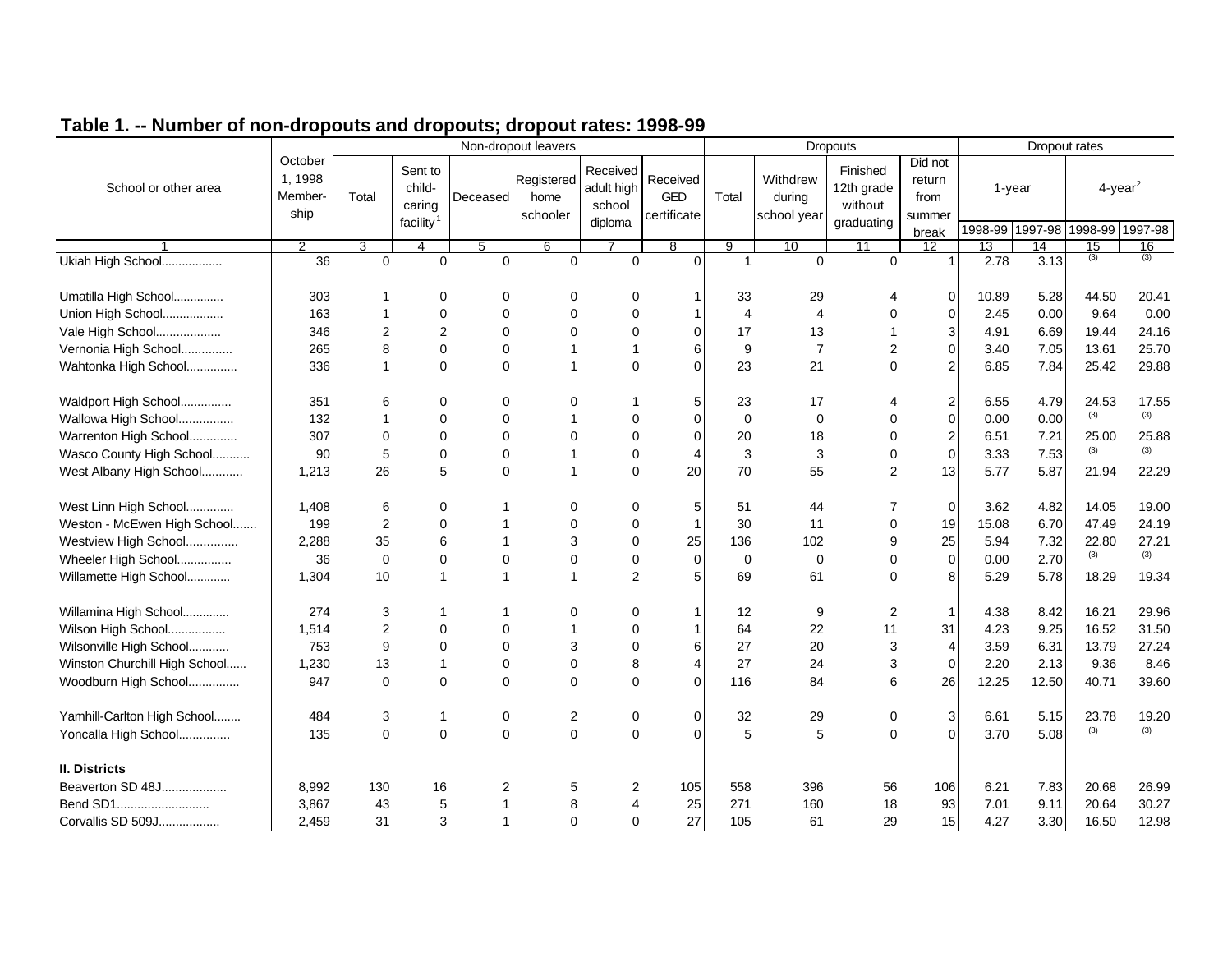| Table 1. -- Number of non-dropouts and dropouts; dropout rates: 1998-99 |
|-------------------------------------------------------------------------|
|-------------------------------------------------------------------------|

|                            |                                       |                |                                                      |                | Non-dropout leavers            |                                             |                                       |                |                                   | <b>Dropouts</b>                                 |                                              |       | Dropout rates                |                                   |         |
|----------------------------|---------------------------------------|----------------|------------------------------------------------------|----------------|--------------------------------|---------------------------------------------|---------------------------------------|----------------|-----------------------------------|-------------------------------------------------|----------------------------------------------|-------|------------------------------|-----------------------------------|---------|
| School or other area       | October<br>1, 1998<br>Member-<br>ship | Total          | Sent to<br>child-<br>caring<br>facility <sup>1</sup> | Deceased       | Registered<br>home<br>schooler | Received<br>adult high<br>school<br>diploma | Received<br><b>GED</b><br>certificate | Total          | Withdrew<br>during<br>school year | Finished<br>12th grade<br>without<br>graduating | Did not<br>return<br>from<br>summer<br>break |       | $1$ -year<br>1998-99 1997-98 | $4$ -year <sup>2</sup><br>1998-99 | 1997-98 |
|                            | 2                                     | 3              | 4                                                    | 5              | 6                              |                                             | 8                                     | $\overline{9}$ | 10                                | 11                                              | 12                                           | 13    | 14                           | 15                                | 16      |
| Eugene SD 4J               | 6,112                                 | 108            | 5                                                    | $\Omega$       | $\overline{4}$                 | 62                                          | 37                                    | 207            | 189                               | $\overline{7}$                                  | 11                                           | 3.39  | 4.55                         | 8.59                              | 15.72   |
| Greater Albany SD 8J       | 2,386                                 | 54             | 5                                                    | $\Omega$       | 3                              | $\mathbf 0$                                 | 46                                    | 165            | 137                               | 5                                               | 23                                           | 6.92  | 7.09                         | 25.54                             | 26.18   |
| Gresham-Barlow SD 10J      | 3,541                                 | 51             | 9                                                    | 1              | 3                              | $\Omega$                                    | 38                                    | 217            | 180                               | 10                                              | 27                                           | 6.13  | 4.65                         | 23.26                             | 17.61   |
| Hillsboro SD 1J            | 4.714                                 | 21             | 2                                                    | $\Omega$       | $\overline{2}$                 | $\Omega$                                    | 17                                    | 215            | 172                               | 18                                              | 25                                           | 4.56  | 5.65                         | 17.47                             | 21.45   |
| Hood River SD 1            | 1,134                                 | 15             | $\mathbf{1}$                                         | $\mathbf{1}$   | $\overline{4}$                 | $\Omega$                                    | 9                                     | 63             | 60                                | 2                                               | $\overline{1}$                               | 5.56  | 4.52                         | 20.56                             | 16.94   |
| Klamath County SD          | 1,386                                 | 8              | $\overline{\mathcal{L}}$                             | 3              | $\Omega$                       | $\Omega$                                    | $\overline{1}$                        | 89             | 77                                | $\overline{7}$                                  | 5                                            | 6.42  | 4.24                         | 23.58                             | 16.28   |
| Klamath Falls City Schools | 1,829                                 | 5              | $\mathbf 1$                                          | 0              | $\overline{2}$                 | $\mathbf 0$                                 | 2                                     | 77             | 70                                | 6                                               |                                              | 4.21  | 3.25                         | 16.21                             | 12.76   |
| Lake Oswego SD 7J          | 2,172                                 | 17             | $\mathbf{1}$                                         | $\Omega$       | $\Omega$                       | 3                                           | 13                                    | 40             | 20                                | 15                                              | 5                                            | 1.84  | 2.25                         | 7.88                              | 8.91    |
| Lincoln County SD          | 2,295                                 | 34             | $\overline{4}$                                       | $\Omega$       | $\overline{2}$                 | 2                                           | 26                                    | 188            | 148                               | 10                                              | 30                                           | 8.19  | 7.04                         | 29.76                             | 26.06   |
| Medford SD 549             | 3,682                                 | 78             | 6                                                    | $\mathbf{1}$   | 8                              | $\Omega$                                    | 63                                    | 332            | 172                               | 26                                              | 134                                          | 9.02  | 6.09                         | 32.37                             | 23.53   |
| Molalla SD 35              | 811                                   | 19             | $\Omega$                                             | $\Omega$       | 9                              | $\Omega$                                    | 10                                    | 44             | 39                                | 3                                               | $\mathcal{P}$                                | 5.43  | 6.56                         | 13.95                             | 18.00   |
| Morrow SD 1                | 660                                   | 6              | 2                                                    | 0              | 0                              | 0                                           | 4                                     | 38             | 37                                |                                                 | $\mathbf 0$                                  | 5.76  | 10.43                        | 21.00                             | 35.95   |
| North Clackamas SD 12      | 4,002                                 | 58             | $\overline{2}$                                       | $\Omega$       | $\mathbf 0$                    | $\overline{4}$                              | 52                                    | 256            | 215                               | 26                                              | 15                                           | 6.40  | 5.60                         | 24.64                             | 20.89   |
| Oregon City SD 62          | 1,941                                 | 13             | $\mathbf{1}$                                         | 1              | $\overline{2}$                 | $\mathbf 0$                                 | 9                                     | 112            | 86                                | 21                                              | 5                                            | 5.77  | 6.06                         | 22.41                             | 23.61   |
| Portland SD 1J             | 15,584                                | 187            | 60                                                   | 3              | 6                              | 11                                          | 107                                   | 2,036          | 1,354                             | 173                                             | 509                                          | 13.06 | 11.76                        | 20.62                             | 24.36   |
| Roseburg SD 4              | 2,105                                 | 57             | 2                                                    | $\Omega$       | 2                              | 11                                          | 42                                    | 174            | 133                               | $\Omega$                                        | 41                                           | 8.27  | 8.78                         | 30.34                             | 30.84   |
| Salem/Keizer SD 24J        | 9,593                                 | 52             | 4                                                    | 3              | 15                             | $\overline{\mathbf{1}}$                     | 29                                    | 786            | 574                               | 141                                             | 71                                           | 8.19  | 8.97                         | 28.42                             | 30.41   |
| Sheridan SD 48J            | 349                                   | $\overline{7}$ | $\mathbf{1}$                                         | $\mathbf{1}$   | $\mathbf{1}$                   | 0                                           | $\overline{4}$                        | 34             | 14                                | $\overline{1}$                                  | 19                                           | 9.74  | (7)                          | (3)                               | (7)     |
| Springfield SD19           | 2,964                                 | 11             | 2                                                    | $\mathbf 0$    | 6                              | $\mathbf 0$                                 | 3                                     | 176            | 107                               | 18                                              | 51                                           | 5.94  | 5.89                         | 22.71                             | 22.36   |
| Three Rivers SD            | 2,083                                 | 13             | $\mathbf 0$                                          | $\mathbf 0$    | $\boldsymbol{2}$               | $\mathbf 0$                                 | 11                                    | 114            | 89                                | 3                                               | 22                                           | 5.47  | 6.79                         | 20.28                             | 25.00   |
| Tigard SD 23J              | 3,430                                 | 44             | 6                                                    | 1              | 6                              | $\overline{1}$                              | 30                                    | 175            | 123                               | 28                                              | 24                                           | 5.10  | 5.16                         | 19.62                             | 19.76   |
| West Linn SD 3J            | 2,161                                 | 15             | $\mathbf 0$                                          | $\mathbf{1}$   | 3                              | $\mathbf 0$                                 | 11                                    | 78             | 64                                | 10                                              | Δ                                            | 3.61  | 5.33                         | 13.99                             | 21.56   |
| <b>III. Counties</b>       |                                       |                |                                                      |                |                                |                                             |                                       |                |                                   |                                                 |                                              |       |                              |                                   |         |
| Baker County               | 938                                   | 9              | 4                                                    | 0              | -1                             | 0                                           | 4                                     | 48             | 43                                |                                                 |                                              | 5.12  | 6.10                         | 19.37                             | 22.56   |
| Benton County              | 3,349                                 | 37             | 3                                                    | $\overline{2}$ | $\mathbf 0$                    | 0                                           | 32                                    | 147            | 86                                | 44                                              | 17                                           | 4.39  | 4.04                         | 17.41                             | 16.03   |
| Clackamas County           | 15,918                                | 148            | $\overline{A}$                                       | 6              | 20                             | 9                                           | 109                                   | 744            | 588                               | 82                                              | 74                                           | 4.67  | 4.90                         | 17.86                             | 18.42   |
| Clatsop County             | 1,880                                 | 24             | 3                                                    | $\Omega$       | 3                              | $\Omega$                                    | 18                                    | 77             | 71                                | 4                                               | 2                                            | 4.10  | 4.72                         | 15.48                             | 17.74   |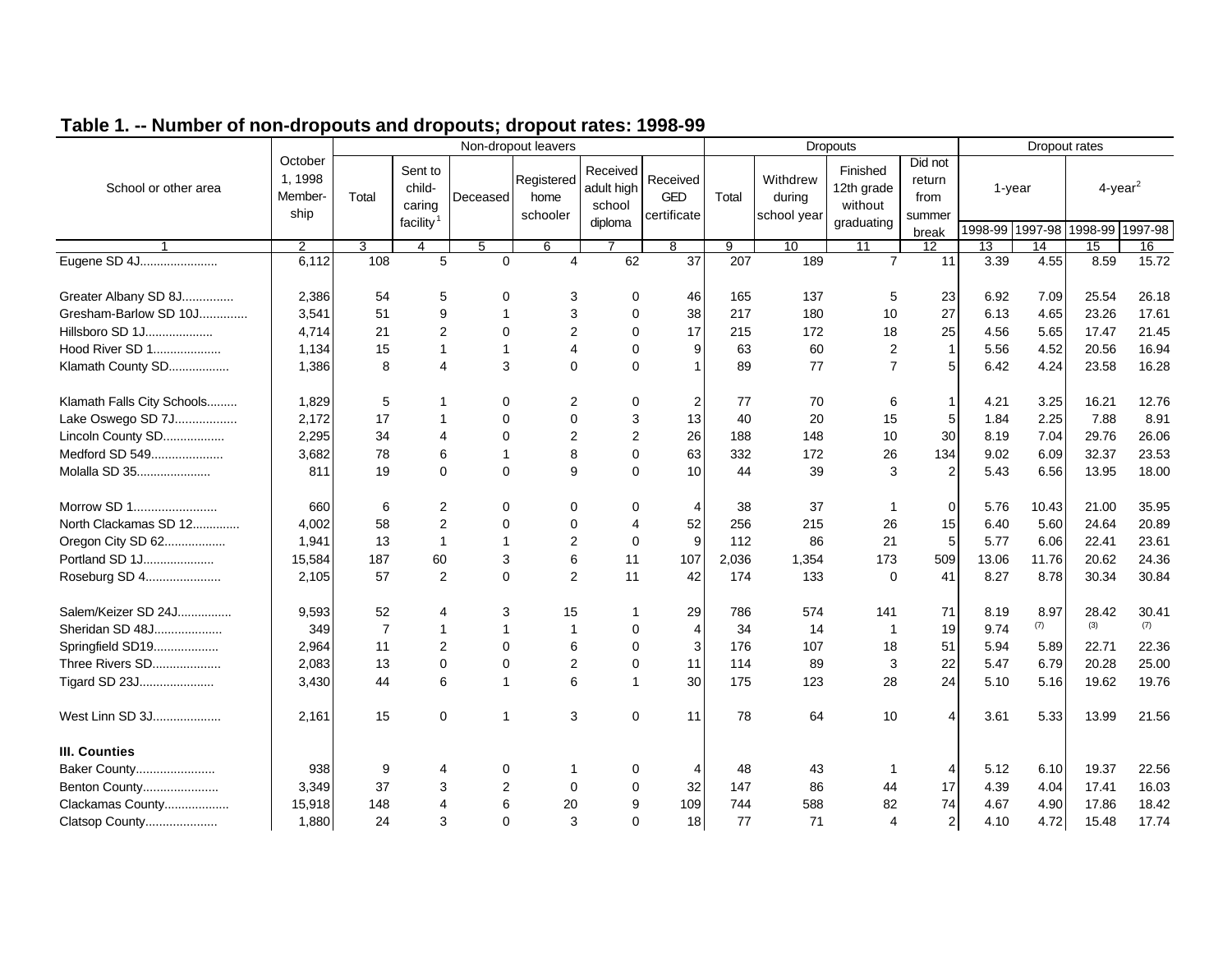|                      |                                      |                         |                                                      |                | Non-dropout leavers            |                                             |                                       |                |                                   | <b>Dropouts</b>                                 |                                              |         |                      | Dropout rates                             |       |
|----------------------|--------------------------------------|-------------------------|------------------------------------------------------|----------------|--------------------------------|---------------------------------------------|---------------------------------------|----------------|-----------------------------------|-------------------------------------------------|----------------------------------------------|---------|----------------------|-------------------------------------------|-------|
| School or other area | October<br>1.1998<br>Member-<br>ship | Total                   | Sent to<br>child-<br>caring<br>facility <sup>1</sup> | Deceased       | Registered<br>home<br>schooler | Received<br>adult high<br>school<br>diploma | Received<br><b>GED</b><br>certificate | Total          | Withdrew<br>during<br>school year | Finished<br>12th grade<br>without<br>graduating | Did not<br>return<br>from<br>summer<br>break | 1998-99 | $1$ -year<br>1997-98 | $4$ -year <sup>2</sup><br>1998-99 1997-98 |       |
|                      | $\overline{2}$                       | 3                       | 4                                                    | 5              | 6                              |                                             | 8                                     | $\overline{9}$ | 10                                | 11                                              | 12 <sup>°</sup>                              | 13      | 14                   | 15                                        | 16    |
| Columbia County      | 2,598                                | 16                      | $\overline{1}$                                       | $\mathbf 0$    | $\overline{4}$                 | $\mathbf{1}$                                | 10                                    | 92             | 89                                | 2                                               |                                              | 3.54    | 3.31                 | 13.85                                     | 13.22 |
| Coos County          | 3,244                                | 35                      | 7                                                    | 4              | 9                              | 1                                           | 14                                    | 138            | 98                                | 12                                              | 28                                           | 4.25    | 4.87                 | 16.74                                     | 18.88 |
| Crook County         | 945                                  | 18                      | $\overline{c}$                                       | $\Omega$       | 8                              | 8                                           | $\Omega$                              | 18             | 18                                | $\mathbf 0$                                     | $\mathbf 0$                                  | 1.90    | 2.57                 | 7.46                                      | 11.25 |
| Curry County         | 1,018                                | 14                      | 3                                                    | $\mathbf{1}$   | $\,6\,$                        | $\mathbf 0$                                 | $\overline{\mathbf{4}}$               | 40             | 25                                | 9                                               | 6                                            | 3.93    | 3.00                 | 15.68                                     | 11.82 |
| Deschutes County     | 5,848                                | 71                      | $\overline{7}$                                       | 3              | 21                             | $\overline{5}$                              | 35                                    | 356            | 225                               | 27                                              | 104                                          | 6.09    | 7.49                 | 19.53                                     | 26.05 |
| Douglas County       | 5,402                                | 111                     | 8                                                    | $\mathbf{1}$   | $\overline{4}$                 | 12                                          | 86                                    | 377            | 310                               | 6                                               | 61                                           | 6.98    | 7.15                 | 25.61                                     | 25.76 |
| Gilliam County       | 123                                  | 2                       | $\mathbf 1$                                          | $\mathbf 0$    | 0                              | 1                                           | 0                                     | 3              | 3                                 | 0                                               | 0                                            | 2.44    | 1.69                 | (3)                                       | (3)   |
| Grant County         | 495                                  | 1                       | $\mathbf 0$                                          | $\mathbf 0$    | $\mathbf 1$                    | 0                                           | 0                                     | 3              | 2                                 |                                                 | $\mathbf 0$                                  | 0.61    | 0.39                 | 2.52                                      | 1.60  |
| Harney County        | 444                                  | 8                       | $\mathbf 0$                                          | 2              | $\overline{2}$                 | 0                                           | 4                                     | 21             | 18                                | $\mathbf 1$                                     | 2                                            | 4.73    | 3.86                 | 18.37                                     | 15.80 |
| Hood River County    | 1,134                                | 15                      | $\mathbf{1}$                                         | $\mathbf{1}$   | $\overline{4}$                 | 0                                           | 9                                     | 63             | 60                                | 2                                               |                                              | 5.56    | 4.52                 | 20.56                                     | 16.94 |
| Jackson County       | 8,953                                | 152                     | 15                                                   | 6              | 19                             | 0                                           | 112                                   | 693            | 463                               | 51                                              | 179                                          | 7.74    | 6.44                 | 28.81                                     | 24.60 |
| Jefferson County     | 857                                  | $\overline{4}$          |                                                      | 1              | 0                              | 0                                           | $\overline{c}$                        | 82             | 61                                | 4                                               | 17                                           | 9.57    | 13.02                | 34.87                                     | 43.69 |
| Josephine County     | 3,549                                | 21                      | 1                                                    | $\Omega$       | $\overline{2}$                 | 0                                           | 18                                    | 212            | 173                               | 6                                               | 33                                           | 5.97    | 6.97                 | 22.20                                     | 25.83 |
| Klamath County       | 3,215                                | 13                      | 5                                                    | 3              | $\overline{2}$                 | $\Omega$                                    | 3                                     | 166            | 147                               | 13                                              | 6                                            | 5.16    | 3.68                 | 19.37                                     | 14.31 |
| Lake County          | 486                                  | $\overline{\mathbf{4}}$ | $\mathbf 0$                                          | $\Omega$       | $\mathbf{3}$                   | $\mathbf 0$                                 | $\mathbf{1}$                          | 5              | 5                                 | $\mathbf 0$                                     | $\Omega$                                     | 1.03    | 3.88                 | 3.99                                      | 14.80 |
| Lane County          | 15,062                               | 194                     | 18                                                   | 10             | 22                             | 73                                          | 71                                    | 673            | 536                               | 33                                              | 104                                          | 4.47    | 5.42                 | 15.24                                     | 18.66 |
| Lincoln County       | 2,295                                | 34                      | $\overline{4}$                                       | $\Omega$       | 2                              | 2                                           | 26                                    | 188            | 148                               | 10                                              | 30                                           | 8.19    | 7.04                 | 29.76                                     | 26.06 |
| Linn County          | 5,365                                | 106                     | 12                                                   | 4              | $\,6$                          | $\Omega$                                    | 84                                    | 384            | 291                               | 22                                              | 71                                           | 7.16    | 8.94                 | 26.97                                     | 32.41 |
| Malheur County       | 1,664                                | 21                      | 5                                                    | $\Omega$       | $\mathbf 0$                    | $\mathbf{1}$                                | 15                                    | 100            | 82                                | 9                                               | 9                                            | 6.01    | 7.78                 | 22.32                                     | 27.67 |
| Marion County        | 14,509                               | 84                      | $\overline{4}$                                       | 3              | 19                             | $\overline{\mathbf{c}}$                     | 56                                    | 1,152          | 858                               | 170                                             | 124                                          | 7.94    | 8.67                 | 28.07                                     | 29.84 |
| Morrow County        | 660                                  | 6                       | 2                                                    | $\Omega$       | $\Omega$                       | $\Omega$                                    | 4                                     | 38             | 37                                | $\overline{\mathbf{1}}$                         | $\Omega$                                     | 5.76    | 10.43                | 21.00                                     | 35.95 |
| Multnomah County     | 26,687                               | 285                     | 71                                                   | 7              | 19                             | 12                                          | 176                                   | 2,719          | 1,877                             | 220                                             | 622                                          | 10.19   | 9.38                 | 21.50                                     | 23.54 |
| Polk County          | 1,934                                | 34                      | 10                                                   | $\mathbf 0$    | 5                              | 0                                           | 19                                    | 108            | 84                                | 12                                              | 12                                           | 5.58    | 5.75                 | 21.59                                     | 21.45 |
| Sherman County       | 128                                  | 0                       | $\mathbf 0$                                          | $\Omega$       | $\mathbf 0$                    | 0                                           | $\mathbf 0$                           | $\overline{1}$ | 0                                 | $\overline{1}$                                  | $\overline{0}$                               | 0.78    | 2.27                 | (3)                                       | (3)   |
| Tillamook County     | 1,295                                | 22                      | 3                                                    | $\mathbf 0$    | 3                              | 0                                           | 16                                    | 63             | 44                                | 2                                               | 17                                           | 4.86    | 4.40                 | 18.67                                     | 17.55 |
| Umatilla County      | 3,702                                | 38                      | 15                                                   | $\mathbf{1}$   | 3                              | 3                                           | 16                                    | 333            | 245                               | 18                                              | 70                                           | 9.00    | 9.24                 | 31.35                                     | 32.11 |
| Union County         | 1,476                                | 23                      | $\overline{2}$                                       | $\overline{2}$ | 10                             | 0                                           | 9 <sub>l</sub>                        | 34             | 23                                | 5                                               | 6                                            | 2.30    | 2.33                 | 8.98                                      | 9.00  |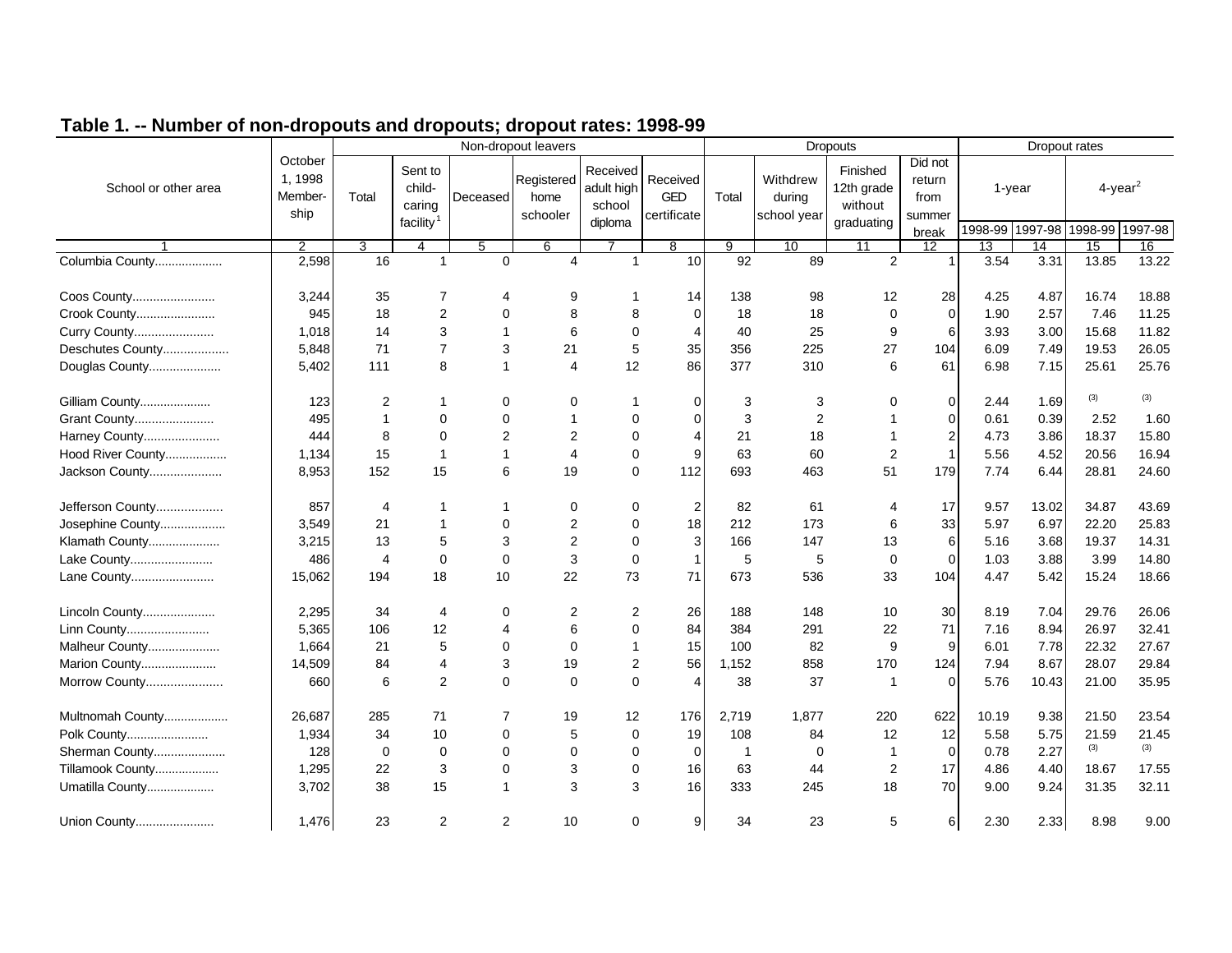|                      |                                      |       |                             |                 | Non-dropout leavers            |                                  |                                |       |                                   | <b>Dropouts</b>                   |                                     |         |        | Dropout rates                 |       |
|----------------------|--------------------------------------|-------|-----------------------------|-----------------|--------------------------------|----------------------------------|--------------------------------|-------|-----------------------------------|-----------------------------------|-------------------------------------|---------|--------|-------------------------------|-------|
| School or other area | October<br>, 1998<br>Member-<br>ship | Total | Sent to<br>child-<br>caring | <b>Deceased</b> | Registered<br>home<br>schooler | Received<br>adult high<br>school | Received<br>GED<br>certificate | Total | Withdrew<br>durina<br>school year | Finished<br>12th grade<br>without | Did not<br>return<br>from<br>summer |         | 1-vear | $4$ -year <sup>2</sup>        |       |
|                      |                                      |       | facility                    |                 |                                | diploma                          |                                |       |                                   | graduating                        | break                               | 1998-99 |        | l 1997-98   1998-99   1997-98 |       |
|                      |                                      |       |                             |                 |                                |                                  |                                | a     | 10                                |                                   | 12                                  | 13      | 14     | 15                            | 16    |
| Wallowa County       | 463                                  |       |                             | O               |                                | 0                                |                                |       |                                   |                                   |                                     | 0.22    | 0.20   | 0.93                          | 0.81  |
| Wasco County         | 1,217                                | 21    |                             |                 | 4                              | 0                                | 12                             | 97    | 68                                |                                   | 29                                  | 7.97    | 8.32   | 28.93                         | 30.71 |
| Washington County    | 19,760                               | 213   | 31                          |                 | 13                             | 3                                | 163                            | .076  | 798                               | 102                               | 176 <sub>1</sub>                    | 5.45    | 6.63   | 19.44                         | 23.94 |
| Wheeler County       | 106                                  |       |                             | 0               |                                | $\Omega$                         |                                | ົ     | ⌒                                 | 0                                 |                                     | 1.89    | 1.80   | (3)                           | (3)   |
| Yamhill County       | 4,749                                | 73    | 15                          | 6               | -11                            |                                  | 41                             | 368   | 288                               | 28                                | 52                                  | 7.75    | 8.58   | 28.70                         | 31.52 |

Note: Alternative schools and programs are listed in italics.

\* Net enrollment

(1) Mental health program, juvenile detention facility, substance abuse program, or certified shelter care program.

(2) Synthetic rate based on one year of data. Four-year rates for districts, counties, and the state uses data from regular high schools only.

(3) School had too few students to calculate a four-year rate.

(4) School does not offer four grades.

(5) School is not designed for four years of attendance

(6) School did not operate.

(7) First year of reporting as a district was in 1998-99.

(8) Grades 10-12.

SOURCE: Oregon Department of Education, Data Information Services, Individual Early Leaver Report, Student Personnel Accouting Report.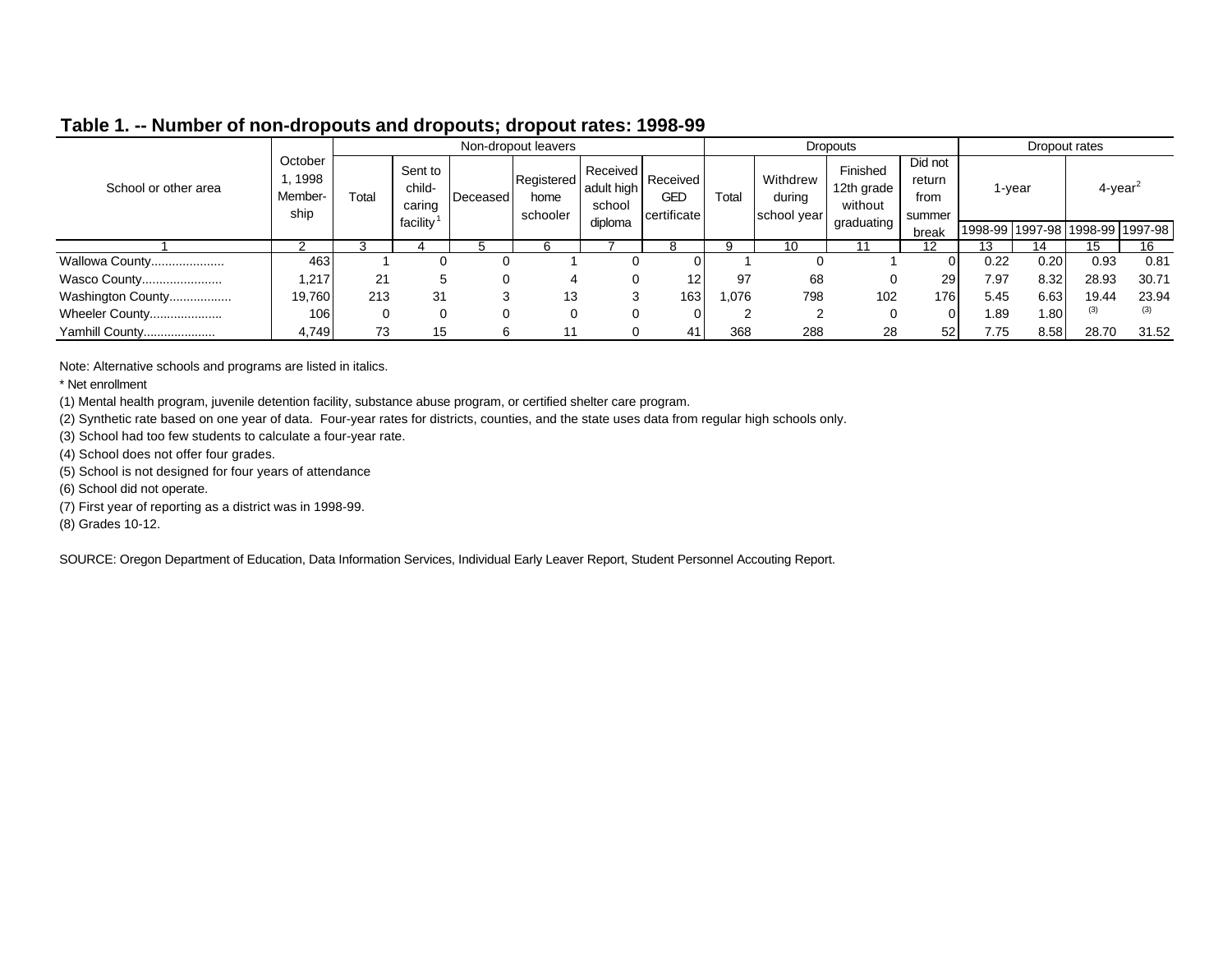|                                     |                         |                | <b>Sex</b>     |             |                    | Race/ethnicity          |                                |                                           |                |                |                | Grade          |                      |                  |                            |
|-------------------------------------|-------------------------|----------------|----------------|-------------|--------------------|-------------------------|--------------------------------|-------------------------------------------|----------------|----------------|----------------|----------------|----------------------|------------------|----------------------------|
| School or other area                | Dropouts                | Male           | Female         | White       | Black <sup>1</sup> | Hispanic                | Asian /<br>Pacific<br>Islander | American<br>Indian /<br>Alaskan<br>Native | No<br>response | 9              | 10             | 11             | 12                   | 13               | No<br>Respons<br>${\bf e}$ |
| Oregon Statewide Totals             | 10,622                  | 5,969          | 4,653          | 7,875       | 432                | 1,604                   | 346                            | 345                                       | 20             | 1,823          | 2,413          | 2,712          | 3,405                | 222              | 47                         |
| I. Schools                          |                         |                |                |             |                    |                         |                                |                                           |                |                |                |                |                      |                  |                            |
| Adrian High School                  | 11                      | 8              | 3              | 6           | 0                  | 5                       | 0                              | 0                                         | $\mathbf 0$    | $\mathbf{1}$   | $\mathbf{1}$   | 4              | 4                    | 1                | $\mathbf 0$                |
| Aloha High School                   | 86                      | 55             | 31             | 63          | $\mathbf{1}$       | 11                      | 9                              | 2                                         | 0              | 9              | $\overline{7}$ | 25             | 40                   | 5                | $\mathbf 0$                |
| Alsea School                        | 5                       | $\star$        |                |             |                    |                         |                                |                                           |                |                | $\star$        | $\star$        |                      |                  |                            |
| Amity High School                   | 19                      | 13             | 6              |             |                    |                         |                                |                                           |                | 5              | 5              | 2              | $\overline{7}$       | 0                | $\mathbf 0$                |
| Arlington High School               | 3                       | $\star$        |                |             |                    |                         |                                |                                           |                |                | $\star$        | $\star$        | $\star$              |                  |                            |
| Ashland High School                 | 65                      | 35             | 30             | 59          | $\Omega$           | 3                       | $\overline{2}$                 | -1                                        | $\Omega$       | 11             | 12             | 17             | 24                   | 1                | 0                          |
| Astoria High School                 | 20                      | 13             | $\overline{7}$ | 16          | $\mathbf 0$        | 4                       | $\mathbf 0$                    | $\mathbf 0$                               | $\pmb{0}$      | 4              | 3              | $\overline{2}$ | 9                    | $\overline{c}$   | $\mathbf 0$                |
| Baker High School                   | 45                      | 30             | 15             | 44          | $\mathbf 0$        | 1                       | $\mathbf 0$                    | $\mathbf 0$                               | 0              | 8              | 9              | 14             | 14                   | 0                | $\mathbf 0$                |
| Bandon High School                  | $\overline{4}$          | $\star$        |                | $\star$     |                    | $\ddot{\phantom{a}}$    | $\ddot{\phantom{a}}$           | ٠                                         |                |                | $\star$        | $\star$        | $\ddot{\phantom{a}}$ |                  |                            |
| Banks High School                   | 16                      | 9              | $\overline{7}$ | 12          | $\mathbf 0$        | 3                       | $\mathbf 0$                    | $\mathbf{1}$                              | $\Omega$       | 5              | $\overline{2}$ | 5              | $\overline{4}$       | $\mathbf 0$      | 0                          |
| Beaverton High School               | 110                     | 61             | 49             | 77          | 2                  | 23                      | $\overline{7}$                 |                                           | $\mathbf 0$    | 13             | 17             | 42             | 36                   | $\overline{2}$   | $\mathbf 0$                |
| Bend High School                    | 128                     | 66             | 62             | 122         | 0                  | 5                       | $\mathbf{1}$                   | $\mathbf 0$                               | $\pmb{0}$      | 27             | 30             | 36             | 35                   | $\pmb{0}$        | $\mathbf 0$                |
| Benson High School                  | 38                      | 28             | 10             | 26          | 9                  | $\pmb{0}$               | 3                              | $\mathbf 0$                               | 0              | 10             | 5              | $\overline{4}$ | 19                   | $\pmb{0}$        | 0                          |
| Bonanza School                      | 6                       | $\overline{4}$ | $\overline{2}$ | 3           | 0                  | 3                       | $\mathbf 0$                    | 0                                         | 0              | 2              | 4              | $\mathbf 0$    | $\mathbf 0$          | $\pmb{0}$        | 0                          |
| <b>Brookings Harbor High School</b> | 17                      | 11             | 6              | 13          | $\mathbf 0$        | $\overline{2}$          | $\mathbf 0$                    | 2                                         | 0              | $\overline{2}$ | 4              | 3              | $\overline{7}$       | 1                | 0                          |
| Burns High School                   | 19                      | 14             | 5              | 13          | $\mathbf 0$        | 0                       | $\mathbf 0$                    | 6                                         | 0              | $\mathbf{1}$   | $\overline{7}$ | $\overline{2}$ | 9                    | 0                | $\mathbf 0$                |
| Burnt River School                  | $\overline{0}$          | $\mathbf 0$    | $\Omega$       | $\mathbf 0$ | $\mathbf 0$        | 0                       | $\mathbf 0$                    | $\Omega$                                  | 0              | $\Omega$       | 0              | $\mathbf 0$    | $\mathbf 0$          | 0                | $\mathbf 0$                |
| Butte Falls High School             | $\overline{\mathbf{4}}$ |                |                |             |                    | $\star$                 |                                |                                           |                |                |                |                | $\star$              |                  |                            |
| Camas Valley School                 | $\mathbf{1}$            |                |                |             |                    | $\star$                 |                                |                                           |                |                | $\star$        |                | $\star$              |                  |                            |
| Canby High School                   | 69                      | 37             | 32             | 55          | 0                  | 13                      | $\mathbf{1}$                   | $\mathbf 0$                               | 0              | 6              | 16             | 16             | 31                   | 0                | 0                          |
| Cascade High School                 | 23                      | 15             | 8              | 20          | $\mathbf 0$        | 3                       | $\mathbf 0$                    | 0                                         | 0              | $\mathbf 0$    | 6              | $\mathbf{1}$   | 16                   | 0                | $\mathbf 0$                |
| Cascade Locks School                | 3                       | $\star$        |                | $\star$     |                    | $\star$                 | $\star$                        |                                           | $\star$        | $\star$        | $\star$        | $\star$        | $\star$              |                  |                            |
| Centennial High School              | 116                     | 58             | 58             | 93          | $\overline{2}$     | 9                       | 10                             | 2                                         | 0              | 19             | 28             | 22             | 45                   | 1                | $\mathbf{1}$               |
| Centennial Learning Center          | 20                      | 13             | $\overline{7}$ | $\star$     | $\star$            | $\star$                 | $\star$                        |                                           |                | $\mathbf 0$    | 6              | $\overline{4}$ | 3                    | $\boldsymbol{7}$ | $\mathbf 0$                |
| Central High School                 | 57                      | 18             | 39             | 35          | 1                  | 20                      | $\mathbf 0$                    | $\mathbf{1}$                              | 0              | 6              | 11             | 12             | 26                   | $\overline{c}$   | $\mathbf 0$                |
| Central Linn High School            | 8                       | 5              | 3              | 8           | $\mathbf 0$        | $\mathbf 0$             | $\mathbf 0$                    | $\mathbf 0$                               | 0              | $\mathbf 0$    | $\overline{1}$ | $\mathbf{1}$   | 6                    | 0                | $\mathbf 0$                |
| Century High School                 | 66                      | 42             | 24             | 23          | $\overline{4}$     | 33                      | 6                              | $\mathbf 0$                               | $\mathbf 0$    | 11             | 23             | 23             | 9                    | 0                | $\mathbf 0$                |
| Chiloquin High School               | 18                      | 11             | $\overline{7}$ | 11          | $\mathbf 0$        | $\mathbf{1}$            | $\mathbf 0$                    | 6                                         | 0              | $\overline{4}$ | 3              | 5              | 6                    | $\mathbf 0$      | $\mathbf 0$                |
| Churchill Alt. Ed.                  | $9\,$                   | $\,$ 5 $\,$    | $\overline{4}$ | 9           | 0                  | $\pmb{0}$               | $\mathbf 0$                    | $\mathsf 0$                               | 0              | $\overline{2}$ | $\overline{2}$ | $\overline{4}$ | $\mathbf{1}$         | $\pmb{0}$        | $\mathbf 0$                |
| Clackamas High School               | 84                      | 50             | 34             | 71          | 0                  | $\overline{\mathbf{4}}$ | 9                              | $\mathbf 0$                               | 0              | $\overline{7}$ | 13             | 34             | 30                   | 0                | $\mathbf 0$                |
| Clatskanie High School              | 9                       | 3              | 6              | 8           | $\mathbf 0$        | $\overline{1}$          | $\mathbf 0$                    | $\mathbf 0$                               | 0              | 3              | 0              | $\overline{2}$ | 3                    | 1                | $\mathbf 0$                |
| Cleveland High School               | 72                      | 41             | 31             | 44          | $\overline{4}$     | 10                      | 14                             | $\mathbf 0$                               | $\pmb{0}$      | 14             | 9              | 23             | 26                   | $\mathbf 0$      | $\mathbf 0$                |
| Colton High School                  | 21                      | 13             | 8              | 19          | $\mathbf 0$        | $\mathbf{1}$            | $\mathbf 0$                    | $\mathbf{1}$                              | 0              | $\overline{4}$ | 5              | $\overline{7}$ | 5                    | $\mathbf 0$      | $\mathbf 0$                |
| Community School                    | 98                      | 38             | 60             | 67          | $\mathbf{1}$       | 20                      | 10                             | $\mathbf 0$                               | 0              | 3              | 16             | 61             | 12                   | 6                | $\mathbf 0$                |
| Condon High School                  | $\mathbf 0$             | $\Omega$       | $\Omega$       | $\pmb{0}$   | 0                  | $\mathbf 0$             | $\mathbf 0$                    | $\Omega$                                  | 0              | $\Omega$       | $\pmb{0}$      | $\mathbf 0$    | $\Omega$             | 0                | $\Omega$                   |
| Coquille High School                | 21                      | 10             | 11             | 19          | $\mathbf 0$        | 0                       | $\mathbf 0$                    | 2                                         | 0              | 2              | 6              | 3              | 9                    | 1                | $\mathbf 0$                |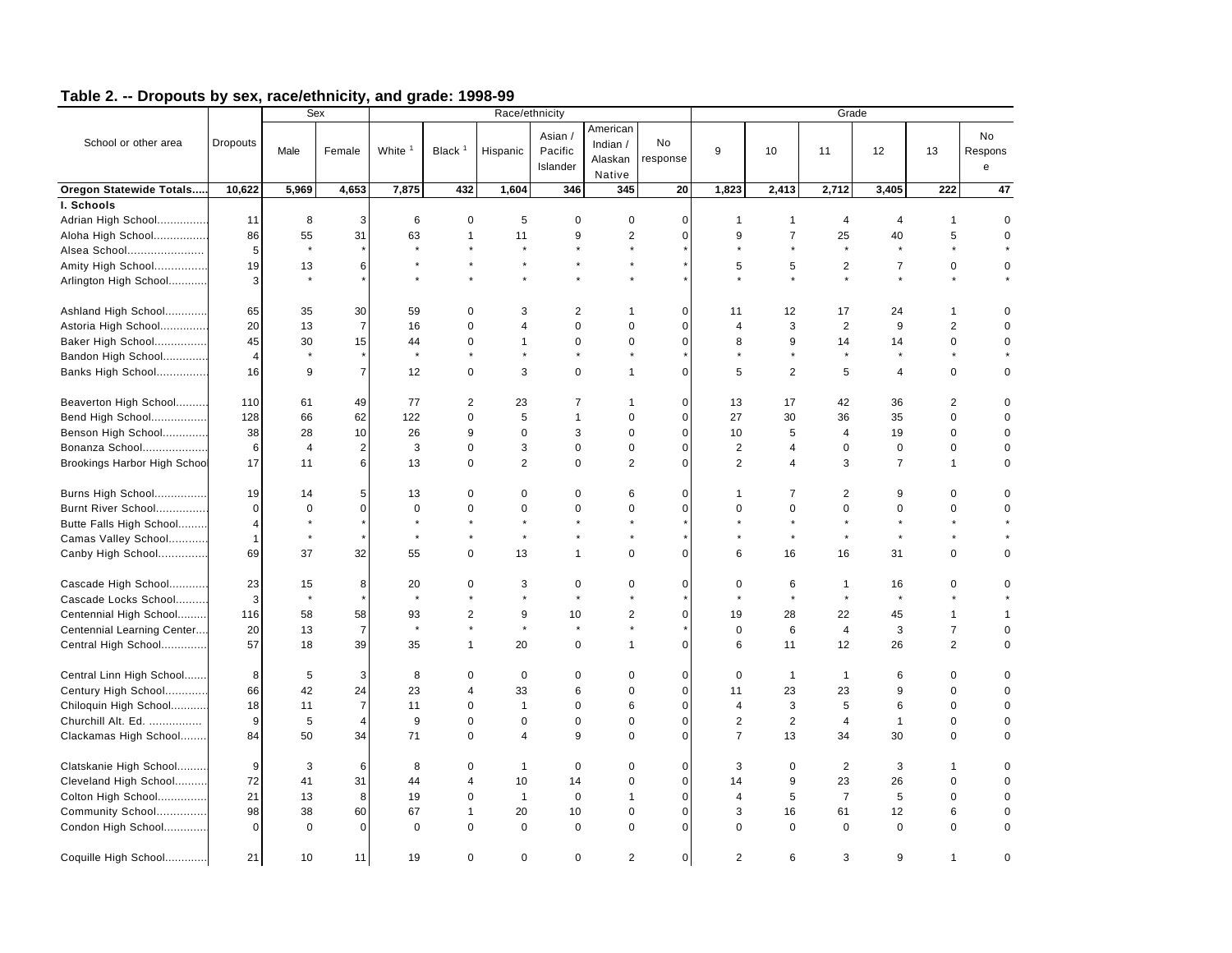|                                                |                       |                | Sex            |                    |                |                         | Race/ethnicity                 |                                           |                       |                |                |                         | Grade          |                |                            |
|------------------------------------------------|-----------------------|----------------|----------------|--------------------|----------------|-------------------------|--------------------------------|-------------------------------------------|-----------------------|----------------|----------------|-------------------------|----------------|----------------|----------------------------|
| School or other area                           | Dropouts              | Male           | Female         | White <sup>1</sup> | Black $1$      | Hispanic                | Asian /<br>Pacific<br>Islander | American<br>Indian /<br>Alaskan<br>Native | <b>No</b><br>response | $9\,$          | 10             | 11                      | 12             | 13             | No<br>Respons<br>${\bf e}$ |
| Corbett High School                            | $\sqrt{5}$            | $\star$        |                |                    |                |                         |                                |                                           |                       |                |                |                         |                |                |                            |
| Corvallis High School                          | 71                    | 35             | 36             | 61                 | $\overline{c}$ | 8                       | $\mathbf 0$                    | $\mathbf 0$                               | $\pmb{0}$             | 3              | 10             | 16                      | 34             | 8              |                            |
| Cottage Grove High School                      | 27                    | 18             | 9              | 26                 | 0              | 1                       | $\mathbf 0$                    | $\mathbf 0$                               | $\mathbf 0$           | 3              | $\overline{7}$ | 5                       | 9              | 3              | 0                          |
| Cove School                                    | $\overline{2}$        | $\star$        |                |                    |                |                         |                                | $\star$                                   |                       |                | $\star$        | $\star$                 |                | $\star$        |                            |
| Crane Union High School                        | $\overline{2}$        |                |                |                    |                |                         |                                |                                           |                       |                |                |                         |                |                |                            |
| Crater High School                             | 77                    | 44             | 33             | 76                 | 0              |                         | $\Omega$                       | $\mathbf 0$                               | $\mathbf 0$           | 13             | 10             | 16                      | 29             | 9              | $\Omega$                   |
| Crescent Valley High School.                   | 34                    | 21             | 13             | 28                 | $\mathbf{1}$   | $\overline{\mathbf{4}}$ | 1                              | $\Omega$                                  | $\mathbf 0$           | $\Omega$       | 4              | 5                       | 25             | $\mathbf 0$    |                            |
| Creswell High School                           | 23                    | 12             | 11             | 20                 | 0              | $\overline{2}$          | $\mathbf{1}$                   | $\Omega$                                  | $\mathbf 0$           | 4              | 6              | 10                      | 3              | $\mathbf 0$    | 0                          |
| Crook County High School                       | 18                    | 11             | $\overline{7}$ | 16                 | 0              | $\overline{2}$          | $\mathbf 0$                    | $\Omega$                                  | $\mathbf 0$           | 5              | 6              | 3                       | $\overline{4}$ | $\mathbf 0$    | $\mathbf 0$                |
| Crow High School                               | $\mathbf{0}$          | $\mathbf 0$    | $\mathbf 0$    | $\mathbf 0$        | $\Omega$       | $\Omega$                | $\Omega$                       | $\Omega$                                  | $\mathbf 0$           | $\Omega$       | $\mathbf 0$    | $\mathbf 0$             | $\mathbf 0$    | $\mathbf 0$    |                            |
|                                                | 10                    | 5              | 5              | 6                  | 0              | 4                       | $\Omega$                       | $\Omega$                                  | $\mathbf 0$           | $\overline{2}$ | 3              | 3                       | $\overline{2}$ | $\mathbf 0$    | $\Omega$                   |
| Culver High School                             |                       | 21             | 24             | 39                 |                | 4                       | $\mathbf 0$                    | $\Omega$                                  | $\mathbf 0$           | 3              | 8              |                         |                | $\mathbf{1}$   | $\Omega$                   |
| Dallas High School                             | 45                    |                |                |                    | $\overline{2}$ |                         |                                | $\mathbf{1}$                              | $\mathbf 0$           |                |                | 12                      | 21             |                |                            |
| David Douglas High School<br>Days Creek School | 101<br>$\overline{7}$ | 59             | 42             | 80                 | $\mathbf{1}$   | 6<br>$\star$            | 13<br>$\star$                  |                                           |                       | 23             | 28             | 18                      | 27             | 5              | $\mathbf 0$                |
|                                                |                       |                |                |                    |                |                         |                                |                                           |                       |                |                |                         |                |                |                            |
| Dayton High School                             | 18                    | 6              | 12             | 9                  | $\Omega$       | 9                       | $\mathbf 0$                    | $\Omega$                                  | $\mathbf 0$           | 3              | 6              | 6                       | 3              | $\Omega$       |                            |
| Dayville School                                | $\Omega$              | $\Omega$       | $\Omega$       | $\mathbf 0$        | $\Omega$       | $\mathbf 0$             | $\Omega$                       | $\Omega$                                  | $\mathbf 0$           | $\Omega$       | $\Omega$       | $\Omega$                | $\Omega$       | $\Omega$       | $\Omega$                   |
| Douglas High School                            | 55                    | 29             | 26             |                    |                |                         |                                |                                           |                       | 16             | 19             | 10                      | $\overline{7}$ | $\mathbf{1}$   | $\overline{2}$             |
| Dufur School                                   | $\Omega$              | $\mathbf 0$    | $\Omega$       | $\mathbf 0$        | $\Omega$       | $\Omega$                | $\mathbf 0$                    | $\Omega$                                  | $\mathbf 0$           | $\mathbf 0$    | $\mathbf 0$    | $\mathbf 0$             | $\mathbf 0$    | $\mathbf 0$    | $\mathbf 0$                |
| Eagle Point High School                        | 115                   | 75             | 40             | 105                | $\Omega$       | 9                       | $\Omega$                       | $\mathbf{1}$                              | $\mathbf 0$           | 15             | 27             | 32                      | 37             | $\overline{4}$ | $\mathbf 0$                |
| Echo School                                    | $\overline{2}$        |                |                |                    |                |                         |                                |                                           |                       |                |                |                         |                |                |                            |
| Eddyville School                               | 3                     |                |                |                    |                |                         |                                |                                           |                       |                |                |                         |                |                |                            |
| Elgin High School                              | $\mathbf{1}$          |                |                |                    |                |                         |                                |                                           |                       |                |                |                         |                |                |                            |
| Elkton High School                             | 5                     |                |                |                    |                |                         |                                |                                           |                       |                |                |                         |                |                |                            |
| Elmira High School                             | 40                    | 24             | 16             | 37                 | 0              | 1                       | $\mathbf 0$                    | $\overline{2}$                            | $\mathbf 0$           | $\overline{2}$ | 21             | 15                      | $\overline{2}$ | $\mathbf 0$    | $\Omega$                   |
| Enterprise High School                         | $\mathbf{1}$          |                |                |                    |                |                         |                                |                                           |                       |                |                |                         |                |                |                            |
| Estacada High School                           | 32                    | 17             | 15             | 28                 | 0              | 4                       | $\mathbf 0$                    | $\mathbf 0$                               | $\mathbf 0$           | 6              | 12             | 6                       | 8              | $\mathbf 0$    |                            |
| Falls City High School                         | 6                     | $\star$        |                | $\star$            |                | $\star$                 |                                |                                           |                       |                | $\star$        | $\star$                 | $\star$        |                |                            |
| Forest Grove High School                       | 93                    | 53             | 40             | 62                 | 0              | 29                      | $\overline{2}$                 | $\mathbf 0$                               | $\mathbf 0$           | 32             | 25             | 17                      | 18             | $\mathbf{1}$   | $\Omega$                   |
| Franklin High School                           | 96                    | 59             | 37             | 63                 | 6              | 5                       | 16                             | 6                                         | $\mathbf 0$           | 9              | 23             | 23                      | 41             | $\mathbf 0$    | $\Omega$                   |
| Gaston High School                             | $\overline{7}$        | $\overline{4}$ | 3              | 5                  | 0              | $\overline{2}$          | $\mathbf 0$                    | $\mathbf 0$                               | $\mathbf 0$           | 3              | 3              | $\mathbf 0$             | $\mathbf{1}$   | $\mathbf 0$    |                            |
| Gervais High School                            | 21                    | 12             | 9              | $\overline{7}$     | 0              | 14                      | $\mathbf 0$                    | $\mathbf 0$                               | $\mathbf 0$           | 5              | $\overline{7}$ | 4                       | 5              | $\mathbf 0$    |                            |
| Gilchrist School                               | $\overline{7}$        | 6              | $\mathbf{1}$   | $\overline{7}$     | 0              | $\mathbf 0$             | $\mathbf 0$                    | $\mathbf 0$                               | $\mathbf 0$           | $\mathbf 0$    | $\mathbf{1}$   | 3                       | 3              | $\mathbf 0$    | $\Omega$                   |
| Gladstone High School                          | 9                     | $\overline{4}$ | 5              | 8                  | 0              | $\mathbf{1}$            | $\mathbf 0$                    | $\mathbf 0$                               | $\mathbf 0$           | 3              | $\overline{2}$ | $\overline{2}$          | $\overline{2}$ | $\mathbf 0$    | $\Omega$                   |
| Glencoe High School                            | 62                    | 42             | 20             | 43                 | $\mathbf{1}$   | 17                      | $\mathbf{1}$                   | $\mathbf 0$                               | $\mathbf 0$           | 5              | 19             | 20                      | 18             | $\mathbf 0$    |                            |
|                                                |                       |                |                |                    |                |                         |                                |                                           |                       |                |                |                         |                |                |                            |
| Glendale High School                           | 10                    | 2              | 8              | 10                 | $\Omega$       | $\mathbf 0$             | $\Omega$                       | $\mathbf 0$                               | $\mathbf 0$           | 3              | $\mathbf{1}$   | 3                       | 3              | $\mathbf 0$    |                            |
| Glide High School                              | 13                    | 5              | 8              | 12                 | 0              | $\mathbf 0$             | $\mathbf{1}$                   | $\mathbf 0$                               | $\mathbf 0$           | 6              | 3              | $\overline{2}$          | $\overline{2}$ | $\mathbf 0$    |                            |
| Gold Beach High School                         | 16                    | 13             | 3              | 14                 | $\Omega$       | 1                       | $\mathbf 0$                    | $\mathbf 0$                               | $\mathbf{1}$          | $\Omega$       | 1              | $\overline{\mathbf{4}}$ | 10             | $\mathbf{1}$   | $\Omega$                   |
| Grant High School (Grant)                      | $\overline{2}$        | $\star$        |                |                    |                |                         |                                |                                           |                       |                |                |                         |                |                |                            |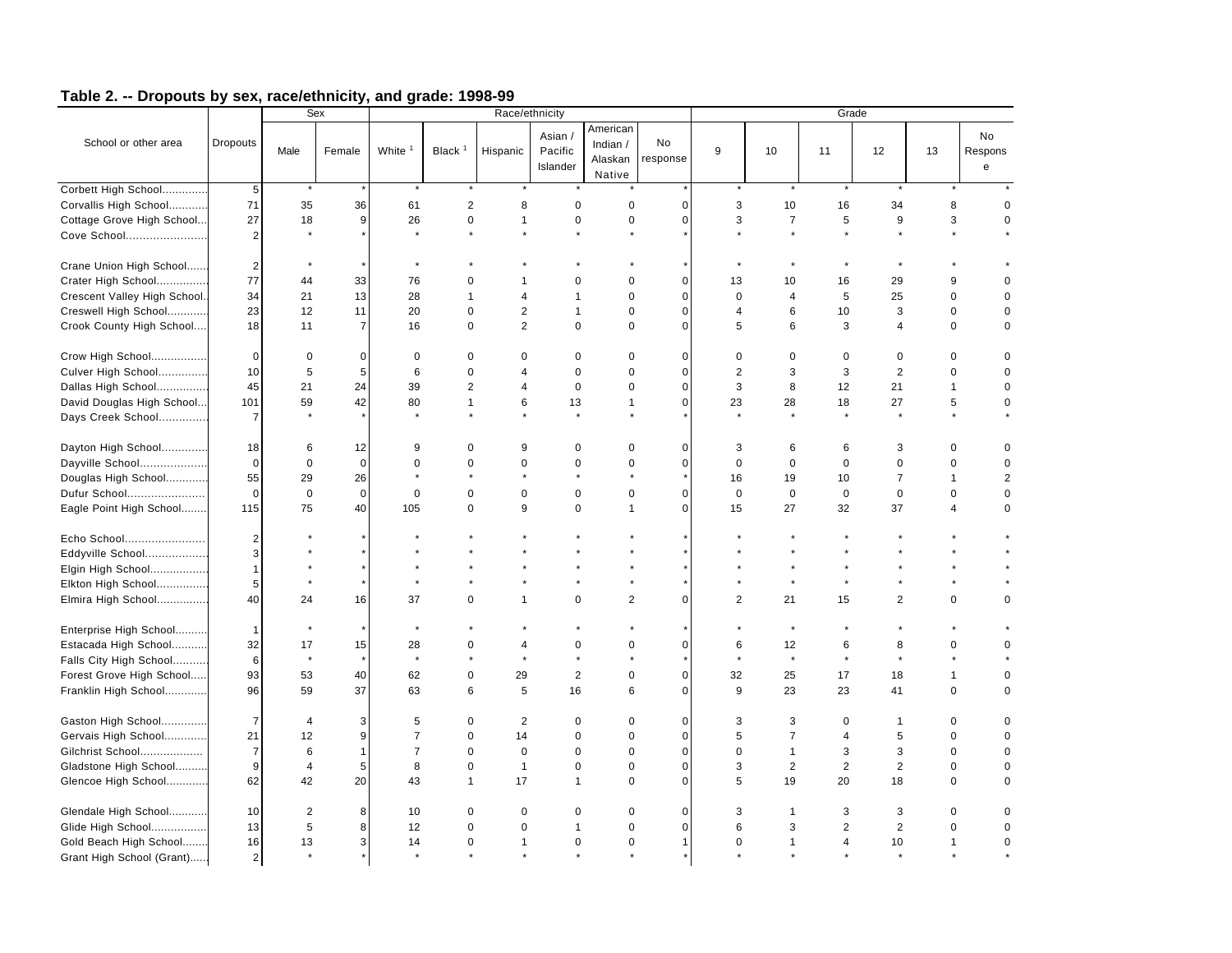|                               |                 |             | Sex            |                      |                      | Race/ethnicity          |                                |                                           |                |                |                |                | Grade                   |                      |                    |
|-------------------------------|-----------------|-------------|----------------|----------------------|----------------------|-------------------------|--------------------------------|-------------------------------------------|----------------|----------------|----------------|----------------|-------------------------|----------------------|--------------------|
| School or other area          | <b>Dropouts</b> | Male        | Female         | White <sup>1</sup>   | Black $1$            | Hispanic                | Asian /<br>Pacific<br>Islander | American<br>Indian /<br>Alaskan<br>Native | No<br>response | 9              | 10             | 11             | 12                      | 13                   | No<br>Respons<br>e |
| Grant High School (Multnomal  | 83              | 54          | 29             | 44                   | 25                   | 6                       | 3                              | 5                                         | $\pmb{0}$      | 28             | 19             | 21             | 15                      | 0                    | $\mathbf 0$        |
| Grants Pass High School       | 98              | 44          | 54             | 91                   | $\mathbf 0$          | 3                       | $\mathbf 0$                    | 3                                         | $\mathbf 1$    | 19             | 22             | 34             | 23                      | $\mathbf 0$          | $\mathbf 0$        |
| Gresham High School           | 100             | 66          | 34             | 77                   | $\overline{2}$       | 19                      | $\mathbf 0$                    | $\overline{c}$                            | $\mathbf 0$    | 6              | 23             | 25             | 26                      | 3                    | 17                 |
| Harper School                 | $\mathbf 0$     | $\mathbf 0$ | $\mathbf 0$    | $\mathbf 0$          | $\mathbf 0$          | $\mathbf 0$             | $\mathbf 0$                    | 0                                         | $\mathbf 0$    | $\mathbf 0$    | $\mathbf 0$    | $\mathbf 0$    | $\mathbf 0$             | $\mathbf 0$          | $\mathbf 0$        |
| Harrisburg High School        | 18              | 10          | 8              | 16                   | $\mathbf{1}$         | $\mathbf{1}$            | $\mathbf 0$                    | 0                                         | $\mathbf 0$    | $\mathbf 0$    | $\mathbf 2$    | 6              | 10                      | $\mathbf 0$          | $\mathbf 0$        |
| Helensview High School        | 16              | $\mathbf 0$ | 16             | 8                    | 3                    | $\overline{\mathbf{4}}$ | $\Omega$                       | $\mathbf{1}$                              | $\mathbf 0$    | 9              | 5              | $\overline{1}$ | $\mathbf{1}$            | $\pmb{0}$            | $\mathbf 0$        |
| Helix School                  | 0               | $\mathbf 0$ | $\mathbf 0$    | $\mathbf 0$          | 0                    | 0                       | 0                              | 0                                         | $\mathbf 0$    | 0              | 0              | $\mathbf 0$    | 0                       | $\mathbf 0$          | 0                  |
| Henley High School            | 43              | 26          | 17             | 40                   | $\mathbf 0$          | 1                       | 1                              | 1                                         | $\mathbf 0$    | 4              | 15             | 13             | 10                      | $\mathbf{1}$         | $\mathbf 0$        |
| Henry D Sheldon High School   | 24              | 13          | 11             | 17                   | 2                    | 3                       | $\mathbf 0$                    | $\overline{2}$                            | $\mathbf 0$    | 3              | 5              | $\overline{7}$ | 9                       | $\mathbf 0$          | 0                  |
| Heppner High School           | $\overline{4}$  | $\star$     |                | $\star$              | $\ddot{\phantom{1}}$ | $\star$                 |                                | $\ddot{\phantom{0}}$                      |                |                | $\star$        | $\star$        | $\star$                 | $\ddot{\phantom{a}}$ |                    |
| Hermiston High School         | 105             | 56          | 49             | 54                   | $\mathbf{1}$         | 48                      | $\mathbf 0$                    | $\mathbf 0$                               | $\overline{2}$ | 46             | 22             | 20             | 17                      | $\mathbf 0$          | 0                  |
| Hidden Valley High School     | 39              | 30          | 9              | 38                   | 0                    | $\mathbf{1}$            | $\mathbf 0$                    | 0                                         | $\mathbf 0$    | $\overline{4}$ | 8              | 9              | 18                      | $\mathbf 0$          | $\mathbf 0$        |
| Hillsboro High School         | 87              | 52          | 35             | 50                   | $\mathbf 0$          | 32                      | 3                              | $\overline{c}$                            | $\mathbf 0$    | 18             | 14             | 21             | 29                      | $\overline{4}$       |                    |
| Hood River Valley High Schoo  | 60              | 43          | 17             | 27                   | $\mathbf 0$          | 33                      | $\mathbf 0$                    | $\mathbf 0$                               | $\mathbf 0$    | 17             | 12             | 17             | 14                      | $\mathbf 0$          | $\mathbf 0$        |
| Huntington School             | $\mathbf{1}$    | $\star$     |                | $\star$              | $\star$              | $\star$                 |                                | $\star$                                   |                | $\star$        | $\star$        | $\star$        | $\star$                 | $\star$              |                    |
| Illinois Valley High School   | 41              | 23          | 18             | 40                   | $\mathbf 0$          | $\mathbf{1}$            | $\pmb{0}$                      | $\mathbf 0$                               | $\mathbf 0$    | 9              | 9              | 8              | 14                      | $\mathbf{1}$         | $\pmb{0}$          |
| Imbler High School            | $\overline{2}$  |             |                |                      |                      |                         |                                |                                           |                |                |                |                |                         |                      |                    |
| Ione School                   | 0               | $\mathbf 0$ | $\mathbf 0$    | $\mathbf 0$          | 0                    | 0                       | 0                              | 0                                         | $\mathbf 0$    | $\mathbf 0$    | 0              | 0              | 0                       | $\mathbf 0$          | $\mathbf 0$        |
| Jefferson High School (Marior | 14              | 8           | 6              | $\star$              | $\star$              |                         |                                | $\star$                                   |                | $\overline{2}$ | $\mathbf{1}$   | 5              | 6                       | $\mathbf 0$          | $\mathbf 0$        |
| Jefferson High School (Multno | 48              | 32          | 16             | 13                   | 23                   | 6                       | $\overline{4}$                 | $\overline{2}$                            | $\mathbf 0$    | 16             | 8              | 11             | 13                      | $\mathbf 0$          | 0                  |
| Jewell School                 | 3               |             |                | $\ddot{\phantom{0}}$ |                      | $\star$                 |                                |                                           |                |                |                |                |                         | $\ddot{\phantom{0}}$ |                    |
| John C. Fremont Jr High Scho  | 1               |             |                |                      |                      |                         |                                |                                           |                |                |                |                |                         |                      |                    |
| John F Kennedy High School.   | 12              | 3           | 9              | $\sqrt{2}$           | $\mathbf 0$          | 10                      | 0                              | 0                                         | $\mathbf 0$    | 3              | $\overline{4}$ | 3              | $\overline{\mathbf{c}}$ | $\mathbf 0$          | $\mathbf 0$        |
| Jordan Valley High School     | 3               |             |                |                      |                      |                         |                                |                                           |                |                |                |                | $\star$                 |                      |                    |
| Joseph Lane Jr High School.   | 3               |             |                |                      |                      |                         |                                |                                           |                |                |                |                | $\star$                 |                      |                    |
| Joseph Middle/High School     | 0               | $\Omega$    | $\mathbf 0$    | $\mathbf 0$          | $\mathbf 0$          | $\mathbf 0$             | $\mathbf 0$                    | 0                                         | $\mathbf 0$    | $\Omega$       | $\Omega$       | $\mathbf 0$    | 0                       | $\mathbf 0$          | 0                  |
| Junction City High School     | 24              | 10          | 14             | 23                   | 0                    | 1                       | $\mathbf 0$                    | 0                                         | $\mathbf 0$    | 12             | $\mathbf{1}$   | 4              | $\overline{7}$          | $\mathbf 0$          | $\mathbf 0$        |
| Klamath High School           | 59              | 30          | 29             | 42                   | $\overline{4}$       | $\overline{7}$          | $\overline{2}$                 | 4                                         | $\mathbf 0$    | 11             | 10             | 13             | 25                      | $\mathbf 0$          | 0                  |
| Knappa High School            | 5               | $\star$     |                | $\star$              |                      |                         | $\star$                        |                                           |                | $\star$        | $\star$        | $\star$        | $\star$                 | $\star$              |                    |
| La Grande High School         | 25              | 16          | 9              | 23                   | $\mathbf 0$          | $\overline{2}$          | $\mathbf 0$                    | $\mathbf 0$                               | $\mathbf 0$    | $\overline{7}$ | 5              | 5              | 8                       | $\mathbf 0$          | 0                  |
| Lake Oswego High School       | 20              | 16          | $\overline{4}$ | 18                   | $\mathbf 0$          | $\mathbf{1}$            | $\overline{1}$                 | $\mathbf 0$                               | $\mathbf 0$    | $\overline{2}$ | 3              | $\overline{2}$ | 13                      | $\mathbf 0$          | $\mathbf 0$        |
| Lakeridge High School         | 20              | 9           | 11             | 20                   | $\mathbf 0$          | $\Omega$                | 0                              | $\mathbf 0$                               | $\mathbf 0$    | 0              | 2              | 6              | 12                      | $\mathbf 0$          | $\mathbf 0$        |
| Lakeview High School          | $\overline{4}$  | $\star$     |                | $\star$              |                      |                         |                                | $\star$                                   |                | $\star$        | $\star$        | $\star$        | $\star$                 |                      |                    |
| Lapine High School            | 36              | 17          | 19             | 36                   | $\mathbf 0$          | $\mathbf 0$             | $\mathbf 0$                    | $\pmb{0}$                                 | $\mathbf 0$    | 21             | $\overline{7}$ | 8              | $\mathbf 0$             | $\mathbf 0$          | $\mathbf 0$        |
| Lebanon High School           | 85              | 49          | 36             | 80                   | $\mathbf 0$          | 4                       | $\overline{1}$                 | $\pmb{0}$                                 | $\mathbf 0$    | 10             | 22             | 15             | 37                      | $\mathbf{1}$         | 0                  |
| Lincoln High School           | 47              | 23          | 24             | 40                   | 3                    | $\mathbf 0$             | $\overline{1}$                 | 3                                         | $\mathbf 0$    | 10             | 6              | 12             | 19                      | $\mathbf 0$          | $\mathbf 0$        |
| Long Creek School             | $\mathbf{1}$    |             |                |                      |                      |                         |                                |                                           |                |                |                |                |                         |                      |                    |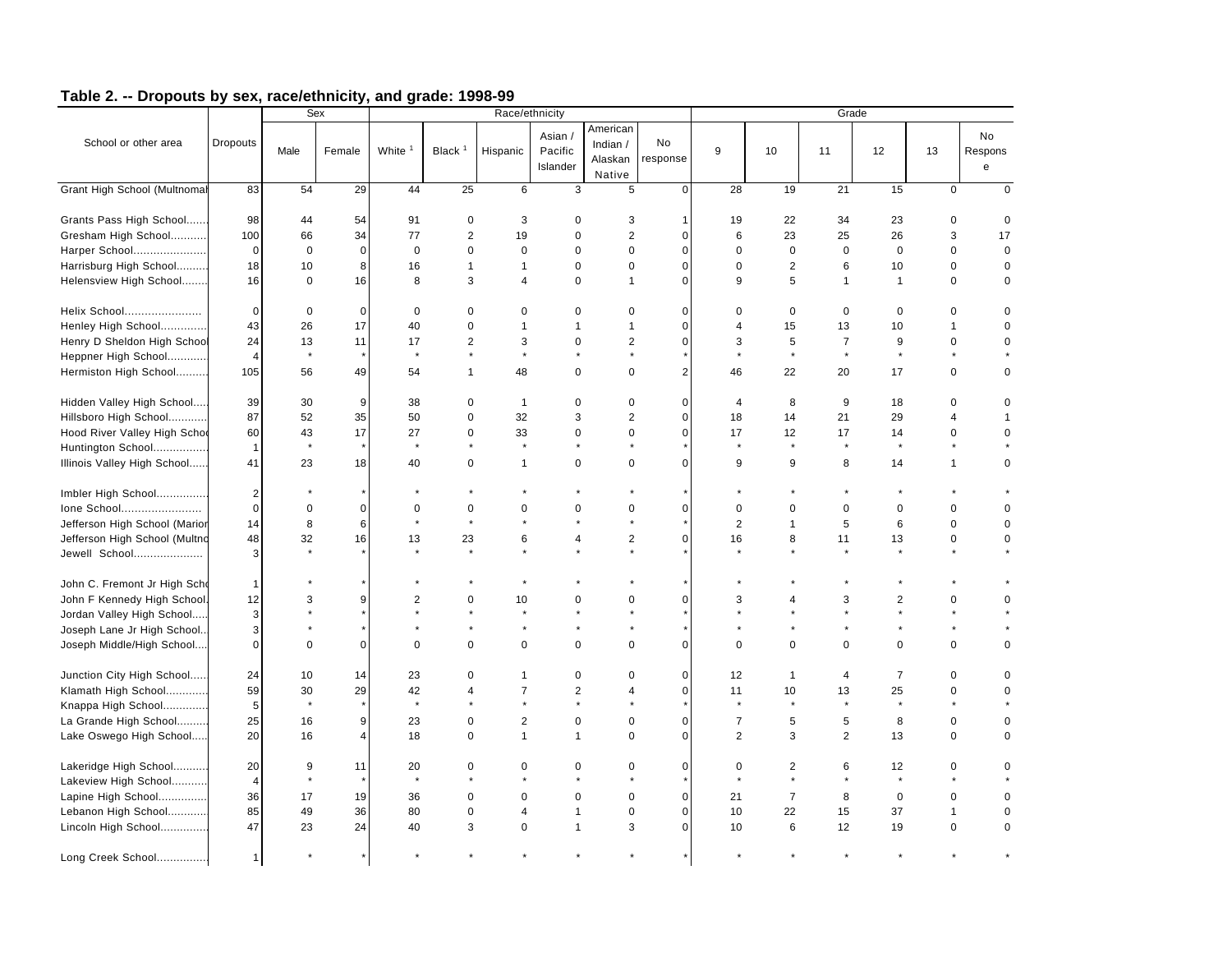|                               |                 | Sex             |                      |                    |                        | Race/ethnicity         |                                |                                             |                |                      |                | Grade          |                |                |                           |
|-------------------------------|-----------------|-----------------|----------------------|--------------------|------------------------|------------------------|--------------------------------|---------------------------------------------|----------------|----------------------|----------------|----------------|----------------|----------------|---------------------------|
| School or other area          | <b>Dropouts</b> | Male            | Female               | White <sup>1</sup> | Black $1$              | Hispanic               | Asian /<br>Pacific<br>Islander | American<br>Indian $/$<br>Alaskan<br>Native | No<br>response | 9                    | 10             | 11             | 12             | 13             | <b>No</b><br>Respons<br>e |
| Lost River High School        | 15              | 10              | 5                    | 9                  | $\mathbf 0$            | 5                      | $\mathbf 0$                    | $\mathbf 1$                                 | 0              | 2                    | $\overline{2}$ | 5              | 5              | $\mathbf{1}$   | $\Omega$                  |
| Lowell High School            | 9               | $6\phantom{1}6$ | 3                    | 8                  | $\pmb{0}$              | $\mathbf{1}$           | $\mathbf 0$                    | $\pmb{0}$                                   | 0              | 3                    | $\overline{2}$ | 3              | $\mathbf{1}$   | $\pmb{0}$      | $\Omega$                  |
| Madison High School           | 60              | 38              | 22                   | 35                 | 10                     | 9                      | 3                              | 3                                           | 0              | 15                   | 17             | 13             | 15             | 0              | $\mathbf 0$               |
| Madras High School            | 72              | 41              | 31                   | 5                  | $\mathbf 0$            | 21                     | $\mathbf 0$                    | 46                                          | 0              | 14                   | 29             | 12             | 17             | $\mathbf 0$    | $\mathbf 0$               |
| Mapleton High School          | 12              | 10              | $\overline{2}$       | 12                 | $\mathbf 0$            | $\mathbf 0$            | $\mathbf 0$                    | 0                                           | 0              | 3                    | 5              | 4              | 0              | 0              | $\Omega$                  |
| Marshall High School (Deschu  | 60              | 30              | 30                   | 59                 | $\mathbf 0$            | $\mathbf{1}$           | $\mathbf 0$                    | $\mathbf 0$                                 | 0              | $\ddot{\phantom{a}}$ | $\star$        | $\bullet$      | $\bullet$      |                | $\Omega$                  |
| Marshall High School (Multnon | 147             | 81              | 66                   | 96                 | $\mathbf{1}$           | 18                     | 25                             | $\boldsymbol{7}$                            | 0              | 30                   | 38             | 26             | 53             | $\pmb{0}$      | $\Omega$                  |
| Marshfield High School        | 50              | 26              | 24                   | 41                 | $\mathbf 0$            | $\mathbf{1}$           | $\mathbf{1}$                   | $\overline{7}$                              | 0              | 14                   | 13             | 6              | 17             | 0              | $\Omega$                  |
| Mazama High School            | 18              | 12              | 6                    | 11                 | $\mathbf 0$            | $\overline{7}$         | $\mathbf 0$                    | $\mathbf 0$                                 | 0              | 2                    | $\overline{7}$ | 6              | 3              | $\pmb{0}$      | $\mathbf 0$               |
| Mc Kay High School            | 151             | 89              | 62                   | 100                | 3<br>2                 | 39                     | $\overline{7}$                 | $\overline{2}$                              | 0              | 19                   | 27             | 39             | 66             | $\pmb{0}$      | $\mathbf 0$               |
| Mc Nary High School           | 116             | 63              | 53<br>$\overline{1}$ | 92                 |                        | 17                     | $\mathbf 0$                    | 5                                           | 0              | 12                   | 31             | 31             | 42             | $\mathbf 0$    | $\mathbf 0$               |
| McKenzie River High School    | 9               | 8               |                      | 9<br>$\star$       | $\mathbf 0$<br>$\star$ | $\mathbf 0$<br>$\star$ | $\mathbf 0$                    | $\mathbf 0$                                 | 0              | $\mathbf 0$          | $\mathbf 0$    | 3              | 6              | $\mathbf 0$    | $\mathbf 0$               |
| McLoughlin High School        | 74              | 35              | 39                   |                    |                        |                        |                                |                                             |                | 26                   | 11             | 29             | 8              | $\pmb{0}$      | $\mathbf 0$               |
| McMinnville High School       | 162             | 98              | 64                   | 122                | $\mathbf 0$            | 39                     | $\mathbf 0$                    | $\mathbf 1$                                 | 0              | 16                   | 18             | 43             | 71             | 13             | $\mathbf 1$               |
| Metropolitan Learning Center  | 12              | 6               | 6                    | 9                  | $\mathbf{1}$           | $\mathbf 0$            | 1                              | -1                                          | 0              | $\mathbf{1}$         | $\mathbf{1}$   | $\overline{4}$ | 6              | 0              | $\mathbf 0$               |
| Milwaukie High School         | 120             | 66              | 54                   | 104                | 2                      | 8                      | 6                              | $\mathbf 0$                                 | 0              | 11                   | 24             | 42             | 43             | 0              | $\Omega$                  |
| Mitchell School               | $\overline{2}$  |                 |                      |                    |                        |                        |                                |                                             |                |                      |                |                |                |                |                           |
| Mohawk High School            | 5               | $\star$         |                      |                    |                        |                        |                                |                                             |                |                      |                |                |                | $\star$        |                           |
| Molalla Alternative Options   | 19              | 13              | 6                    |                    |                        |                        |                                |                                             |                | $\overline{2}$       | $\overline{4}$ | 6              | 6              | 1              | $\mathbf 0$               |
| Molalla High School           | 25              | 21              | $\overline{4}$       | 23                 | $\mathbf 0$            | $\mathbf 2$            | $\Omega$                       | $\mathbf 0$                                 | 0              | 4                    | 6              | $\overline{7}$ | 8              | 0              | $\Omega$                  |
| Monroe High School            | 10              | 5               | 5                    | 9                  | $\Omega$               | $\mathbf{1}$           | $\Omega$                       | $\mathbf 0$                                 | 0              | -1                   | $\mathbf{1}$   | $\mathbf{1}$   | $\overline{7}$ | 0              | $\Omega$                  |
| Monument School               | $\mathbf 0$     | $\mathbf 0$     | $\Omega$             | 0                  | $\mathbf 0$            | $\mathbf 0$            | $\Omega$                       | $\mathbf 0$                                 | 0              | $\mathbf 0$          | $\mathbf 0$    | $\mathbf 0$    | $\mathbf 0$    | 0              | $\Omega$                  |
| Mt View High School           | 47              | 31              | 16                   | 44                 | $\mathbf 0$            | $\overline{c}$         | $\mathbf{1}$                   | $\mathbf 0$                                 | 0              | 8                    | 14             | $\overline{7}$ | 17             | $\mathbf{1}$   | $\Omega$                  |
| Myrtle Point High School      | 10              | 5               | 5                    | 8                  | $\mathbf 0$            | $\overline{2}$         | $\mathbf 0$                    | $\mathbf 0$                                 | 0              | $\overline{1}$       | 3              | $\overline{2}$ | 3              | $\mathbf{1}$   | $\mathbf 0$               |
| Neah-Kah-Nie Jr-Sr High Scho  | 9               | $\overline{7}$  | $\overline{2}$       | 9                  | $\mathbf 0$            | $\mathbf 0$            | $\mathbf 0$                    | $\mathbf 0$                                 | 0              | 2                    | 6              | $\mathbf 0$    | $\mathbf 1$    | 0              | $\Omega$                  |
| Nestucca High School          | $\overline{7}$  | 3               | $\overline{4}$       | $\overline{7}$     | $\mathbf 0$            | $\mathbf 0$            | $\mathbf 0$                    | $\pmb{0}$                                   | 0              | $\mathbf{1}$         | $\overline{2}$ | $\overline{2}$ | $\overline{2}$ | 0              | $\mathbf 0$               |
| Newberg High School           | 91              | 48              | 43                   | 76                 | 0                      | 13                     | $\overline{2}$                 | $\mathbf 0$                                 | 0              | 14                   | 38             | 19             | 17             | 3              | $\mathbf 0$               |
| Newport High School           | 54              | 33              | 21                   | 40                 | $\mathbf 0$            | 10                     | $\mathbf{1}$                   | 3                                           | 0              | 13                   | 13             | 13             | 15             | 0              | $\mathbf 0$               |
| North Bend High School        | 51              | 35              | 16                   | 49                 | $\mathbf{1}$           | $\mathbf{1}$           | $\Omega$                       | $\Omega$                                    | $\Omega$       | $\overline{4}$       | 10             | 15             | 22             | 0              | $\Omega$                  |
| North Douglas High School     | 4               | $\star$         |                      |                    |                        |                        |                                |                                             |                |                      | $\star$        |                |                |                |                           |
| North Eugene High School      | 46              | 27              | 19                   | 37                 | $\mathbf{1}$           | 3                      | $\overline{2}$                 | $\overline{2}$                              | $\mathbf{1}$   | 5                    | 17             | 11             | 13             | 0              | $\Omega$                  |
| North Lake School             | $\mathbf 0$     | $\mathbf 0$     | $\mathbf 0$          | $\pmb{0}$          | $\mathbf 0$            | $\mathbf 0$            | $\mathbf 0$                    | $\mathbf 0$                                 | 0              | $\mathbf 0$          | $\mathbf 0$    | $\mathbf 0$    | $\mathbf 0$    | $\mathbf 0$    | $\Omega$                  |
| North Marion High School      | 28              | 14              | 14                   | 13                 | $\mathbf 0$            | 14                     | $\mathbf{1}$                   | $\mathbf 0$                                 | 0              | 9                    | $\overline{7}$ | 5              | $\overline{7}$ | $\mathbf 0$    | $\mathbf 0$               |
| North Medford High School     | 156             | 81              | 75                   |                    |                        | $\star$                |                                |                                             |                | 5                    | 16             | 35             | 96             | 4              | $\mathbf 0$               |
| North Powder School           | $\mathbf 0$     | $\mathbf 0$     | $\mathbf 0$          | 0                  | $\mathbf 0$            | 0                      | $\Omega$                       | $\mathbf 0$                                 | 0              | $\mathbf 0$          | $\mathbf 0$    | $\mathbf 0$    | $\mathbf 0$    | 0              | $\Omega$                  |
| North Salem High School       | 170             | 93              | 77                   | 123                | 3                      | 42                     | $\mathbf{1}$                   | 1                                           | 0              | 16                   | 39             | 39             | 76             | 0              | $\mathbf 0$               |
| North Valley High School      | 34              | 19              | 15                   | 31                 | $\mathbf{1}$           | $\overline{2}$         | $\mathbf 0$                    | $\pmb{0}$                                   | 0              | $\overline{7}$       | 8              | 5              | 12             | $\overline{2}$ | $\mathbf 0$               |
| Nyssa High School             | 18              | 5               | 13                   | 4                  | $\mathbf 0$            | 14                     | $\mathbf 0$                    | $\mathbf 0$                                 | $\overline{0}$ | 6                    | 3              | 5              | $\mathbf{1}$   | 3              | $\Omega$                  |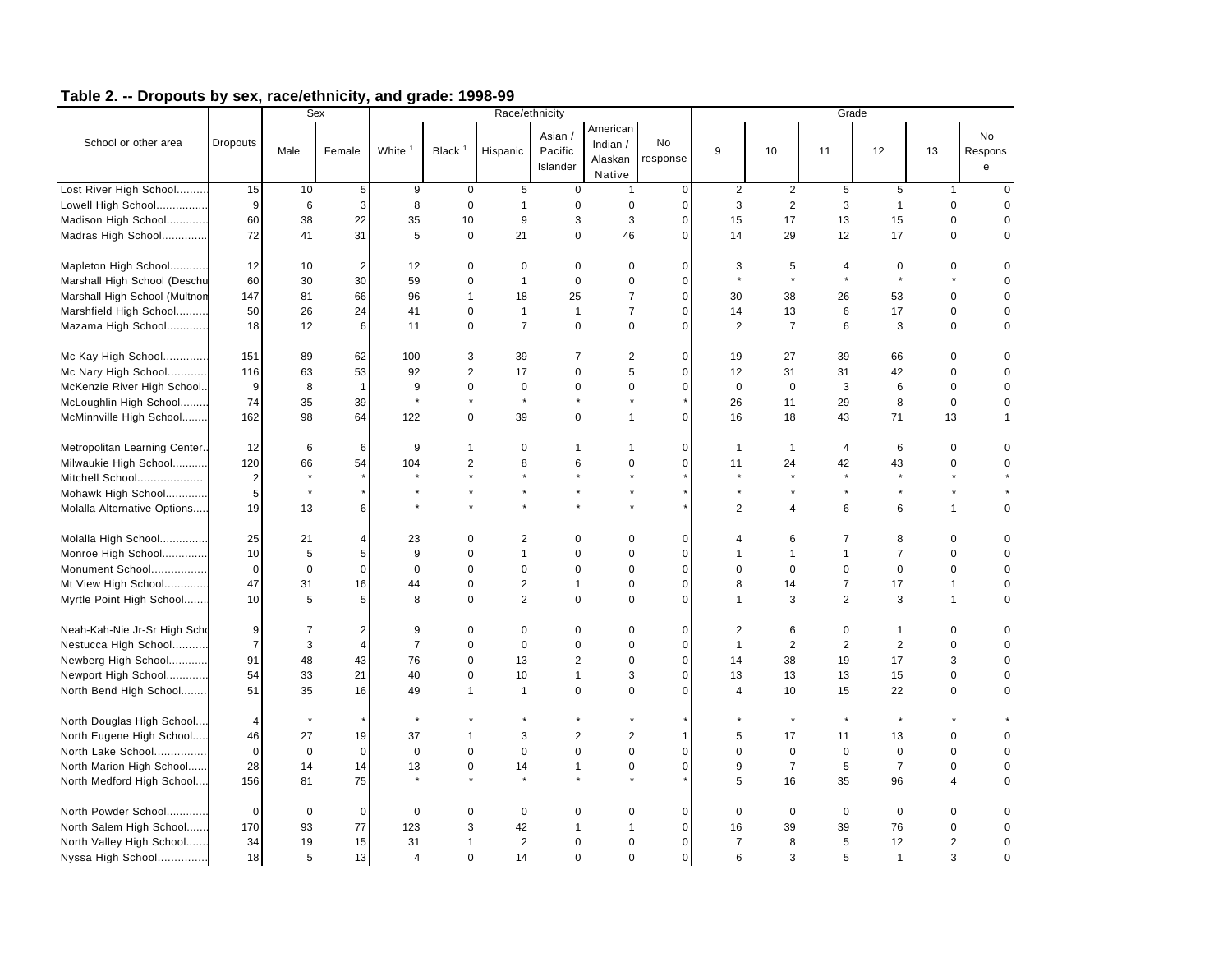|                               |                |                 | Sex            |                    |                | Race/ethnicity |                                |                                           |                |                |                |                | Grade          |                |                    |
|-------------------------------|----------------|-----------------|----------------|--------------------|----------------|----------------|--------------------------------|-------------------------------------------|----------------|----------------|----------------|----------------|----------------|----------------|--------------------|
| School or other area          | Dropouts       | Male            | Female         | White <sup>1</sup> | Black $1$      | Hispanic       | Asian /<br>Pacific<br>Islander | American<br>Indian /<br>Alaskan<br>Native | No<br>response | $9\,$          | 10             | 11             | 12             | 13             | No<br>Respons<br>e |
| Oakland High School           | $\overline{7}$ | 6               |                | 6                  | 0              | $\mathbf{1}$   | $\mathbf 0$                    | $\mathbf 0$                               | 0              | 0              | $\mathbf{1}$   | 5              | $\mathbf{1}$   | 0              | $\mathbf 0$        |
| Oakridge High School          | 17             | 11              | 6              | 16                 | $\mathbf 0$    | $\mathbf 0$    | $\mathbf 0$                    |                                           | $\mathbf 0$    | $\overline{2}$ | 5              | 6              | $\overline{4}$ | $\Omega$       | $\Omega$           |
| Ontario High School           | 51             | 28              | 23             | 26                 | $\mathbf 0$    | 24             | $\mathbf 0$                    |                                           | $\mathbf 0$    | 15             | 12             | 9              | 15             | $\Omega$       | $\Omega$           |
| Opportunity Center            | 73             | 31              | 42             |                    |                | $\star$        |                                |                                           |                | 25             | 17             | 22             | 9              | 0              | $\mathbf 0$        |
| Oregon City HS - Freshmen     | 14             | $6\phantom{1}6$ | 8              | 12                 | 1              | $\pmb{0}$      | $\mathbf 0$                    |                                           | $\mathbf 0$    | 14             | $\pmb{0}$      | $\bf 0$        | $\mathbf 0$    | $\pmb{0}$      | $\mathbf 0$        |
| Oregon City HS - Jackson      | 98             | 56              | 42             | 84                 | $\overline{2}$ | 10             | $\mathbf{1}$                   | -1                                        | $\overline{0}$ | $\mathbf 0$    | 30             | 28             | 37             | 3              | 0                  |
| Pacific High School           | $\overline{7}$ | 3               | 4              | 6                  | 0              | 1              | $\mathbf 0$                    | $\mathbf 0$                               | $\mathbf 0$    | 3              | $\overline{c}$ | $\mathbf{1}$   | $\mathbf 0$    | 1              | 0                  |
| Paisley School                | $\mathbf{1}$   | $\star$         |                | $\star$            |                | $\star$        | $\star$                        |                                           |                |                | $\star$        | $\star$        | $\star$        |                |                    |
| Parkrose High School          | 79             | 37              | 42             | 55                 | 1              | 8              | 12                             | 3                                         | $\mathbf 0$    | 5              | 12             | 17             | 40             | 5              | $\mathbf 0$        |
| Pendleton High School         | 72             | 37              | 35             | 54                 | $\mathbf{1}$   | 8              | $\mathbf{1}$                   | $\overline{7}$                            | $\mathbf{1}$   | 27             | 23             | 10             | 10             | $\overline{c}$ | $\mathbf 0$        |
| Perrydale School              | $\mathbf{0}$   | $\mathbf 0$     | $\Omega$       | $\mathbf 0$        | $\mathbf 0$    | $\mathbf 0$    | $\mathbf 0$                    | $\mathbf 0$                               | 0              | $\mathbf 0$    | $\mathbf 0$    | $\mathbf 0$    | $\mathbf 0$    | $\mathbf 0$    | 0                  |
| Philomath High School         | 27             | 16              | 11             | 22                 | 0              | 1              | $\mathbf 0$                    | 3                                         | 1              | $\mathbf 0$    | $\mathbf{1}$   | 6              | 20             | 0              | $\mathbf 0$        |
| Phoenix High School           | 73             | 44              | 29             | $\star$            |                |                |                                |                                           |                | 2              | 17             | 15             | 39             | 0              | 0                  |
| Pilot Rock High School        | 9              | 6               | 3              | 9                  | $\mathbf 0$    | 0              | $\mathbf 0$                    | 0                                         | 0              | $\mathbf 1$    | 3              | $\mathbf 0$    | 5              | $\pmb{0}$      | 0                  |
| Pine Eagle High School        | 2              |                 |                |                    |                | $\star$        | $\star$                        |                                           |                |                | $\star$        | $\star$        | $\star$        |                |                    |
| Pleasant Hill High School     | 9              | $\overline{4}$  | 5              | 9                  | 0              | 0              | $\mathbf 0$                    | $\mathbf 0$                               | 0              | 5              | $\mathbf{1}$   | $\mathbf 0$    | 3              | 0              | 0                  |
| Powers High School            | $\overline{2}$ |                 |                |                    | $\star$        | $\star$        |                                |                                           |                |                | $\star$        |                |                |                |                    |
| PPS Alternative Programs      | 1,288          | 685             | 603            | 616                | 230            | 293            | 74                             | 75                                        | $\mathsf 0$    | 240            | 347            | 326            | 375            | 0              | $\mathbf 0$        |
| Prairie City School           | 0              | $\mathbf 0$     | $\Omega$       | $\pmb{0}$          | $\pmb{0}$      | $\pmb{0}$      | $\mathbf 0$                    | $\mathbf 0$                               | $\pmb{0}$      | 0              | 0              | $\mathbf 0$    | $\mathbf 0$    | 0              | $\mathbf 0$        |
| Prospect High School          | 6              | $\overline{4}$  | $\sqrt{2}$     | 6                  | 0              | 0              | $\mathbf 0$                    | $\mathbf 0$                               | $\pmb{0}$      | 0              | $\mathsf 0$    | $\mathbf{1}$   | $\overline{4}$ | 1              | $\mathbf 0$        |
| Rainier High School           | $\overline{7}$ | 5               | $\overline{2}$ | 5                  | 0              | 1              | $\mathbf 0$                    | $\overline{1}$                            | 0              | 1              | 3              | $\overline{1}$ | 2              | 0              | 0                  |
| Redmond High School           | 75             | 41              | 34             | 69                 | 0              | 6              | $\mathbf 0$                    | 0                                         | 0              | 9              | 17             | 13             | 29             | 7              | $\mathbf 0$        |
| Reedsport High School         | $\overline{7}$ | $\overline{4}$  | 3              | $\overline{7}$     | $\mathbf 0$    | 0              | $\mathbf 0$                    | $\mathbf 0$                               | 0              | 3              | 0              | $\overline{1}$ | 3              | $\mathsf 0$    | $\mathbf 0$        |
| Rex Putnam High School        | 52             | 30              | 22             | 46                 | $\mathbf 0$    | 6              | $\mathbf 0$                    | $\Omega$                                  | 0              | 3              | 6              | 23             | 20             | 0              | $\mathbf 0$        |
| Reynolds High School          | 128            | 79              | 49             | 102                | 3              | 18             | 5                              | $\mathbf 0$                               | 0              | 47             | 39             | 27             | 15             | 0              | $\mathbf 0$        |
| Riddle High School            | 15             | 8               | $\overline{7}$ | 15                 | $\mathbf 0$    | $\mathbf 0$    | $\Omega$                       | $\Omega$                                  | 0              | $\overline{2}$ | $\overline{2}$ | 3              | $\overline{4}$ | $\overline{4}$ | $\mathbf 0$        |
| Riverdale High School         | $\mathbf{1}$   |                 |                |                    |                |                |                                |                                           |                |                |                |                |                |                |                    |
| Riverside High School         | 34             | 19              | 15             | 33                 | 0              | $\mathbf 1$    | $\mathbf 0$                    | $\mathbf 0$                               | 0              | 15             | 9              | 6              | $\overline{4}$ | 0              | $\mathbf 0$        |
| Rogue River High School       | 21             | 13              | 8              | 20                 | 0              | $\mathbf{1}$   | $\mathbf 0$                    | $\mathbf 0$                               | $\pmb{0}$      | 3              | 6              | 6              | 6              | $\pmb{0}$      | $\mathbf 0$        |
| Roosevelt High School         | 81             | 50              | 31             | 45                 | 12             | 9              | $\overline{4}$                 | 11                                        | 0              | 30             | 15             | 21             | 15             | $\pmb{0}$      | 0                  |
| Roseburg High School          | 170            | 101             | 69             | 155                | $\mathbf{1}$   | 10             | $\overline{2}$                 | 2                                         | 0              | $\mathbf 0$    | 70             | 44             | 37             | 13             | 6                  |
| Salem-Keizer Alternative Prog | 90             | 30              | 60             | 62                 | 1              | 19             | $\overline{2}$                 | 6                                         | 0              | 9              | 10             | 18             | 53             | 0              | $\mathbf 0$        |
| Sam Barlow High School        | 117            | 72              | 45             | 103                | $\mathbf{1}$   | $\overline{7}$ | 3                              | 3                                         | $\pmb{0}$      | 26             | 18             | 22             | 37             | 5              | 9                  |
| Sandy High School             | 83             | 55              | 28             | 77                 | $\mathbf 0$    | 6              | $\mathbf 0$                    | $\mathbf 0$                               | $\pmb{0}$      | 15             | 17             | 19             | 32             | $\mathbf 0$    | $\mathbf 0$        |
| Santiam High School           | 17             | 14              | 3              | 17                 | 0              | $\pmb{0}$      | $\mathbf 0$                    | $\mathsf 0$                               | $\pmb{0}$      | $\overline{7}$ | 3              | 5              | $\overline{2}$ | $\pmb{0}$      | $\mathbf 0$        |
| Scappoose High School         | 11             | 8               | 3              | 10                 | $\mathbf 0$    | $\pmb{0}$      | $\overline{1}$                 | $\mathbf 0$                               | 0              | $\mathbf{1}$   | 3              | $\overline{4}$ | 3              | $\pmb{0}$      | $\mathbf 0$        |
| School Of Arts & Communicat   | 21             | 9               | 12             | 21                 | $\mathbf 0$    | $\mathbf 0$    | $\mathbf 0$                    | $\mathbf 0$                               | 0              | $\mathbf{1}$   | 6              | 11             | 2              | 1              | $\mathbf 0$        |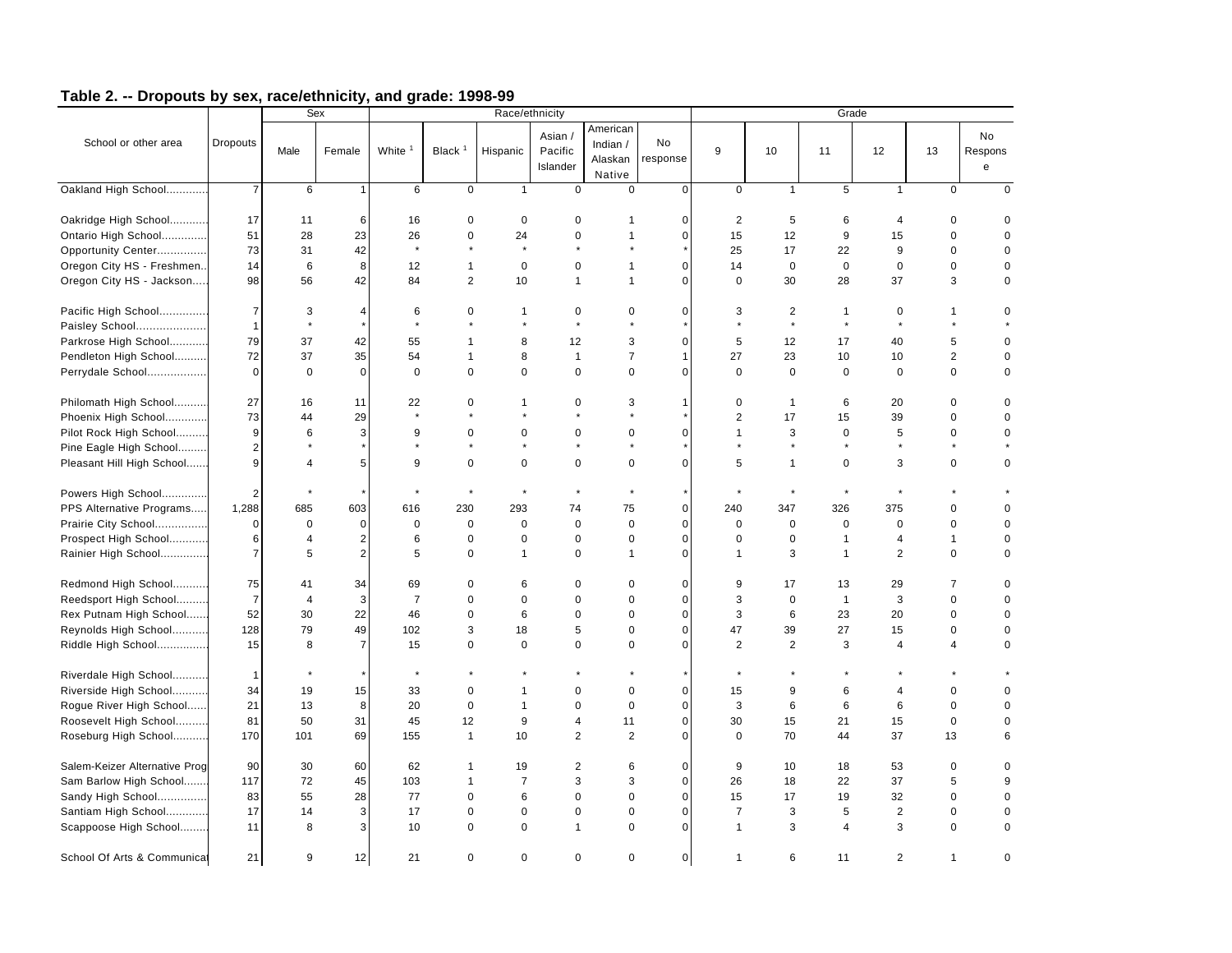| American<br>No<br>Asian /<br>School or other area<br><b>Dropouts</b><br>No<br>Indian /<br>White <sup>1</sup><br>Black <sup>1</sup><br>Pacific<br>12<br>13<br>Male<br>Female<br>Hispanic<br>9<br>10<br>11<br>Respons<br>response<br>Alaskan<br>Islander<br>${\bf e}$<br>Native<br>School Of Science & Technold<br>$5\phantom{.0}$<br>$\star$<br>$\ddot{\phantom{1}}$<br>12<br>$\overline{7}$<br>$\mathbf 2$<br>Scio High School<br>11<br>$\mathbf 0$<br>$\mathbf 0$<br>$\mathbf 0$<br>$\mathbf 0$<br>5<br>$\mathbf 0$<br>$\overline{4}$<br>6<br>$\mathbf 0$<br>$\overline{1}$<br>$\Omega$<br>29<br>17<br>12<br>29<br>$\mathbf 0$<br>$\pmb{0}$<br>9<br>6<br>$\overline{7}$<br>$\overline{\mathbf{4}}$<br>Seaside High School<br>$\mathbf 0$<br>$\mathbf 0$<br>$\mathbf 0$<br>3<br>$\mathbf 0$<br>10<br>$\overline{7}$<br>3<br>6<br>$\mathbf 0$<br>$\pmb{0}$<br>$\overline{2}$<br>$\overline{c}$<br>5<br>Sheridan High School<br>0<br>4<br>$\mathbf 0$<br>$\mathbf{1}$<br>0<br>$\Omega$<br>Sherman High School<br>$\star$<br>$\mathbf{1}$<br>$\overline{2}$<br>Sherwood High School<br>12<br>$\overline{7}$<br>10<br>$\mathbf 0$<br>$\mathbf 0$<br>0<br>3<br>$\mathbf{1}$<br>5<br>0<br>$\mathbf 0$<br>5<br>0<br>3<br>$\overline{2}$<br>$\mathbf 0$<br>106<br>$\mathbf 0$<br>14<br>$\mathbf 0$<br>$\mathbf 0$<br>9<br>33<br>27<br>37<br>Silverton High School<br>62<br>44<br>90<br>$\mathbf 0$<br>3<br>$\pmb{0}$<br>$\overline{0}$<br>$\mathbf{1}$<br>2<br>$\mathbf 0$<br>Sisters High School<br>10<br>$\overline{7}$<br>9<br>$\mathbf 0$<br>$\mathbf 0$<br>$\overline{2}$<br>$\mathbf{1}$<br>$\mathbf{1}$<br>$\overline{4}$<br>$\star$<br>$\star$<br>29<br>$\overline{7}$<br>$\overline{7}$<br>5<br>$\mathbf 0$<br>Siuslaw High School<br>15<br>14<br>10<br>$\pmb{0}$<br>South Albany High School<br>95<br>$\mathbf 0$<br>$\mathbf 0$<br>53<br>42<br>80<br>$\mathbf{1}$<br>11<br>$\mathbf 0$<br>3<br>19<br>24<br>30<br>18<br>$\overline{4}$<br>28<br>2<br>$\mathbf 0$<br>$\mathbf 2$<br>9<br>5<br>$\mathbf 0$<br>South Eugene High School<br>13<br>15<br>24<br>$\mathbf 0$<br>$\mathbf 0$<br>8<br>6<br>$\mathbf 0$<br>$\mathbf 0$<br>17<br>15<br>$\overline{2}$<br>$\mathbf 0$<br>2<br>$\mathbf 0$<br>$\mathbf 0$<br>$\mathbf{1}$<br>$\overline{2}$<br>$\overline{4}$<br>$\overline{7}$<br>South Lane Academy<br>15<br>3<br>$\mathbf 0$<br>$\pmb{0}$<br>South Medford High School<br>176<br>93<br>83<br>133<br>6<br>28<br>3<br>6<br>17<br>16<br>37<br>106<br>$\mathbf 0$<br>$\mathbf 0$<br>South Salem High School<br>101<br>50<br>51<br>78<br>3<br>17<br>$\overline{2}$<br>$\Omega$<br>13<br>27<br>57<br>$\mathbf 0$<br>$\mathbf 0$<br>$\mathbf{1}$<br>$\overline{4}$<br>South Umpqua High School<br>48<br>30<br>18<br>43<br>0<br>$\mathbf 0$<br>3<br>1<br>11<br>10<br>14<br>9<br>$\mathbf 0$<br>$\mathbf{1}$<br>4<br>$\sqrt{2}$<br>$\mathbf 2$<br>$\pmb{0}$<br>Sprague High School<br>158<br>95<br>63<br>142<br>3<br>9<br>14<br>17<br>43<br>84<br>$\mathbf 0$<br>$\Omega$<br>$\mathbf 0$<br>$\mathbf 0$<br>$\pmb{0}$<br>$\bf 0$<br>$\mathbf 0$<br>Spray School<br>$\mathbf 0$<br>$\mathbf 0$<br>$\mathbf 0$<br>$\mathbf 0$<br>$\mathbf 0$<br>$\mathbf 0$<br>$\mathbf 0$<br>$\mathbf 0$<br>$\mathbf 0$<br>$\mathbf 0$<br>92<br>$\sqrt{2}$<br>$\overline{0}$<br>Springfield High School<br>47<br>45<br>73<br>13<br>3<br>27<br>$\mathbf{1}$<br>18<br>22<br>24<br>1<br>$\mathbf 0$<br>56<br>3<br>$\overline{2}$<br>$\Omega$<br>$\mathbf 0$<br>St Helens High School<br>34<br>22<br>51<br>$\mathbf 0$<br>$\Omega$<br>20<br>8<br>15<br>13<br>$\mathbf 0$<br>St Paul High School<br>$\mathbf{1}$<br>$\overline{7}$<br>3<br>$\overline{2}$<br>$\overline{2}$<br>Stanfield Secondary School<br>6<br>$\mathbf 0$<br>$\mathbf 0$<br>$\mathbf 0$<br>$\mathbf 0$<br>$\overline{2}$<br>$\mathbf{1}$<br>$\mathbf 0$<br>$\mathbf 0$<br>4<br>$\overline{\phantom{a}}$<br>45<br>27<br>$\overline{2}$<br>$\mathbf 0$<br>12<br>Stayton High School<br>18<br>39<br>$\mathbf 0$<br>3<br>3<br>12<br>17<br>$\mathbf{1}$<br>$\Omega$<br>$\mathbf{1}$<br>102<br>62<br>40<br>3<br>35<br>6<br>3<br>$\pmb{0}$<br>21<br>28<br>$\overline{2}$<br>Sunset High School<br>55<br>3<br>48<br>$\mathbf 0$<br>Sutherlin High School<br>26<br>$\mathbf 0$<br>$\mathbf{1}$<br>$\mathbf 0$<br>$\Omega$<br>8<br>$\mathbf 0$<br>16<br>10<br>24<br>$\mathbf{1}$<br>3<br>9<br>6<br>$\mathbf 0$<br>Sweet Home High School<br>79<br>48<br>31<br>74<br>$\mathbf 0$<br>$\overline{2}$<br>$\overline{2}$<br>$\mathbf 0$<br>5<br>17<br>32<br>25<br>$\mathbf 0$<br>$\Omega$<br>$\mathbf{1}$<br>Taft High School<br>33<br>69<br>$\pmb{0}$<br>8<br>$\pmb{0}$<br>28<br>20<br>19<br>$\mathbf 0$<br>84<br>51<br>$\mathbf{1}$<br>6<br>17<br>$\mathbf 0$<br>The Dalles High School<br>71<br>36<br>35<br>60<br>$\mathbf 0$<br>8<br>$\mathbf 0$<br>3<br>$\pmb{0}$<br>16<br>20<br>16<br>9<br>10<br>$\mathbf 0$<br>84<br>3<br>$\pmb{0}$<br>Thurston High School<br>46<br>38<br>76<br>$\mathbf 0$<br>$\overline{\mathbf{4}}$<br>18<br>17<br>16<br>29<br>$\overline{\mathbf{4}}$<br>$\mathbf{1}$<br>$\Omega$<br>5<br>$\overline{0}$<br>Tigard High School<br>81<br>45<br>36<br>60<br>$\mathbf{1}$<br>14<br>13<br>22<br>34<br>12<br>$\mathbf 0$<br>$\Omega$<br>1<br>Tillamook High School<br>47<br>21<br>5<br>$\mathbf 0$<br>$\mathbf 0$<br>12<br>15<br>26<br>42<br>$\mathbf 0$<br>$\mathbf 0$<br>5<br>8<br>$\overline{7}$<br>$\mathbf 0$<br>24<br>0<br>$\mathbf 0$<br>$\overline{7}$<br>$\mathbf 0$<br>$\overline{2}$<br>$\overline{7}$<br>$\mathbf 0$<br>Toledo High School<br>16<br>8<br>17<br>$\mathbf 0$<br>4<br>11<br>$\mathbf 0$<br>$\mathbf 0$<br>$\mathbf 0$<br>$\mathbf 0$<br>0<br>$\mathbf 0$<br>$\mathbf 0$<br>$\pmb{0}$<br>$\mathbf 0$<br>$\mathbf 0$<br>Triangle Lake School<br>$\mathbf 0$<br>0<br>$\mathbf 0$<br>0<br>$\mathbf 0$<br>$\mathbf 0$<br>6<br>$\overline{2}$<br>$\mathbf 0$<br>Tualatin High School<br>94<br>47<br>47<br>79<br>$\mathbf 0$<br>8<br>$\mathbf 0$<br>19<br>26<br>47<br>$\Omega$<br>1<br>$\star$<br>$\star$<br>Ukiah High School<br>$\mathbf{1}$<br>Umatilla High School<br>33<br>18<br>25<br>$\mathbf 0$<br>8<br>$\mathbf 0$<br>$\mathbf 0$<br>0<br>6<br>5<br>10<br>10<br>15<br>1<br>$\star$<br>$\star$<br>$\star$<br>$\star$<br>$\star$<br>Union High School<br>$\overline{4}$<br>17<br>10<br>3<br>$\mathbf 0$<br>$\pmb{0}$<br>$\overline{2}$<br>5<br>$\overline{2}$<br>Vale High School<br>$\overline{7}$<br>14<br>0<br>$\mathbf 0$<br>5<br>3<br>$\mathbf 0$<br>9<br>6<br>3 <sup>1</sup><br>9<br>$\mathbf 0$<br>$\mathbf 0$<br>$\pmb{0}$<br>2<br>$\overline{2}$<br>$\mathbf 0$<br>$\overline{2}$<br>Vernonia High School<br>$\mathbf 0$<br>$\mathbf 0$<br>3<br>$\Omega$ |  | Sex |  | Race/ethnicity |  |  |  | Grade |  |
|------------------------------------------------------------------------------------------------------------------------------------------------------------------------------------------------------------------------------------------------------------------------------------------------------------------------------------------------------------------------------------------------------------------------------------------------------------------------------------------------------------------------------------------------------------------------------------------------------------------------------------------------------------------------------------------------------------------------------------------------------------------------------------------------------------------------------------------------------------------------------------------------------------------------------------------------------------------------------------------------------------------------------------------------------------------------------------------------------------------------------------------------------------------------------------------------------------------------------------------------------------------------------------------------------------------------------------------------------------------------------------------------------------------------------------------------------------------------------------------------------------------------------------------------------------------------------------------------------------------------------------------------------------------------------------------------------------------------------------------------------------------------------------------------------------------------------------------------------------------------------------------------------------------------------------------------------------------------------------------------------------------------------------------------------------------------------------------------------------------------------------------------------------------------------------------------------------------------------------------------------------------------------------------------------------------------------------------------------------------------------------------------------------------------------------------------------------------------------------------------------------------------------------------------------------------------------------------------------------------------------------------------------------------------------------------------------------------------------------------------------------------------------------------------------------------------------------------------------------------------------------------------------------------------------------------------------------------------------------------------------------------------------------------------------------------------------------------------------------------------------------------------------------------------------------------------------------------------------------------------------------------------------------------------------------------------------------------------------------------------------------------------------------------------------------------------------------------------------------------------------------------------------------------------------------------------------------------------------------------------------------------------------------------------------------------------------------------------------------------------------------------------------------------------------------------------------------------------------------------------------------------------------------------------------------------------------------------------------------------------------------------------------------------------------------------------------------------------------------------------------------------------------------------------------------------------------------------------------------------------------------------------------------------------------------------------------------------------------------------------------------------------------------------------------------------------------------------------------------------------------------------------------------------------------------------------------------------------------------------------------------------------------------------------------------------------------------------------------------------------------------------------------------------------------------------------------------------------------------------------------------------------------------------------------------------------------------------------------------------------------------------------------------------------------------------------------------------------------------------------------------------------------------------------------------------------------------------------------------------------------------------------------------------------------------------------------------------------------------------------------------------------------------------------------------------------------------------------------------------------------------------------------------------------------------------------------------------------------------------------------------------------------------------------------------------------------------------------------------------------------------------------------------------------------------------------------------------------------------------------------------------------------------------------------------------------------------------------------------------------------------------------------------------------------------------------------------------------------------------------------------------------------------------------------------------------------------------------------------------------------------------------------------------------------------------------------------------------------------------------------------------------------------------------------------------------------------------------------------------------------------------------------------------------------------------------------------------------------------------------------------------------|--|-----|--|----------------|--|--|--|-------|--|
|                                                                                                                                                                                                                                                                                                                                                                                                                                                                                                                                                                                                                                                                                                                                                                                                                                                                                                                                                                                                                                                                                                                                                                                                                                                                                                                                                                                                                                                                                                                                                                                                                                                                                                                                                                                                                                                                                                                                                                                                                                                                                                                                                                                                                                                                                                                                                                                                                                                                                                                                                                                                                                                                                                                                                                                                                                                                                                                                                                                                                                                                                                                                                                                                                                                                                                                                                                                                                                                                                                                                                                                                                                                                                                                                                                                                                                                                                                                                                                                                                                                                                                                                                                                                                                                                                                                                                                                                                                                                                                                                                                                                                                                                                                                                                                                                                                                                                                                                                                                                                                                                                                                                                                                                                                                                                                                                                                                                                                                                                                                                                                                                                                                                                                                                                                                                                                                                                                                                                                                                                                                                                                                                                                                                                                                                                                                                                                                                                                                                                                                                                                                                                                                |  |     |  |                |  |  |  |       |  |
|                                                                                                                                                                                                                                                                                                                                                                                                                                                                                                                                                                                                                                                                                                                                                                                                                                                                                                                                                                                                                                                                                                                                                                                                                                                                                                                                                                                                                                                                                                                                                                                                                                                                                                                                                                                                                                                                                                                                                                                                                                                                                                                                                                                                                                                                                                                                                                                                                                                                                                                                                                                                                                                                                                                                                                                                                                                                                                                                                                                                                                                                                                                                                                                                                                                                                                                                                                                                                                                                                                                                                                                                                                                                                                                                                                                                                                                                                                                                                                                                                                                                                                                                                                                                                                                                                                                                                                                                                                                                                                                                                                                                                                                                                                                                                                                                                                                                                                                                                                                                                                                                                                                                                                                                                                                                                                                                                                                                                                                                                                                                                                                                                                                                                                                                                                                                                                                                                                                                                                                                                                                                                                                                                                                                                                                                                                                                                                                                                                                                                                                                                                                                                                                |  |     |  |                |  |  |  |       |  |
|                                                                                                                                                                                                                                                                                                                                                                                                                                                                                                                                                                                                                                                                                                                                                                                                                                                                                                                                                                                                                                                                                                                                                                                                                                                                                                                                                                                                                                                                                                                                                                                                                                                                                                                                                                                                                                                                                                                                                                                                                                                                                                                                                                                                                                                                                                                                                                                                                                                                                                                                                                                                                                                                                                                                                                                                                                                                                                                                                                                                                                                                                                                                                                                                                                                                                                                                                                                                                                                                                                                                                                                                                                                                                                                                                                                                                                                                                                                                                                                                                                                                                                                                                                                                                                                                                                                                                                                                                                                                                                                                                                                                                                                                                                                                                                                                                                                                                                                                                                                                                                                                                                                                                                                                                                                                                                                                                                                                                                                                                                                                                                                                                                                                                                                                                                                                                                                                                                                                                                                                                                                                                                                                                                                                                                                                                                                                                                                                                                                                                                                                                                                                                                                |  |     |  |                |  |  |  |       |  |
|                                                                                                                                                                                                                                                                                                                                                                                                                                                                                                                                                                                                                                                                                                                                                                                                                                                                                                                                                                                                                                                                                                                                                                                                                                                                                                                                                                                                                                                                                                                                                                                                                                                                                                                                                                                                                                                                                                                                                                                                                                                                                                                                                                                                                                                                                                                                                                                                                                                                                                                                                                                                                                                                                                                                                                                                                                                                                                                                                                                                                                                                                                                                                                                                                                                                                                                                                                                                                                                                                                                                                                                                                                                                                                                                                                                                                                                                                                                                                                                                                                                                                                                                                                                                                                                                                                                                                                                                                                                                                                                                                                                                                                                                                                                                                                                                                                                                                                                                                                                                                                                                                                                                                                                                                                                                                                                                                                                                                                                                                                                                                                                                                                                                                                                                                                                                                                                                                                                                                                                                                                                                                                                                                                                                                                                                                                                                                                                                                                                                                                                                                                                                                                                |  |     |  |                |  |  |  |       |  |
|                                                                                                                                                                                                                                                                                                                                                                                                                                                                                                                                                                                                                                                                                                                                                                                                                                                                                                                                                                                                                                                                                                                                                                                                                                                                                                                                                                                                                                                                                                                                                                                                                                                                                                                                                                                                                                                                                                                                                                                                                                                                                                                                                                                                                                                                                                                                                                                                                                                                                                                                                                                                                                                                                                                                                                                                                                                                                                                                                                                                                                                                                                                                                                                                                                                                                                                                                                                                                                                                                                                                                                                                                                                                                                                                                                                                                                                                                                                                                                                                                                                                                                                                                                                                                                                                                                                                                                                                                                                                                                                                                                                                                                                                                                                                                                                                                                                                                                                                                                                                                                                                                                                                                                                                                                                                                                                                                                                                                                                                                                                                                                                                                                                                                                                                                                                                                                                                                                                                                                                                                                                                                                                                                                                                                                                                                                                                                                                                                                                                                                                                                                                                                                                |  |     |  |                |  |  |  |       |  |
|                                                                                                                                                                                                                                                                                                                                                                                                                                                                                                                                                                                                                                                                                                                                                                                                                                                                                                                                                                                                                                                                                                                                                                                                                                                                                                                                                                                                                                                                                                                                                                                                                                                                                                                                                                                                                                                                                                                                                                                                                                                                                                                                                                                                                                                                                                                                                                                                                                                                                                                                                                                                                                                                                                                                                                                                                                                                                                                                                                                                                                                                                                                                                                                                                                                                                                                                                                                                                                                                                                                                                                                                                                                                                                                                                                                                                                                                                                                                                                                                                                                                                                                                                                                                                                                                                                                                                                                                                                                                                                                                                                                                                                                                                                                                                                                                                                                                                                                                                                                                                                                                                                                                                                                                                                                                                                                                                                                                                                                                                                                                                                                                                                                                                                                                                                                                                                                                                                                                                                                                                                                                                                                                                                                                                                                                                                                                                                                                                                                                                                                                                                                                                                                |  |     |  |                |  |  |  |       |  |
|                                                                                                                                                                                                                                                                                                                                                                                                                                                                                                                                                                                                                                                                                                                                                                                                                                                                                                                                                                                                                                                                                                                                                                                                                                                                                                                                                                                                                                                                                                                                                                                                                                                                                                                                                                                                                                                                                                                                                                                                                                                                                                                                                                                                                                                                                                                                                                                                                                                                                                                                                                                                                                                                                                                                                                                                                                                                                                                                                                                                                                                                                                                                                                                                                                                                                                                                                                                                                                                                                                                                                                                                                                                                                                                                                                                                                                                                                                                                                                                                                                                                                                                                                                                                                                                                                                                                                                                                                                                                                                                                                                                                                                                                                                                                                                                                                                                                                                                                                                                                                                                                                                                                                                                                                                                                                                                                                                                                                                                                                                                                                                                                                                                                                                                                                                                                                                                                                                                                                                                                                                                                                                                                                                                                                                                                                                                                                                                                                                                                                                                                                                                                                                                |  |     |  |                |  |  |  |       |  |
|                                                                                                                                                                                                                                                                                                                                                                                                                                                                                                                                                                                                                                                                                                                                                                                                                                                                                                                                                                                                                                                                                                                                                                                                                                                                                                                                                                                                                                                                                                                                                                                                                                                                                                                                                                                                                                                                                                                                                                                                                                                                                                                                                                                                                                                                                                                                                                                                                                                                                                                                                                                                                                                                                                                                                                                                                                                                                                                                                                                                                                                                                                                                                                                                                                                                                                                                                                                                                                                                                                                                                                                                                                                                                                                                                                                                                                                                                                                                                                                                                                                                                                                                                                                                                                                                                                                                                                                                                                                                                                                                                                                                                                                                                                                                                                                                                                                                                                                                                                                                                                                                                                                                                                                                                                                                                                                                                                                                                                                                                                                                                                                                                                                                                                                                                                                                                                                                                                                                                                                                                                                                                                                                                                                                                                                                                                                                                                                                                                                                                                                                                                                                                                                |  |     |  |                |  |  |  |       |  |
|                                                                                                                                                                                                                                                                                                                                                                                                                                                                                                                                                                                                                                                                                                                                                                                                                                                                                                                                                                                                                                                                                                                                                                                                                                                                                                                                                                                                                                                                                                                                                                                                                                                                                                                                                                                                                                                                                                                                                                                                                                                                                                                                                                                                                                                                                                                                                                                                                                                                                                                                                                                                                                                                                                                                                                                                                                                                                                                                                                                                                                                                                                                                                                                                                                                                                                                                                                                                                                                                                                                                                                                                                                                                                                                                                                                                                                                                                                                                                                                                                                                                                                                                                                                                                                                                                                                                                                                                                                                                                                                                                                                                                                                                                                                                                                                                                                                                                                                                                                                                                                                                                                                                                                                                                                                                                                                                                                                                                                                                                                                                                                                                                                                                                                                                                                                                                                                                                                                                                                                                                                                                                                                                                                                                                                                                                                                                                                                                                                                                                                                                                                                                                                                |  |     |  |                |  |  |  |       |  |
|                                                                                                                                                                                                                                                                                                                                                                                                                                                                                                                                                                                                                                                                                                                                                                                                                                                                                                                                                                                                                                                                                                                                                                                                                                                                                                                                                                                                                                                                                                                                                                                                                                                                                                                                                                                                                                                                                                                                                                                                                                                                                                                                                                                                                                                                                                                                                                                                                                                                                                                                                                                                                                                                                                                                                                                                                                                                                                                                                                                                                                                                                                                                                                                                                                                                                                                                                                                                                                                                                                                                                                                                                                                                                                                                                                                                                                                                                                                                                                                                                                                                                                                                                                                                                                                                                                                                                                                                                                                                                                                                                                                                                                                                                                                                                                                                                                                                                                                                                                                                                                                                                                                                                                                                                                                                                                                                                                                                                                                                                                                                                                                                                                                                                                                                                                                                                                                                                                                                                                                                                                                                                                                                                                                                                                                                                                                                                                                                                                                                                                                                                                                                                                                |  |     |  |                |  |  |  |       |  |
|                                                                                                                                                                                                                                                                                                                                                                                                                                                                                                                                                                                                                                                                                                                                                                                                                                                                                                                                                                                                                                                                                                                                                                                                                                                                                                                                                                                                                                                                                                                                                                                                                                                                                                                                                                                                                                                                                                                                                                                                                                                                                                                                                                                                                                                                                                                                                                                                                                                                                                                                                                                                                                                                                                                                                                                                                                                                                                                                                                                                                                                                                                                                                                                                                                                                                                                                                                                                                                                                                                                                                                                                                                                                                                                                                                                                                                                                                                                                                                                                                                                                                                                                                                                                                                                                                                                                                                                                                                                                                                                                                                                                                                                                                                                                                                                                                                                                                                                                                                                                                                                                                                                                                                                                                                                                                                                                                                                                                                                                                                                                                                                                                                                                                                                                                                                                                                                                                                                                                                                                                                                                                                                                                                                                                                                                                                                                                                                                                                                                                                                                                                                                                                                |  |     |  |                |  |  |  |       |  |
|                                                                                                                                                                                                                                                                                                                                                                                                                                                                                                                                                                                                                                                                                                                                                                                                                                                                                                                                                                                                                                                                                                                                                                                                                                                                                                                                                                                                                                                                                                                                                                                                                                                                                                                                                                                                                                                                                                                                                                                                                                                                                                                                                                                                                                                                                                                                                                                                                                                                                                                                                                                                                                                                                                                                                                                                                                                                                                                                                                                                                                                                                                                                                                                                                                                                                                                                                                                                                                                                                                                                                                                                                                                                                                                                                                                                                                                                                                                                                                                                                                                                                                                                                                                                                                                                                                                                                                                                                                                                                                                                                                                                                                                                                                                                                                                                                                                                                                                                                                                                                                                                                                                                                                                                                                                                                                                                                                                                                                                                                                                                                                                                                                                                                                                                                                                                                                                                                                                                                                                                                                                                                                                                                                                                                                                                                                                                                                                                                                                                                                                                                                                                                                                |  |     |  |                |  |  |  |       |  |
|                                                                                                                                                                                                                                                                                                                                                                                                                                                                                                                                                                                                                                                                                                                                                                                                                                                                                                                                                                                                                                                                                                                                                                                                                                                                                                                                                                                                                                                                                                                                                                                                                                                                                                                                                                                                                                                                                                                                                                                                                                                                                                                                                                                                                                                                                                                                                                                                                                                                                                                                                                                                                                                                                                                                                                                                                                                                                                                                                                                                                                                                                                                                                                                                                                                                                                                                                                                                                                                                                                                                                                                                                                                                                                                                                                                                                                                                                                                                                                                                                                                                                                                                                                                                                                                                                                                                                                                                                                                                                                                                                                                                                                                                                                                                                                                                                                                                                                                                                                                                                                                                                                                                                                                                                                                                                                                                                                                                                                                                                                                                                                                                                                                                                                                                                                                                                                                                                                                                                                                                                                                                                                                                                                                                                                                                                                                                                                                                                                                                                                                                                                                                                                                |  |     |  |                |  |  |  |       |  |
|                                                                                                                                                                                                                                                                                                                                                                                                                                                                                                                                                                                                                                                                                                                                                                                                                                                                                                                                                                                                                                                                                                                                                                                                                                                                                                                                                                                                                                                                                                                                                                                                                                                                                                                                                                                                                                                                                                                                                                                                                                                                                                                                                                                                                                                                                                                                                                                                                                                                                                                                                                                                                                                                                                                                                                                                                                                                                                                                                                                                                                                                                                                                                                                                                                                                                                                                                                                                                                                                                                                                                                                                                                                                                                                                                                                                                                                                                                                                                                                                                                                                                                                                                                                                                                                                                                                                                                                                                                                                                                                                                                                                                                                                                                                                                                                                                                                                                                                                                                                                                                                                                                                                                                                                                                                                                                                                                                                                                                                                                                                                                                                                                                                                                                                                                                                                                                                                                                                                                                                                                                                                                                                                                                                                                                                                                                                                                                                                                                                                                                                                                                                                                                                |  |     |  |                |  |  |  |       |  |
|                                                                                                                                                                                                                                                                                                                                                                                                                                                                                                                                                                                                                                                                                                                                                                                                                                                                                                                                                                                                                                                                                                                                                                                                                                                                                                                                                                                                                                                                                                                                                                                                                                                                                                                                                                                                                                                                                                                                                                                                                                                                                                                                                                                                                                                                                                                                                                                                                                                                                                                                                                                                                                                                                                                                                                                                                                                                                                                                                                                                                                                                                                                                                                                                                                                                                                                                                                                                                                                                                                                                                                                                                                                                                                                                                                                                                                                                                                                                                                                                                                                                                                                                                                                                                                                                                                                                                                                                                                                                                                                                                                                                                                                                                                                                                                                                                                                                                                                                                                                                                                                                                                                                                                                                                                                                                                                                                                                                                                                                                                                                                                                                                                                                                                                                                                                                                                                                                                                                                                                                                                                                                                                                                                                                                                                                                                                                                                                                                                                                                                                                                                                                                                                |  |     |  |                |  |  |  |       |  |
|                                                                                                                                                                                                                                                                                                                                                                                                                                                                                                                                                                                                                                                                                                                                                                                                                                                                                                                                                                                                                                                                                                                                                                                                                                                                                                                                                                                                                                                                                                                                                                                                                                                                                                                                                                                                                                                                                                                                                                                                                                                                                                                                                                                                                                                                                                                                                                                                                                                                                                                                                                                                                                                                                                                                                                                                                                                                                                                                                                                                                                                                                                                                                                                                                                                                                                                                                                                                                                                                                                                                                                                                                                                                                                                                                                                                                                                                                                                                                                                                                                                                                                                                                                                                                                                                                                                                                                                                                                                                                                                                                                                                                                                                                                                                                                                                                                                                                                                                                                                                                                                                                                                                                                                                                                                                                                                                                                                                                                                                                                                                                                                                                                                                                                                                                                                                                                                                                                                                                                                                                                                                                                                                                                                                                                                                                                                                                                                                                                                                                                                                                                                                                                                |  |     |  |                |  |  |  |       |  |
|                                                                                                                                                                                                                                                                                                                                                                                                                                                                                                                                                                                                                                                                                                                                                                                                                                                                                                                                                                                                                                                                                                                                                                                                                                                                                                                                                                                                                                                                                                                                                                                                                                                                                                                                                                                                                                                                                                                                                                                                                                                                                                                                                                                                                                                                                                                                                                                                                                                                                                                                                                                                                                                                                                                                                                                                                                                                                                                                                                                                                                                                                                                                                                                                                                                                                                                                                                                                                                                                                                                                                                                                                                                                                                                                                                                                                                                                                                                                                                                                                                                                                                                                                                                                                                                                                                                                                                                                                                                                                                                                                                                                                                                                                                                                                                                                                                                                                                                                                                                                                                                                                                                                                                                                                                                                                                                                                                                                                                                                                                                                                                                                                                                                                                                                                                                                                                                                                                                                                                                                                                                                                                                                                                                                                                                                                                                                                                                                                                                                                                                                                                                                                                                |  |     |  |                |  |  |  |       |  |
|                                                                                                                                                                                                                                                                                                                                                                                                                                                                                                                                                                                                                                                                                                                                                                                                                                                                                                                                                                                                                                                                                                                                                                                                                                                                                                                                                                                                                                                                                                                                                                                                                                                                                                                                                                                                                                                                                                                                                                                                                                                                                                                                                                                                                                                                                                                                                                                                                                                                                                                                                                                                                                                                                                                                                                                                                                                                                                                                                                                                                                                                                                                                                                                                                                                                                                                                                                                                                                                                                                                                                                                                                                                                                                                                                                                                                                                                                                                                                                                                                                                                                                                                                                                                                                                                                                                                                                                                                                                                                                                                                                                                                                                                                                                                                                                                                                                                                                                                                                                                                                                                                                                                                                                                                                                                                                                                                                                                                                                                                                                                                                                                                                                                                                                                                                                                                                                                                                                                                                                                                                                                                                                                                                                                                                                                                                                                                                                                                                                                                                                                                                                                                                                |  |     |  |                |  |  |  |       |  |
|                                                                                                                                                                                                                                                                                                                                                                                                                                                                                                                                                                                                                                                                                                                                                                                                                                                                                                                                                                                                                                                                                                                                                                                                                                                                                                                                                                                                                                                                                                                                                                                                                                                                                                                                                                                                                                                                                                                                                                                                                                                                                                                                                                                                                                                                                                                                                                                                                                                                                                                                                                                                                                                                                                                                                                                                                                                                                                                                                                                                                                                                                                                                                                                                                                                                                                                                                                                                                                                                                                                                                                                                                                                                                                                                                                                                                                                                                                                                                                                                                                                                                                                                                                                                                                                                                                                                                                                                                                                                                                                                                                                                                                                                                                                                                                                                                                                                                                                                                                                                                                                                                                                                                                                                                                                                                                                                                                                                                                                                                                                                                                                                                                                                                                                                                                                                                                                                                                                                                                                                                                                                                                                                                                                                                                                                                                                                                                                                                                                                                                                                                                                                                                                |  |     |  |                |  |  |  |       |  |
|                                                                                                                                                                                                                                                                                                                                                                                                                                                                                                                                                                                                                                                                                                                                                                                                                                                                                                                                                                                                                                                                                                                                                                                                                                                                                                                                                                                                                                                                                                                                                                                                                                                                                                                                                                                                                                                                                                                                                                                                                                                                                                                                                                                                                                                                                                                                                                                                                                                                                                                                                                                                                                                                                                                                                                                                                                                                                                                                                                                                                                                                                                                                                                                                                                                                                                                                                                                                                                                                                                                                                                                                                                                                                                                                                                                                                                                                                                                                                                                                                                                                                                                                                                                                                                                                                                                                                                                                                                                                                                                                                                                                                                                                                                                                                                                                                                                                                                                                                                                                                                                                                                                                                                                                                                                                                                                                                                                                                                                                                                                                                                                                                                                                                                                                                                                                                                                                                                                                                                                                                                                                                                                                                                                                                                                                                                                                                                                                                                                                                                                                                                                                                                                |  |     |  |                |  |  |  |       |  |
|                                                                                                                                                                                                                                                                                                                                                                                                                                                                                                                                                                                                                                                                                                                                                                                                                                                                                                                                                                                                                                                                                                                                                                                                                                                                                                                                                                                                                                                                                                                                                                                                                                                                                                                                                                                                                                                                                                                                                                                                                                                                                                                                                                                                                                                                                                                                                                                                                                                                                                                                                                                                                                                                                                                                                                                                                                                                                                                                                                                                                                                                                                                                                                                                                                                                                                                                                                                                                                                                                                                                                                                                                                                                                                                                                                                                                                                                                                                                                                                                                                                                                                                                                                                                                                                                                                                                                                                                                                                                                                                                                                                                                                                                                                                                                                                                                                                                                                                                                                                                                                                                                                                                                                                                                                                                                                                                                                                                                                                                                                                                                                                                                                                                                                                                                                                                                                                                                                                                                                                                                                                                                                                                                                                                                                                                                                                                                                                                                                                                                                                                                                                                                                                |  |     |  |                |  |  |  |       |  |
|                                                                                                                                                                                                                                                                                                                                                                                                                                                                                                                                                                                                                                                                                                                                                                                                                                                                                                                                                                                                                                                                                                                                                                                                                                                                                                                                                                                                                                                                                                                                                                                                                                                                                                                                                                                                                                                                                                                                                                                                                                                                                                                                                                                                                                                                                                                                                                                                                                                                                                                                                                                                                                                                                                                                                                                                                                                                                                                                                                                                                                                                                                                                                                                                                                                                                                                                                                                                                                                                                                                                                                                                                                                                                                                                                                                                                                                                                                                                                                                                                                                                                                                                                                                                                                                                                                                                                                                                                                                                                                                                                                                                                                                                                                                                                                                                                                                                                                                                                                                                                                                                                                                                                                                                                                                                                                                                                                                                                                                                                                                                                                                                                                                                                                                                                                                                                                                                                                                                                                                                                                                                                                                                                                                                                                                                                                                                                                                                                                                                                                                                                                                                                                                |  |     |  |                |  |  |  |       |  |
|                                                                                                                                                                                                                                                                                                                                                                                                                                                                                                                                                                                                                                                                                                                                                                                                                                                                                                                                                                                                                                                                                                                                                                                                                                                                                                                                                                                                                                                                                                                                                                                                                                                                                                                                                                                                                                                                                                                                                                                                                                                                                                                                                                                                                                                                                                                                                                                                                                                                                                                                                                                                                                                                                                                                                                                                                                                                                                                                                                                                                                                                                                                                                                                                                                                                                                                                                                                                                                                                                                                                                                                                                                                                                                                                                                                                                                                                                                                                                                                                                                                                                                                                                                                                                                                                                                                                                                                                                                                                                                                                                                                                                                                                                                                                                                                                                                                                                                                                                                                                                                                                                                                                                                                                                                                                                                                                                                                                                                                                                                                                                                                                                                                                                                                                                                                                                                                                                                                                                                                                                                                                                                                                                                                                                                                                                                                                                                                                                                                                                                                                                                                                                                                |  |     |  |                |  |  |  |       |  |
|                                                                                                                                                                                                                                                                                                                                                                                                                                                                                                                                                                                                                                                                                                                                                                                                                                                                                                                                                                                                                                                                                                                                                                                                                                                                                                                                                                                                                                                                                                                                                                                                                                                                                                                                                                                                                                                                                                                                                                                                                                                                                                                                                                                                                                                                                                                                                                                                                                                                                                                                                                                                                                                                                                                                                                                                                                                                                                                                                                                                                                                                                                                                                                                                                                                                                                                                                                                                                                                                                                                                                                                                                                                                                                                                                                                                                                                                                                                                                                                                                                                                                                                                                                                                                                                                                                                                                                                                                                                                                                                                                                                                                                                                                                                                                                                                                                                                                                                                                                                                                                                                                                                                                                                                                                                                                                                                                                                                                                                                                                                                                                                                                                                                                                                                                                                                                                                                                                                                                                                                                                                                                                                                                                                                                                                                                                                                                                                                                                                                                                                                                                                                                                                |  |     |  |                |  |  |  |       |  |
|                                                                                                                                                                                                                                                                                                                                                                                                                                                                                                                                                                                                                                                                                                                                                                                                                                                                                                                                                                                                                                                                                                                                                                                                                                                                                                                                                                                                                                                                                                                                                                                                                                                                                                                                                                                                                                                                                                                                                                                                                                                                                                                                                                                                                                                                                                                                                                                                                                                                                                                                                                                                                                                                                                                                                                                                                                                                                                                                                                                                                                                                                                                                                                                                                                                                                                                                                                                                                                                                                                                                                                                                                                                                                                                                                                                                                                                                                                                                                                                                                                                                                                                                                                                                                                                                                                                                                                                                                                                                                                                                                                                                                                                                                                                                                                                                                                                                                                                                                                                                                                                                                                                                                                                                                                                                                                                                                                                                                                                                                                                                                                                                                                                                                                                                                                                                                                                                                                                                                                                                                                                                                                                                                                                                                                                                                                                                                                                                                                                                                                                                                                                                                                                |  |     |  |                |  |  |  |       |  |
|                                                                                                                                                                                                                                                                                                                                                                                                                                                                                                                                                                                                                                                                                                                                                                                                                                                                                                                                                                                                                                                                                                                                                                                                                                                                                                                                                                                                                                                                                                                                                                                                                                                                                                                                                                                                                                                                                                                                                                                                                                                                                                                                                                                                                                                                                                                                                                                                                                                                                                                                                                                                                                                                                                                                                                                                                                                                                                                                                                                                                                                                                                                                                                                                                                                                                                                                                                                                                                                                                                                                                                                                                                                                                                                                                                                                                                                                                                                                                                                                                                                                                                                                                                                                                                                                                                                                                                                                                                                                                                                                                                                                                                                                                                                                                                                                                                                                                                                                                                                                                                                                                                                                                                                                                                                                                                                                                                                                                                                                                                                                                                                                                                                                                                                                                                                                                                                                                                                                                                                                                                                                                                                                                                                                                                                                                                                                                                                                                                                                                                                                                                                                                                                |  |     |  |                |  |  |  |       |  |
|                                                                                                                                                                                                                                                                                                                                                                                                                                                                                                                                                                                                                                                                                                                                                                                                                                                                                                                                                                                                                                                                                                                                                                                                                                                                                                                                                                                                                                                                                                                                                                                                                                                                                                                                                                                                                                                                                                                                                                                                                                                                                                                                                                                                                                                                                                                                                                                                                                                                                                                                                                                                                                                                                                                                                                                                                                                                                                                                                                                                                                                                                                                                                                                                                                                                                                                                                                                                                                                                                                                                                                                                                                                                                                                                                                                                                                                                                                                                                                                                                                                                                                                                                                                                                                                                                                                                                                                                                                                                                                                                                                                                                                                                                                                                                                                                                                                                                                                                                                                                                                                                                                                                                                                                                                                                                                                                                                                                                                                                                                                                                                                                                                                                                                                                                                                                                                                                                                                                                                                                                                                                                                                                                                                                                                                                                                                                                                                                                                                                                                                                                                                                                                                |  |     |  |                |  |  |  |       |  |
|                                                                                                                                                                                                                                                                                                                                                                                                                                                                                                                                                                                                                                                                                                                                                                                                                                                                                                                                                                                                                                                                                                                                                                                                                                                                                                                                                                                                                                                                                                                                                                                                                                                                                                                                                                                                                                                                                                                                                                                                                                                                                                                                                                                                                                                                                                                                                                                                                                                                                                                                                                                                                                                                                                                                                                                                                                                                                                                                                                                                                                                                                                                                                                                                                                                                                                                                                                                                                                                                                                                                                                                                                                                                                                                                                                                                                                                                                                                                                                                                                                                                                                                                                                                                                                                                                                                                                                                                                                                                                                                                                                                                                                                                                                                                                                                                                                                                                                                                                                                                                                                                                                                                                                                                                                                                                                                                                                                                                                                                                                                                                                                                                                                                                                                                                                                                                                                                                                                                                                                                                                                                                                                                                                                                                                                                                                                                                                                                                                                                                                                                                                                                                                                |  |     |  |                |  |  |  |       |  |
|                                                                                                                                                                                                                                                                                                                                                                                                                                                                                                                                                                                                                                                                                                                                                                                                                                                                                                                                                                                                                                                                                                                                                                                                                                                                                                                                                                                                                                                                                                                                                                                                                                                                                                                                                                                                                                                                                                                                                                                                                                                                                                                                                                                                                                                                                                                                                                                                                                                                                                                                                                                                                                                                                                                                                                                                                                                                                                                                                                                                                                                                                                                                                                                                                                                                                                                                                                                                                                                                                                                                                                                                                                                                                                                                                                                                                                                                                                                                                                                                                                                                                                                                                                                                                                                                                                                                                                                                                                                                                                                                                                                                                                                                                                                                                                                                                                                                                                                                                                                                                                                                                                                                                                                                                                                                                                                                                                                                                                                                                                                                                                                                                                                                                                                                                                                                                                                                                                                                                                                                                                                                                                                                                                                                                                                                                                                                                                                                                                                                                                                                                                                                                                                |  |     |  |                |  |  |  |       |  |
|                                                                                                                                                                                                                                                                                                                                                                                                                                                                                                                                                                                                                                                                                                                                                                                                                                                                                                                                                                                                                                                                                                                                                                                                                                                                                                                                                                                                                                                                                                                                                                                                                                                                                                                                                                                                                                                                                                                                                                                                                                                                                                                                                                                                                                                                                                                                                                                                                                                                                                                                                                                                                                                                                                                                                                                                                                                                                                                                                                                                                                                                                                                                                                                                                                                                                                                                                                                                                                                                                                                                                                                                                                                                                                                                                                                                                                                                                                                                                                                                                                                                                                                                                                                                                                                                                                                                                                                                                                                                                                                                                                                                                                                                                                                                                                                                                                                                                                                                                                                                                                                                                                                                                                                                                                                                                                                                                                                                                                                                                                                                                                                                                                                                                                                                                                                                                                                                                                                                                                                                                                                                                                                                                                                                                                                                                                                                                                                                                                                                                                                                                                                                                                                |  |     |  |                |  |  |  |       |  |
|                                                                                                                                                                                                                                                                                                                                                                                                                                                                                                                                                                                                                                                                                                                                                                                                                                                                                                                                                                                                                                                                                                                                                                                                                                                                                                                                                                                                                                                                                                                                                                                                                                                                                                                                                                                                                                                                                                                                                                                                                                                                                                                                                                                                                                                                                                                                                                                                                                                                                                                                                                                                                                                                                                                                                                                                                                                                                                                                                                                                                                                                                                                                                                                                                                                                                                                                                                                                                                                                                                                                                                                                                                                                                                                                                                                                                                                                                                                                                                                                                                                                                                                                                                                                                                                                                                                                                                                                                                                                                                                                                                                                                                                                                                                                                                                                                                                                                                                                                                                                                                                                                                                                                                                                                                                                                                                                                                                                                                                                                                                                                                                                                                                                                                                                                                                                                                                                                                                                                                                                                                                                                                                                                                                                                                                                                                                                                                                                                                                                                                                                                                                                                                                |  |     |  |                |  |  |  |       |  |
|                                                                                                                                                                                                                                                                                                                                                                                                                                                                                                                                                                                                                                                                                                                                                                                                                                                                                                                                                                                                                                                                                                                                                                                                                                                                                                                                                                                                                                                                                                                                                                                                                                                                                                                                                                                                                                                                                                                                                                                                                                                                                                                                                                                                                                                                                                                                                                                                                                                                                                                                                                                                                                                                                                                                                                                                                                                                                                                                                                                                                                                                                                                                                                                                                                                                                                                                                                                                                                                                                                                                                                                                                                                                                                                                                                                                                                                                                                                                                                                                                                                                                                                                                                                                                                                                                                                                                                                                                                                                                                                                                                                                                                                                                                                                                                                                                                                                                                                                                                                                                                                                                                                                                                                                                                                                                                                                                                                                                                                                                                                                                                                                                                                                                                                                                                                                                                                                                                                                                                                                                                                                                                                                                                                                                                                                                                                                                                                                                                                                                                                                                                                                                                                |  |     |  |                |  |  |  |       |  |
|                                                                                                                                                                                                                                                                                                                                                                                                                                                                                                                                                                                                                                                                                                                                                                                                                                                                                                                                                                                                                                                                                                                                                                                                                                                                                                                                                                                                                                                                                                                                                                                                                                                                                                                                                                                                                                                                                                                                                                                                                                                                                                                                                                                                                                                                                                                                                                                                                                                                                                                                                                                                                                                                                                                                                                                                                                                                                                                                                                                                                                                                                                                                                                                                                                                                                                                                                                                                                                                                                                                                                                                                                                                                                                                                                                                                                                                                                                                                                                                                                                                                                                                                                                                                                                                                                                                                                                                                                                                                                                                                                                                                                                                                                                                                                                                                                                                                                                                                                                                                                                                                                                                                                                                                                                                                                                                                                                                                                                                                                                                                                                                                                                                                                                                                                                                                                                                                                                                                                                                                                                                                                                                                                                                                                                                                                                                                                                                                                                                                                                                                                                                                                                                |  |     |  |                |  |  |  |       |  |
|                                                                                                                                                                                                                                                                                                                                                                                                                                                                                                                                                                                                                                                                                                                                                                                                                                                                                                                                                                                                                                                                                                                                                                                                                                                                                                                                                                                                                                                                                                                                                                                                                                                                                                                                                                                                                                                                                                                                                                                                                                                                                                                                                                                                                                                                                                                                                                                                                                                                                                                                                                                                                                                                                                                                                                                                                                                                                                                                                                                                                                                                                                                                                                                                                                                                                                                                                                                                                                                                                                                                                                                                                                                                                                                                                                                                                                                                                                                                                                                                                                                                                                                                                                                                                                                                                                                                                                                                                                                                                                                                                                                                                                                                                                                                                                                                                                                                                                                                                                                                                                                                                                                                                                                                                                                                                                                                                                                                                                                                                                                                                                                                                                                                                                                                                                                                                                                                                                                                                                                                                                                                                                                                                                                                                                                                                                                                                                                                                                                                                                                                                                                                                                                |  |     |  |                |  |  |  |       |  |
|                                                                                                                                                                                                                                                                                                                                                                                                                                                                                                                                                                                                                                                                                                                                                                                                                                                                                                                                                                                                                                                                                                                                                                                                                                                                                                                                                                                                                                                                                                                                                                                                                                                                                                                                                                                                                                                                                                                                                                                                                                                                                                                                                                                                                                                                                                                                                                                                                                                                                                                                                                                                                                                                                                                                                                                                                                                                                                                                                                                                                                                                                                                                                                                                                                                                                                                                                                                                                                                                                                                                                                                                                                                                                                                                                                                                                                                                                                                                                                                                                                                                                                                                                                                                                                                                                                                                                                                                                                                                                                                                                                                                                                                                                                                                                                                                                                                                                                                                                                                                                                                                                                                                                                                                                                                                                                                                                                                                                                                                                                                                                                                                                                                                                                                                                                                                                                                                                                                                                                                                                                                                                                                                                                                                                                                                                                                                                                                                                                                                                                                                                                                                                                                |  |     |  |                |  |  |  |       |  |
|                                                                                                                                                                                                                                                                                                                                                                                                                                                                                                                                                                                                                                                                                                                                                                                                                                                                                                                                                                                                                                                                                                                                                                                                                                                                                                                                                                                                                                                                                                                                                                                                                                                                                                                                                                                                                                                                                                                                                                                                                                                                                                                                                                                                                                                                                                                                                                                                                                                                                                                                                                                                                                                                                                                                                                                                                                                                                                                                                                                                                                                                                                                                                                                                                                                                                                                                                                                                                                                                                                                                                                                                                                                                                                                                                                                                                                                                                                                                                                                                                                                                                                                                                                                                                                                                                                                                                                                                                                                                                                                                                                                                                                                                                                                                                                                                                                                                                                                                                                                                                                                                                                                                                                                                                                                                                                                                                                                                                                                                                                                                                                                                                                                                                                                                                                                                                                                                                                                                                                                                                                                                                                                                                                                                                                                                                                                                                                                                                                                                                                                                                                                                                                                |  |     |  |                |  |  |  |       |  |
|                                                                                                                                                                                                                                                                                                                                                                                                                                                                                                                                                                                                                                                                                                                                                                                                                                                                                                                                                                                                                                                                                                                                                                                                                                                                                                                                                                                                                                                                                                                                                                                                                                                                                                                                                                                                                                                                                                                                                                                                                                                                                                                                                                                                                                                                                                                                                                                                                                                                                                                                                                                                                                                                                                                                                                                                                                                                                                                                                                                                                                                                                                                                                                                                                                                                                                                                                                                                                                                                                                                                                                                                                                                                                                                                                                                                                                                                                                                                                                                                                                                                                                                                                                                                                                                                                                                                                                                                                                                                                                                                                                                                                                                                                                                                                                                                                                                                                                                                                                                                                                                                                                                                                                                                                                                                                                                                                                                                                                                                                                                                                                                                                                                                                                                                                                                                                                                                                                                                                                                                                                                                                                                                                                                                                                                                                                                                                                                                                                                                                                                                                                                                                                                |  |     |  |                |  |  |  |       |  |
|                                                                                                                                                                                                                                                                                                                                                                                                                                                                                                                                                                                                                                                                                                                                                                                                                                                                                                                                                                                                                                                                                                                                                                                                                                                                                                                                                                                                                                                                                                                                                                                                                                                                                                                                                                                                                                                                                                                                                                                                                                                                                                                                                                                                                                                                                                                                                                                                                                                                                                                                                                                                                                                                                                                                                                                                                                                                                                                                                                                                                                                                                                                                                                                                                                                                                                                                                                                                                                                                                                                                                                                                                                                                                                                                                                                                                                                                                                                                                                                                                                                                                                                                                                                                                                                                                                                                                                                                                                                                                                                                                                                                                                                                                                                                                                                                                                                                                                                                                                                                                                                                                                                                                                                                                                                                                                                                                                                                                                                                                                                                                                                                                                                                                                                                                                                                                                                                                                                                                                                                                                                                                                                                                                                                                                                                                                                                                                                                                                                                                                                                                                                                                                                |  |     |  |                |  |  |  |       |  |
|                                                                                                                                                                                                                                                                                                                                                                                                                                                                                                                                                                                                                                                                                                                                                                                                                                                                                                                                                                                                                                                                                                                                                                                                                                                                                                                                                                                                                                                                                                                                                                                                                                                                                                                                                                                                                                                                                                                                                                                                                                                                                                                                                                                                                                                                                                                                                                                                                                                                                                                                                                                                                                                                                                                                                                                                                                                                                                                                                                                                                                                                                                                                                                                                                                                                                                                                                                                                                                                                                                                                                                                                                                                                                                                                                                                                                                                                                                                                                                                                                                                                                                                                                                                                                                                                                                                                                                                                                                                                                                                                                                                                                                                                                                                                                                                                                                                                                                                                                                                                                                                                                                                                                                                                                                                                                                                                                                                                                                                                                                                                                                                                                                                                                                                                                                                                                                                                                                                                                                                                                                                                                                                                                                                                                                                                                                                                                                                                                                                                                                                                                                                                                                                |  |     |  |                |  |  |  |       |  |
|                                                                                                                                                                                                                                                                                                                                                                                                                                                                                                                                                                                                                                                                                                                                                                                                                                                                                                                                                                                                                                                                                                                                                                                                                                                                                                                                                                                                                                                                                                                                                                                                                                                                                                                                                                                                                                                                                                                                                                                                                                                                                                                                                                                                                                                                                                                                                                                                                                                                                                                                                                                                                                                                                                                                                                                                                                                                                                                                                                                                                                                                                                                                                                                                                                                                                                                                                                                                                                                                                                                                                                                                                                                                                                                                                                                                                                                                                                                                                                                                                                                                                                                                                                                                                                                                                                                                                                                                                                                                                                                                                                                                                                                                                                                                                                                                                                                                                                                                                                                                                                                                                                                                                                                                                                                                                                                                                                                                                                                                                                                                                                                                                                                                                                                                                                                                                                                                                                                                                                                                                                                                                                                                                                                                                                                                                                                                                                                                                                                                                                                                                                                                                                                |  |     |  |                |  |  |  |       |  |
|                                                                                                                                                                                                                                                                                                                                                                                                                                                                                                                                                                                                                                                                                                                                                                                                                                                                                                                                                                                                                                                                                                                                                                                                                                                                                                                                                                                                                                                                                                                                                                                                                                                                                                                                                                                                                                                                                                                                                                                                                                                                                                                                                                                                                                                                                                                                                                                                                                                                                                                                                                                                                                                                                                                                                                                                                                                                                                                                                                                                                                                                                                                                                                                                                                                                                                                                                                                                                                                                                                                                                                                                                                                                                                                                                                                                                                                                                                                                                                                                                                                                                                                                                                                                                                                                                                                                                                                                                                                                                                                                                                                                                                                                                                                                                                                                                                                                                                                                                                                                                                                                                                                                                                                                                                                                                                                                                                                                                                                                                                                                                                                                                                                                                                                                                                                                                                                                                                                                                                                                                                                                                                                                                                                                                                                                                                                                                                                                                                                                                                                                                                                                                                                |  |     |  |                |  |  |  |       |  |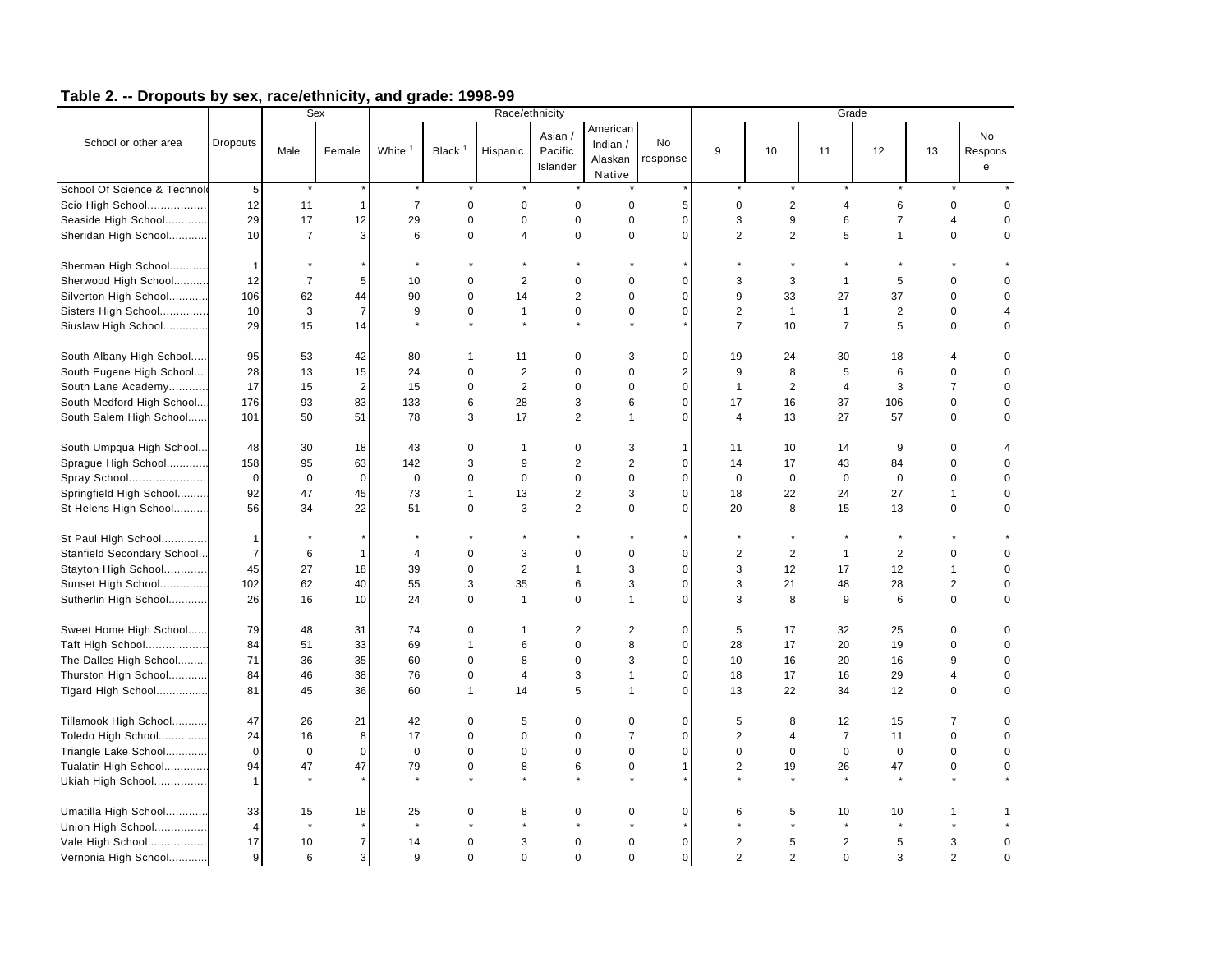|                               |                 |                | Sex         |                    |                | Race/ethnicity |                                |                                           |                |                         |                |                | Grade                |                      |                    |
|-------------------------------|-----------------|----------------|-------------|--------------------|----------------|----------------|--------------------------------|-------------------------------------------|----------------|-------------------------|----------------|----------------|----------------------|----------------------|--------------------|
| School or other area          | <b>Dropouts</b> | Male           | Female      | White <sup>1</sup> | Black $1$      | Hispanic       | Asian /<br>Pacific<br>Islander | American<br>Indian /<br>Alaskan<br>Native | No<br>response | 9                       | 10             | 11             | 12                   | 13                   | No<br>Respons<br>e |
| Wahtonka High School          | 23              | $\overline{7}$ | 16          | 15                 | $\mathbf 0$    | $\overline{4}$ | $\mathbf 0$                    | 4                                         | $\mathbf 0$    | $\overline{4}$          | $\overline{7}$ | $\overline{7}$ | 4                    | $\mathbf{1}$         | $\Omega$           |
| Waldport High School          | 23              | 14             | 9           | 18                 | $\Omega$       | $\mathbf 0$    | $\mathbf 0$                    | 5                                         | $\mathbf 0$    | $\overline{\mathbf{c}}$ | $\overline{7}$ | 8              | 6                    | $\mathbf 0$          | $\Omega$           |
| Wallowa High School           | $\bf 0$         | $\bf 0$        | $\mathbf 0$ | $\mathbf 0$        | $\Omega$       | $\Omega$       | $\pmb{0}$                      | $\pmb{0}$                                 | $\mathbf 0$    | $\mathbf 0$             | $\mathbf 0$    | $\Omega$       | 0                    | $\mathbf 0$          | $\Omega$           |
| Warrenton High School         | 20              | 9              | 11          | 19                 | 0              | $\mathbf 0$    | $\mathbf 0$                    | $\mathbf{1}$                              | $\mathbf 0$    | 5                       | 8              | 3              | $\overline{4}$       | $\mathbf 0$          | $\mathbf 0$        |
| Wasco County High School      | 3               | $\star$        |             | $\star$            |                | $\star$        | 4                              | ٠                                         |                |                         | $\star$        | $\star$        | $\ddot{\phantom{a}}$ | $\ddot{\phantom{0}}$ |                    |
| West Albany High School       | 70              | 42             | 28          | 61                 | $\mathbf 0$    | 8              | $\overline{1}$                 | $\mathbf 0$                               | $\mathbf 0$    | 6                       | 16             | 21             | 20                   | $\overline{7}$       | $\mathbf 0$        |
| West Linn High School         | 51              | 30             | 21          | 47                 | 1              | 3              | $\mathbf 0$                    | $\mathbf 0$                               | $\mathbf 0$    | 10                      | 5              | 13             | 23                   | $\mathbf 0$          | $\mathbf 0$        |
| Weston - McEwen High Schoo    | 30              | 19             | 11          | 21                 | 0              | 5              | $\mathbf 0$                    | $\mathbf 0$                               | $\overline{4}$ | 5                       | 11             | $\overline{4}$ | $\overline{7}$       | 3                    | $\mathbf 0$        |
| Westview High School          | 136             | 77             | 59          | 94                 | 8              | 12             | 18                             | $\overline{4}$                            | $\mathbf 0$    | 23                      | 34             | 40             | 29                   | 10                   | $\mathbf 0$        |
| Wheeler High School           | $\mathbf 0$     | $\mathbf 0$    | $\mathbf 0$ | $\mathbf 0$        | $\pmb{0}$      | 0              | $\mathbf 0$                    | $\mathbf 0$                               | $\mathbf 0$    | $\mathbf 0$             | $\bf 0$        | $\mathbf 0$    | $\mathbf 0$          | $\mathbf 0$          | $\mathbf 0$        |
| Willamette High School        | 69              | 31             | 38          | 53                 | 2              | 5              | $\overline{1}$                 | 8                                         | $\mathbf 0$    | 34                      | 15             | 12             | $\overline{7}$       | $\mathbf{1}$         | 0                  |
| Willamina High School         | 12              | $\overline{4}$ | 8           | 8                  | 0              | $\mathbf{1}$   | $\mathbf 0$                    | 3                                         | $\pmb{0}$      | 5                       | 3              | $\overline{1}$ | 3                    | $\mathbf 0$          | $\mathbf 0$        |
| Wilson High School            | 64              | 37             | 27          | 55                 | $\mathbf 0$    | 4              | 5                              | $\mathbf 0$                               | $\mathbf 0$    | 20                      | 11             | 12             | 21                   | $\mathbf 0$          | $\mathbf 0$        |
| Wilsonville High School       | 27              | 13             | 14          | 21                 | $\mathbf 0$    | 6              | $\mathbf 0$                    | $\mathbf 0$                               | $\mathbf 0$    | 5                       | 9              | $\overline{7}$ | 6                    | $\mathbf 0$          | $\mathbf 0$        |
| Winston Churchill High School | 27              | 14             | 13          | 16                 | 11             | 0              | $\pmb{0}$                      | $\mathbf 0$                               | $\mathbf 0$    | 5                       | 6              | $\overline{7}$ | 9                    | $\mathbf 0$          | $\mathbf 0$        |
| Woodburn High School          | 116             | 63             | 53          | $\star$            | $\star$        | $\star$        | $\star$                        | $\star$                                   |                | 33                      | 39             | 25             | 11                   | 8                    | 0                  |
| Yamhill-Carlton High School.  | 32              | 24             | 8           | 28                 | 0              | 4              | 0                              | 0                                         | $\mathbf 0$    | 8                       | 10             | 9              | 5                    | $\mathbf 0$          | 0                  |
| Yoncalla High School          | 5               |                |             | $\star$            |                |                |                                |                                           |                |                         | $\star$        |                |                      | $\star$              |                    |
| II. Districts                 |                 |                |             |                    |                |                |                                |                                           |                |                         |                |                |                      |                      |                    |
| Beaverton SD 48J              | 558             | 307            | 251         | 382                | 15             | 101            | 50                             | 10                                        | $\mathbf 0$    | 52                      | 101            | 232            | 147                  | 26                   | 0                  |
| Bend SD1                      | 271             | 144            | 127         | 261                | $\mathbf 0$    | 8              | $\overline{2}$                 | $\mathbf 0$                               | $\mathbf 0$    | 63                      | 61             | 72             | 73                   | $\overline{2}$       | $\mathbf 0$        |
| Corbett SD 39                 | $\,$ 5 $\,$     | $\star$        |             | $\star$            | $\star$        | $\star$        | $\star$                        | $\star$                                   |                | $\star$                 | $\star$        | $\star$        | $\star$              | $\star$              |                    |
| Corvallis SD 509J             | 105             | 56             | 49          | 89                 | 3              | 12             | $\mathbf{1}$                   | $\mathbf 0$                               | $\mathbf 0$    | 3                       | 14             | 21             | 59                   | 8                    | 0                  |
| Eugene SD 4J                  | 207             | 103            | 104         | 167                | 15             | 12             | 3                              | $\overline{7}$                            | 3              | 49                      | 55             | 56             | 47                   | $\mathbf 0$          | $\mathbf 0$        |
| Greater Albany SD 8J          | 165             | 95             | 70          | 141                | $\mathbf{1}$   | 19             | $\overline{1}$                 | 3                                         | $\mathsf 0$    | 25                      | 40             | 51             | 38                   | 11                   | $\mathbf 0$        |
| Gresham-Barlow SD 10J         | 217             | 138            | 79          | 180                | 3              | 26             | 3                              | 5                                         | $\mathbf 0$    | 32                      | 41             | 47             | 63                   | 8                    | 26                 |
| Hillsboro SD 1J               | 215             | 136            | 79          | 116                | 5              | 82             | 10                             | 2                                         | $\mathbf 0$    | 34                      | 56             | 64             | 56                   | $\overline{4}$       | $\mathbf{1}$       |
| Hood River SD 1               | 63              | 45             | 18          | 30                 | $\mathbf 0$    | 33             | $\mathbf 0$                    | $\mathbf 0$                               | $\mathbf 0$    | 17                      | 13             | 18             | 15                   | $\mathbf 0$          | $\mathbf 0$        |
| Klamath County SD             | 89              | 57             | 32          | 70                 | $\mathsf 0$    | 10             | $\overline{1}$                 | 8                                         | $\pmb{0}$      | 12                      | 25             | 26             | 24                   | $\overline{2}$       | $\Omega$           |
| Klamath Falls City Schools    | 77              | 42             | 35          | 53                 | 4              | 14             | $\overline{2}$                 | 4                                         | $\mathsf 0$    | 13                      | 17             | 19             | 28                   | $\mathbf 0$          | $\mathbf 0$        |
| Lake Oswego SD 7J             | 40              | 25             | 15          | 38                 | $\mathbf 0$    | $\mathbf{1}$   | $\mathbf{1}$                   | $\mathbf 0$                               | $\mathbf 0$    | $\overline{2}$          | 5              | 8              | 25                   | $\mathbf 0$          | $\mathbf 0$        |
| Lincoln County SD             | 188             | 116            | 72          | 147                | $\mathbf{1}$   | 16             | $\mathbf{1}$                   | 23                                        | $\mathsf 0$    | 46                      | 42             | 48             | 52                   | $\mathbf 0$          | $\mathbf 0$        |
| Medford SD 549                | 332             | 174            | 158         | 258                | 10             | 48             | 5                              | 11                                        | $\mathbf 0$    | 22                      | 32             | 72             | 202                  | $\overline{4}$       | $\mathbf 0$        |
| Molalla SD 35                 | 44              | 34             | 10          | 40                 | $\mathbf 0$    | $\overline{4}$ | $\mathbf 0$                    | $\mathbf 0$                               | $\mathbf 0$    | 6                       | 10             | 13             | 14                   | $\mathbf{1}$         | $\Omega$           |
| Morrow SD 1                   | 38              | 21             | 17          | 37                 | $\mathsf 0$    | $\mathbf{1}$   | $\mathsf 0$                    | 0                                         | $\mathbf 0$    | 15                      | 10             | $\overline{7}$ | 6                    | $\mathbf 0$          | $\mathbf 0$        |
| North Clackamas SD 12         | 256             | 146            | 110         | 221                | $\overline{c}$ | 18             | 15                             | $\pmb{0}$                                 | $\mathbf 0$    | 21                      | 43             | 99             | 93                   | $\mathbf 0$          | $\mathbf 0$        |
| Oregon City SD 62             | 112             | 62             | 50          | 96                 | 3              | 10             | $\overline{1}$                 | $\overline{2}$                            | $\pmb{0}$      | 14                      | 30             | 28             | 37                   | 3                    | $\mathbf 0$        |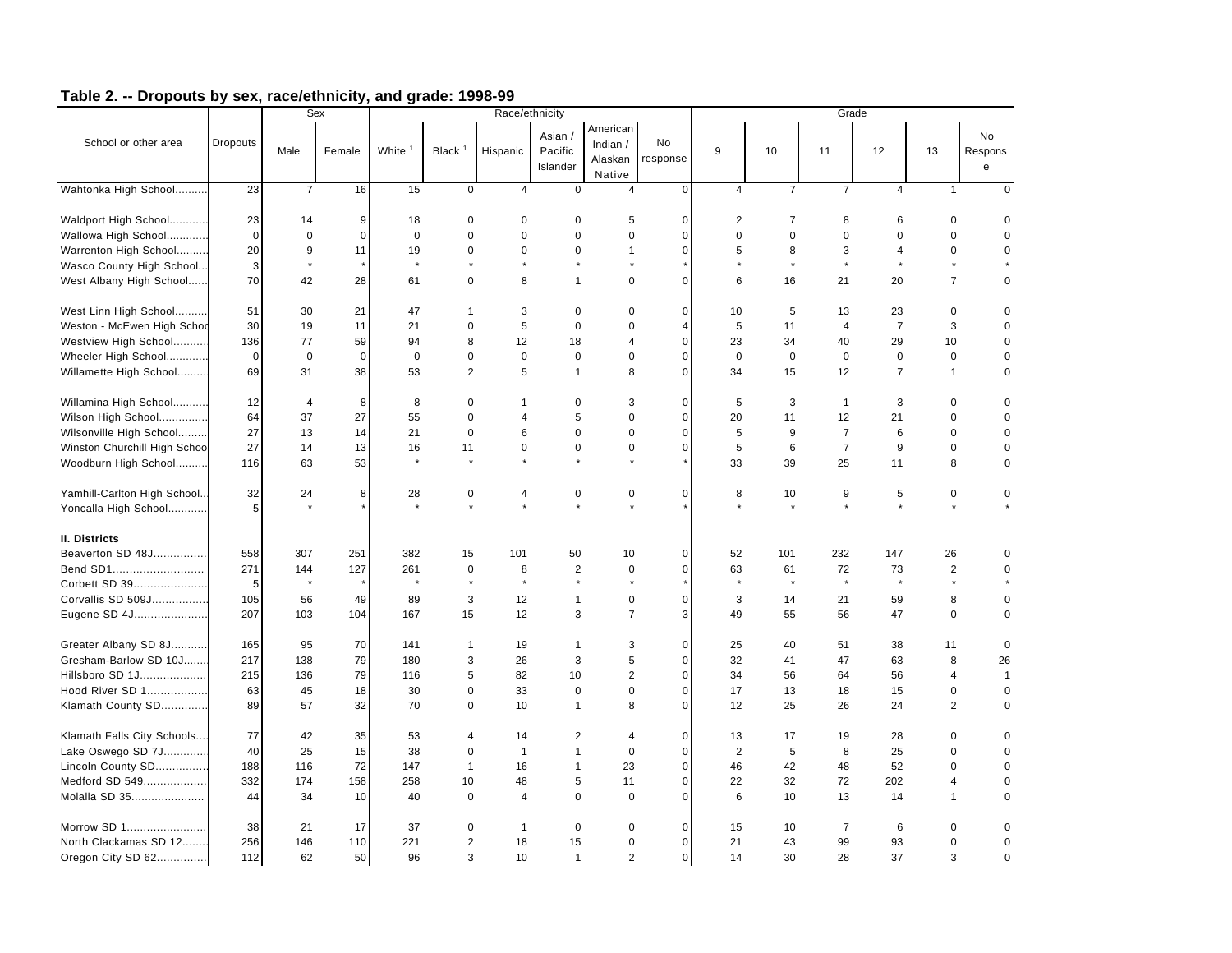|                      |                     | <b>Sex</b> |                |                    |                    | Race/ethnicity |                                |                                           |                       |                    |                |                | Grade          |                |                            |
|----------------------|---------------------|------------|----------------|--------------------|--------------------|----------------|--------------------------------|-------------------------------------------|-----------------------|--------------------|----------------|----------------|----------------|----------------|----------------------------|
| School or other area | Dropouts            | Male       | Female         | White <sup>1</sup> | Black <sup>1</sup> | Hispanic       | Asian /<br>Pacific<br>Islander | American<br>Indian /<br>Alaskan<br>Native | <b>No</b><br>response | 9                  | 10             | 11             | 12             | 13             | No<br>Respons<br>${\bf e}$ |
| Portland SD 1J       | 2,036               | 1,134      | 902            | 1,086              | 324                | 360            | 153                            | 113                                       | $\mathbf 0$           | 423                | 499            | 496            | 618            | $\mathbf 0$    | $\mathbf 0$                |
| Roseburg SD 4        | 174                 | 103        | 71             | 159                | $\overline{1}$     | 10             | $\overline{2}$                 | $\overline{2}$                            | $\pmb{0}$             | $\overline{4}$     | 70             | 44             | 37             | 13             | 6                          |
|                      |                     |            |                |                    |                    |                |                                |                                           |                       |                    |                |                |                |                |                            |
| Salem/Keizer SD 24J  | 786                 | 420        | 366            | 597                | 15                 | 143            | 14                             | 17                                        | 0                     | 74                 | 137            | 197            | 378            | $\mathbf 0$    | $\mathbf 0$                |
| Sheridan SD 48J      | 34                  | 21         | 13             | 29                 | $\mathbf 0$        | 5              | $\mathbf 0$                    | $\mathbf 0$                               | $\mathbf 0$           | 8                  | $\overline{7}$ | 9              | 10             | $\mathbf 0$    | $\mathbf 0$                |
| Springfield SD19     | 176                 | 93         | 83             | 149                | $\mathbf{1}$       | 17             | 5                              | $\overline{4}$                            | $\mathbf 0$           | 36                 | 39             | 40             | 56             | 5              | $\mathbf 0$                |
| Three Rivers SD      | 114                 | 72         | 42             | 109                | $\mathbf{1}$       | 4              | $\mathbf 0$                    | $\mathbf 0$                               | $\Omega$              | 20                 | 25             | 22             | 44             | 3              | $\mathbf 0$                |
| Tigard SD 23J        | 175                 | 92         | 83             | 139                | $\mathbf{1}$       | 22             | 11                             | 1                                         | 1                     | 15                 | 41             | 60             | 59             | $\mathbf 0$    | $\mathbf 0$                |
| West Linn SD 3J      | 78                  | 43         | 35             | 68                 | $\mathbf{1}$       | 9              | $\mathbf 0$                    | $\mathbf 0$                               | $\Omega$              | 15                 | 14             | 20             | 29             | $\mathbf 0$    | $\mathbf 0$                |
| III. Counties        |                     |            |                |                    |                    |                |                                |                                           |                       |                    |                |                |                |                |                            |
| Baker County         | 48                  | 33         | 15             | 45                 | $\mathbf 0$        | 2              | $\mathbf{1}$                   | $\mathbf 0$                               | $\Omega$              | 8                  | 10             | 15             | 15             | 0              | $\mathbf 0$                |
| Benton County        | 147                 | 80         | 67             | 125                | 3                  | 14             | $\mathbf{1}$                   | 3                                         | $\mathbf{1}$          | $\overline{4}$     | 18             | 29             | 88             | 8              | $\Omega$                   |
| Clackamas County     | 744                 | 436        | 308            | 650                | 6                  | 67             | 18                             | 3                                         | $\mathbf 0$           | 92                 | 154            | 218            | 276            | $\overline{4}$ | $\Omega$                   |
| Clatsop County       | 77                  | 45         | 32             | 69                 | $\mathbf 0$        | 6              | $\mathbf 0$                    | $\overline{2}$                            | $\Omega$              | 16                 | 22             | 12             | 21             | 6              | $\mathbf 0$                |
| Columbia County      | 92                  | 56         | 36             | 83                 | $\Omega$           | 5              | 3                              | $\mathbf{1}$                              | $\Omega$              | 27                 | 16             | 22             | 24             | 3              | $\Omega$                   |
|                      |                     |            |                |                    |                    |                |                                |                                           |                       |                    |                |                |                |                |                            |
| Coos County          | 138                 | 77         | 61             | 121                | $\mathbf{1}$       | 5              | $\mathbf{1}$                   | 10                                        | $\Omega$              | 22                 | 36             | 27             | 51             | $\overline{2}$ | $\mathbf 0$                |
| Crook County         | 18                  | 11         | $\overline{7}$ | 16                 | $\Omega$           | $\overline{2}$ | $\Omega$                       | $\Omega$                                  | $\Omega$              | 5                  | 6              | 3              | $\overline{4}$ | $\mathbf 0$    | $\mathbf 0$                |
| Curry County         | 40                  | 27         | 13             | 33                 | $\Omega$           | $\overline{4}$ | $\Omega$                       | $\mathbf 2$                               | $\mathbf{1}$          | 5                  | $\overline{7}$ | 8              | 17             | 3              | $\mathbf 0$                |
| Deschutes County     | 356                 | 188        | 168            | 339                | $\mathbf 0$        | 15             | 2                              | $\mathbf 0$                               | $\mathbf 0$           | 74                 | 79             | 86             | 104            | 9              | $\overline{4}$             |
| Douglas County       | 377                 | 221        | 156            | 351                | 2                  | 14             | 3                              | 6                                         | $\mathbf{1}$          | 51                 | 118            | 94             | 83             | 19             | 12                         |
|                      |                     |            |                |                    |                    | $\star$        |                                |                                           |                       |                    |                |                |                |                |                            |
| Gilliam County       | 3 <sup>1</sup><br>3 |            |                | $\star$            |                    |                |                                |                                           |                       |                    |                |                | $\star$        |                |                            |
| Grant County         | 21                  | 16         | 5              |                    | $\mathbf 0$        | $\mathbf 0$    | $\mathbf 0$                    | 6                                         | $\mathbf 0$           |                    | $\overline{7}$ | 2              | 11             | $\mathbf 0$    | $\Omega$                   |
| Harney County        | 63                  |            |                | 15<br>30           | $\mathbf 0$        | 33             | $\pmb{0}$                      | $\mathbf 0$                               | $\mathbf 0$           | $\mathbf{1}$<br>17 |                |                |                | $\mathbf 0$    | $\Omega$                   |
| Hood River County    | 693                 | 45<br>392  | 18<br>301      |                    |                    | 72             | $\overline{7}$                 | 17                                        | $\mathbf 0$           |                    | 13             | 18             | 15             |                | $\Omega$                   |
| Jackson County       |                     |            |                | 585                | 12                 |                |                                |                                           |                       | 68                 | 105            | 160            | 341            | 19             |                            |
| Jefferson County     | 82                  | 46         | 36             | 11                 | $\mathbf 0$        | 25             | $\mathbf 0$                    | 46                                        | $\mathbf 0$           | 16                 | 32             | 15             | 19             | $\mathbf 0$    | $\mathbf 0$                |
| Josephine County     | 212                 | 116        | 96             | 200                | $\mathbf{1}$       | $\overline{7}$ | $\mathbf 0$                    | 3                                         | $\mathbf{1}$          | 39                 | 47             | 56             | 67             | 3              | $\mathbf 0$                |
| Klamath County       | 166                 | 99         | 67             | 123                | 4                  | 24             | 3                              | 12                                        | $\pmb{0}$             | 25                 | 42             | 45             | 52             | $\overline{2}$ | $\mathbf 0$                |
| Lake County          | 5                   | $\star$    |                | $\star$            | $\star$            | $\star$        | $\star$                        | $\star$                                   |                       | $\star$            | $\star$        | $\star$        | $\star$        | $\star$        |                            |
| Lane County          | 673                 | 364        | 309            | 575                | 18                 | 44             | 10                             | 23                                        | 3                     | 161                | 171            | 172            | 153            | 16             | $\mathbf 0$                |
| Lincoln County       | 188                 | 116        | 72             | 147                | $\mathbf{1}$       | 16             | $\mathbf{1}$                   | 23                                        | $\mathbf 0$           | 46                 | 42             | 48             | 52             | $\mathbf 0$    | $\Omega$                   |
| Linn County          | 384                 | 232        | 152            | 343                | $\overline{2}$     | 25             | $\overline{4}$                 | 5                                         | 5                     | 47                 | 87             | 114            | 124            | 12             | $\mathbf 0$                |
| Malheur County       | 100                 | 53         | 47             | 53                 | $\mathbf 0$        | 46             | $\mathbf 0$                    | $\mathbf{1}$                              | $\mathbf 0$           | 24                 | 21             | 21             | 27             | $\overline{7}$ | $\mathbf 0$                |
| Marion County        | 1,152               | 625        | 527            | 822                | 16                 | 274            | 18                             | 22                                        | $\mathbf 0$           | 138                | 246            | 284            | 475            | 9              | $\mathbf 0$                |
| Morrow County        | 38                  | 21         | 17             | 37                 | $\mathbf 0$        | $\mathbf{1}$   | $\mathbf 0$                    | $\Omega$                                  | $\mathbf 0$           | 15                 | 10             | $\overline{7}$ | 6              | $\mathbf 0$    | $\Omega$                   |
|                      |                     |            |                |                    |                    |                |                                |                                           |                       |                    |                |                |                |                |                            |
| Multnomah County     | 2,719               | 1,518      | 1,201          | 1,627              | 338                | 433            | 196                            | 125                                       | $\mathbf 0$           | 559                | 659            | 634            | 813            | 27             | 27                         |
| Polk County          | 108                 | 44         | 64             | 79                 | 3                  | 24             | $\mathbf 0$                    | $\overline{2}$                            | $\mathbf 0$           | 14                 | 19             | 24             | 47             | 3              | $\mathbf{1}$               |
| Sherman County       | $\mathbf{1}$        | $\star$    |                | $\star$            | $\star$            | $\star$        | $\star$                        | $\star$                                   | $\star$               |                    | $\star$        | $\star$        | $\star$        | $\star$        |                            |
| Tillamook County     | 63                  | 36         | 27             | 58                 | $\Omega$           | 5              | $\Omega$                       | $\Omega$                                  | $\mathbf 0$           | 8                  | 16             | 14             | 18             | $\overline{7}$ | $\Omega$                   |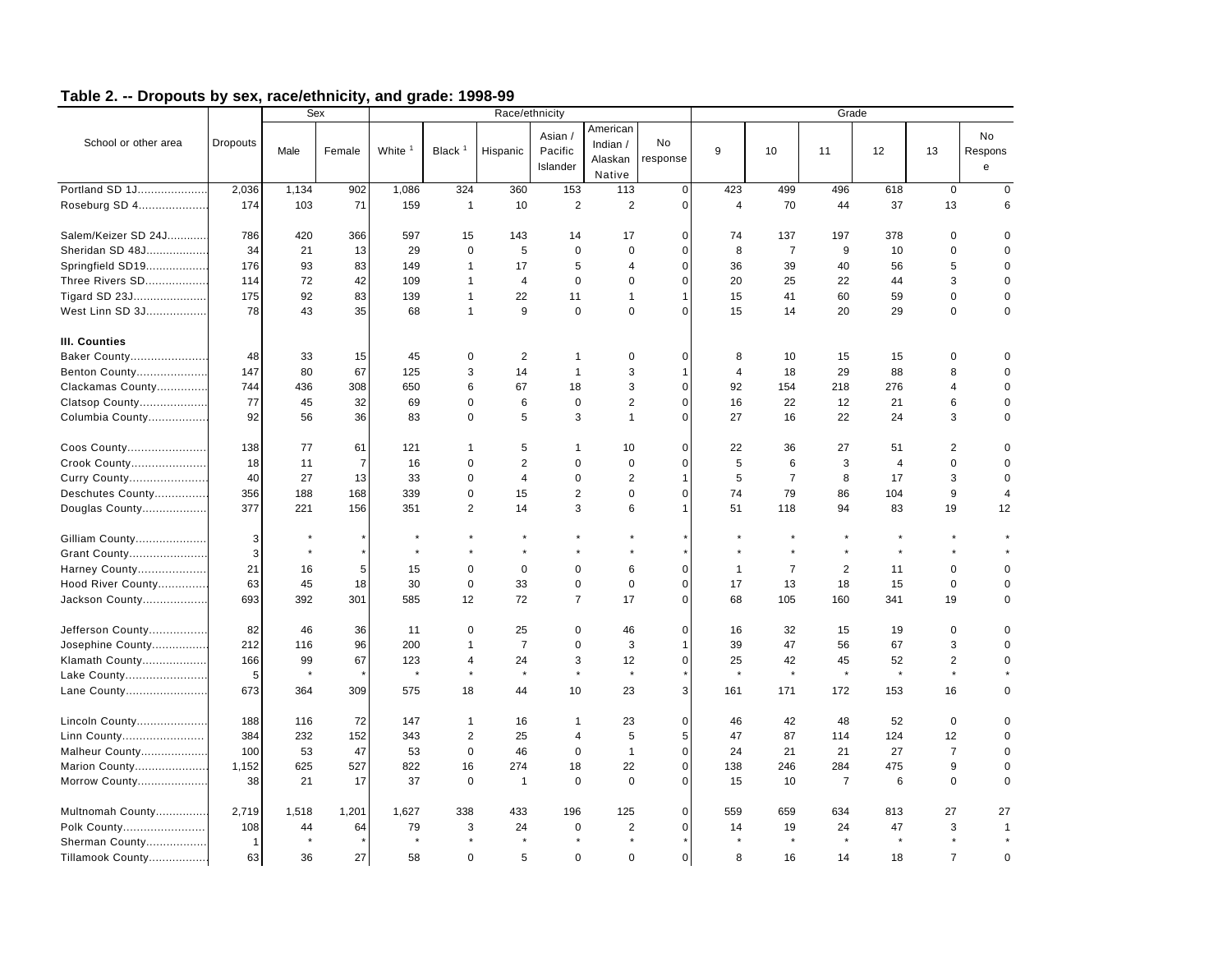|                      |          |      | Sex             |       |              |          | Race/ethnicity                 |                                           |                |              |     |     | Grade   |          |                    |
|----------------------|----------|------|-----------------|-------|--------------|----------|--------------------------------|-------------------------------------------|----------------|--------------|-----|-----|---------|----------|--------------------|
| School or other area | Dropouts | Male | Female          | White | <b>Black</b> | Hispanic | Asian /<br>Pacific<br>Islander | American<br>Indian /<br>Alaskan<br>Native | No<br>response | <sub>9</sub> | 10  | 11  | 12      | 13       | No<br>Respons<br>e |
| Umatilla County      | 333      | 177  | 156             | 201   | 3            | 112      |                                |                                           |                | 113          | 78  | 75  | 60      | 5        |                    |
|                      |          |      |                 |       |              |          |                                |                                           |                |              |     |     |         |          |                    |
|                      | 34       | 21   | 13 <sub>1</sub> | 31    |              |          |                                |                                           |                | 8            |     | 9   | 10      | $\Omega$ | 0                  |
| Wallowa County       |          |      |                 |       |              |          |                                |                                           |                |              |     |     |         |          |                    |
| Wasco County         | 97       | 44   | 53              | 78    |              | 12       | $\Omega$                       |                                           |                | 15           | 25  | 27  | 20      | 10       | 0                  |
| Washington County    | 1,076    | 608  | 468             | 726   | 21           | 241      | 73                             | 14                                        |                | 144          | 231 | 379 | 290     | 31       |                    |
| Wheeler County       |          |      |                 |       | $\star$      | $\star$  |                                |                                           |                |              |     |     | $\star$ |          |                    |
| Yamhill County       | 368      | 214  | 154             | 289   |              | 72       | 2                              |                                           |                | 59           | 87  | 89  | 116     | 16       |                    |

Note: Detailed data is suppressed in schools with small numbers of dropouts to protect student confidentiality. 1 Not of Hispanic origin.

SOURCE: Oregon Department of Education, Scholl Finance and Data Analysis, Individual Early Leaver Reports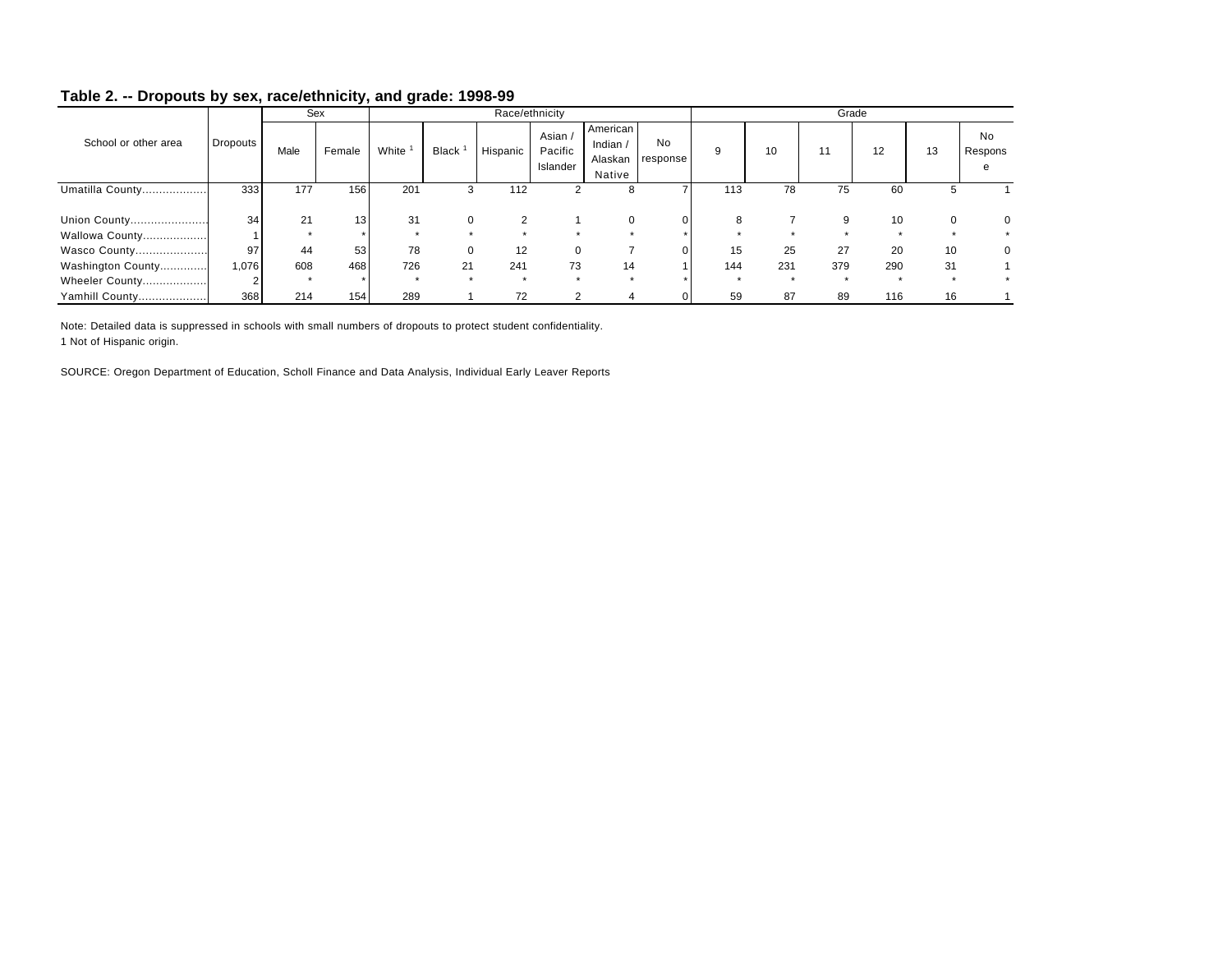|                               |                |              |                          |                      | Time enrolled in district |                         |              |                |                |                |             | Circumstance upon withdrawal |                          |                |                |                |
|-------------------------------|----------------|--------------|--------------------------|----------------------|---------------------------|-------------------------|--------------|----------------|----------------|----------------|-------------|------------------------------|--------------------------|----------------|----------------|----------------|
|                               |                |              |                          |                      |                           |                         |              |                |                |                |             | Withdrew                     |                          | Expelled       |                | Former         |
|                               |                |              |                          |                      |                           |                         |              | Left           | Unreg-         |                | Joined      |                              | Moved                    | or sus-        |                |                |
| School or other area          | Dropout        | ess than     | 2 weeks                  | $\overline{2}$       | 1 year to                 | More                    | No           | school         | istered        | Joined         | the         | from                         | with a                   | pended         | No             | dropouts       |
|                               | $\mathbf s$    | 2 weeks      | to $2$                   | months               | 5 years                   | than 5                  | response     | without        | home           | the Job        | military    | district-                    | migrant                  | and did        | respons        | returning      |
|                               |                |              | months                   | to 1 year            |                           | years                   |              | notice         | schooler       | Corps          | service     | sponsored                    | family                   | not            | e              | to school      |
|                               |                |              |                          |                      |                           |                         |              |                |                |                |             | alt. ed.                     |                          | return         |                |                |
|                               | $\overline{2}$ | 3            | $\overline{4}$           | 5                    | 6                         | $\overline{7}$          | 8            | 9              | 10             | 11             | 12          | 13                           | 14                       | 15             | 16             | 17             |
| Oregon Statewide Totals       | 10,622         | 271          | 755                      | 1,995                | 3,978                     | 3,597                   | 26           | 2,819          | 118            | 90             | 26          | 1,817                        | 101                      | 214            | 5,437          | 610            |
| I. Schools                    |                |              |                          |                      |                           |                         |              |                |                |                |             |                              |                          |                |                |                |
| Adrian High School            | 11             | $\mathbf{1}$ | 5                        | 3                    | $\mathbf{1}$              | 1                       | 0            | $\mathbf{1}$   | $\mathbf 0$    | $\mathbf 0$    | 0           | $\mathbf 0$                  | $\overline{\mathcal{A}}$ | 0              | 6              | $\mathbf 0$    |
| Aloha High School             | 86             | 0            | 4                        | 8                    | 32                        | 42                      | $\mathbf 0$  | 11             | 0              | $\pmb{0}$      | $\pmb{0}$   | 4                            | $\mathbf 0$              | $\mathbf 0$    | 71             | 21             |
| Alsea School                  | 5              |              |                          |                      |                           | $\star$                 | 1            |                |                |                |             |                              |                          |                | $\overline{4}$ | $\mathbf 0$    |
| Amity High School             | 19             | 1            | $\mathbf{1}$             | 3                    | 5                         | 9                       | $\mathbf 0$  | $\overline{4}$ | 1              | 0              | 0           | $\overline{7}$               | $\mathbf 0$              | $\mathbf 0$    | $\overline{7}$ | $\mathbf 0$    |
|                               | 3              |              |                          | $\star$              | $\star$                   | $\star$                 | $\Omega$     | $\star$        | $\star$        | $\star$        |             |                              | $\star$                  | $\star$        | $\overline{c}$ | $\Omega$       |
| Arlington High School         |                |              |                          |                      |                           |                         |              |                |                |                |             |                              |                          |                |                |                |
| Ashland High School           | 65             | $\mathbf 1$  | 4                        | 8                    | 27                        | 25                      | $\Omega$     | 8              | 2              | $\mathbf 0$    | 0           | 29                           | $\mathbf 0$              | 1              | 25             | 0              |
| Astoria High School           | 20             | 0            | $\mathbf 0$              | 3                    | 12                        | 5                       | $\mathbf 0$  | $\overline{1}$ | $\mathbf 0$    | $\mathbf 0$    | $\mathbf 0$ | 4                            | $\mathbf 0$              | $\mathbf{1}$   | 14             | $\mathbf 0$    |
| Baker High School             | 45             | 0            | 10                       | 25                   | $\mathbf{1}$              | 0                       | 9            | $\mathbf 0$    | $\mathbf 0$    | $\overline{2}$ | $\mathbf 0$ | 6                            | $\mathbf 0$              | $\mathbf 0$    | 37             | $\mathbf 0$    |
| Bandon High School            | $\overline{4}$ |              |                          | $\star$              |                           | $\star$                 | $\mathbf 0$  |                |                | $\star$        |             |                              |                          |                | $\pmb{0}$      | $\overline{7}$ |
| Banks High School             | 16             | $\mathbf 0$  | 3                        | 2                    | $\overline{7}$            | $\overline{4}$          | $\Omega$     | 8              | $\mathbf{1}$   | $\mathbf 0$    | $\mathbf 0$ | $\mathbf{1}$                 | $\mathbf 0$              | $\mathbf 0$    | 6              | $\mathbf 0$    |
|                               |                |              |                          |                      |                           |                         |              |                |                |                |             |                              |                          |                |                |                |
| Beaverton High School         | 110            | 1            | 1                        | 10                   | 39                        | 59                      | $\mathbf 0$  | 59             | 1              | $\mathbf 0$    | 0           | 5                            | $\mathbf 0$              | $\mathbf 0$    | 45             | 23             |
| Bend High School              | 128            | 0            | $\overline{\mathcal{A}}$ | 29                   | 41                        | 54                      | $\Omega$     | 37             | 0              | $\mathbf 0$    | $\Omega$    | $\mathbf 0$                  | $\mathbf 0$              | $\mathbf 0$    | 91             | $\mathbf 0$    |
| Benson High School            | 38             | 0            | $\Omega$                 | 3                    | 6                         | 29                      | $\mathbf 0$  |                |                |                |             |                              |                          |                | $\pmb{0}$      | $\mathbf 0$    |
| Bonanza School                | 6              |              |                          | $\star$              | $\star$                   | $\star$                 | 0            |                |                |                |             |                              |                          | $\star$        | $\mathbf 0$    | 0              |
| Brookings Harbor High School. | 17             | $\Omega$     | $\Omega$                 | $\Omega$             | 11                        | 5                       | $\mathbf{1}$ | $\mathbf{1}$   | $\overline{2}$ | $\mathbf 0$    | 1           | $\overline{2}$               | $\mathbf 0$              | $\mathbf 0$    | 11             | $\Omega$       |
|                               |                |              |                          |                      |                           |                         |              |                |                |                |             |                              |                          |                |                |                |
| Burns High School             | 19             | 0            | $\overline{2}$           | 5                    | 0                         | 12                      | 0            | 5              | 0              | 0              | $\mathbf 0$ | $\mathbf 0$                  | $\mathbf 0$              | 3              | 11             | $\Omega$       |
| Burnt River School            | $\mathbf 0$    | 0            | $\Omega$                 | $\Omega$             | $\Omega$                  | $\mathbf 0$             | $\mathbf 0$  | $\Omega$       | $\Omega$       | $\mathbf 0$    | $\Omega$    | $\Omega$                     | $\Omega$                 | $\Omega$       | $\mathsf 0$    | $\Omega$       |
| Butte Falls High School       | $\overline{4}$ |              |                          |                      |                           | $\star$                 | $\mathbf 0$  |                |                |                |             |                              |                          | $\star$        | $\pmb{0}$      | $\mathbf 0$    |
| Camas Valley School           | $\overline{1}$ |              |                          | $\ddot{\phantom{0}}$ |                           | $\star$                 | $\mathbf 0$  |                |                |                |             |                              | $\star$                  | $\star$        | $\mathbf{1}$   | $\Omega$       |
| Canby High School             | 69             | 0            | $\overline{\mathcal{A}}$ | 10                   | 55                        | 0                       | 0            | 3              | 0              | $\mathbf{1}$   | $\Omega$    | $\mathbf 0$                  | $\mathbf 0$              | $\mathbf 0$    | 65             | $\mathbf 0$    |
|                               |                |              |                          |                      |                           |                         |              |                |                |                |             |                              |                          |                |                |                |
| Cascade High School           | 23             |              | 8                        | 2                    | 11                        | $\mathbf 0$             | 1            | 11             | 0              | $\mathbf 0$    | $\mathbf 0$ | $\mathbf 0$                  | $\mathbf 0$              | $\mathbf 0$    | 12             | $\Omega$       |
| Cascade Locks School          | 3              |              |                          | $\star$              | $\star$                   | $\star$                 | $\mathbf 0$  | $\star$        |                |                |             |                              |                          | $\star$        | $\mathbf{1}$   | $\mathbf 0$    |
| Centennial High School        | 116            | 1            | 14                       | 30                   | 38                        | 33                      | $\mathbf 0$  | 70             | 0              | $\mathbf 0$    | $\mathbf 0$ | $\mathbf 0$                  | $\mathbf 0$              | $\overline{2}$ | 44             | $\Omega$       |
| Centennial Learning Center    | 20             | $\mathbf 0$  | $\mathbf 0$              | 3                    | 3                         | 14                      | $\Omega$     | $\star$        | $\star$        |                | $\star$     | $\star$                      | $\star$                  | $\star$        | $\mathbf{1}$   | $\mathbf 0$    |
| Central High School           | 57             | $\mathbf{1}$ | 12                       | 6                    | 15                        | 22                      | 1            | 32             | 0              | $\mathbf 0$    | $\mathbf 0$ | 14                           | 2                        | $\mathbf 0$    | 9              | $\mathbf 0$    |
|                               |                |              |                          |                      |                           |                         |              |                |                |                |             |                              |                          |                |                |                |
| Central Linn High School      | 8              | 1            | 1                        | $\overline{2}$       | $\overline{4}$            | 0                       | $\Omega$     | $\mathbf 0$    | 0              | $\mathbf 0$    | $\mathbf 0$ | $\mathbf 0$                  | $\mathbf 0$              | $\mathbf 0$    | 8              | 3              |
| Century High School           | 66             | 0            | $\mathbf{Q}$             | 14                   | 38                        | 5                       | $\mathbf 0$  | 30             | $\Omega$       | $\mathbf 0$    | $\Omega$    | $\mathbf 0$                  | $\Omega$                 | 4              | 32             | 10             |
| Chiloquin High School         | 18             | 1            | 9                        | $\overline{7}$       | $\overline{1}$            | 0                       | $\mathbf 0$  | 14             | $\mathbf 0$    | $\mathbf 0$    | 1           | $\overline{2}$               | $\mathbf 0$              | $\mathbf 0$    | $\mathbf{1}$   | $\mathbf 0$    |
| Churchill Alt. Ed.            | 9              | $\Omega$     | $\pmb{0}$                | $\overline{2}$       | 3                         | $\overline{\mathbf{4}}$ | $\Omega$     | 8              | $\pmb{0}$      | $\pmb{0}$      | $\pmb{0}$   | $\pmb{0}$                    | $\mathbf 0$              | $\mathbf{1}$   | $\pmb{0}$      | $\Omega$       |
| Clackamas High School         | 84             | 0            | $\overline{7}$           | 8                    | 38                        | 31                      | 0            | 5              | $\Omega$       | $\mathbf{1}$   | $\mathbf 0$ | 8                            | $\mathbf 0$              | $\mathbf 0$    | 70             | 25             |
|                               |                |              |                          |                      |                           |                         |              |                |                |                |             |                              |                          |                |                |                |
| Clatskanie High School        | $\overline{9}$ | $\Omega$     | $\overline{\mathcal{A}}$ | 3                    | $\overline{2}$            | $\mathbf 0$             | $\pmb{0}$    | $\mathbf 0$    | 1              | $\Omega$       | $\Omega$    | $\mathbf 0$                  | $\mathbf 0$              | $\mathbf 0$    | 8              | $\mathbf 0$    |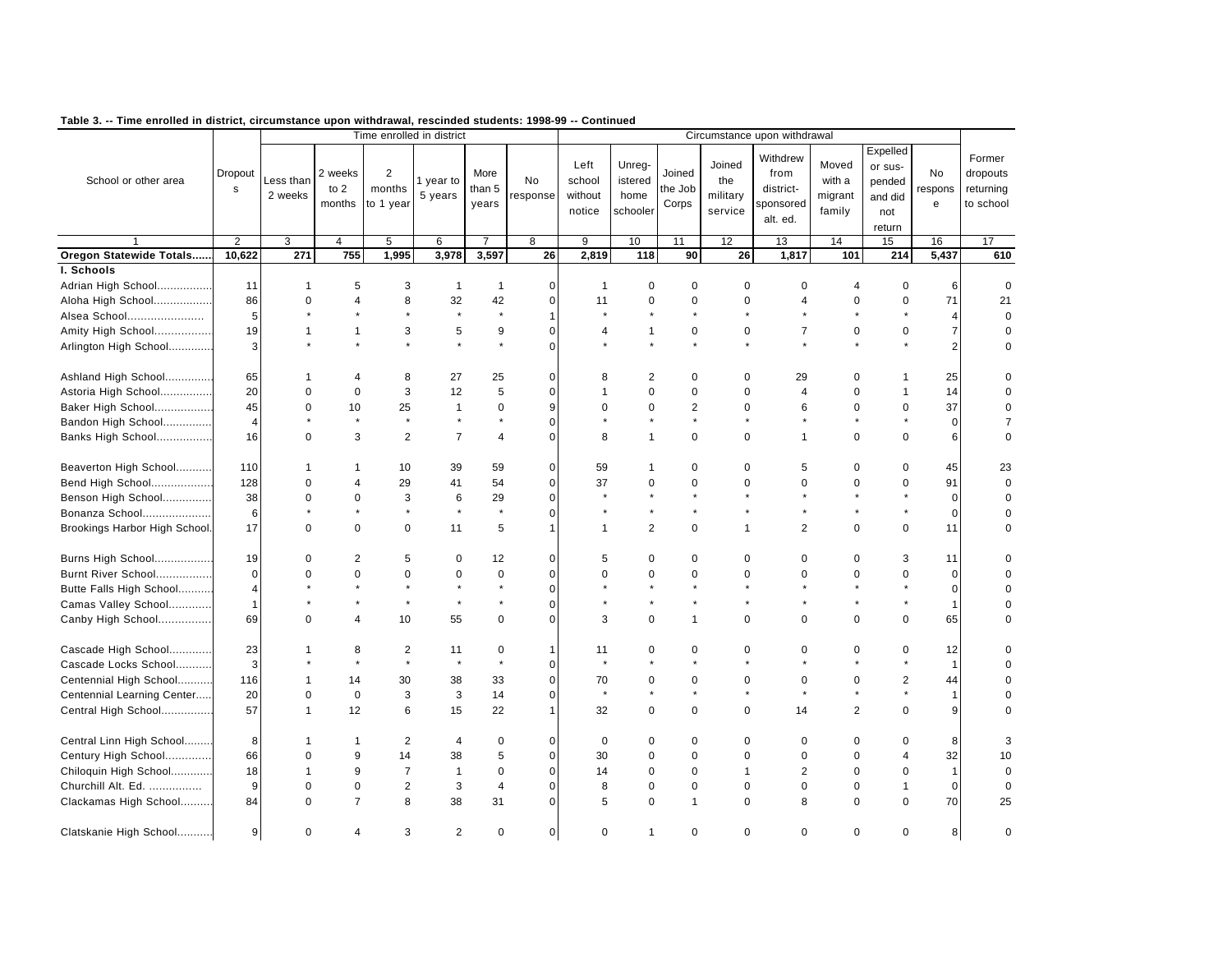|                             |                 |                      |                             |                                       | Time enrolled in district |                         |                         |                                     |                                       |                            |                                      | Circumstance upon withdrawal                           |                                      |                                                           |                           |                                              |
|-----------------------------|-----------------|----------------------|-----------------------------|---------------------------------------|---------------------------|-------------------------|-------------------------|-------------------------------------|---------------------------------------|----------------------------|--------------------------------------|--------------------------------------------------------|--------------------------------------|-----------------------------------------------------------|---------------------------|----------------------------------------------|
| School or other area        | Dropout<br>s    | Less than<br>2 weeks | 2 weeks<br>to $2$<br>months | $\overline{2}$<br>months<br>to 1 year | 1 year to<br>5 years      | More<br>than 5<br>years | <b>No</b><br>response   | Left<br>school<br>without<br>notice | Unreg-<br>istered<br>home<br>schooler | Joined<br>the Job<br>Corps | Joined<br>the<br>military<br>service | Withdrew<br>from<br>district-<br>sponsored<br>alt. ed. | Moved<br>with a<br>migrant<br>family | Expelled<br>or sus-<br>pended<br>and did<br>not<br>return | No<br>respons<br>e        | Former<br>dropouts<br>returning<br>to school |
|                             | $\overline{2}$  | 3                    | $\overline{4}$              | 5                                     | 6                         |                         | 8                       | 9                                   | 10                                    | 11                         | 12                                   | 13                                                     | 14                                   | 15                                                        | 16                        | 17                                           |
| Cleveland High School       | $\overline{72}$ | $\mathbf 0$          | $\overline{2}$              | 14                                    | 22                        | 34                      | 0                       | 36                                  | $\mathbf 0$                           | $\overline{1}$             | $\mathbf 0$                          | $\mathbf 0$                                            | $\mathbf 0$                          | $\mathbf{1}$                                              | 34                        | $\mathbf 0$                                  |
| Colton High School          | 21              | $\overline{2}$       | $\overline{2}$              | $\overline{7}$                        | 8                         | $\mathbf 0$             | $\overline{\mathbf{c}}$ | 12                                  | $\mathbf 0$                           | $\mathbf 0$                | $\mathbf 0$                          | 8                                                      | 0                                    | $\overline{1}$                                            | $\mathbf 0$               | $\mathbf 0$                                  |
| Community School            | 98              | $\Omega$             | $\overline{2}$              | 17                                    | 30                        | 49                      | $\mathbf 0$             | 78                                  | $\mathbf 0$                           | $\mathbf 0$                | $\mathbf 0$                          | 16                                                     | $\mathbf 0$                          | $\mathbf{1}$                                              | $\ensuremath{\mathsf{3}}$ | 10                                           |
| Condon High School          | $\mathbf 0$     | $\Omega$             | $\Omega$                    | $\mathbf 0$                           | $\mathbf{0}$              | $\mathsf 0$             | $\mathbf 0$             | $\mathbf 0$                         | $\mathbf 0$                           | $\mathbf 0$                | $\mathbf 0$                          | $\mathbf 0$                                            | $\mathbf 0$                          | $\mathbf 0$                                               | $\pmb{0}$                 | $\mathbf 0$                                  |
| Coquille High School        | 21              |                      | 2                           | 3                                     | 9                         | 6                       | $\mathbf 0$             | 5                                   | $\Omega$                              | $\Omega$                   | $\Omega$                             | 0                                                      | $\Omega$                             | 4                                                         | 12                        | 0                                            |
| Corbett High School         | $\sqrt{5}$      |                      |                             |                                       |                           | $\star$                 | 0                       |                                     |                                       |                            |                                      |                                                        |                                      |                                                           | $\overline{4}$            | $\mathbf 0$                                  |
| Corvallis High School       | 71              | 3                    | 6                           | 9                                     | 18                        | 35                      | $\mathbf 0$             | $\mathbf 0$                         | $\mathbf 0$                           | $\mathbf{1}$               | $\Omega$                             | 23                                                     | 3                                    | $\mathbf 0$                                               | 44                        | 9                                            |
| Cottage Grove High School   | 27              | 1                    | 3                           | $\sqrt{2}$                            | $\overline{7}$            | 14                      | 0                       | 8                                   | $\mathbf 2$                           | $\pmb{0}$                  | $\pmb{0}$                            | $\overline{c}$                                         | $\pmb{0}$                            | $\overline{2}$                                            | 13                        | 12                                           |
| Cove School                 | $\overline{2}$  |                      |                             |                                       |                           | $\star$                 | $\mathbf 0$             |                                     |                                       |                            |                                      | $\star$                                                |                                      | $\star$                                                   | $\overline{2}$            | $\mathbf 0$                                  |
| Crane Union High School     | $\overline{2}$  |                      |                             |                                       | $\star$                   | $\star$                 | $\mathbf 0$             |                                     |                                       |                            |                                      |                                                        |                                      |                                                           | $\overline{2}$            | $\Omega$                                     |
| Crater High School          | 77              | $\Delta$             | 6                           | 18                                    | 32                        | 17                      | 0                       | $\overline{7}$                      | 3                                     | 1                          | $\mathbf 0$                          | 30                                                     | $\mathbf 0$                          | 0                                                         | 36                        | $\mathbf 0$                                  |
| Crescent Valley High School | 34              | $\mathbf 0$          | 1                           | 5                                     | 12                        | 16                      | 0                       | 3                                   | $\mathbf 0$                           | $\mathbf 0$                | $\overline{2}$                       | $\overline{2}$                                         | $\mathbf 0$                          | $\pmb{0}$                                                 | 27                        | 10                                           |
| Creswell High School        | 23              | $\mathbf 0$          | $\mathbf 0$                 | 3                                     | 11                        | 9                       | 0                       | $\mathbf{1}$                        | 0                                     | $\mathbf{1}$               | $\mathbf 0$                          | $\mathbf{1}$                                           | $\mathbf 0$                          | $\mathbf{1}$                                              | 19                        | $\overline{4}$                               |
| Crook County High School    | 18              | $\overline{7}$       | $\Omega$                    | 3                                     | 6                         | $\overline{c}$          | 0                       | $\Omega$                            | $\mathbf 0$                           | 8                          | $\mathbf 0$                          | $\mathbf 0$                                            | $\mathbf 0$                          | $\mathbf 0$                                               | 10                        | 5                                            |
| Crow High School            | $\mathbf 0$     | $\mathbf 0$          | $\mathbf 0$                 | $\mathbf 0$                           | $\mathbf 0$               | $\mathbf 0$             | $\mathbf 0$             | $\mathbf 0$                         | $\pmb{0}$                             | $\mathbf 0$                | $\mathbf 0$                          | $\mathbf 0$                                            | $\mathbf 0$                          | $\mathsf 0$                                               | $\mathbf 0$               | $\mathbf 0$                                  |
| Culver High School          | 10              | $\mathbf 0$          | 3                           | 3                                     | 2                         | $\overline{2}$          | $\mathbf 0$             | $\overline{4}$                      | $\overline{2}$                        | $\mathbf 0$                | $\mathbf 0$                          | $\mathbf 0$                                            | 3                                    | $\mathbf 0$                                               | $\mathbf{1}$              | $\Omega$                                     |
| Dallas High School          | 45              | 3                    | 3                           | $\overline{7}$                        | 18                        | 13                      | 1                       | $\overline{7}$                      | 5                                     | $\mathbf 0$                | $\mathbf 0$                          | 12                                                     | $\mathbf 0$                          | $\overline{1}$                                            | 20                        | 10                                           |
| David Douglas High School   | 101             | 10                   | 10                          | 23                                    | 58                        | 0                       | $\mathbf 0$             | 18                                  | 4                                     | $\overline{2}$             | $\mathbf 0$                          | $\overline{2}$                                         | $\mathbf{1}$                         | $\overline{2}$                                            | 72                        | $\overline{4}$                               |
| Days Creek School           | $\overline{7}$  | $\Omega$             | $\mathbf 0$                 | $\mathbf{1}$                          | 2                         | 4                       | 0                       | 2                                   | $\mathbf 0$                           | $\mathbf 0$                | $\mathbf 0$                          | $\mathbf{1}$                                           | $\mathbf 0$                          | 2                                                         | $\overline{2}$            | $\mathbf 0$                                  |
| Dayton High School          | 18              | -1                   | $\mathbf 0$                 | 3                                     | 6                         | 8                       | 0                       | 6                                   | $\mathbf 0$                           | $\mathbf 0$                | 0                                    | 8                                                      | $\mathbf 0$                          | 0                                                         | 4                         | O                                            |
| Dayville School             | $\mathbf 0$     | $\mathbf 0$          | $\mathbf 0$                 | $\mathbf 0$                           | $\mathbf 0$               | $\pmb{0}$               | 0                       | $\mathbf 0$                         | $\mathbf 0$                           | $\mathbf 0$                | $\mathbf 0$                          | $\mathbf 0$                                            | $\mathbf 0$                          | $\mathsf 0$                                               | $\pmb{0}$                 | $\mathbf 0$                                  |
| Douglas High School         | 55              | 1                    | $\overline{7}$              | 9                                     | 28                        | 10                      | 0                       | 21                                  | $\mathbf 0$                           | $\mathbf 0$                | $\mathbf 0$                          | 25                                                     | $\mathbf 0$                          | $\pmb{0}$                                                 | $9\,$                     | $\overline{2}$                               |
| Dufur School                | $\mathbf 0$     | $\Omega$             | $\mathbf 0$                 | $\mathbf 0$                           | $\mathbf 0$               | $\pmb{0}$               | 0                       | $\mathbf 0$                         | $\pmb{0}$                             | $\mathbf 0$                | $\mathbf 0$                          | $\mathbf 0$                                            | $\pmb{0}$                            | $\pmb{0}$                                                 | $\pmb{0}$                 | $\mathbf 0$                                  |
| Eagle Point High School     | 115             | $\Delta$             | $\overline{2}$              | 20                                    | 67                        | 20                      | $\overline{2}$          | 48                                  | 1                                     | $\mathbf{1}$               | $\Omega$                             | $\Omega$                                               | $\Omega$                             | 5                                                         | 60                        | $\mathbf 0$                                  |
| Echo School                 | $\overline{2}$  |                      |                             |                                       |                           |                         | $\mathbf 0$             |                                     |                                       |                            |                                      |                                                        |                                      |                                                           | 1                         | $\Omega$                                     |
| Eddyville School            | 3               |                      |                             |                                       |                           |                         | 0                       |                                     |                                       |                            |                                      |                                                        |                                      |                                                           | 3                         | $\Omega$                                     |
| Elgin High School           | $\mathbf{1}$    |                      |                             |                                       |                           | $\star$                 | $\mathbf 0$             |                                     |                                       |                            |                                      |                                                        |                                      | $\star$                                                   | $\pmb{0}$                 | $\Omega$                                     |
| Elkton High School          | 5               |                      |                             |                                       |                           | $\star$                 | $\mathbf 0$             |                                     |                                       |                            |                                      |                                                        |                                      | $\star$                                                   | $\sqrt{5}$                |                                              |
| Elmira High School          | 40              | $\overline{2}$       | Δ                           | 8                                     | 10                        | 16                      | 0                       | 11                                  | $\mathbf{1}$                          | $\mathbf 0$                | $\mathbf 0$                          | Δ                                                      | $\mathbf 0$                          | $\mathbf 2$                                               | 22                        |                                              |
| Enterprise High School      | $\mathbf{1}$    |                      |                             |                                       | $\star$                   | $\star$                 | $\mathbf 0$             |                                     |                                       |                            |                                      |                                                        |                                      |                                                           | 1                         | O                                            |
| Estacada High School        | 32              | $\Omega$             | $\Omega$                    | $\overline{7}$                        | 13                        | 12                      | 0                       | 15                                  | $\mathbf 0$                           | $\mathbf 0$                | 0                                    | -1                                                     |                                      | $\mathbf 0$                                               | 15                        | $\mathbf 1$                                  |
| Falls City High School      | 6               |                      |                             |                                       | $\star$                   | $\star$                 | 0                       | $\overline{2}$                      | 1                                     | $\mathbf 0$                | $\mathbf 0$                          | $\mathbf 0$                                            | $\Omega$                             | $\mathbf 0$                                               | 3                         | $\mathbf{1}$                                 |
| Forest Grove High School    | 93              | $\Omega$             | $\overline{7}$              | 25                                    | 52                        | 9                       | $\mathbf 0$             | $\mathbf{1}$                        | 3                                     | $\mathbf{1}$               | $\Omega$                             | 24                                                     | $\mathbf{1}$                         | $\Omega$                                                  | 63                        | $\mathbf 0$                                  |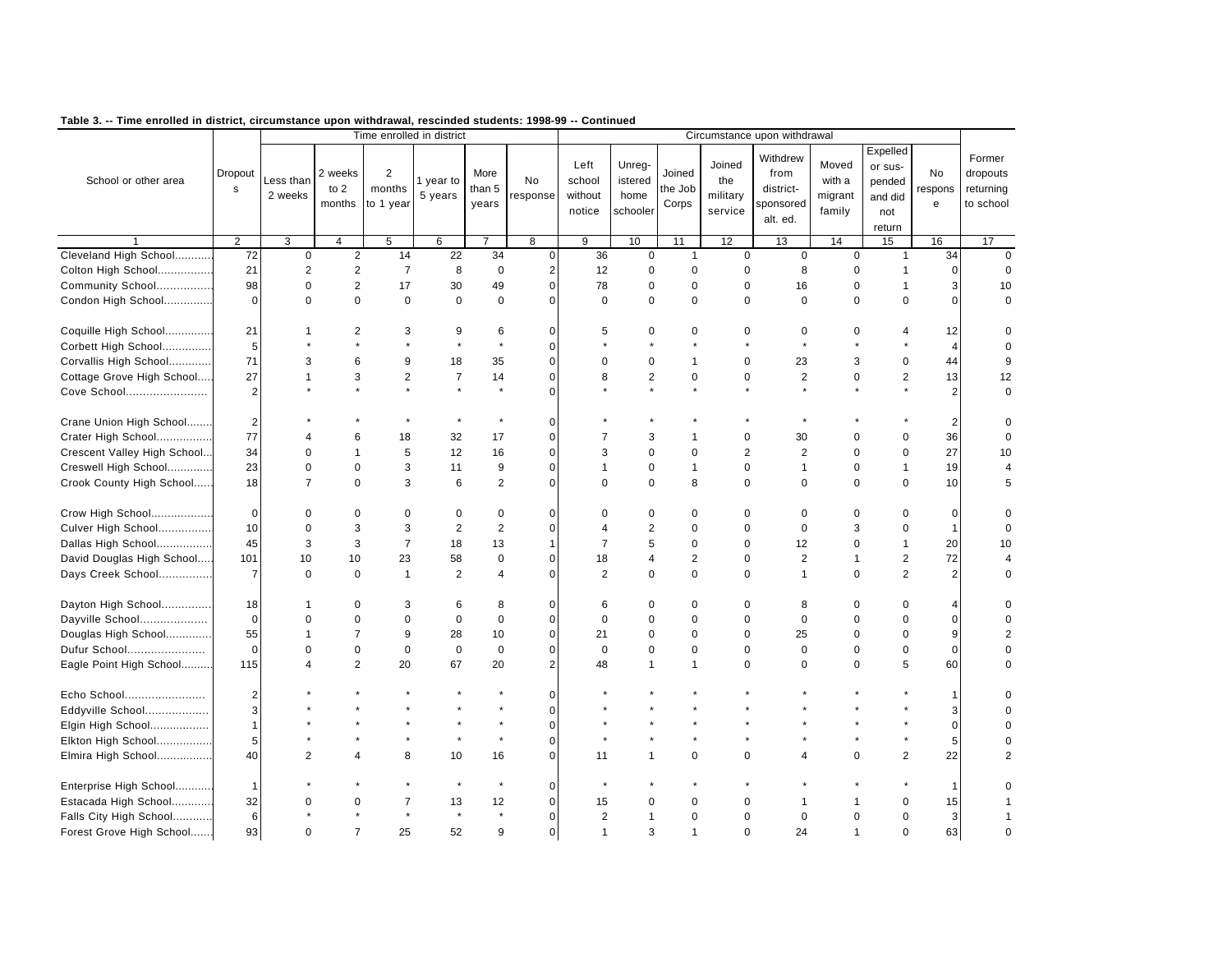|                                |                        |                      |                             |                                       | Time enrolled in district |                         |                |                                     |                                       |                            |                                      | Circumstance upon withdrawal                           |                                      |                                                           |                         |                                              |
|--------------------------------|------------------------|----------------------|-----------------------------|---------------------------------------|---------------------------|-------------------------|----------------|-------------------------------------|---------------------------------------|----------------------------|--------------------------------------|--------------------------------------------------------|--------------------------------------|-----------------------------------------------------------|-------------------------|----------------------------------------------|
| School or other area           | Dropout<br>$\mathbf s$ | Less than<br>2 weeks | 2 weeks<br>to $2$<br>months | $\overline{2}$<br>months<br>to 1 year | 1 year to<br>5 years      | More<br>than 5<br>years | No<br>response | Left<br>school<br>without<br>notice | Unreg-<br>istered<br>home<br>schooler | Joined<br>the Job<br>Corps | Joined<br>the<br>military<br>service | Withdrew<br>from<br>district-<br>sponsored<br>alt. ed. | Moved<br>with a<br>migrant<br>family | Expelled<br>or sus-<br>pended<br>and did<br>not<br>return | No<br>respons<br>e      | Former<br>dropouts<br>returning<br>to school |
|                                | 2                      | 3                    | 4                           | 5                                     | 6                         |                         | 8              | 9                                   | 10                                    | 11                         | 12                                   | 13                                                     | 14                                   | 15                                                        | 16                      | 17                                           |
| Franklin High School           | 96                     | $\mathbf 0$          | $\overline{4}$              | 12                                    | 14                        | 66                      | $\mathbf 0$    | 2                                   | $\mathbf{1}$                          | 2                          | $\mathbf 0$                          | $\mathbf 0$                                            | $\mathbf 0$                          | $\mathbf 0$                                               | 91                      | $\Omega$                                     |
| Gaston High School             | $\overline{7}$         | $\Omega$             | 2                           | $\mathbf{1}$                          | $\mathbf{1}$              | 3                       | 0              |                                     |                                       |                            |                                      |                                                        |                                      |                                                           | 0                       | $\Omega$                                     |
| Gervais High School            | 21                     | 0                    | $\mathbf 1$                 | 5                                     | 15                        | $\pmb{0}$               | $\pmb{0}$      | 12                                  |                                       | $\mathbf 0$                | $\Omega$                             | 1                                                      | 3                                    | 4                                                         | 0                       |                                              |
| Gilchrist School               | $\overline{7}$         | 0                    | $\Omega$                    | $\overline{2}$                        | $\overline{2}$            | 3                       | $\pmb{0}$      | 2                                   | $\mathbf 0$                           | $\mathbf 0$                | $\Omega$                             | $\mathbf 0$                                            | $\mathbf 0$                          | $\mathbf{1}$                                              | $\overline{4}$          |                                              |
| Gladstone High School          | 9                      | $\Omega$             | $\Omega$                    | 3                                     | 6                         | $\pmb{0}$               | 0              | $\mathbf{1}$                        | 1                                     | 0                          | $\mathbf 0$                          | $\mathbf 0$                                            | $\mathbf 0$                          | $\pmb{0}$                                                 | $\overline{7}$          | 4                                            |
| Glencoe High School            | 62                     | 0                    | $\mathbf{1}$                | 4                                     | 29                        | 28                      | 0              | 2                                   | $\mathbf 0$                           | $\mathbf 0$                | $\mathbf 0$                          | $\mathbf 0$                                            | 3                                    | $\overline{2}$                                            | 55                      | $\mathbf 0$                                  |
| Glendale High School           | 10                     | 0                    |                             | 6                                     | $\overline{2}$            | $\mathbf{1}$            | 0              | $\overline{2}$                      | 0                                     | $\mathbf 0$                | $\Omega$                             | $\mathbf 0$                                            | $\mathbf 0$                          | 0                                                         | 8                       | 0                                            |
| Glide High School              | 13                     |                      |                             | 3                                     | 3                         | $\overline{2}$          | 0              | 8                                   | $\mathbf{1}$                          | $\mathbf 0$                | $\Omega$                             | 3                                                      | $\mathbf 0$                          | $\mathbf 0$                                               | $\mathbf{1}$            | $\overline{2}$                               |
| Gold Beach High School         | 16                     |                      |                             |                                       |                           | $\star$                 | $\mathbf 0$    | 6                                   | $\mathbf 0$                           | $\overline{\mathbf{c}}$    | $\Omega$                             | -1                                                     | $\mathbf 0$                          | $\mathbf 0$                                               | $\boldsymbol{7}$        | $\mathbf 0$                                  |
| Grant High School (Grant)      | $\overline{2}$         |                      |                             |                                       |                           | $\star$                 | 0              |                                     |                                       | $\star$                    |                                      |                                                        |                                      | $\star$                                                   | $\overline{2}$          | $\Omega$                                     |
| Grant High School (Multnomah)  | 83                     | $\Omega$             | 3                           | 15                                    | 24                        | 41                      | 0              | $\mathbf 0$                         | $\mathbf{1}$                          | $\overline{2}$             | $\mathbf{1}$                         | $\mathbf 0$                                            | $\mathbf 0$                          | $\mathbf{1}$                                              | 78                      | $\mathbf 0$                                  |
| Grants Pass High School        | 98                     | $\Omega$             | 8                           | 23                                    | 39                        | 28                      | 0              | 49                                  | 3                                     | $\mathbf 0$                | $\Omega$                             | 8                                                      | $\mathbf 0$                          | 8                                                         | 30                      | $\mathbf 0$                                  |
| Gresham High School            | 100                    | 4                    | $\mathbf 1$                 | 16                                    | 41                        | 38                      | $\Omega$       | $\mathbf{1}$                        | $\mathbf 0$                           | 5                          | $\Omega$                             | $\mathbf 0$                                            | $\mathbf 0$                          | $\mathbf{1}$                                              | 93                      | $\mathbf 0$                                  |
| Harper School                  | $\mathbf 0$            | 0                    | $\Omega$                    | $\mathbf 0$                           | $\mathbf 0$               | $\pmb{0}$               | 0              | $\mathbf 0$                         | $\mathbf 0$                           | $\mathbf 0$                | $\mathbf 0$                          | $\mathbf 0$                                            | $\mathbf 0$                          | $\pmb{0}$                                                 | $\pmb{0}$               | $\mathbf 0$                                  |
| Harrisburg High School         | 18                     | 0                    | $\overline{2}$              | 5                                     | 11                        | $\pmb{0}$               | 0              | $\mathbf 0$                         | $\mathbf{1}$                          | $\mathbf 0$                | $\overline{c}$                       | $\mathbf{1}$                                           | $\mathbf 0$                          | $\pmb{0}$                                                 | 14                      | 1                                            |
| Helensview High School         | 16                     | $\Omega$             | 2                           | 9                                     | 5                         | $\pmb{0}$               | 0              | $\overline{1}$                      | $\mathbf 0$                           | $\mathbf 0$                | $\Omega$                             | $\mathbf 0$                                            | $\mathbf 0$                          | $\mathbf 0$                                               | 15                      | $\mathbf 0$                                  |
| Helix School                   | $\Omega$               | 0                    | $\Omega$                    | $\mathbf 0$                           | $\mathbf 0$               | $\mathbf 0$             | $\Omega$       | $\mathbf 0$                         | $\mathbf 0$                           | $\mathbf 0$                | $\Omega$                             | $\mathbf 0$                                            | $\mathbf 0$                          | $\mathbf 0$                                               | $\mathbf 0$             | $\Omega$                                     |
| Henley High School             | 43                     | 3                    |                             | 11                                    | 26                        | $\mathbf 2$             | 0              | 35                                  | $\mathbf 0$                           | 1                          | 0                                    | $\Omega$                                               | $\Omega$                             | $\mathbf 0$                                               | $\overline{\mathbf{7}}$ |                                              |
| Henry D Sheldon High School.   | 24                     | 3                    | $\overline{\mathbf{c}}$     | 3                                     | $\mathbf 2$               | 14                      | 0              |                                     |                                       |                            |                                      |                                                        |                                      |                                                           | $\pmb{0}$               | $\Omega$                                     |
| Heppner High School            | $\overline{4}$         |                      |                             | $\star$                               | $\star$                   | $\star$                 | 0              | $\star$                             |                                       |                            |                                      |                                                        |                                      | $\star$                                                   | $\sqrt{2}$              | $\Omega$                                     |
| Hermiston High School          | 105                    |                      | 14                          | 11                                    | 69                        | 10                      | 0              | 30                                  | $\mathbf 0$                           | $\mathbf 0$                | $\Omega$                             | 5                                                      | $\overline{2}$                       | $\mathbf{1}$                                              | 67                      | $\mathbf 0$                                  |
| Hidden Valley High School      | 39                     |                      | 6                           | 16                                    | 16                        | $\pmb{0}$               | $\mathbf 0$    | 26                                  | $\mathbf 0$                           | $\mathbf 0$                | $\Omega$                             | 1                                                      | $\mathbf 0$                          | $\overline{\mathbf{c}}$                                   | 10                      | $\mathbf 0$                                  |
| Hillsboro High School          | 87                     | $\Omega$             | 5                           | 18                                    | 29                        | 35                      | $\pmb{0}$      | 24                                  | $\mathbf 0$                           | $\mathbf 0$                | $\Omega$                             | $\mathbf 0$                                            | 19                                   | $\overline{c}$                                            | 42                      | 9                                            |
| Hood River Valley High School  | 60                     | 1                    | 10                          | 12                                    | 36                        | 1                       | 0              | 12                                  | 1                                     | 0                          | 0                                    | $\mathbf 0$                                            | 16                                   | 6                                                         | 25                      | $\mathbf 0$                                  |
| Huntington School              | $\overline{1}$         |                      |                             | $\star$                               | $\star$                   | $\star$                 | 0              | $\star$                             |                                       | $\star$                    |                                      |                                                        | $\star$                              | $\star$                                                   | $\pmb{0}$               | $\mathbf 0$                                  |
| Illinois Valley High School    | 41                     | $\overline{7}$       | $\mathbf 0$                 | $\overline{7}$                        | 26                        | 1                       | 0              | 34                                  | $\mathbf 0$                           | $\overline{1}$             | 0                                    | 5                                                      | $\mathbf{1}$                         | 0                                                         | 0                       | $\mathbf 0$                                  |
| Imbler High School             | $\overline{2}$         |                      |                             |                                       |                           |                         | $\mathbf 0$    |                                     |                                       |                            |                                      |                                                        |                                      |                                                           | $\overline{c}$          | 4                                            |
| Ione School                    | $\mathbf 0$            | 0                    | $\mathbf 0$                 | 0                                     | $\mathbf 0$               | $\pmb{0}$               | 0              | $\mathbf 0$                         | 0                                     | $\mathbf 0$                | 0                                    | $\mathbf 0$                                            | $\mathbf 0$                          | $\pmb{0}$                                                 | $\pmb{0}$               | $\Omega$                                     |
| Jefferson High School (Marion) | 14                     | 0                    | $\mathbf{1}$                | $\overline{2}$                        | 9                         | $\overline{2}$          | 0              | $\mathbf{1}$                        | $\mathbf 0$                           | 0                          | $\mathbf 0$                          | $\mathbf 0$                                            | $\mathbf{1}$                         | $\mathbf 0$                                               | 12                      |                                              |
| Jefferson High School (Multnor | 48                     | 0                    | 0                           | 11                                    | 12                        | 25                      | 0              | $\mathbf 0$                         | 0                                     | $\pmb{0}$                  | 0                                    | 0                                                      | $\pmb{0}$                            | $\mathbf{1}$                                              | 47                      | $\Omega$                                     |
| Jewell School                  | 3                      |                      |                             |                                       |                           | $\star$                 | 0              |                                     |                                       |                            |                                      |                                                        |                                      |                                                           | $\overline{2}$          | $\Omega$                                     |
| John C. Fremont Jr High Scho   | $\mathbf{1}$           |                      |                             |                                       |                           |                         | 0              |                                     |                                       |                            |                                      |                                                        |                                      |                                                           | 1                       | $\Omega$                                     |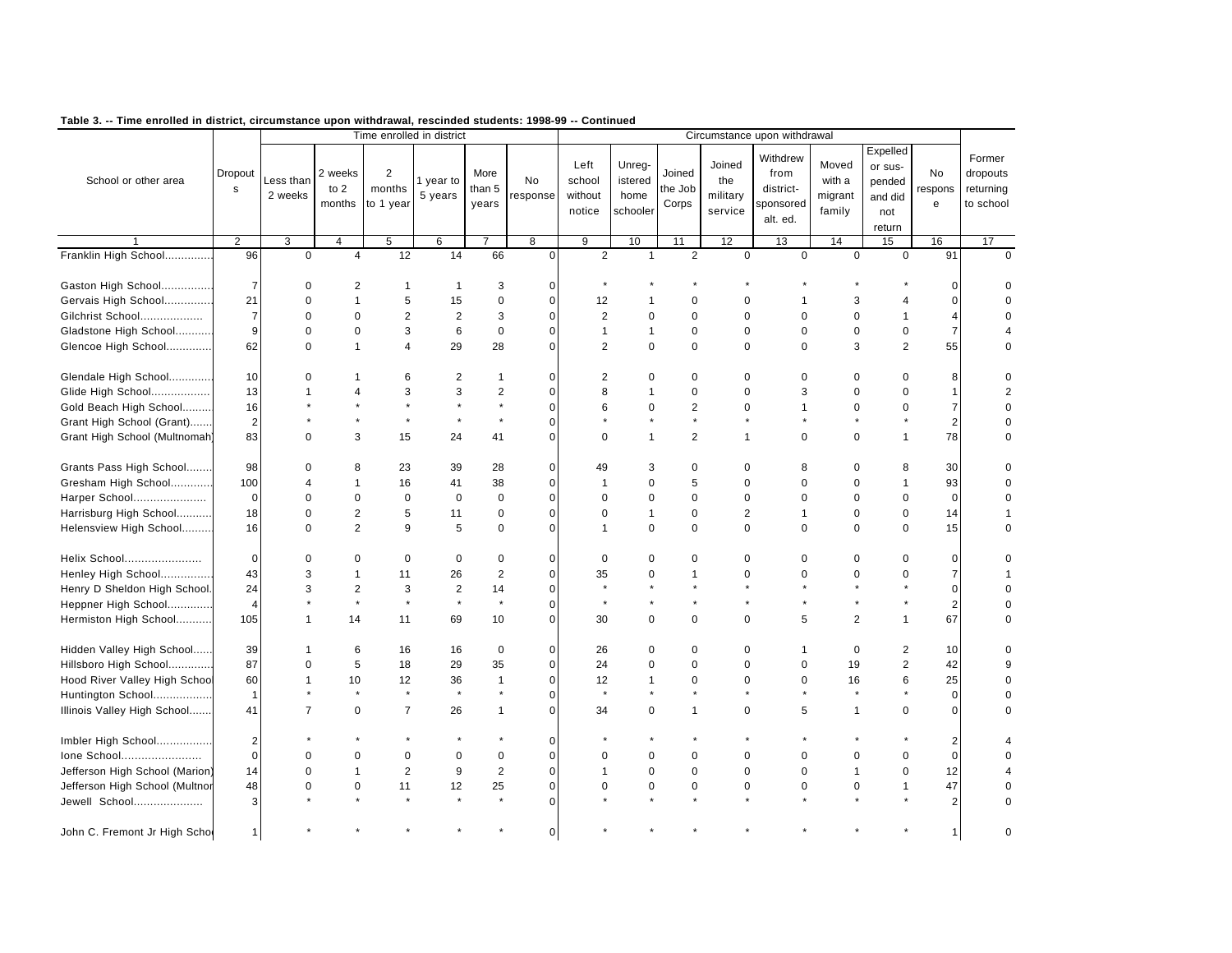|                               |                         |                         |                           |                          | Time enrolled in district |                         |                       |                                     |                                       |                            |                                      | Circumstance upon withdrawal                           |                                      |                                                           |                    |                                              |
|-------------------------------|-------------------------|-------------------------|---------------------------|--------------------------|---------------------------|-------------------------|-----------------------|-------------------------------------|---------------------------------------|----------------------------|--------------------------------------|--------------------------------------------------------|--------------------------------------|-----------------------------------------------------------|--------------------|----------------------------------------------|
| School or other area          | Dropout<br>$\mathsf{s}$ | Less than<br>2 weeks    | 2 weeks<br>to 2<br>months | 2<br>months<br>to 1 year | 1 year to<br>5 years      | More<br>than 5<br>years | <b>No</b><br>response | Left<br>school<br>without<br>notice | Unreg-<br>istered<br>home<br>schooler | Joined<br>the Job<br>Corps | Joined<br>the<br>military<br>service | Withdrew<br>from<br>district-<br>sponsored<br>alt. ed. | Moved<br>with a<br>migrant<br>family | Expelled<br>or sus-<br>pended<br>and did<br>not<br>return | No<br>respons<br>e | Former<br>dropouts<br>returning<br>to school |
|                               | $\overline{2}$          | 3                       | $\overline{4}$            | 5                        | 6                         |                         | 8                     | 9                                   | 10                                    | 11                         | 12                                   | 13                                                     | 14                                   | 15                                                        | 16                 | 17                                           |
| John F Kennedy High School.   | 12                      | $\overline{\mathbf{c}}$ | 0                         | 3                        | 3                         | 4                       | $\mathbf 0$           | 3                                   | 0                                     | 0                          | 0                                    | 0                                                      | 0                                    | 0                                                         | 9                  | $\mathbf 0$                                  |
| Jordan Valley High School     | 3                       |                         |                           |                          |                           |                         | $\mathbf 0$           |                                     |                                       |                            |                                      |                                                        |                                      |                                                           | 2                  | $\Omega$                                     |
| Joseph Lane Jr High School    | 3                       |                         |                           |                          |                           |                         | $\mathbf 0$           |                                     |                                       |                            |                                      |                                                        |                                      | $\star$                                                   | 0                  | $\mathbf 0$                                  |
| Joseph Middle/High School     | $\Omega$                | $\mathbf 0$             | $\mathbf 0$               | $\mathbf 0$              | $\mathbf 0$               | $\mathbf 0$             | $\mathbf 0$           | $\mathbf 0$                         | $\mathbf 0$                           | $\mathbf 0$                | $\mathbf 0$                          | $\mathbf 0$                                            | $\mathbf 0$                          | $\mathbf 0$                                               | 0                  | $\Omega$                                     |
| Junction City High School     | 24                      | $\Omega$                | $\overline{4}$            | 6                        | 8                         | 6                       | $\mathbf 0$           | 10                                  | $\mathbf{1}$                          | 0                          | $\Omega$                             | $\overline{2}$                                         | $\Omega$                             | $\mathbf{1}$                                              | 10                 | 0                                            |
| Klamath High School           | 59                      | 3                       | 9                         | 11                       | 34                        | $\overline{\mathbf{c}}$ | $\mathbf 0$           | 42                                  | $\mathbf 0$                           | $\pmb{0}$                  | $\mathbf 0$                          | $\mathbf 0$                                            | $\pmb{0}$                            | 0                                                         | 17                 | $\mathbf 0$                                  |
| Knappa High School            | 5                       |                         |                           |                          |                           | $\star$                 | $\mathbf 0$           | $\star$                             | $\star$                               | $\star$                    |                                      |                                                        | $\star$                              | $\star$                                                   | $\mathbf{1}$       | $\mathbf 0$                                  |
| La Grande High School         | 25                      | 4                       | 3                         | 3                        | $\overline{7}$            | 8                       | $\mathbf 0$           | $\overline{4}$                      | $\overline{c}$                        | $\pmb{0}$                  | 0                                    | $\overline{2}$                                         | $\pmb{0}$                            | $\mathbf{1}$                                              | 16                 | $\mathbf 0$                                  |
| Lake Oswego High School       | 20                      | 1                       | 3                         | $\overline{2}$           | $\overline{7}$            | $\overline{7}$          | $\mathbf 0$           | 6                                   | $\mathbf 0$                           | $\mathbf 0$                | $\Omega$                             | $\mathbf{1}$                                           | $\mathbf 0$                          | $\mathbf 0$                                               | 13                 | $\mathbf{1}$                                 |
| Lakeridge High School         | 20                      | 0                       | $\Omega$                  | 3                        | 17                        | 0                       | 0                     | 9                                   | $\mathbf 0$                           | 0                          | 0                                    | 5                                                      | $\mathbf 0$                          | 0                                                         | 6                  | $\Omega$                                     |
| Lakeview High School          | $\overline{4}$          |                         |                           |                          |                           | $\star$                 | $\mathbf 0$           |                                     | $\star$                               |                            |                                      |                                                        | $\star$                              |                                                           | $\mathbf{1}$       | $\mathbf 0$                                  |
| Lapine High School            | 36                      | 2                       | 4                         | 13                       | 8                         | 9                       | $\mathbf 0$           | 26                                  | $\overline{2}$                        | $\mathbf 0$                | $\Omega$                             | $\mathbf{1}$                                           | $\mathbf 0$                          | $\mathbf 0$                                               | $\overline{7}$     | $\mathbf 0$                                  |
| Lebanon High School           | 85                      | 3                       | $\overline{2}$            | 3                        | 62                        | 15                      | $\mathbf 0$           | 13                                  | $\mathbf{1}$                          | $\pmb{0}$                  | $\mathbf 0$                          | 29                                                     | $\pmb{0}$                            | $\mathbf{1}$                                              | 41                 | 14                                           |
| Lincoln High School           | 47                      | $\Omega$                | $\overline{2}$            | 12                       | 9                         | 24                      | $\mathbf 0$           | $\Omega$                            | $\mathbf{1}$                          | $\mathbf 0$                | $\Omega$                             | $\mathbf 0$                                            | $\Omega$                             | $\mathbf 0$                                               | 46                 | $\mathbf 0$                                  |
| Long Creek School             | $\mathbf{1}$            |                         |                           |                          |                           |                         | $\mathbf 0$           |                                     |                                       |                            |                                      |                                                        |                                      |                                                           | 1                  | $\Omega$                                     |
| Lost River High School        | 15                      |                         |                           |                          |                           | $\star$                 | $\pmb{0}$             | $\mathbf{1}$                        | 0                                     | $\overline{\mathbf{c}}$    | 0                                    | 0                                                      | 3                                    | $\mathbf{1}$                                              | 8                  | $\Omega$                                     |
| Lowell High School            | 9                       | $\overline{2}$          |                           | 3                        | $\mathbf{1}$              | $\overline{2}$          | $\mathbf 0$           | $\star$                             |                                       | $\star$                    |                                      |                                                        |                                      | $\star$                                                   | $\mathbf{1}$       | $\overline{2}$                               |
| Madison High School           | 60                      | 1                       | $\mathbf 1$               | $\overline{7}$           | 17                        | 34                      | $\mathbf 0$           | 13                                  | 0                                     | $\overline{\mathbf{c}}$    | 0                                    | 6                                                      | $\mathbf{1}$                         | 5                                                         | 33                 | $\mathbf 0$                                  |
| Madras High School            | 72                      | $\Omega$                | $\mathbf{1}$              | 14                       | 14                        | 43                      | $\mathbf 0$           | 48                                  | $\Omega$                              | $\overline{1}$             | $\Omega$                             | $\Omega$                                               | $\Omega$                             | $\mathbf 0$                                               | 23                 | $\mathbf 0$                                  |
| Mapleton High School          | 12                      | 1                       | -1                        | 2                        | 6                         | $\overline{2}$          | 0                     | 3                                   | $\mathbf 1$                           | $\mathbf 1$                | $\Omega$                             | $\mathbf 1$                                            | 0                                    | 0                                                         | 6                  | $\Omega$                                     |
| Marshall High School (Deschut | 60                      | $\mathbf 0$             | 8                         | 5                        | 27                        | 19                      | $\mathbf{1}$          | 22                                  | $\mathbf 0$                           | $\pmb{0}$                  | $\mathbf 0$                          | 21                                                     | $\mathbf 0$                          | $\pmb{0}$                                                 | 17                 | $\mathbf 0$                                  |
| Marshall High School (Multnom | 147                     | 3                       | $\overline{7}$            | 29                       | 33                        | 75                      | $\mathbf 0$           | $\mathbf 0$                         | $\mathbf 0$                           | $\overline{2}$             | $\mathbf 0$                          | $\mathbf 0$                                            | $\mathbf 0$                          | $\mathbf 0$                                               | 145                | $\mathbf 0$                                  |
| Marshfield High School        | 50                      | $\mathbf{1}$            | 3                         | $\overline{2}$           | 11                        | 33                      | $\pmb{0}$             | $\overline{4}$                      | $\overline{c}$                        | $\mathbf 2$                | $\mathbf 0$                          | 9                                                      | $\pmb{0}$                            | $\mathbf{1}$                                              | 32                 | $\overline{7}$                               |
| Mazama High School            | 18                      | $\overline{2}$          | 5                         | $\overline{4}$           | $\overline{7}$            | $\mathbf 0$             | $\mathbf 0$           | 2                                   | $\mathbf{1}$                          | $\overline{1}$             | $\mathbf 0$                          | 5                                                      | $\mathbf 0$                          | $\mathbf{1}$                                              | 8                  | $\mathbf 0$                                  |
| Mc Kay High School            | 151                     | 1                       | $\mathbf 1$               | 12                       | 50                        | 87                      | 0                     | $\mathbf 0$                         | 0                                     | 0                          | 0                                    | 15                                                     | 0                                    | 0                                                         | 136                | 29                                           |
| Mc Nary High School           | 116                     | $\Omega$                | $\overline{2}$            | $\overline{4}$           | 34                        | 76                      | $\mathbf 0$           | $\mathbf 0$                         | $\mathbf 0$                           | $\Omega$                   | $\Omega$                             | 13                                                     | $\mathbf 0$                          | $\mathbf 0$                                               | 103                | 19                                           |
| McKenzie River High School    | 9                       | 0                       | $\mathbf 0$               | $\overline{2}$           | $\overline{4}$            | 3                       | $\mathbf 0$           | $\mathbf{1}$                        | $\mathbf 0$                           | $\mathbf 0$                | $\Omega$                             | 5                                                      | $\mathbf 0$                          | $\mathbf 0$                                               | 3                  | $\mathbf 0$                                  |
| McLoughlin High School        | 74                      | $\Omega$                | 15                        | 11                       | 22                        | 26                      | $\mathbf 0$           | 12                                  | $\mathbf 0$                           | $\mathbf 0$                | $\mathbf 0$                          | $\overline{2}$                                         | $\mathbf{1}$                         | $\mathbf 0$                                               | 59                 | $\mathbf 0$                                  |
| McMinnville High School       | 162                     | 3                       | 3                         | 9                        | 75                        | 72                      | $\mathbf 0$           | 17                                  | $\overline{2}$                        | $\overline{1}$             | $\mathbf 0$                          | 12                                                     | $\mathbf 0$                          | $\mathbf 0$                                               | 130                | 18                                           |
| Metropolitan Learning Center  | 12                      | 0                       | 0                         | $\mathbf{1}$             | 5                         | 6                       | $\mathbf 0$           | 7                                   | $\mathbf 0$                           | 0                          | 0                                    | 0                                                      | $\mathbf 0$                          | 0                                                         | 5                  | $\mathbf 0$                                  |
| Milwaukie High School         | 120                     | O                       | 14                        | 19                       | 53                        | 34                      | $\mathbf 0$           | $\Omega$                            | $\Omega$                              | 3                          | $\Omega$                             | 25                                                     | $\Omega$                             | $\Omega$                                                  | 92                 | 44                                           |
| Mitchell School               | $\overline{2}$          |                         |                           |                          |                           |                         | $\mathbf 0$           |                                     |                                       |                            |                                      |                                                        |                                      |                                                           | $\mathsf 0$        | $\mathbf 0$                                  |
| Mohawk High School            | 5                       |                         |                           |                          |                           | $\star$                 | $\mathbf 0$           |                                     |                                       |                            |                                      |                                                        |                                      |                                                           | 0                  | $\Omega$                                     |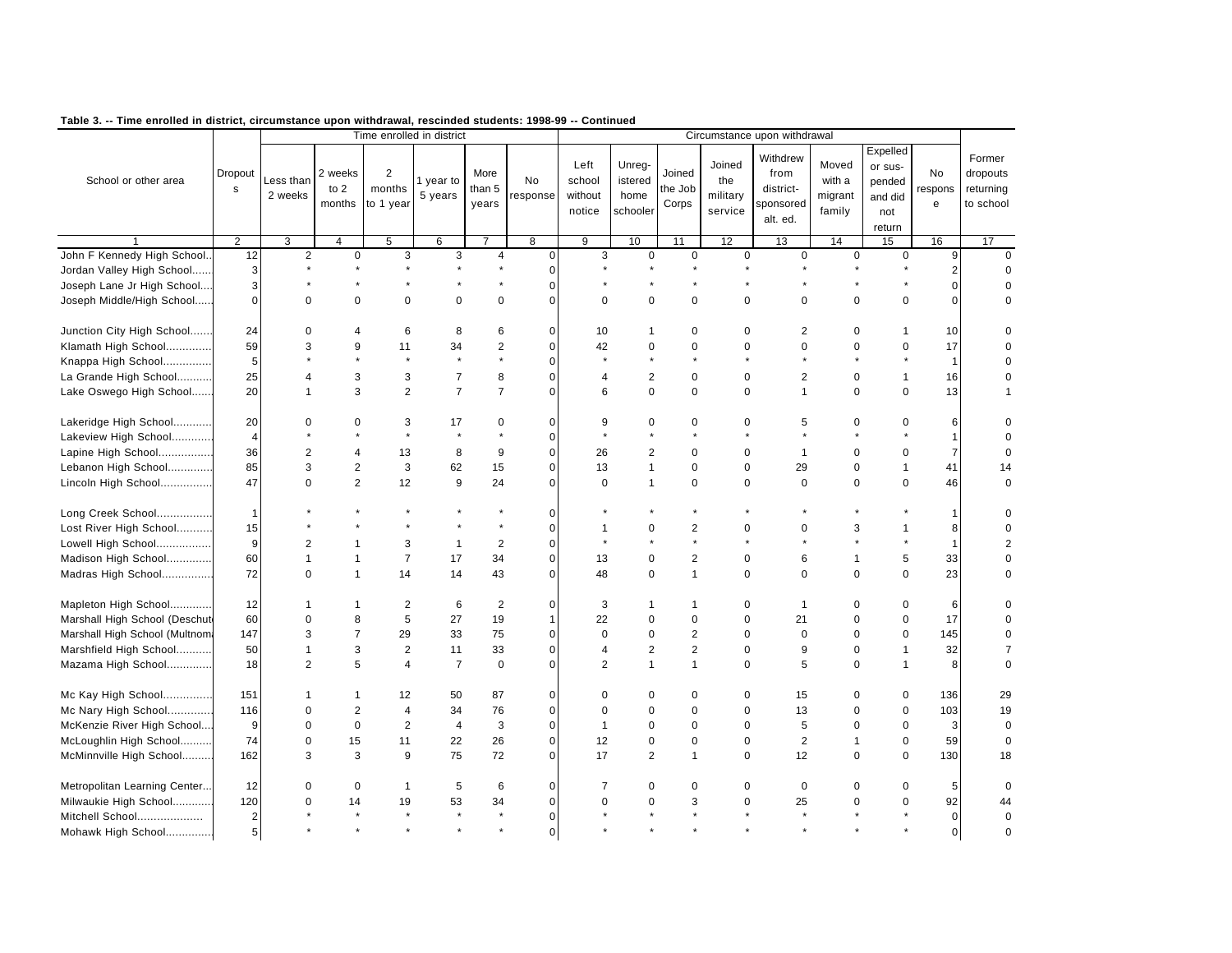|                               |                |                      |                           |                                       | Time enrolled in district |                         |                |                                     |                                       |                            |                                      | Circumstance upon withdrawal                           |                                      |                                                           |                         |                                              |
|-------------------------------|----------------|----------------------|---------------------------|---------------------------------------|---------------------------|-------------------------|----------------|-------------------------------------|---------------------------------------|----------------------------|--------------------------------------|--------------------------------------------------------|--------------------------------------|-----------------------------------------------------------|-------------------------|----------------------------------------------|
| School or other area          | Dropout<br>s   | Less than<br>2 weeks | 2 weeks<br>to 2<br>months | $\overline{c}$<br>months<br>to 1 year | 1 year to<br>5 years      | More<br>than 5<br>years | No<br>response | Left<br>school<br>without<br>notice | Unreg-<br>istered<br>home<br>schooler | Joined<br>the Job<br>Corps | Joined<br>the<br>military<br>service | Withdrew<br>from<br>district-<br>sponsored<br>alt. ed. | Moved<br>with a<br>migrant<br>family | Expelled<br>or sus-<br>pended<br>and did<br>not<br>return | No<br>respons<br>e      | Former<br>dropouts<br>returning<br>to school |
|                               | 2              | 3                    | 4                         | 5                                     | 6                         | 7                       | 8              | 9                                   | 10                                    | 11                         | 12                                   | 13                                                     | 14                                   | 15                                                        | 16                      | 17                                           |
| Molalla Alternative Options   | 19             |                      |                           |                                       |                           |                         | $\mathbf 0$    | 3                                   | $\mathbf 0$                           | $\mathbf 0$                | $\mathbf{1}$                         | 10                                                     | $\mathbf 0$                          | $\mathbf 0$                                               | 5                       | $\overline{1}$                               |
| Molalla High School           | 25             | 1                    | 0                         | 8                                     | 16                        | $\pmb{0}$               | 0              | 6                                   | 0                                     | $\mathbf 0$                | 0                                    | $\mathbf 0$                                            | 0                                    | $\mathbf{1}$                                              | 18                      | 2                                            |
| Monroe High School            | 10             | $\mathbf 0$          | $\mathbf{1}$              | $\mathbf 0$                           | $\overline{2}$            | $\overline{7}$          | $\mathbf 0$    | $\mathbf 0$                         | $\mathbf 0$                           | $\mathbf 0$                | $\Omega$                             | $\mathbf 0$                                            | $\mathbf 0$                          | $\mathbf 0$                                               | 10                      |                                              |
| Monument School               | $\mathbf 0$    | $\mathbf 0$          | $\mathbf 0$               | $\mathbf 0$                           | $\mathbf 0$               | $\mathbf 0$             | $\mathbf 0$    | $\mathbf 0$                         | $\mathbf 0$                           | $\mathbf 0$                | $\Omega$                             | $\mathbf 0$                                            | $\mathbf 0$                          | $\mathbf 0$                                               | $\pmb{0}$               | 0                                            |
| Mt View High School           | 47             | 1                    | 3                         | $\overline{4}$                        | 21                        | 18                      | $\mathbf 0$    | 22                                  | 3                                     | $\mathbf 0$                | $\mathbf 1$                          | 3                                                      | $\mathbf 0$                          | $\mathbf 0$                                               | 18                      | $\mathbf 0$                                  |
| Myrtle Point High School      | 10             | $\mathbf 0$          | $\mathbf 0$               | $\mathbf 0$                           | 6                         | $\overline{4}$          | $\mathbf 0$    | $\mathbf 0$                         | 3                                     | $\mathbf 0$                | $\mathbf 0$                          | 4                                                      | $\mathbf 0$                          | $\mathbf 0$                                               | 3                       | 4                                            |
| Neah-Kah-Nie Jr-Sr High Schor | 9              | 0                    | 0                         | 3                                     | 5                         | $\mathbf{1}$            | 0              | 5                                   | 0                                     | 0                          | $\Omega$                             | 4                                                      | $\mathbf 0$                          | 0                                                         | 0                       | 3                                            |
| Nestucca High School          | $\overline{7}$ | $\mathbf 0$          | $\overline{2}$            | $\overline{2}$                        | 3                         | $\mathbf 0$             | $\mathbf 0$    | $\mathbf 0$                         | $\mathbf 0$                           | $\mathbf 0$                | $\mathbf 0$                          | $\pmb{0}$                                              | $\mathbf 0$                          | $\pmb{0}$                                                 | $\overline{7}$          | $\mathbf 0$                                  |
| Newberg High School           | 91             | 1                    | $\overline{7}$            | 8                                     | 31                        | 44                      | $\mathbf 0$    | 11                                  | 3                                     | $\Omega$                   | $\Omega$                             | 32                                                     | $\Omega$                             | $\mathbf 0$                                               | 45                      | 13                                           |
| Newport High School           | 54             | $\overline{2}$       | $\overline{2}$            | 9                                     | 11                        | 30                      | $\mathbf 0$    | $\overline{2}$                      | 0                                     | $\mathbf{1}$               | $\mathbf 0$                          | $\pmb{0}$                                              | $\mathbf 0$                          | $\mathbf{1}$                                              | 50                      | 13                                           |
| North Bend High School        | 51             | $\Omega$             | 3                         | 16                                    | 32                        | $\mathbf 0$             | $\mathbf 0$    | 46                                  | $\mathbf{1}$                          | $\overline{1}$             | $\Omega$                             | $\mathbf 0$                                            | $\mathbf 0$                          | $\overline{1}$                                            | $\overline{2}$          | $\mathbf 0$                                  |
| North Douglas High School     | $\overline{4}$ |                      |                           |                                       |                           | $\star$                 | $\mathbf 0$    | $\star$                             |                                       |                            |                                      |                                                        |                                      |                                                           | 2                       | $\mathbf 0$                                  |
| North Eugene High School      | 46             | 8                    | 5                         | 20                                    | 11                        | $\overline{2}$          | $\mathbf 0$    | 25                                  | 0                                     | 1                          | $\Omega$                             | 0                                                      | $\mathbf 0$                          | 0                                                         | 20                      | $\Omega$                                     |
| North Lake School             | $\mathbf 0$    | $\Omega$             | $\Omega$                  | $\mathbf 0$                           | $\mathbf 0$               | $\mathbf 0$             | $\mathbf 0$    | $\mathbf 0$                         | $\mathbf 0$                           | $\mathsf 0$                | $\Omega$                             | $\mathbf 0$                                            | $\mathbf 0$                          | $\pmb{0}$                                                 | $\pmb{0}$               | $\mathbf 0$                                  |
| North Marion High School      | 28             | Δ                    | $\overline{7}$            | 14                                    | $\mathbf{1}$              | $\overline{2}$          | $\mathbf 0$    | 21                                  | $\mathbf 0$                           | $\mathbf 0$                | $\mathbf 0$                          | $\mathbf 0$                                            | $\mathbf 0$                          | $\overline{\mathbf{4}}$                                   | 3                       | 1                                            |
| North Medford High School     | 156            | $\mathbf 0$          | 6                         | 21                                    | 55                        | 74                      | $\mathbf 0$    | 52                                  | 5                                     | $\mathbf 0$                | 3                                    | 24                                                     | $\mathbf{1}$                         | $\mathbf{1}$                                              | 70                      | 5                                            |
| North Powder School           | $\mathbf 0$    | $\mathbf 0$          | 0                         | $\mathbf 0$                           | $\mathbf 0$               | $\mathbf 0$             | 0              | 0                                   | 0                                     | 0                          | 0                                    | 0                                                      | $\mathbf 0$                          | 0                                                         | $\mathbf 0$             | $\mathbf 0$                                  |
| North Salem High School       | 170            | $\Omega$             | 3                         | 10                                    | 63                        | 94                      | $\mathbf 0$    | $\mathbf 0$                         | $\mathbf 0$                           | $\mathbf 0$                | $\mathbf 0$                          | 30                                                     | $\mathbf 0$                          | $\pmb{0}$                                                 | 140                     | 26                                           |
| North Valley High School      | 34             | 0                    | 1                         | 12                                    | 14                        | $\overline{7}$          | $\mathbf 0$    | 14                                  | 1                                     | $\overline{1}$             | $\mathbf 0$                          | $\overline{2}$                                         | $\mathbf{1}$                         | $\overline{c}$                                            | 13                      | $\mathbf 0$                                  |
| Nyssa High School             | 18             | $\mathbf 0$          | $\mathbf{1}$              | $\overline{2}$                        | 8                         | $\overline{7}$          | $\mathbf 0$    | 5                                   | $\mathbf 0$                           | $\mathsf 0$                | $\mathbf 0$                          | 8                                                      | $\mathbf 0$                          | $\pmb{0}$                                                 | 5                       | $\mathbf 0$                                  |
| Oakland High School           | $\overline{7}$ | $\Omega$             | 3                         | $\mathbf{1}$                          | $\mathbf{1}$              | $\overline{2}$          | $\mathbf 0$    | $\Omega$                            | $\mathbf{1}$                          | $\mathbf 0$                | $\Omega$                             | $\overline{4}$                                         | $\mathbf 0$                          | $\mathbf 0$                                               | $\overline{\mathbf{c}}$ | $\mathbf 0$                                  |
| Oakridge High School          | 17             | $\Omega$             | $\overline{4}$            | $\overline{2}$                        | $\overline{7}$            | $\overline{4}$          | $\mathbf 0$    | $\overline{7}$                      | $\mathbf 0$                           | $\overline{1}$             | $\Omega$                             | 5                                                      | $\mathbf 0$                          | 0                                                         | $\overline{4}$          | $\Omega$                                     |
| Ontario High School           | 51             | 1                    | 9                         | 8                                     | 16                        | 17                      | $\mathbf 0$    | $\overline{4}$                      | $\mathbf 0$                           | $\overline{1}$             | $\Omega$                             | 9                                                      | $\mathbf 0$                          | $\mathbf 0$                                               | 37                      | O                                            |
| Opportunity Center            | 73             | $\mathbf 0$          | $\mathbf 0$               | 10                                    | 26                        | 37                      | $\mathbf 0$    | 61                                  | 0                                     | 0                          | $\mathbf 0$                          | $\overline{4}$                                         | $\mathbf 0$                          | 4                                                         | $\overline{4}$          | $\mathbf 0$                                  |
| Oregon City HS - Freshmen     | 14             | $\mathbf 0$          | $\overline{2}$            | 8                                     | 3                         | $\overline{1}$          | $\mathbf 0$    | $\overline{4}$                      | $\mathbf 0$                           | $\mathbf 0$                | $\mathbf 0$                          | 5                                                      | $\mathsf 0$                          | $\mathbf{1}$                                              | $\overline{4}$          | $\mathbf 0$                                  |
| Oregon City HS - Jackson      | 98             | $\Omega$             | $\overline{4}$            | 8                                     | 25                        | 61                      | $\mathbf 0$    | 12                                  | $\mathbf{1}$                          | $\mathbf 0$                | $\mathbf 0$                          | 22                                                     | $\mathbf 0$                          | $\overline{2}$                                            | 61                      | 0                                            |
| Pacific High School           | $\overline{7}$ | $\mathbf 0$          |                           | $\mathbf 1$                           | 3                         | $\overline{2}$          | $\mathbf 0$    | 3                                   | $\mathbf 0$                           | 0                          | 0                                    | 1                                                      | $\mathbf 0$                          | 0                                                         | 3                       | 0                                            |
| Paisley School                | $\mathbf 1$    |                      |                           | $\star$                               | $\star$                   | $\star$                 | $\mathbf 0$    |                                     |                                       |                            |                                      |                                                        |                                      | $\star$                                                   | $\mathbf{1}$            | 0                                            |
| Parkrose High School          | 79             | 1                    | 5                         | 19                                    | 28                        | 26                      | $\mathbf 0$    | $\mathbf 0$                         | $\mathbf 0$                           | $\mathbf 1$                | 0                                    | $\mathbf 0$                                            | $\mathbf 0$                          | $\mathbf 0$                                               | 78                      | 0                                            |
| Pendleton High School         | 72             | $\mathbf 0$          | $\mathbf{1}$              | 11                                    | 31                        | 29                      | $\mathbf 0$    | 48                                  | 1                                     | $\mathbf 2$                | $\mathbf 0$                          | 16                                                     | $\pmb{0}$                            | $\pmb{0}$                                                 | 5                       | $\Omega$                                     |
| Perrydale School              | $\mathbf 0$    | $\Omega$             | $\Omega$                  | $\Omega$                              | $\Omega$                  | $\mathbf 0$             | $\mathbf 0$    | $\mathbf 0$                         | $\mathbf 0$                           | $\mathbf 0$                | $\mathbf 0$                          | $\mathbf 0$                                            | $\mathbf 0$                          | $\mathbf 0$                                               | $\pmb{0}$               | $\Omega$                                     |
| Philomath High School         | 27             | $\overline{2}$       | $\mathbf{1}$              | $\overline{2}$                        | 16                        | 5                       | $\mathbf{1}$   |                                     |                                       |                            |                                      |                                                        |                                      |                                                           | $\mathbf{1}$            | 8                                            |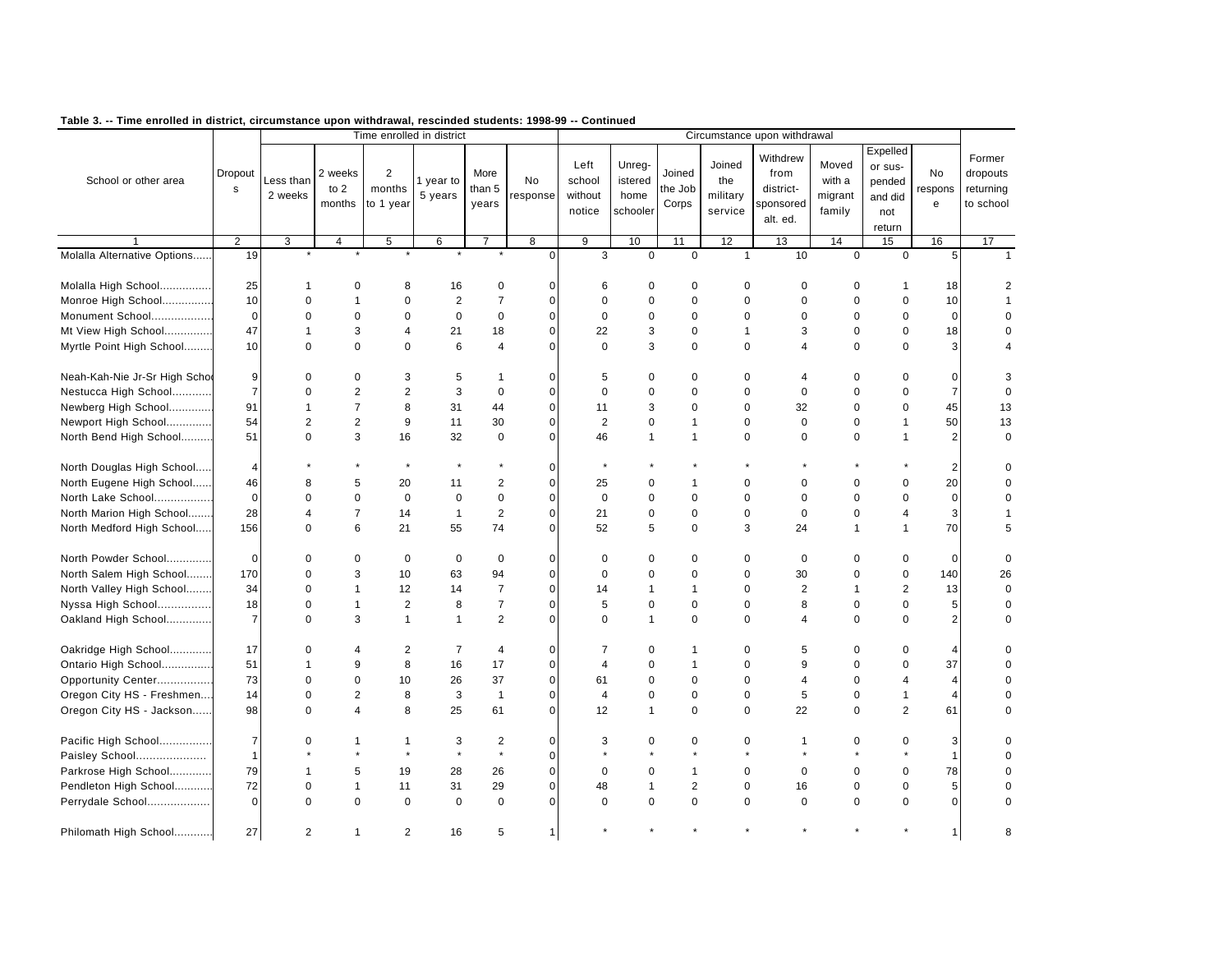|                                 |                         |                      |                             |                                       | Time enrolled in district |                         |                      |                                     |                                       |                            |                                      | Circumstance upon withdrawal                           |                                      |                                                           |                           |                                              |
|---------------------------------|-------------------------|----------------------|-----------------------------|---------------------------------------|---------------------------|-------------------------|----------------------|-------------------------------------|---------------------------------------|----------------------------|--------------------------------------|--------------------------------------------------------|--------------------------------------|-----------------------------------------------------------|---------------------------|----------------------------------------------|
| School or other area            | Dropout<br>s            | Less than<br>2 weeks | 2 weeks<br>to $2$<br>months | $\overline{2}$<br>months<br>to 1 year | 1 year to<br>5 years      | More<br>than 5<br>years | <b>No</b><br>esponse | Left<br>school<br>without<br>notice | Unreg-<br>istered<br>home<br>schooler | Joined<br>the Job<br>Corps | Joined<br>the<br>military<br>service | Withdrew<br>from<br>district-<br>sponsored<br>alt. ed. | Moved<br>with a<br>migrant<br>family | Expelled<br>or sus-<br>pended<br>and did<br>not<br>return | <b>No</b><br>respons<br>e | Former<br>dropouts<br>returning<br>to school |
|                                 | 2                       | 3                    | $\overline{4}$              | 5                                     | 6                         |                         | 8                    | 9                                   | 10                                    | 11                         | 12                                   | 13                                                     | 14                                   | 15                                                        | 16                        | 17                                           |
| Phoenix High School             | 73                      | $\pmb{0}$            | 6                           | 19                                    | 47                        | $\mathbf{1}$            | $\pmb{0}$            | 9                                   | $\mathbf{1}$                          | $\mathbf 0$                | $\mathbf 0$                          | 13                                                     | $\mathbf{1}$                         | $\mathbf 0$                                               | 49                        | $\Omega$                                     |
| Pilot Rock High School          | 9                       | $\mathbf{1}$         | $\mathbf 0$                 | 3                                     | $\mathbf{1}$              | 4                       | $\pmb{0}$            | 5                                   | $\mathbf 0$                           | 0                          | $\mathbf 0$                          | 0                                                      | 0                                    | $\mathbf 0$                                               | 4                         | $\Omega$                                     |
| Pine Eagle High School          | $\overline{2}$          |                      |                             |                                       |                           | $\star$                 | 0                    | $\star$                             | $\star$                               | $\star$                    |                                      | $\star$                                                | $\star$                              | $\star$                                                   | $\mathbf 0$               | $\Omega$                                     |
| Pleasant Hill High School       | 9                       | $\mathbf 0$          | $\mathbf 0$                 | 3                                     | $\overline{4}$            | $\overline{2}$          | 0                    | 5                                   | $\mathbf{1}$                          | $\mathbf 0$                | $\mathbf 0$                          | $\mathbf 0$                                            | $\mathbf 0$                          | $\mathbf 0$                                               | 3                         |                                              |
| Powers High School              | $\overline{2}$          |                      |                             |                                       |                           |                         | $\mathbf 0$          |                                     |                                       |                            |                                      |                                                        |                                      |                                                           | $\mathbf{1}$              |                                              |
| PPS Alternative Programs        | 1,288                   | 39                   | 111                         | 358                                   | 274                       | 506                     | $\pmb{0}$            | 450                                 | $\overline{2}$                        | 5                          | $\mathbf 1$                          | 613                                                    | $\mathbf 0$                          | 37                                                        | 180                       |                                              |
| Prairie City School             | $\mathbf 0$             | $\mathbf 0$          | $\mathbf 0$                 | $\mathbf 0$                           | $\mathbf 0$               | $\pmb{0}$               | 0                    | $\mathbf 0$                         | $\mathbf 0$                           | $\mathbf 0$                | $\mathbf 0$                          | $\mathbf 0$                                            | $\mathbf 0$                          | $\mathbf 0$                                               | $\mathbf 0$               | $\Omega$                                     |
| Prospect High School            | 6                       |                      |                             | $\star$                               | $\star$                   | $\star$                 | 0                    | $\mathbf 0$                         | $\mathbf 0$                           | $\pmb{0}$                  | $\mathbf 0$                          | $\pmb{0}$                                              | $\mathbf 0$                          | $\mathbf 0$                                               | 6                         |                                              |
| Rainier High School             | $\overline{7}$          | $\mathbf{1}$         | 3                           | $\mathbf{1}$                          | 2                         | $\mathbf 0$             | 0                    | $\overline{1}$                      | $\mathbf 0$                           | $\mathbf 0$                | $\mathbf 0$                          | $\overline{2}$                                         | $\mathbf 0$                          | $\mathbf{1}$                                              | 3                         | $\Omega$                                     |
| Redmond High School             | 75                      |                      | 5                           | 12                                    | 19                        | 38                      | $\Omega$             | 14                                  | $\Omega$                              | $\overline{2}$             | $\Omega$                             | 35                                                     | 2                                    | 4                                                         | 18                        |                                              |
| Reedsport High School           | $\overline{7}$          | $\mathbf 0$          | 3                           | 3                                     | $\mathbf 0$               | $\mathbf{1}$            | 0                    | 2                                   | $\mathbf 0$                           | $\mathbf 0$                | $\mathbf 0$                          | $\mathbf 0$                                            | $\mathbf 0$                          | $\mathbf{1}$                                              | $\overline{4}$            | $\Omega$                                     |
| Rex Putnam High School          | 52                      | $\mathbf 0$          | $\mathbf{1}$                | $\overline{4}$                        | 27                        | 20                      | 0                    | $\mathbf 0$                         | $\mathbf 0$                           | $\mathbf 0$                | $\mathbf 0$                          | $\mathbf{1}$                                           | $\mathbf 0$                          | $\mathbf{1}$                                              | 50                        | $\Omega$                                     |
| Reynolds High School            | 128                     | 0                    | $\overline{2}$              | 45                                    | 81                        | $\pmb{0}$               | 0                    | 73                                  | $\mathbf{1}$                          | $\mathbf{1}$               | $\mathbf 0$                          | 4                                                      | $\mathbf{1}$                         | $\mathbf{1}$                                              | 47                        | $\overline{7}$                               |
| Riddle High School              | 15                      | $\mathbf 0$          | $\overline{2}$              | $\overline{7}$                        | 5                         | $\mathbf{1}$            | 0                    | $\overline{7}$                      | $\mathbf 0$                           | $\mathbf 0$                | $\mathbf 0$                          | $\overline{7}$                                         | $\mathbf 0$                          | $\mathbf{1}$                                              | $\mathbf 0$               | $\Omega$                                     |
| Riverdale High School           | $\mathbf{1}$            |                      |                             |                                       |                           |                         | 0                    |                                     |                                       |                            |                                      |                                                        |                                      |                                                           | $\mathbf 0$               |                                              |
| Riverside High School           | 34                      | 1                    | 6                           | 15                                    | 6                         | 6                       | $\pmb{0}$            | 18                                  | -1                                    | $\mathbf 0$                | $\mathbf 0$                          | 14                                                     | $\mathbf 0$                          | $\mathbf 0$                                               | $\mathbf{1}$              |                                              |
| Rogue River High School         | 21                      | $\overline{2}$       | $\overline{2}$              | $\overline{4}$                        | $\overline{7}$            | 6                       | $\pmb{0}$            | 17                                  | 1                                     | $\overline{2}$             | $\mathbf 0$                          | $\mathbf 0$                                            | $\mathbf 0$                          | $\mathbf 0$                                               | $\mathbf{1}$              |                                              |
| Roosevelt High School           | 81                      | 0                    | 5                           | 9                                     | 24                        | 43                      | 0                    | 41                                  | $\mathbf{1}$                          | $\mathbf 0$                | $\mathbf 0$                          | $\mathbf 0$                                            | $\mathbf 0$                          | $\mathbf{1}$                                              | 38                        | $\Omega$                                     |
| Roseburg High School            | 170                     | 1                    | $\overline{7}$              | 27                                    | 74                        | 61                      | 0                    | 18                                  | $\mathbf 0$                           | $\mathbf 0$                | $\mathbf{1}$                         | 117                                                    | $\mathbf 0$                          | 2                                                         | 32                        | $\overline{7}$                               |
| Salem-Keizer Alternative Progra | 90                      | $\mathbf 0$          | $\overline{2}$              | 4                                     | 28                        | 56                      | 0                    | $\mathbf 0$                         | 0                                     | $\mathbf 0$                | 0                                    | 10                                                     | 0                                    | $\mathbf 0$                                               | 80                        | 19                                           |
| Sam Barlow High School          | 117                     | 25                   | 6                           | 24                                    | 61                        | 1                       | 0                    | 3                                   | 3                                     | $\mathbf{1}$               | $\mathbf 0$                          | $\overline{2}$                                         | $\mathbf 0$                          | $\overline{4}$                                            | 104                       | $\mathbf 0$                                  |
| Sandy High School               | 83                      | $\overline{2}$       | $\overline{7}$              | 25                                    | 49                        | $\pmb{0}$               | $\pmb{0}$            | 11                                  | 0                                     | $\mathbf 0$                | $\mathbf 0$                          | $\mathbf 0$                                            | $\mathbf 0$                          | $\mathbf{1}$                                              | 71                        | 4                                            |
| Santiam High School             | 17                      | 6                    | 8                           | 3                                     | 0                         | $\pmb{0}$               | 0                    | 9                                   | $\mathbf{1}$                          | $\mathbf{1}$               | $\mathbf 0$                          | 5                                                      | 1                                    | $\mathbf 0$                                               | $\mathbf 0$               | 6                                            |
| Scappoose High School           | 11                      | $\overline{2}$       | 1                           | 5                                     | 3                         | $\Omega$                | $\Omega$             | 6                                   | $\mathbf{1}$                          | $\Omega$                   | $\Omega$                             | $\Omega$                                               | $\Omega$                             | $\overline{4}$                                            | $\mathbf 0$               | $\Omega$                                     |
| School Of Arts & Communicati    | 21                      | $\mathbf 0$          | 1                           | 1                                     | 6                         | 13                      | 0                    | 6                                   | $\mathbf 0$                           | $\mathbf 0$                | $\mathbf 0$                          | 1                                                      | $\mathbf 0$                          | $\mathbf 0$                                               | 14                        | $\Omega$                                     |
| School Of Science & Technolo    | 5                       |                      |                             |                                       |                           | $\star$                 | 0                    |                                     |                                       |                            |                                      |                                                        |                                      | $\star$                                                   | $\mathbf 0$               | $\Omega$                                     |
| Scio High School                | 12                      | 1                    | $\Omega$                    | $\overline{\mathcal{A}}$              | 5                         | $\mathbf 0$             | $\overline{c}$       | 5                                   | $\mathbf 0$                           | $\mathbf 0$                | $\mathbf{1}$                         | $\Omega$                                               | $\mathbf{1}$                         | $\mathbf 0$                                               | 5                         | 3                                            |
| Seaside High School             | 29                      | 1                    | 3                           | $\overline{7}$                        | 17                        | $\mathbf{1}$            | 0                    | 8                                   | $\mathbf 0$                           | $\mathbf 0$                | $\mathbf 0$                          | 9                                                      | $\mathbf 0$                          | $\mathbf 0$                                               | 12                        |                                              |
| Sheridan High School            | 10                      | $\Omega$             | $\Omega$                    | $\overline{1}$                        | 6                         | $\mathbf 2$             | 1                    | 3                                   | $\mathbf 0$                           | $\mathbf 0$                | $\Omega$                             | 3                                                      | $\mathbf 0$                          | 1                                                         | 3                         | $\Omega$                                     |
| Sherman High School             | $\overline{\mathbf{1}}$ |                      |                             |                                       |                           |                         | $\Omega$             |                                     |                                       |                            |                                      |                                                        |                                      |                                                           | 1                         |                                              |
| Sherwood High School            | 12                      |                      | $\mathbf{1}$                | 6                                     | 4                         | 0                       | 0                    |                                     | $\mathbf 0$                           | $\mathbf 0$                | 0                                    | $\Omega$                                               | $\Omega$                             | $\mathbf 0$                                               | 11                        |                                              |
| Silverton High School           | 106                     | 3                    | 10                          | 14                                    | 79                        | $\pmb{0}$               | 0                    | $\overline{4}$                      | 4                                     | $\overline{1}$             | $\mathbf 0$                          | 4                                                      | $\mathbf 0$                          | $\mathbf{1}$                                              | 92                        | $\overline{2}$                               |
| Sisters High School             | 10                      | $\Omega$             | $\overline{2}$              | $\overline{2}$                        | 3                         | 3                       | 0                    | $\Omega$                            | $\Omega$                              | $\Omega$                   | $\Omega$                             | Δ                                                      | $\Omega$                             | $\Omega$                                                  | $6 \,$                    | $\Omega$                                     |
|                                 |                         |                      |                             |                                       |                           |                         |                      |                                     |                                       |                            |                                      |                                                        |                                      |                                                           |                           |                                              |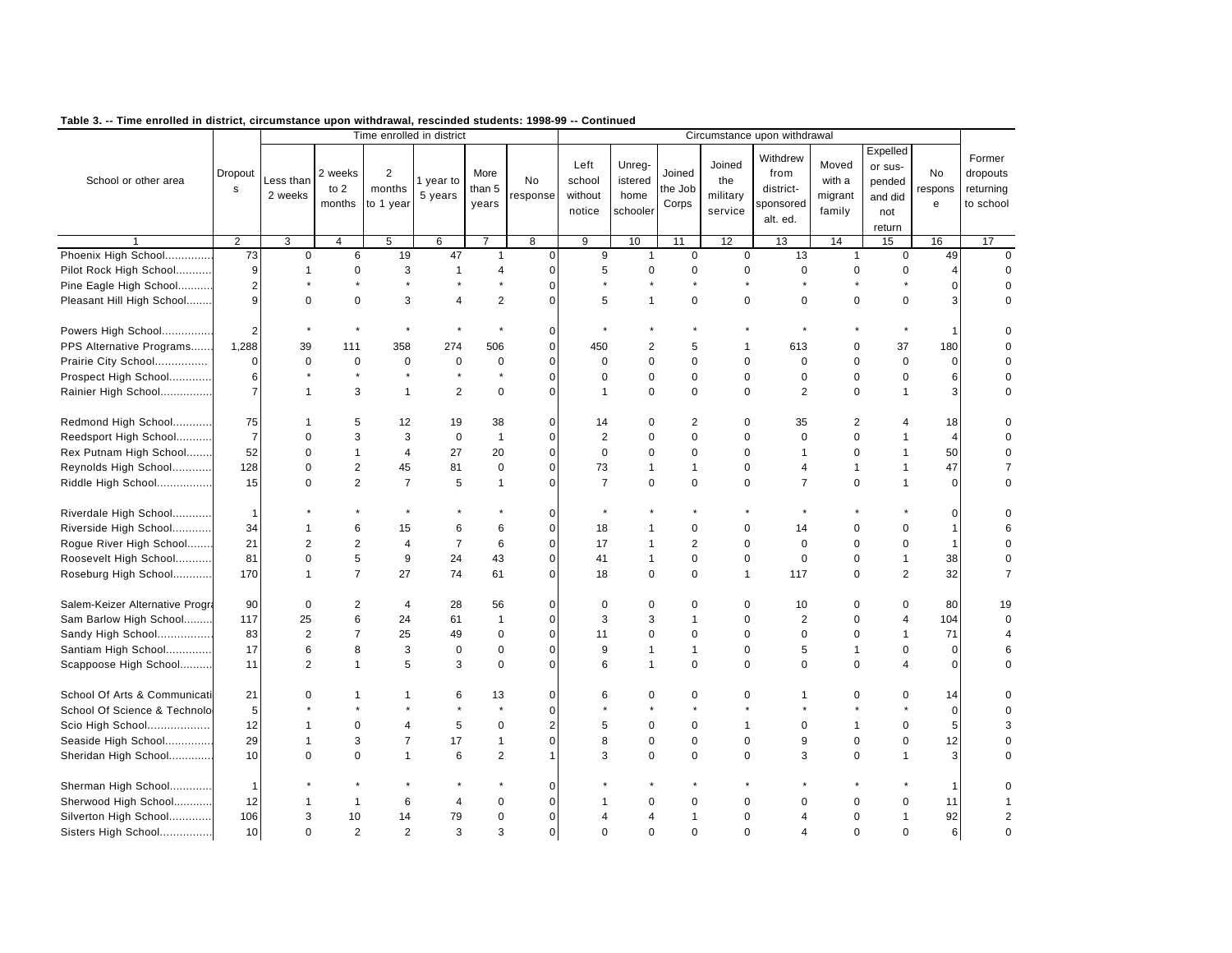|                            |                |                      |                           |                                       | Time enrolled in district |                         |                |                                     |                                       |                            |                                      | Circumstance upon withdrawal                           |                                      |                                                           |                    |                                              |
|----------------------------|----------------|----------------------|---------------------------|---------------------------------------|---------------------------|-------------------------|----------------|-------------------------------------|---------------------------------------|----------------------------|--------------------------------------|--------------------------------------------------------|--------------------------------------|-----------------------------------------------------------|--------------------|----------------------------------------------|
| School or other area       | Dropout<br>s   | Less than<br>2 weeks | 2 weeks<br>to 2<br>months | $\overline{2}$<br>months<br>to 1 year | 1 year to<br>5 years      | More<br>than 5<br>years | No<br>esponse  | Left<br>school<br>without<br>notice | Unreg-<br>istered<br>home<br>schooler | Joined<br>the Job<br>Corps | Joined<br>the<br>military<br>service | Withdrew<br>from<br>district-<br>sponsored<br>alt. ed. | Moved<br>with a<br>migrant<br>family | Expelled<br>or sus-<br>pended<br>and did<br>not<br>return | No<br>respons<br>e | Former<br>dropouts<br>returning<br>to school |
|                            | $\overline{2}$ | 3                    | 4                         | 5                                     | 6                         |                         | 8              | 9                                   | 10                                    | 11                         | 12                                   | 13                                                     | 14                                   | 15                                                        | 16                 | 17                                           |
| Siuslaw High School        | 29             | $\mathbf 0$          | 6                         | $\overline{7}$                        | 13                        | 3                       | $\mathbf 0$    | $\overline{2}$                      | $\Omega$                              | $\mathbf{1}$               | $\Omega$                             | 9                                                      | $\mathbf 0$                          | $\mathbf 0$                                               | 17                 | $\Omega$                                     |
| South Albany High School   | 95             | $\mathbf 0$          | 3                         | 13                                    | 24                        | 55                      | 0              | 3                                   | $\mathbf 0$                           | $\mathbf 1$                | $\Omega$                             | 40                                                     | 2                                    | 3                                                         | 46                 | 10                                           |
| South Eugene High School   | 28             | $\mathbf 0$          | 3                         | 3                                     | 9                         | 13                      | $\pmb{0}$      | 3                                   | $\mathbf 0$                           | $\overline{1}$             | $\Omega$                             | $\pmb{0}$                                              | $\pmb{0}$                            | $\overline{1}$                                            | 23                 | $\mathbf 0$                                  |
| South Lane Academy         | 17             | 1                    | 5                         | $\mathbf{1}$                          | $\mathbf{1}$              | $\overline{7}$          | $\overline{2}$ | $\overline{2}$                      | $\mathbf 0$                           | $\mathbf 0$                | $\mathbf 0$                          | 8                                                      | $\mathbf 0$                          | $\mathbf 0$                                               | $\overline{7}$     | $\mathbf{1}$                                 |
| South Medford High School  | 176            | $\mathbf 0$          | 6                         | 32                                    | 64                        | 74                      | $\mathbf 0$    | 11                                  | 1                                     | 2                          | 4                                    | 2                                                      | 8                                    | 4                                                         | 144                | 13                                           |
| South Salem High School    | 101            | $\Omega$             | 3                         | 6                                     | 35                        | 57                      | $\mathbf 0$    | $\Omega$                            | $\mathbf 0$                           | $\Omega$                   | $\mathbf 0$                          | 18                                                     | $\mathbf 0$                          | $\mathbf 0$                                               | 83                 | 20                                           |
| South Umpqua High School   | 48             | 0                    | $\mathbf{1}$              | 12                                    | 23                        | 11                      | 1              | 36                                  | $\mathbf 1$                           | $\mathbf 0$                | 0                                    | $\mathbf 0$                                            | $\mathbf 0$                          | 5                                                         | 6                  | $\overline{2}$                               |
| Sprague High School        | 158            | $\mathbf 0$          | 5                         | 8                                     | 58                        | 87                      | $\mathbf 0$    | $\mathbf 0$                         | $\mathbf 0$                           | $\mathbf 0$                | $\mathbf 0$                          | 32                                                     | $\mathbf 0$                          | 3                                                         | 123                | 19                                           |
| Spray School               | $\Omega$       | $\Omega$             | $\Omega$                  | $\mathbf 0$                           | $\Omega$                  | $\mathbf 0$             | $\mathbf 0$    | $\Omega$                            | $\Omega$                              | $\Omega$                   | $\Omega$                             | $\Omega$                                               | $\Omega$                             | $\mathbf 0$                                               | $\mathbf 0$        | $\mathbf 0$                                  |
| Springfield High School    | 92             | 0                    | $\overline{7}$            | 23                                    | 36                        | 26                      | $\mathbf 0$    | 43                                  | 0                                     | 0                          | $\mathbf 0$                          | 10                                                     | $\overline{2}$                       | $\overline{2}$                                            | 35                 | 0                                            |
| St Helens High School      | 56             | $\mathbf 0$          | $\mathbf{1}$              | 14                                    | 15                        | 26                      | $\mathbf 0$    | 12                                  | $\overline{2}$                        | $\mathsf 0$                | $\mathbf 0$                          | 34                                                     | $\mathbf 0$                          | $\mathbf{1}$                                              | $\overline{7}$     | 0                                            |
| St Paul High School        | $\mathbf{1}$   |                      |                           |                                       |                           | $\star$                 | $\mathbf 0$    |                                     |                                       |                            |                                      |                                                        |                                      |                                                           | 1                  | $\mathbf 1$                                  |
| Stanfield Secondary School | $\overline{7}$ |                      |                           |                                       |                           | $\star$                 | $\mathbf 0$    | $\mathbf 0$                         | $\mathbf 0$                           | $\mathbf 0$                | $\mathbf 0$                          | $\mathbf 0$                                            | $\mathbf 0$                          | 0                                                         | $\overline{7}$     | 1                                            |
| Stayton High School        | 45             | $\overline{2}$       |                           | 12                                    | 27                        | $\mathbf 0$             | $\mathbf 0$    | $\mathbf{1}$                        | $\mathbf 0$                           | $\mathsf 0$                | $\mathbf 0$                          | 11                                                     | $\mathbf 0$                          | $\mathbf{1}$                                              | 32                 | $\mathbf 0$                                  |
| Sunset High School         | 102            | $\Omega$             | $\overline{2}$            | 27                                    | 39                        | 34                      | $\mathbf 0$    | 37                                  | $\mathbf{1}$                          | $\mathbf 0$                | $\mathbf{1}$                         | $\overline{7}$                                         | $\overline{4}$                       | $\mathbf{1}$                                              | 51                 | 12                                           |
| Sutherlin High School      | 26             | $\mathbf 0$          | $\mathbf{1}$              | 5                                     | 13                        | $\overline{7}$          | $\mathbf 0$    | $\overline{2}$                      | $\mathbf 0$                           | $\overline{1}$             | $\mathbf 0$                          | 12                                                     | $\mathbf 0$                          | $\mathbf{1}$                                              | 10                 | $\mathbf{1}$                                 |
| Sweet Home High School     | 79             | 1                    | 10                        | $\overline{7}$                        | 23                        | 38                      | $\mathbf 0$    | $\overline{4}$                      | 0                                     | 0                          | 0                                    | 5                                                      | $\mathbf 0$                          | $\pmb{0}$                                                 | 70                 | 8                                            |
| Taft High School           | 84             | 9                    | 9                         | 15                                    | 24                        | 27                      | $\mathbf 0$    | $\mathbf 0$                         | $\mathbf{1}$                          | $\mathbf 0$                | $\Omega$                             | $\mathbf 0$                                            | $\Omega$                             | $\mathbf 0$                                               | 83                 | 10                                           |
| The Dalles High School     | 71             | 9                    | 1                         | 12                                    | 33                        | 16                      | $\mathbf 0$    | 39                                  | $\overline{2}$                        | $\mathbf 0$                | $\mathbf 0$                          | 10                                                     | $\mathbf{1}$                         | 0                                                         | 19                 | 0                                            |
| Thurston High School       | 84             | 4                    | 6                         | 12                                    | 28                        | 34                      | $\mathbf 0$    | 10                                  | $\mathbf 0$                           | $\mathbf 0$                | $\Omega$                             | $\mathbf{1}$                                           | $\mathbf{1}$                         | 3                                                         | 69                 | $\Omega$                                     |
| Tigard High School         | 81             | 1                    | 5                         | 23                                    | 39                        | 13                      | $\pmb{0}$      | 39                                  | $\mathbf 0$                           | $\mathbf 0$                | $\mathbf 0$                          | 5                                                      | $\mathbf 0$                          | $\overline{2}$                                            | 35                 | $\mathbf 0$                                  |
| Tillamook High School      | 47             | 6                    |                           | 5                                     | 34                        | $\overline{1}$          | $\mathbf 0$    | 25                                  | $\mathbf 0$                           | $\mathbf{1}$               | $\mathbf 0$                          | 17                                                     | $\overline{2}$                       | 0                                                         | $\overline{2}$     | $\Omega$                                     |
| Toledo High School         | 24             | $\overline{2}$       | $\overline{\mathbf{c}}$   | 5                                     | $\overline{\mathbf{c}}$   | 13                      | $\mathbf 0$    | 3                                   | $\mathbf 0$                           | $\mathbf 2$                | $\mathbf 1$                          | 6                                                      | $\Omega$                             | $\mathbf 0$                                               | 12                 | 6                                            |
| Triangle Lake School       | $\mathbf 0$    | $\mathbf 0$          | $\mathbf 0$               | $\mathbf 0$                           | $\mathbf 0$               | $\mathbf 0$             | $\mathbf 0$    | $\mathbf 0$                         | $\mathbf 0$                           | $\mathsf 0$                | $\mathbf 0$                          | $\mathbf 0$                                            | $\mathbf 0$                          | $\pmb{0}$                                                 | $\pmb{0}$          | $\mathbf 0$                                  |
| Tualatin High School       | 94             | $\mathbf 0$          | 5                         | 10                                    | 27                        | 52                      | $\mathbf 0$    | 14                                  | $\pmb{0}$                             | $\mathbf 2$                | $\mathbf{1}$                         | 15                                                     | $\pmb{0}$                            | $\overline{\mathbf{c}}$                                   | 60                 | 3                                            |
| Ukiah High School          | $\mathbf{1}$   |                      |                           |                                       |                           | $\star$                 | $\mathbf 0$    |                                     |                                       |                            |                                      | $\star$                                                |                                      | $\star$                                                   | $\pmb{0}$          | $\mathbf 0$                                  |
| Umatilla High School       | 33             | $\Omega$             | $\overline{2}$            | 11                                    | $\overline{7}$            | 13                      | $\mathbf 0$    | 14                                  | -1                                    | $\mathbf 0$                | 0                                    | $\mathbf 0$                                            | $\mathbf 0$                          | 0                                                         | 18                 | -1                                           |
| Union High School          | $\overline{4}$ |                      |                           |                                       |                           | $\star$                 | $\mathbf 0$    |                                     |                                       |                            |                                      |                                                        |                                      |                                                           | 3                  | 3                                            |
| Vale High School           | 17             | 1                    | $\mathbf{1}$              | 6                                     | 9                         | $\mathbf 0$             | $\mathbf 0$    | 5                                   | $\mathbf 0$                           | $\mathbf 0$                | $\mathbf 0$                          | $\mathbf 0$                                            | $\mathbf{1}$                         | 4                                                         | $\overline{7}$     | $\mathbf 0$                                  |
| Vernonia High School       | 9              | $\mathbf 0$          | $\mathbf{1}$              | 6                                     | $\mathbf 0$               | $\overline{c}$          | $\mathbf 0$    | $\mathbf 0$                         | $\pmb{0}$                             | $\pmb{0}$                  | $\mathbf 0$                          | $\pmb{0}$                                              | $\pmb{0}$                            | $\mathbf 0$                                               | 9                  |                                              |
| Wahtonka High School       | 23             | $\Omega$             | 3                         | 6                                     | 3                         | 11                      | $\mathbf 0$    | 3                                   | $\overline{2}$                        | $\mathbf 0$                | $\mathbf 0$                          | 8                                                      | $\mathbf{1}$                         | 5                                                         | $\overline{4}$     | 5                                            |
| Waldport High School       | 23             | $\overline{2}$       | 3                         | $\overline{7}$                        | 3                         | 8                       | $\pmb{0}$      | $\mathbf 0$                         | 3                                     | $\mathbf 0$                | $\Omega$                             | $\mathbf{1}$                                           | $\mathbf 0$                          | 11                                                        | 8                  | 1                                            |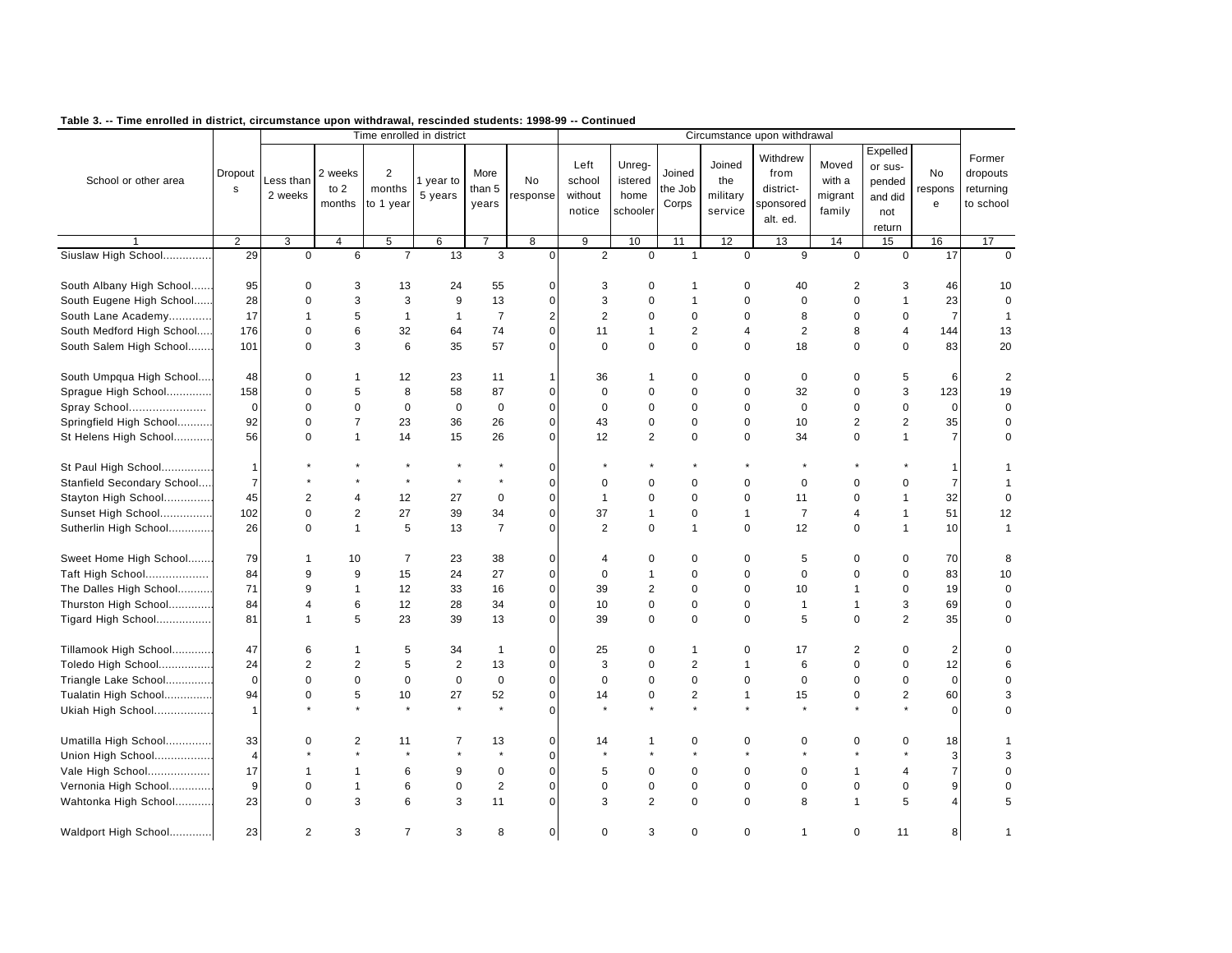|                                |                        |                      |                             |                                       | Time enrolled in district |                         |               |                                     |                                       |                            |                                      | Circumstance upon withdrawal                           |                                      |                                                           |                    |                                              |
|--------------------------------|------------------------|----------------------|-----------------------------|---------------------------------------|---------------------------|-------------------------|---------------|-------------------------------------|---------------------------------------|----------------------------|--------------------------------------|--------------------------------------------------------|--------------------------------------|-----------------------------------------------------------|--------------------|----------------------------------------------|
| School or other area           | Dropout<br>$\mathbf s$ | Less than<br>2 weeks | 2 weeks<br>to $2$<br>months | $\overline{2}$<br>months<br>to 1 year | year to<br>5 years        | More<br>than 5<br>years | No<br>esponse | Left<br>school<br>without<br>notice | Unreg-<br>istered<br>home<br>schooler | Joined<br>the Job<br>Corps | Joined<br>the<br>military<br>service | Withdrew<br>from<br>district-<br>sponsored<br>alt. ed. | Moved<br>with a<br>migrant<br>family | Expelled<br>or sus-<br>pended<br>and did<br>not<br>return | No<br>respons<br>e | Former<br>dropouts<br>returning<br>to school |
|                                | $\overline{2}$         | 3                    | $\overline{4}$              | 5                                     | 6                         | $\overline{7}$          | 8             | 9                                   | 10                                    | 11                         | 12                                   | 13                                                     | 14                                   | 15                                                        | 16                 | 17                                           |
| Wallowa High School            | $\mathbf 0$            | $\bf 0$              | $\pmb{0}$                   | $\pmb{0}$                             | $\pmb{0}$                 | $\pmb{0}$               | $\pmb{0}$     | $\mathsf 0$                         | $\mathbf 0$                           | $\mathbf 0$                | $\mathbf 0$                          | $\bf 0$                                                | $\mathbf 0$                          | $\mathsf 0$                                               | $\pmb{0}$          | $\mathbf{1}$                                 |
| Warrenton High School          | 20                     | 0                    | 1                           | 5                                     | 8                         | 6                       | $\pmb{0}$     | $\overline{1}$                      | $\Omega$                              | $\mathbf 0$                | 1                                    | 3                                                      | $\mathbf 0$                          | 3                                                         | 12                 | $\mathbf 0$                                  |
| Wasco County High School       | 3                      | $\star$              |                             | $\star$                               | $\star$                   | $\star$                 | $\pmb{0}$     | $\star$                             | $\star$                               | $\star$                    |                                      | $\star$                                                | $\star$                              | $\star$                                                   | $\mathbf{1}$       | 2                                            |
| West Albany High School        | 70                     | $\overline{2}$       | 6                           | 3                                     | 56                        | 3                       | $\pmb{0}$     | 15                                  | $\mathbf{1}$                          | $\mathbf 0$                | $\mathbf 0$                          | 38                                                     | 2                                    | $\mathbf 0$                                               | 14                 | 15                                           |
| West Linn High School          | 51                     | 6                    | 2                           | 11                                    | 32                        | $\mathbf 0$             | 0             | 8                                   | $\mathbf 0$                           | $\mathbf 0$                | $\Omega$                             | $\overline{7}$                                         | $\mathbf 0$                          | $\mathbf 0$                                               | 36                 | $\Omega$                                     |
| Weston - McEwen High School    | 30                     | $\Omega$             | $\overline{4}$              | 10                                    | $\overline{7}$            | 9                       | 0             | $\mathbf 0$                         | $\mathbf 0$                           | $\mathbf 0$                | $\mathbf 0$                          | $\mathbf{1}$                                           | $\mathbf 0$                          | $\mathbf 0$                                               | 29                 | $\mathbf 0$                                  |
| Westview High School           | 136                    | 1                    | 11                          | 19                                    | 51                        | 54                      | 0             | 80                                  | $\mathbf 0$                           | $\mathbf 0$                | $\Omega$                             | 5                                                      | $\overline{2}$                       | $\mathbf 0$                                               | 49                 | 24                                           |
| Wheeler High School            | $\mathbf 0$            | 0                    | $\pmb{0}$                   | $\pmb{0}$                             | $\mathbf 0$               | $\pmb{0}$               | 0             | $\mathbf 0$                         | 0                                     | $\mathbf 0$                | 0                                    | $\pmb{0}$                                              | $\mathbf 0$                          | $\pmb{0}$                                                 | $\pmb{0}$          | $\mathbf 0$                                  |
| Willamette High School         | 69                     | $\mathbf{1}$         | 8                           | 20                                    | 24                        | 16                      | 0             | 27                                  | 3                                     | $\mathbf{1}$               | $\Omega$                             | 3                                                      | $\mathbf 0$                          | $\mathbf{1}$                                              | 34                 | $\mathbf 0$                                  |
| Willamina High School          | 12                     | 1                    | $\mathbf 0$                 | 3                                     | $\overline{7}$            | $\mathbf{1}$            | 0             | $\mathbf 0$                         | 0                                     | $\mathbf 0$                | 0                                    | $\mathbf 0$                                            | $\mathbf 0$                          | $\pmb{0}$                                                 | 12                 | $\mathbf 1$                                  |
| Wilson High School             | 64                     | 0                    | $\mathbf 0$                 | 12                                    | 16                        | 36                      | 0             | 16                                  | $\mathbf 0$                           | $\mathbf 0$                | $\Omega$                             | $\Omega$                                               | $\mathbf 0$                          | $\overline{2}$                                            | 46                 | $\Omega$                                     |
| Wilsonville High School        | 27                     | $\overline{c}$       | $\overline{7}$              | 5                                     | 8                         | 5                       | 0             | $\overline{4}$                      | 1                                     | $\mathbf{1}$               | $\Omega$                             | $\Omega$                                               | $\Omega$                             | $\Omega$                                                  | 21                 | $\Omega$                                     |
| Winston Churchill High School. | 27                     | $\overline{c}$       | $\mathbf{1}$                | $\overline{2}$                        | 9                         | 13                      | 0             | 9                                   | $\mathbf{1}$                          | $\mathbf 0$                | $\mathbf 0$                          | $\mathbf 0$                                            | $\mathbf 0$                          | $\mathbf 0$                                               | 17                 | $\mathbf 0$                                  |
| Woodburn High School           | 116                    | $\overline{4}$       | 5                           | 18                                    | 46                        | 43                      | $\pmb{0}$     | 49                                  | $\overline{2}$                        | 2                          | $\mathbf 0$                          | 14                                                     | $\mathbf 0$                          | $\mathbf{1}$                                              | 48                 | $\mathbf 0$                                  |
| Yamhill-Carlton High School    | 32                     | 0                    | 6                           | 5                                     | 21                        | 0                       | 0             | 8                                   | $\overline{c}$                        | 3                          | 0                                    | 0                                                      | 0                                    | 2                                                         | 17                 | 0                                            |
| Yoncalla High School           | 5                      |                      |                             |                                       | $\ddot{\phantom{0}}$      | $\star$                 | 0             | $\ddot{\phantom{0}}$                | $\ddot{\phantom{0}}$                  |                            |                                      |                                                        | ÷.                                   | $\star$                                                   | $\pmb{0}$          | $\mathbf 0$                                  |
| II. Districts                  |                        |                      |                             |                                       |                           |                         |               |                                     |                                       |                            |                                      |                                                        |                                      |                                                           |                    |                                              |
| Beaverton SD 48J               | 558                    | $\overline{2}$       | 21                          | 82                                    | 198                       | 255                     | $\pmb{0}$     | 274                                 | $\overline{2}$                        | $\mathbf 0$                | 1                                    | 40                                                     | 6                                    | $\overline{2}$                                            | 233                | 90                                           |
| Bend SD1                       | 271                    | 3                    | 19                          | 51                                    | 97                        | 100                     | $\mathbf{1}$  | 107                                 | 5                                     | $\mathbf 0$                | $\mathbf{1}$                         | 25                                                     | $\mathbf 0$                          | $\mathbf 0$                                               | 133                | $\mathbf 0$                                  |
| Corbett SD 39                  | 5                      | $\star$              | $\star$                     | $\star$                               | $\star$                   | $\star$                 | $\pmb{0}$     | $\star$                             | $\star$                               | $\star$                    |                                      | $\star$                                                | $\star$                              | $\star$                                                   | $\overline{4}$     | $\mathbf 0$                                  |
| Corvallis SD 509J              | 105                    | 3                    | $\overline{7}$              | 14                                    | 30                        | 51                      | $\pmb{0}$     | 3                                   | 0                                     | $\mathbf{1}$               | 2                                    | 25                                                     | 3                                    | $\mathbf 0$                                               | 71                 | 19                                           |
| Eugene SD 4J                   | 207                    | 13                   | 11                          | 40                                    | 60                        | 83                      | 0             | 129                                 | $\overline{2}$                        | 2                          | $\mathbf 0$                          | $\overline{4}$                                         | $\mathbf 0$                          | 6                                                         | 64                 | $\mathbf 0$                                  |
| Greater Albany SD 8J           | 165                    | $\overline{2}$       | 9                           | 16                                    | 80                        | 58                      | 0             | 18                                  | 1                                     | $\mathbf{1}$               | $\Omega$                             | 78                                                     | $\overline{4}$                       | 3                                                         | 60                 | 25                                           |
| Gresham-Barlow SD 10J          | 217                    | 29                   | $\overline{7}$              | 40                                    | 102                       | 39                      | $\pmb{0}$     | $\overline{4}$                      | 3                                     | 6                          | $\mathbf 0$                          | $\overline{2}$                                         | $\mathbf 0$                          | 5                                                         | 197                | $\mathbf 0$                                  |
| Hillsboro SD 1J                | 215                    | $\mathbf 0$          | 15                          | 36                                    | 96                        | 68                      | 0             | 56                                  | $\mathbf 0$                           | $\mathbf 0$                | $\Omega$                             | $\mathbf 0$                                            | 22                                   | 8                                                         | 129                | 19                                           |
| Hood River SD 1                | 63                     | $\overline{2}$       | 11                          | 13                                    | 36                        | $\mathbf{1}$            | 0             | 13                                  | $\mathbf{1}$                          | $\mathbf 0$                | $\mathbf 0$                          | $\mathbf 0$                                            | 16                                   | $\overline{7}$                                            | 26                 | $\mathbf 0$                                  |
| Klamath County SD              | 89                     | 4                    | 10                          | 23                                    | 43                        | 8                       | 0             | 57                                  | $\mathbf{1}$                          | 3                          | 1                                    | $\overline{2}$                                         | 3                                    | $\overline{2}$                                            | 20                 | $\mathbf{1}$                                 |
| Klamath Falls City Schools     | 77                     | 5                    | 14                          | 15                                    | 41                        | $\overline{2}$          | 0             | 44                                  | $\mathbf{1}$                          | $\overline{1}$             | $\mathbf 0$                          | 5                                                      | $\mathbf 0$                          | $\mathbf{1}$                                              | 25                 | $\mathbf 0$                                  |
| Lake Oswego SD 7J              | 40                     | $\mathbf{1}$         | 3                           | 5                                     | 24                        | $\overline{7}$          | $\pmb{0}$     | 15                                  | $\mathbf 0$                           | $\mathbf 0$                | $\mathbf 0$                          | 6                                                      | $\mathbf 0$                          | $\mathbf 0$                                               | 19                 | $\overline{1}$                               |
| Lincoln County SD              | 188                    | 15                   | 16                          | 37                                    | 40                        | 80                      | 0             | $\overline{5}$                      | $\overline{4}$                        | 3                          | $\mathbf{1}$                         | $\overline{7}$                                         | $\mathbf 0$                          | 12                                                        | 156                | 30                                           |
| Medford SD 549                 | 332                    | $\pmb{0}$            | 12                          | 53                                    | 119                       | 148                     | 0             | 63                                  | 6                                     | $\overline{2}$             | $\overline{7}$                       | 26                                                     | 9                                    | 5                                                         | 214                | 18                                           |
| Molalla SD 35                  | 44                     | $\mathbf{1}$         | $\Omega$                    | 9                                     | 33                        | $\mathbf{1}$            | 0             | 9                                   | $\Omega$                              | $\mathbf 0$                | 1                                    | 10                                                     | $\mathbf 0$                          | $\mathbf{1}$                                              | 23                 | 3                                            |
|                                |                        |                      |                             |                                       |                           |                         |               |                                     |                                       |                            |                                      |                                                        |                                      |                                                           |                    |                                              |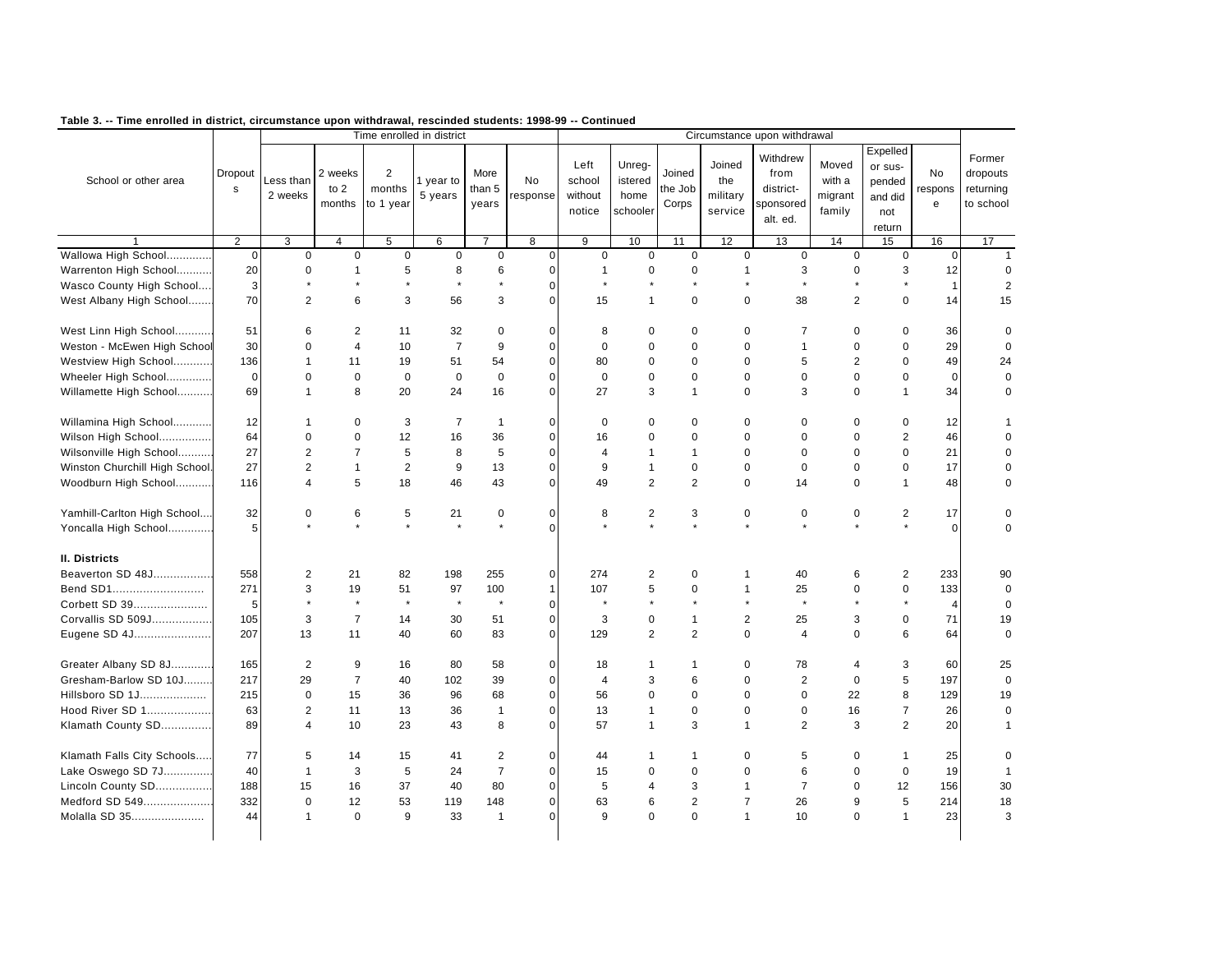|                       |                |                      |                             |                                       | Time enrolled in district |                         |                         |                                     |                                       |                            |                                      | Circumstance upon withdrawal                           |                                      |                                                           |                    |                                              |
|-----------------------|----------------|----------------------|-----------------------------|---------------------------------------|---------------------------|-------------------------|-------------------------|-------------------------------------|---------------------------------------|----------------------------|--------------------------------------|--------------------------------------------------------|--------------------------------------|-----------------------------------------------------------|--------------------|----------------------------------------------|
| School or other area  | Dropout<br>s   | Less than<br>2 weeks | 2 weeks<br>to $2$<br>months | $\overline{2}$<br>months<br>to 1 year | 1 year to<br>5 years      | More<br>than 5<br>years | <b>No</b><br>response   | Left<br>school<br>without<br>notice | Unreq-<br>istered<br>home<br>schooler | Joined<br>the Job<br>Corps | Joined<br>the<br>military<br>service | Withdrew<br>from<br>district-<br>sponsored<br>alt. ed. | Moved<br>with a<br>migrant<br>family | Expelled<br>or sus-<br>pended<br>and did<br>not<br>return | No<br>respons<br>e | Former<br>dropouts<br>returning<br>to school |
|                       | $\overline{2}$ | 3                    | $\overline{4}$              | 5                                     | 6                         |                         | 8                       | 9                                   | 10                                    | 11                         | 12                                   | 13                                                     | 14                                   | 15                                                        | 16                 | 17                                           |
| Morrow SD 1           | 38             | $\mathbf{1}$         | 6                           | 16                                    | 6                         | 9                       | 0                       | 20                                  | $\mathbf{1}$                          | $\mathbf 0$                | $\mathbf 0$                          | 14                                                     | $\mathbf 0$                          | $\mathbf 0$                                               | 3                  | 6                                            |
| North Clackamas SD 12 | 256            | $\mathsf 0$          | 22                          | 31                                    | 118                       | 85                      | 0                       | 5                                   | $\mathbf 0$                           | $\overline{4}$             | $\mathbf 0$                          | 34                                                     | 0                                    | $\mathbf{1}$                                              | 212                | 69                                           |
| Oregon City SD 62     | 112            | $\Omega$             | 6                           | 16                                    | 28                        | 62                      | 0                       | 16                                  | $\mathbf{1}$                          | $\mathbf 0$                | $\Omega$                             | 27                                                     | $\mathbf 0$                          | 3                                                         | 65                 | $\mathbf 0$                                  |
| Portland SD 1J        | 2,036          | 43                   | 135                         | 483                                   | 456                       | 919                     | 0                       | 602                                 | $\overline{7}$                        | 14                         | $\overline{2}$                       | 619                                                    | $\mathbf{1}$                         | 48                                                        | 743                | $\mathbf 0$                                  |
| Roseburg SD 4         | 174            | $\mathbf{1}$         | 8                           | 28                                    | 75                        | 62                      | 0                       | 21                                  | $\mathbf 0$                           | $\mathbf 0$                | $\mathbf{1}$                         | 117                                                    | $\pmb{0}$                            | $\overline{2}$                                            | 33                 | $\overline{7}$                               |
| Salem/Keizer SD 24J   | 786            | $\mathbf{1}$         | 16                          | 44                                    | 268                       | 457                     | 0                       | $\mathbf 0$                         | $\mathbf 0$                           | $\mathbf 0$                | 0                                    | 118                                                    | $\mathbf 0$                          | 3                                                         | 665                | 132                                          |
| Sheridan SD 48J       | 34             | $\mathbf{1}$         | 3                           | 10                                    | 16                        | 3                       | 1                       | 3                                   | $\mathbf 0$                           | $\mathbf{1}$               | 0                                    | 25                                                     | $\mathbf 0$                          | $\mathbf{1}$                                              | $\overline{4}$     | $\mathbf 0$                                  |
| Springfield SD19      | 176            | 4                    | 13                          | 35                                    | 64                        | 60                      | 0                       | 53                                  | 0                                     | $\mathbf 0$                | $\mathbf 0$                          | 11                                                     | 3                                    | $\sqrt{5}$                                                | 104                | $\mathbf 0$                                  |
| Three Rivers SD       | 114            | 8                    | $\overline{7}$              | 35                                    | 56                        | 8                       | 0                       | 74                                  | $\mathbf{1}$                          | 2                          | $\mathbf 0$                          | 8                                                      | $\overline{2}$                       | $\overline{4}$                                            | 23                 | $\mathbf 0$                                  |
| Tigard SD 23J         | 175            | 1                    | 10                          | 33                                    | 66                        | 65                      | 0                       | 53                                  | $\mathbf 0$                           | $\overline{2}$             | $\overline{1}$                       | 20                                                     | $\mathbf 0$                          | $\overline{4}$                                            | 95                 | 3                                            |
| West Linn SD 3J       | 78             | 8                    | 9                           | 16                                    | 40                        | 5                       | $\Omega$                | 12                                  | $\mathbf{1}$                          | $\overline{1}$             | $\Omega$                             | $\overline{7}$                                         | $\Omega$                             | $\Omega$                                                  | 57                 | $\mathbf 0$                                  |
| III. Counties         |                |                      |                             |                                       |                           |                         |                         |                                     |                                       |                            |                                      |                                                        |                                      |                                                           |                    |                                              |
| Baker County          | 48             | $\mathbf 0$          | 11                          | 25                                    | 2                         | $\overline{1}$          | 9                       | $\mathbf{1}$                        | 0                                     | 2                          | 0                                    | 6                                                      | $\mathbf 0$                          | 2                                                         | 37                 | $\mathbf 0$                                  |
| Benton County         | 147            | 5                    | 10                          | 17                                    | 48                        | 65                      | $\overline{\mathbf{c}}$ | 29                                  | $\mathbf 0$                           | $\mathbf{1}$               | 3                                    | 25                                                     | 3                                    | $\mathsf 0$                                               | 86                 | 28                                           |
| Clackamas County      | 744            | 14                   | 53                          | 129                                   | 374                       | 172                     | $\overline{2}$          | 99                                  | 3                                     | 6                          | $\mathbf{1}$                         | 93                                                     | $\mathbf{1}$                         | $\overline{7}$                                            | 534                | 82                                           |
| Clatsop County        | 77             | $\overline{2}$       | $\overline{4}$              | 19                                    | 39                        | 13                      | 0                       | 12                                  | $\mathbf 0$                           | $\mathbf 0$                | $\mathbf{1}$                         | 17                                                     | $\mathbf{1}$                         | $\sqrt{5}$                                                | 41                 | $\mathbf 0$                                  |
| Columbia County       | 92             | 3                    | 10                          | 29                                    | 22                        | 28                      | 0                       | 19                                  | 4                                     | $\mathbf 0$                | $\Omega$                             | 36                                                     | $\mathbf 0$                          | 6                                                         | 27                 | $\mathbf 0$                                  |
| Coos County           | 138            | $\overline{2}$       | 8                           | 24                                    | 60                        | 44                      | 0                       | 57                                  | $\overline{7}$                        | 3                          | 0                                    | 15                                                     | $\mathbf 0$                          | 6                                                         | 50                 | 18                                           |
| Crook County          | 18             | $\overline{7}$       | $\mathbf 0$                 | 3                                     | 6                         | $\overline{2}$          | 0                       | $\mathbf 0$                         | $\mathbf 0$                           | 8                          | 0                                    | $\mathbf 0$                                            | $\mathbf 0$                          | $\mathbf 0$                                               | 10                 | 5                                            |
| Curry County          | 40             | $\Omega$             | $\overline{2}$              | $\sqrt{2}$                            | 28                        | $\overline{7}$          | 1                       | 10                                  | $\overline{c}$                        | $\sqrt{2}$                 | $\overline{1}$                       | $\overline{4}$                                         | $\Omega$                             | $\Omega$                                                  | 21                 | $\Omega$                                     |
| Deschutes County      | 356            | 4                    | 26                          | 65                                    | 119                       | 141                     | $\mathbf{1}$            | 121                                 | 5                                     | $\overline{2}$             | $\mathbf{1}$                         | 64                                                     | $\overline{2}$                       | $\overline{4}$                                            | 157                | $\Omega$                                     |
| Douglas County        | 377            | 3                    | 32                          | 80                                    | 159                       | 102                     | $\mathbf{1}$            | 105                                 | 4                                     | $\overline{2}$             | $\mathbf{1}$                         | 170                                                    | $\mathbf 0$                          | 12                                                        | 83                 | 14                                           |
| Gilliam County        | 3              |                      | $\star$                     | $\star$                               | $\star$                   | $\star$                 | 0                       | $\star$                             | $\star$                               |                            |                                      | $\star$                                                | $\star$                              | $\star$                                                   | $\mathbf 2$        | $\Omega$                                     |
| Grant County          | 3              |                      |                             |                                       |                           | $\star$                 | 0                       |                                     |                                       |                            |                                      |                                                        |                                      |                                                           | 3                  | $\Omega$                                     |
| Harney County         | 21             | $\mathbf 0$          | $\overline{2}$              | 5                                     | $\overline{2}$            | 12                      | 0                       | 5                                   | $\mathbf 0$                           | $\mathbf 0$                | 0                                    | $\mathbf 0$                                            | $\mathbf 0$                          | 3                                                         | 13                 | $\mathbf 0$                                  |
| Hood River County     | 63             | $\overline{2}$       | 11                          | 13                                    | 36                        | $\mathbf{1}$            | 0                       | 13                                  | $\mathbf{1}$                          | $\mathbf 0$                | $\Omega$                             | $\mathbf 0$                                            | 16                                   | $\overline{7}$                                            | 26                 | $\mathbf 0$                                  |
| Jackson County        | 693            | 11                   | 34                          | 122                                   | 306                       | 218                     | $\overline{\mathbf{c}}$ | 156                                 | 14                                    | 6                          | $\overline{7}$                       | 98                                                     | 10                                   | 11                                                        | 391                | 18                                           |
| Jefferson County      | 82             | $\mathbf 0$          | 4                           | 17                                    | 16                        | 45                      | 0                       | 52                                  | $\overline{2}$                        | $\mathbf{1}$               | 0                                    | $\mathbf 0$                                            | 3                                    | $\mathbf 0$                                               | 24                 | $\Omega$                                     |
| Josephine County      | 212            | 8                    | 15                          | 58                                    | 95                        | 36                      | 0                       | 123                                 | $\overline{4}$                        | $\sqrt{2}$                 | 0                                    | 16                                                     | $\mathbf 2$                          | 12                                                        | 53                 | 0                                            |
| Klamath County        | 166            | 9                    | 24                          | 38                                    | 84                        | 10                      | 0                       | 101                                 | $\overline{2}$                        | 4                          | $\mathbf{1}$                         | $\overline{7}$                                         | 3                                    | 3                                                         | 45                 | -1                                           |
| Lake County           | 5              | $\star$              | $\star$                     | $\star$                               | $\star$                   | $\star$                 | 0                       | $\star$                             | $\star$                               | $\star$                    | $\star$                              | $\star$                                                | $\star$                              | $\star$                                                   | $\overline{c}$     | $\Omega$                                     |
| Lane County           | 673            | 25                   | 60                          | 136                                   | 223                       | 227                     | $\overline{c}$          | 270                                 | 11                                    | $\overline{7}$             | $\mathbf 0$                          | 57                                                     | 3                                    | 18                                                        | 307                | 21                                           |
| Lincoln County        | 188            | 15                   | 16                          | 37                                    | 40                        | 80                      | 0                       | 5                                   | $\overline{4}$                        | 3                          | $\mathbf{1}$                         | $\overline{7}$                                         | $\Omega$                             | 12                                                        | 156                | 30                                           |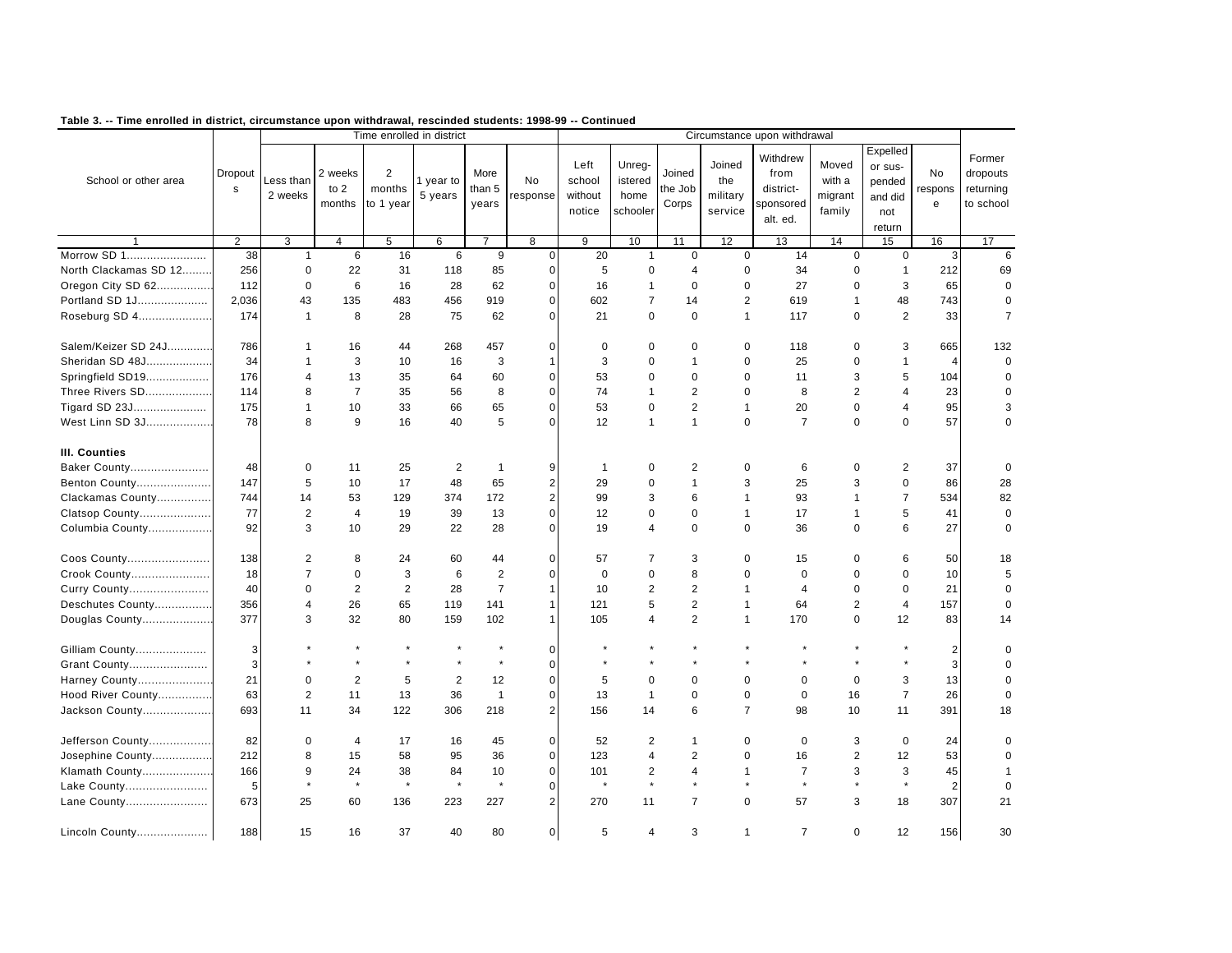|                      |                |                      |                             |                                       | Time enrolled in district |                         |                 |                                     |                                       |                            |                                      | Circumstance upon withdrawal                           |                                      |                                                           |                    |                                              |
|----------------------|----------------|----------------------|-----------------------------|---------------------------------------|---------------------------|-------------------------|-----------------|-------------------------------------|---------------------------------------|----------------------------|--------------------------------------|--------------------------------------------------------|--------------------------------------|-----------------------------------------------------------|--------------------|----------------------------------------------|
| School or other area | Dropout<br>s   | Less than<br>2 weeks | 2 weeks<br>to $2$<br>months | $\overline{2}$<br>months<br>to 1 year | year to<br>5 years        | More<br>than 5<br>years | No.<br>response | Left<br>school<br>without<br>notice | Unreq-<br>istered<br>home<br>schooler | Joined<br>the Job<br>Corps | Joined<br>the<br>military<br>service | Withdrew<br>from<br>district-<br>sponsored<br>alt. ed. | Moved<br>with a<br>migrant<br>family | Expelled<br>or sus-<br>pended<br>and did<br>not<br>return | No<br>respons<br>e | Former<br>dropouts<br>returning<br>to school |
|                      | $\overline{2}$ | 3                    |                             | 5                                     | 6                         | $\overline{7}$          | 8               | 9                                   | 10                                    | 11                         | 12                                   | 13                                                     | 14                                   | 15                                                        | 16                 | 17                                           |
| Linn County          | 384            | 14                   | 32                          | 40                                    | 185                       | 111                     |                 | 49                                  | $\overline{\mathbf{A}}$               | $\mathcal{P}$              | 3                                    | 118                                                    | 6                                    | $\boldsymbol{\Lambda}$                                    | 198                | 60                                           |
| Malheur County       | 100            | 3                    | 17                          | 19                                    | 36                        | 25                      |                 | 16                                  |                                       |                            |                                      | 17                                                     |                                      |                                                           | 57                 | 0                                            |
| Marion County        | 1,152          | 17                   | 52                          | 114                                   | 460                       | 508                     |                 | 102                                 |                                       | 3                          |                                      | 148                                                    |                                      | 14                                                        | 874                | 140                                          |
| Morrow County        | 38             |                      | 6                           | 16                                    | 6                         | 9                       | $\Omega$        | 20                                  |                                       | $\Omega$                   | ŋ                                    | 14                                                     | $\Omega$                             | $\Omega$                                                  | 3                  | 6                                            |
| Multnomah County     | 2,719          | 84                   | 177                         | 652                                   | 773                       | 1,033                   | $\Omega$        | 770                                 | 15                                    | 24                         |                                      | 645                                                    | 3                                    | 58                                                        | 1,201              | 11                                           |
| Polk County          | 108            | 5                    | 16                          | 14                                    | 36                        | 35                      |                 | 41                                  | 6                                     | $\Omega$                   |                                      | 26                                                     |                                      |                                                           | 32                 | 11                                           |
| Sherman County       |                |                      |                             |                                       |                           |                         |                 |                                     |                                       |                            |                                      |                                                        |                                      |                                                           |                    |                                              |
| Tillamook County     | 63             | 6                    | 3                           | 10                                    | 42                        | 2                       | $\Omega$        | 30                                  | 0                                     |                            |                                      | 21                                                     | 2                                    | 0                                                         | 9                  |                                              |
| Umatilla County      | 333            | 3                    | 36                          | 59                                    | 144                       | 91                      | $\Omega$        | 110                                 | 2                                     | $\overline{2}$             | $\Omega$                             | 24                                                     | 3                                    | $\overline{2}$                                            | 190                |                                              |
| Union County         | 34             |                      | 5                           | 6                                     | 10                        | 9                       | $\Omega$        | 5                                   |                                       |                            |                                      | $\overline{2}$                                         |                                      |                                                           | 23                 |                                              |
| Wallowa County       |                |                      |                             |                                       |                           |                         |                 |                                     |                                       |                            |                                      |                                                        |                                      |                                                           |                    |                                              |
| Wasco County         | 97             | 10                   | 5                           | 19                                    | 36                        | 27                      | $\Omega$        | 44                                  |                                       |                            |                                      | 18                                                     | $\overline{2}$                       | 5                                                         | 24                 |                                              |
| Washington County    | 1,076          |                      | 59                          | 185                                   | 424                       | 404                     | $\Omega$        | 400                                 | 6                                     | 3                          |                                      | 85                                                     | 29                                   | 14                                                        | 537                | 113                                          |
| Wheeler County       |                |                      |                             |                                       |                           |                         |                 |                                     |                                       |                            |                                      |                                                        |                                      |                                                           |                    | $\Omega$                                     |
| Yamhill County       | 368            | 8                    | 20                          | 41                                    | 161                       | 137                     |                 | 49                                  | 8                                     |                            | $\Omega$                             | 84                                                     | $\Omega$                             | 3                                                         | 219                | 32                                           |

NOTE: Data for some schools was suppressed to maintain student confidentiality.

SOURCE: Oregon Department of Education, School Finance and Data Analysis, Individual Early Leaver Reports.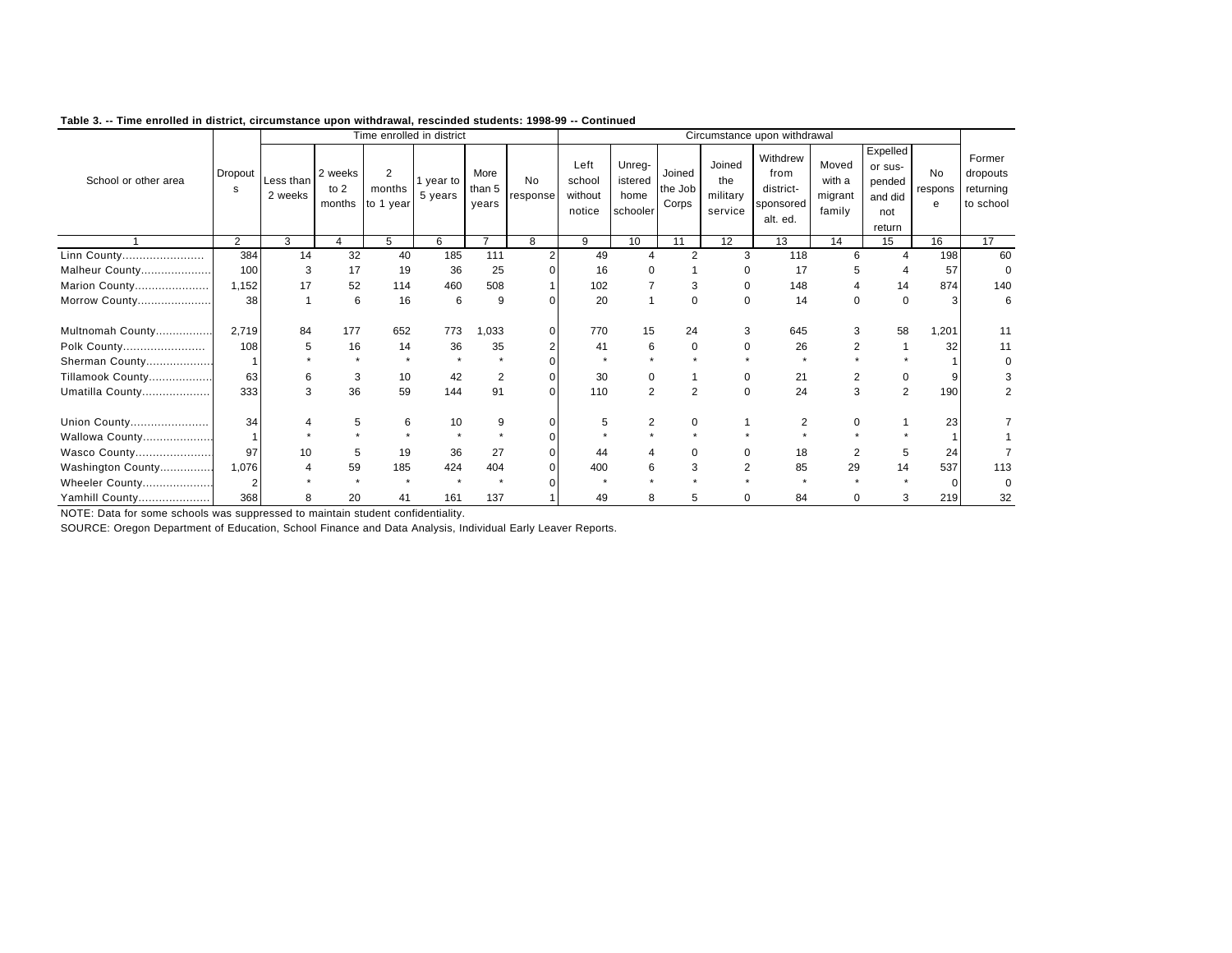|                              |                          |                |                | Student             |             |                      |                     | Family         |                         |                |                |                     |                | School         |                |                |           |                       | Work       |
|------------------------------|--------------------------|----------------|----------------|---------------------|-------------|----------------------|---------------------|----------------|-------------------------|----------------|----------------|---------------------|----------------|----------------|----------------|----------------|-----------|-----------------------|------------|
|                              |                          |                | Does not       |                     |             |                      |                     | Needed         |                         |                |                |                     |                |                | Lack of        |                |           |                       |            |
|                              | Dropout                  | Frequent       | speak          |                     | Felt peer   | Pregnant             |                     | at Home        | Lack of                 |                | Attended 3     | Frequent            | Too far        | Conflicts      | appropriate    | Felt           | Could not | Working               | Obligation |
| School or other area         |                          |                |                | <b>Substance</b>    |             |                      |                     |                | parental                | Dysfunctional  | or more        | disciplin           | behind in      | with           |                |                | adjust to | more than             | s to       |
|                              | $\mathbf{s}$             | health         | English        | abuse               | pressure to |                      | or student Homeless | care for       | support for             | home life      | high           | $\mathbf{e}$        | credits to     | school         | alternative    | unsafe at      |           | the school 15 hours a | support    |
|                              |                          | problems       | well or at     |                     | not achieve | parent               |                     | family         | education               |                | schools        | referrals           | catch up       | personnel      | education      | school         | setting   | week                  | family     |
|                              |                          |                | all            |                     |             |                      |                     | members        |                         |                |                |                     |                |                | opportunities  |                |           |                       |            |
|                              | $\overline{2}$           | 3              | $\overline{4}$ | 5                   | 6           | 7                    | 8                   | 9              | 10                      | 11             | 12             | 13                  | 14             | 15             | 16             | 17             | 18        | 19                    |            |
| Oregon Statewide Totals      | 10,622                   | 253            | 218            | 700                 | 440         | 628                  | 252                 | 138            | 1,304                   | 1,039          | 267            | 761                 | 1,584          | 242            | 130            | 52             | 975       | 1,303                 | 292        |
| I. Schools                   |                          |                |                |                     |             |                      |                     |                |                         |                |                |                     |                |                |                |                |           |                       |            |
| Adrian High School           | 11                       | $\mathbf 0$    | $^{\circ}$     | $\mathbf 0$         |             | $\mathbf 0$          | $\mathbf 0$         | 0              | 1                       |                | $\Omega$       | $\Omega$            | $\Omega$       | $\Omega$       | $\Omega$       | 0              |           | $\mathbf 0$           |            |
| Aloha High School            | 86                       | 3              | $\mathbf 0$    | 3                   |             | 5                    | $\Omega$            | 1              | $\overline{2}$          |                |                |                     | 19             | $\overline{4}$ | $\overline{2}$ | $\Omega$       |           | 12                    |            |
|                              | 5                        |                |                |                     |             |                      |                     |                |                         |                |                |                     |                |                |                |                |           |                       |            |
| Alsea School                 |                          |                |                |                     |             |                      |                     |                |                         |                |                |                     |                |                |                |                |           |                       |            |
| Amity High School            | 19                       | $\Omega$       | $\mathsf 0$    | 0                   |             | -1                   | 0                   | $\mathbf 0$    | 9                       |                | $\Omega$       | $\mathbf 0$         | 4              | 0              | 0              | $\mathbf 0$    |           | $\overline{2}$        |            |
| Arlington High School        | Э                        |                |                |                     |             |                      |                     |                |                         |                |                |                     |                |                |                |                |           |                       |            |
|                              |                          |                |                |                     |             |                      |                     |                |                         |                |                |                     |                |                |                |                |           |                       |            |
| Ashland High School          | 65                       | 5              | $\Omega$       | 5                   |             | $\Omega$             |                     |                | 9                       |                | $\overline{2}$ |                     | 19             | $\Omega$       | $\Omega$       |                | 13        |                       |            |
| Astoria High School          | 20                       | $\mathfrak{p}$ | $\Omega$       | $\Omega$            |             | $\overline{2}$       | $\Omega$            | $\Omega$       | $\Omega$                |                |                | $\overline{1}$      | $\Omega$       |                | $\Omega$       | $\Omega$       |           | 11                    |            |
| Baker High School            | 45                       | $\Omega$       | $\Omega$       | $\mathbf 0$         |             | $\Omega$             | 0                   | $\Omega$       | $\overline{4}$          |                | $\Omega$       | $\overline{2}$      | $\Omega$       |                | $\Omega$       | $\Omega$       |           | $\Omega$              |            |
| Bandon High School           | Z                        |                |                |                     |             |                      |                     |                |                         |                |                |                     |                |                |                |                |           |                       |            |
| Banks High School            | 16                       | $\Omega$       |                | $\mathbf{1}$        |             | $\overline{c}$       | $\Omega$            | $\Omega$       | $\overline{7}$          |                |                | 0                   | 8              | $\Omega$       | $\Omega$       | $\Omega$       |           | 5                     |            |
|                              |                          |                |                |                     |             |                      |                     |                |                         |                |                |                     |                |                |                |                |           |                       |            |
| Beaverton High School        | 110                      | $\overline{2}$ | 5              | $\overline{7}$      | 11          | 4                    |                     | $\overline{2}$ | 5                       | 11             | O              | 5                   | 65             | 3              | 4              | $\Omega$       | 20        | 14                    | 10         |
| Bend High School             | 128                      |                | $\Omega$       | $\Omega$            |             | $\Omega$             | $\Omega$            | $\Omega$       | $\Omega$                |                |                | $\Omega$            | $\Omega$       | $\Omega$       | $\Omega$       | $\Omega$       |           | $\Omega$              | $\Omega$   |
| Benson High School           | 38                       | $\Omega$       | $\Omega$       | $\Omega$            | $\Omega$    | $\Omega$             | $\Omega$            | $\Omega$       | $\Omega$                |                | $\Omega$       | $\Omega$            | $\Omega$       | $\Omega$       | $\Omega$       | $\Omega$       |           | $\Omega$              |            |
| Bonanza School               | 6                        |                |                |                     |             |                      |                     |                |                         |                |                |                     |                |                |                |                |           |                       |            |
| Brookings Harbor High School | 17                       | 3              | $\mathbf 0$    | $\Omega$            |             | $\Omega$             |                     | $\Omega$       | $\Omega$                |                | $\Omega$       | $\mathbf 0$         | 3              | $\Omega$       | $\Omega$       | $\Omega$       |           |                       |            |
|                              |                          |                |                |                     |             |                      |                     |                |                         |                |                |                     |                |                |                |                |           |                       |            |
| Burns High School            | 19                       |                | $\Omega$       | -1                  |             | $\overline{c}$       | $\Omega$            | $\Omega$       | $\overline{2}$          |                |                | 1                   |                | $\Omega$       | $\Omega$       | $\Omega$       |           |                       |            |
| Burnt River School           |                          |                | $\Omega$       | $\Omega$            |             | $\Omega$             | $\Omega$            | $\Omega$       | $\mathbf 0$             |                |                | $\Omega$            |                | $\Omega$       |                | $\Omega$       |           |                       |            |
| Butte Falls High School      | $\overline{\phantom{a}}$ |                |                |                     |             |                      |                     |                |                         |                |                |                     |                |                |                |                |           |                       |            |
|                              |                          |                |                |                     |             |                      |                     |                |                         |                |                |                     |                |                |                |                |           |                       |            |
| Camas Valley School          |                          |                |                |                     |             |                      |                     |                |                         |                |                |                     |                |                |                |                |           |                       |            |
| Canby High School            | 69                       | $\overline{2}$ | 6              | 11                  |             |                      | $\overline{2}$      | $\mathbf 0$    | 22                      | 24             |                | 6                   | 24             | $\Omega$       | $\Omega$       | $\Omega$       |           | 10                    |            |
| Cascade High School          | 23                       | n              |                | 6                   |             |                      |                     | $\Omega$       | 11                      | 12             | $\Omega$       | $\overline{2}$      |                | $\overline{2}$ |                | $\Omega$       |           |                       |            |
|                              |                          |                |                |                     |             |                      |                     |                |                         |                |                |                     |                |                |                |                |           |                       |            |
| Cascade Locks School         |                          |                |                |                     |             |                      |                     |                |                         |                |                |                     |                |                |                |                |           |                       |            |
| Centennial High School       | 116                      | $\Omega$       | $\overline{1}$ | $\mathbf 0$         |             |                      | $\Omega$            | $\Omega$       | $\mathbf{1}$            |                |                | $\Omega$            | $\overline{2}$ | $\Omega$       | $\Omega$       | $\Omega$       |           |                       |            |
| Centennial Learning Center   | 20                       |                | $\mathbf 0$    | $\overline{7}$      |             |                      | 0                   | $\Omega$       | 3                       |                |                | $\overline{1}$      |                | $\overline{2}$ |                | $\mathbf 0$    |           | 3                     |            |
| Central High School          | 57                       | 3              | 8              | 5                   |             | 9                    | $\Omega$            | $\Omega$       | $\overline{\mathbf{A}}$ |                | 6              | 3                   | $\mathbf{Q}$   | $\mathbf{1}$   | $\Omega$       | $\Omega$       |           | 3                     |            |
|                              |                          |                |                |                     |             |                      |                     |                |                         |                | $\Omega$       |                     | $\Omega$       |                |                |                |           |                       |            |
| Central Linn High School     | 8                        | $\Omega$       | $^{\circ}$     | $\mathbf 0$         |             | $\Omega$             | $\mathbf 0$         | $\Omega$       | $\mathbf 0$             |                |                | 0                   |                | $\Omega$       | $\Omega$       | 0              |           | $\Omega$              |            |
| Century High School<br>.     | 66                       | $\Omega$       | $\mathbf 0$    | $\overline{7}$      | 14          | 3                    | $\Omega$            | $\mathbf{1}$   | $\mathbf{1}$            |                | $\Omega$       | $\overline{7}$      | 5              | 10             |                | 6              | 12        | 12                    |            |
| Chiloquin High School        | 18                       | $\Omega$       | $\mathbf 0$    | 12                  |             |                      | $\mathbf 0$         | $\Omega$       | 13                      | 12             |                | 12                  | 3              | 9              | $\Omega$       | $\Omega$       |           | $\Omega$              |            |
| Churchill Alt. Ed.           | $\mathbf{Q}$             | $\Omega$       | $\mathbf 0$    | $\mathsf{O}\xspace$ | $\Omega$    | $\Omega$             | 0                   | $\mathbf 0$    | $\mathsf{O}\xspace$     |                | $\Omega$       | $\mathsf{O}\xspace$ | $\mathbf 0$    | $\mathbf 0$    | $\Omega$       | $\Omega$       |           | $\overline{1}$        |            |
| Clackamas High School        | 84                       | 3              | $\Omega$       | $\overline{7}$      | 18          |                      | $\overline{7}$      | $\mathfrak{p}$ | $\overline{2}$          | 2 <sup>3</sup> | $\Omega$       | 12                  | 5              | $\overline{4}$ |                | $\overline{1}$ |           | 22                    | $\Omega$   |
|                              |                          |                |                |                     |             |                      |                     |                |                         |                |                |                     |                |                |                |                |           |                       |            |
| Clatskanie High School       | 9                        | $\Omega$       | $\Omega$       | $\Omega$            |             | 2                    |                     | $\Omega$       | $\overline{2}$          |                | 0              | 1                   | 2              | 0              | $\Omega$       | $\Omega$       |           | $\Omega$              |            |
| Cleveland High School        | 72                       | $\Omega$       | $\mathbf 0$    | $\mathbf 0$         |             | $\overline{1}$       | 0                   | $\Omega$       | 0                       |                | $\Omega$       | $\Omega$            | $\Omega$       | $\mathbf 0$    | $\Omega$       | $\mathbf 0$    |           | 19                    | $\Omega$   |
| Colton High School           | 21                       | $\overline{2}$ | $\mathbf 0$    | $\mathbf 0$         | $\Omega$    | $\overline{2}$       | $\Omega$            | $\mathbf{1}$   | $\mathbf 0$             |                | $\overline{1}$ | $\overline{1}$      | 7              | $\Omega$       | $\Omega$       | $\Omega$       |           | 2                     |            |
| Community School             | 98                       | 8              | 5              | 5                   | $\Omega$    | 31                   | 6                   | $\overline{2}$ | 10                      |                | 13             | 0                   | 13             | 1              | $\Omega$       | $\mathbf 0$    |           | 38                    | 18         |
| Condon High School           | $\Omega$                 |                | $\Omega$       | $\Omega$            |             | $\Omega$             | $\Omega$            | $\Omega$       | $\Omega$                |                | $\Omega$       | $\Omega$            | $\Omega$       | $\Omega$       | $\Omega$       | $\Omega$       |           | $\Omega$              | $\Omega$   |
|                              |                          |                |                |                     |             |                      |                     |                |                         |                |                |                     |                |                |                |                |           |                       |            |
| Coquille High School         | 21                       |                |                |                     |             |                      |                     |                | 6                       |                |                |                     |                |                |                |                |           |                       |            |
| Corbett High School          | 5                        |                |                |                     |             |                      |                     |                |                         |                |                |                     |                |                |                |                |           |                       |            |
| Corvallis High School.       | 71                       |                |                | 22                  | 10          | $\overline{\Lambda}$ |                     |                | 17                      | 21             |                |                     | 25             |                |                | $\mathcal{P}$  | 17        | 10                    |            |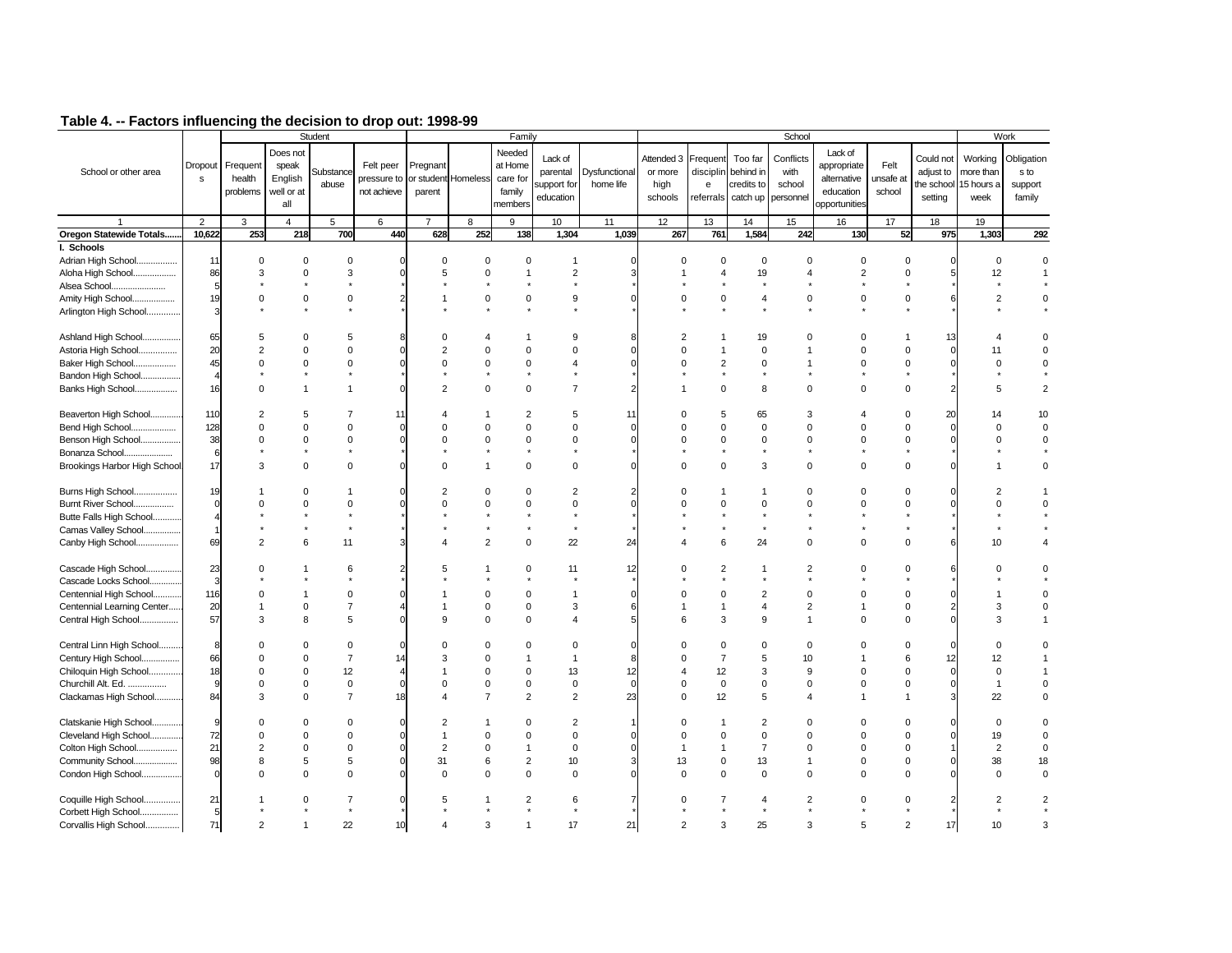| School or other area                      | Dropout<br>s   | Frequent<br>health<br>problems | Does not<br>speak<br>English<br>well or at | Student<br><b>Substance</b><br>abuse | Felt peer<br>pressure to<br>not achieve | Pregnant<br>parent | or student Homeless | Family<br>Needed<br>at Home<br>care for<br>family | Lack of<br>parental<br>support for<br>education | Dysfunctional<br>home life | Attended 3<br>or more<br>high<br>schools | Frequent<br>disciplin<br>$\mathsf{e}% _{t}\left( t\right)$<br>referrals | Too far<br>behind in<br>credits to<br>catch up | School<br>Conflicts<br>with<br>school<br>personnel | Lack of<br>appropriate<br>alternative<br>education | Felt<br>unsafe at<br>school | Could not<br>adjust to<br>setting | Working<br>more than<br>the school 15 hours a<br>week | Work<br>Obligation<br>s to<br>support<br>family |
|-------------------------------------------|----------------|--------------------------------|--------------------------------------------|--------------------------------------|-----------------------------------------|--------------------|---------------------|---------------------------------------------------|-------------------------------------------------|----------------------------|------------------------------------------|-------------------------------------------------------------------------|------------------------------------------------|----------------------------------------------------|----------------------------------------------------|-----------------------------|-----------------------------------|-------------------------------------------------------|-------------------------------------------------|
|                                           |                |                                | all                                        |                                      |                                         |                    |                     | members                                           |                                                 |                            |                                          |                                                                         |                                                |                                                    | opportunities                                      |                             |                                   |                                                       |                                                 |
|                                           | $\overline{2}$ | 3                              | $\overline{4}$                             | 5                                    | 6                                       | 7                  | 8                   | 9                                                 | 10                                              | 11                         | 12                                       | 13                                                                      | 14                                             | 15                                                 | 16                                                 | 17                          | 18                                | 19                                                    |                                                 |
| Cottage Grove High School                 | 27             | $\mathbf 0$                    | 0                                          | 0                                    |                                         | 3                  | 4                   | 1                                                 | $\overline{7}$                                  |                            | 3                                        | $\overline{7}$                                                          | 10                                             | $\overline{2}$                                     | 0                                                  | 0                           |                                   | 3                                                     | $\overline{2}$                                  |
| Cove School                               | $\overline{2}$ |                                |                                            |                                      |                                         |                    |                     |                                                   |                                                 |                            |                                          |                                                                         |                                                |                                                    |                                                    |                             |                                   |                                                       |                                                 |
|                                           |                |                                |                                            |                                      |                                         |                    |                     |                                                   |                                                 |                            |                                          |                                                                         |                                                |                                                    |                                                    |                             |                                   |                                                       |                                                 |
| Crane Union High School                   | $\overline{2}$ |                                |                                            |                                      |                                         |                    |                     |                                                   |                                                 |                            |                                          |                                                                         |                                                |                                                    |                                                    |                             |                                   |                                                       |                                                 |
| Crater High School                        | 77             |                                | $\Omega$                                   | $\overline{7}$                       |                                         |                    |                     |                                                   | 9                                               |                            |                                          | 14                                                                      | 18                                             |                                                    |                                                    | $\Omega$                    |                                   |                                                       |                                                 |
| Crescent Valley High School               | 34             | $\Omega$                       | $\Omega$                                   | 11                                   | O                                       |                    |                     |                                                   | 8                                               |                            |                                          | 3                                                                       | 6                                              | $\overline{2}$                                     | 1                                                  | $\mathbf 0$                 |                                   | $\overline{2}$                                        |                                                 |
| Creswell High School                      | 23             |                                | $\mathbf 0$                                | $\mathbf 0$                          |                                         | 6                  |                     |                                                   | $\mathbf{1}$                                    |                            |                                          | $\overline{4}$                                                          | 12                                             | 3                                                  | $\Omega$                                           | $\mathbf 0$                 |                                   | 6                                                     | 0                                               |
| Crook County High School                  | 18             | $\Omega$                       | 2                                          | $\overline{\mathbf{A}}$              |                                         | 3                  | $\Omega$            | $\mathbf 0$                                       | $\overline{7}$                                  |                            | $\overline{2}$                           | 6                                                                       | 11                                             | $\mathbf 0$                                        | $\mathbf 0$                                        | $\mathbf 0$                 |                                   | $\Omega$                                              |                                                 |
|                                           | $\Omega$       | $\Omega$                       | $\Omega$                                   | $\Omega$                             |                                         | $\Omega$           | $\Omega$            | $\Omega$                                          | $\mathbf 0$                                     |                            | C                                        | $\mathbf 0$                                                             | $\Omega$                                       | $\Omega$                                           | $\Omega$                                           | $\Omega$                    |                                   |                                                       | $\mathbf 0$                                     |
| Crow High School<br>Culver High School    | 10             |                                | 3                                          | $\mathbf 0$                          |                                         | $\Omega$           | $\Omega$            | $\Omega$                                          | $\mathbf{1}$                                    |                            |                                          | $\overline{2}$                                                          | 3                                              | $\overline{2}$                                     | $\Omega$                                           | $\Omega$                    |                                   | $\Omega$                                              | $\Omega$                                        |
| Dallas High School                        | 45             | 3                              | $\Omega$                                   | $\overline{2}$                       |                                         | 13                 | $\Omega$            |                                                   | 24                                              |                            |                                          | 5                                                                       | 12                                             | $\overline{2}$                                     | $\Omega$                                           | $\Omega$                    |                                   | $\overline{2}$                                        | $\overline{2}$                                  |
| David Douglas High School                 | 101            | 3                              | 11                                         | 3                                    | 15                                      | $\overline{1}$     | 0                   | $\mathbf 0$                                       | 11                                              |                            |                                          | 10                                                                      | 53                                             | $\overline{1}$                                     | $\Omega$                                           | $\mathsf 0$                 | $\overline{2}$                    | $\overline{2}$                                        | 0                                               |
| Days Creek School                         | 7              | $\mathfrak{p}$                 | $\Omega$                                   | $\mathbf 0$                          | $\Omega$                                | $\Omega$           | $\Omega$            | $\Omega$                                          | 4                                               |                            | $\Omega$                                 | $\mathbf 0$                                                             | $\overline{4}$                                 | $\Omega$                                           | $\Omega$                                           | $\Omega$                    |                                   | $\Omega$                                              | $\Omega$                                        |
|                                           |                |                                |                                            |                                      |                                         |                    |                     |                                                   |                                                 |                            |                                          |                                                                         |                                                |                                                    |                                                    |                             |                                   |                                                       |                                                 |
| Dayton High School                        | 18             | 2                              | $\overline{2}$                             | $\Omega$                             |                                         | 6                  | $\Omega$            | $\Omega$                                          | $\Omega$                                        |                            | 0                                        | $\Omega$                                                                | 5                                              | 0                                                  | 0                                                  |                             |                                   |                                                       |                                                 |
| Dayville School                           | $\mathbf 0$    | $\Omega$                       | $\Omega$                                   | 0                                    | $\Omega$                                | $\Omega$           | 0                   | $\Omega$                                          | $\mathbf 0$                                     |                            | $\Omega$                                 | $\Omega$                                                                | $\Omega$                                       | $\Omega$                                           | $\Omega$                                           | $\mathbf 0$                 |                                   | $\Omega$                                              |                                                 |
| Douglas High School                       | 55             |                                | $\Omega$                                   | 3                                    | 22                                      | 6                  | 0                   |                                                   | 15                                              |                            |                                          | 9                                                                       | 10                                             | 6                                                  | $\Omega$                                           | $\mathbf 0$                 |                                   |                                                       |                                                 |
| Dufur School                              | $\mathbf 0$    | $\Omega$                       | $\mathbf 0$                                | $\mathsf 0$                          | $\Omega$                                | $\Omega$           | 0                   | 0                                                 | $\mathbf 0$                                     |                            | $\Omega$                                 | $\mathbf 0$                                                             | $\mathbf 0$                                    | $\Omega$                                           | $\Omega$                                           | $\mathbf 0$                 |                                   | $\Omega$                                              | 0                                               |
| Eagle Point High School                   | 115            | 3                              | 1                                          | 3                                    |                                         |                    | $\Omega$            | 1                                                 | 39                                              |                            |                                          | 4                                                                       | 20                                             | $\Omega$                                           | $\Omega$                                           | $\mathbf{1}$                |                                   | g                                                     | 0                                               |
|                                           |                |                                |                                            |                                      |                                         |                    |                     |                                                   |                                                 |                            |                                          |                                                                         |                                                |                                                    |                                                    |                             |                                   |                                                       |                                                 |
| Echo School                               | $\overline{2}$ |                                |                                            |                                      |                                         |                    |                     |                                                   |                                                 |                            |                                          |                                                                         |                                                |                                                    |                                                    |                             |                                   |                                                       |                                                 |
| Eddyville School                          | 3              |                                |                                            |                                      |                                         |                    |                     |                                                   |                                                 |                            |                                          |                                                                         |                                                |                                                    |                                                    |                             |                                   |                                                       |                                                 |
| Elgin High School                         |                |                                |                                            |                                      |                                         |                    |                     |                                                   |                                                 |                            |                                          |                                                                         |                                                |                                                    |                                                    |                             |                                   |                                                       |                                                 |
| Elkton High School                        | 5              |                                |                                            |                                      |                                         |                    |                     |                                                   |                                                 |                            |                                          |                                                                         |                                                |                                                    |                                                    |                             |                                   |                                                       |                                                 |
| Elmira High School                        | 40             |                                |                                            | $\overline{2}$                       |                                         |                    |                     | $\Omega$                                          | 13                                              |                            |                                          | 15                                                                      | 9                                              |                                                    | $\Omega$                                           | $\Omega$                    |                                   |                                                       |                                                 |
|                                           |                |                                |                                            |                                      |                                         |                    |                     |                                                   |                                                 |                            |                                          |                                                                         |                                                |                                                    |                                                    |                             |                                   |                                                       |                                                 |
| Enterprise High School                    |                |                                |                                            |                                      |                                         |                    |                     |                                                   |                                                 |                            |                                          |                                                                         |                                                |                                                    |                                                    |                             |                                   |                                                       |                                                 |
| Estacada High School                      | 32             |                                | 3                                          | 3                                    |                                         |                    | $\Omega$            | $\Omega$                                          | 6                                               |                            | З                                        | $\overline{2}$                                                          | 12                                             |                                                    | $\Omega$                                           | $\Omega$                    |                                   |                                                       | 0                                               |
| Falls City High School                    | 6              |                                |                                            |                                      |                                         |                    |                     |                                                   |                                                 |                            |                                          |                                                                         |                                                |                                                    |                                                    |                             |                                   |                                                       |                                                 |
| Forest Grove High School                  | 93             | 2                              | $\overline{2}$                             | 6                                    |                                         |                    | $\Omega$            | $\Omega$                                          | 11                                              | 10                         | $\Omega$                                 | 12                                                                      | $\mathbf{1}$                                   | -1                                                 | $\Omega$                                           | $\Omega$                    |                                   |                                                       |                                                 |
| Franklin High School<br>                  | 96             |                                | $\Omega$                                   | $\Omega$                             |                                         |                    | $\Omega$            | $\Omega$                                          | $\mathbf 0$                                     |                            | $\Omega$                                 | $\mathbf 0$                                                             | $\mathbf 0$                                    | $\Omega$                                           | $\Omega$                                           | $\Omega$                    |                                   | $\Omega$                                              | 0                                               |
|                                           |                |                                |                                            |                                      |                                         |                    |                     |                                                   |                                                 |                            |                                          |                                                                         |                                                |                                                    |                                                    |                             |                                   |                                                       |                                                 |
| Gaston High School                        | $\overline{7}$ |                                |                                            |                                      |                                         |                    |                     |                                                   |                                                 |                            |                                          |                                                                         |                                                |                                                    |                                                    |                             |                                   |                                                       |                                                 |
| Gervais High School                       | 21             |                                |                                            | $\Omega$                             |                                         |                    | $\Omega$            |                                                   |                                                 |                            | C                                        | $\Omega$                                                                |                                                | $\Omega$                                           | C                                                  | $\Omega$                    |                                   | ĥ                                                     |                                                 |
| Gilchrist School                          | $\overline{7}$ |                                | $\Omega$                                   |                                      | $\Omega$                                | -1                 | $\Omega$            |                                                   | 3                                               |                            | $\Omega$                                 | $\Omega$                                                                | $\overline{2}$                                 | $\Omega$                                           | -1                                                 | $\Omega$                    |                                   | $\Omega$                                              | $\Omega$                                        |
| Gladstone High School                     | 9              | 0                              | 1                                          | $\overline{4}$                       |                                         |                    | 0                   | 0                                                 | 3                                               |                            |                                          | $\overline{2}$                                                          | $\overline{1}$                                 | $\overline{1}$                                     | $\Omega$                                           | $\mathbf 0$                 |                                   |                                                       | 0                                               |
| Glencoe High School                       | 62             | 3                              | $\mathbf 0$                                | $\Omega$                             |                                         | $\overline{2}$     | 0                   | $\overline{2}$                                    | 40                                              |                            | $\Omega$                                 | $\overline{1}$                                                          | 33                                             | $\Omega$                                           | $\Omega$                                           | $\Omega$                    |                                   | 2                                                     | 3                                               |
|                                           | 10             |                                |                                            |                                      |                                         |                    |                     |                                                   |                                                 |                            |                                          |                                                                         |                                                |                                                    |                                                    |                             |                                   |                                                       |                                                 |
| Glendale High School<br>Glide High School | 13             |                                | $\Omega$                                   | $\overline{2}$                       |                                         |                    | $\Omega$            | 0                                                 | 4                                               |                            |                                          | 0                                                                       | 2                                              | 0                                                  | O                                                  | $\Omega$                    |                                   | 2                                                     |                                                 |
| Gold Beach High School                    | 16             | n                              | $\Omega$                                   | $\mathbf{1}$                         | $\sqrt{ }$                              | $\overline{c}$     | $\overline{2}$      | $\Omega$                                          | 5                                               |                            |                                          | $\Omega$                                                                | 5                                              | $\Omega$                                           | $\Omega$                                           | $\Omega$                    |                                   | U                                                     | 0                                               |
| Grant High School (Grant)                 | $\mathfrak{p}$ |                                |                                            |                                      |                                         |                    |                     |                                                   |                                                 |                            |                                          |                                                                         |                                                |                                                    |                                                    |                             |                                   |                                                       |                                                 |
| Grant High School (Multnomah              | 83             |                                | $\Omega$                                   | $\Omega$                             |                                         |                    | $\Omega$            | $\Omega$                                          | $\Omega$                                        |                            |                                          | $\Omega$                                                                | $\Omega$                                       | $\Omega$                                           | $\Omega$                                           | $\Omega$                    |                                   |                                                       | 0                                               |
|                                           |                |                                |                                            |                                      |                                         |                    |                     |                                                   |                                                 |                            |                                          |                                                                         |                                                |                                                    |                                                    |                             |                                   |                                                       |                                                 |
| Grants Pass High School                   | 98             | 3                              | O                                          | 15                                   | 21                                      |                    | 3                   | $\Omega$                                          | 33                                              | 21                         |                                          | 15                                                                      | 33                                             | 16                                                 |                                                    | 3                           | 52                                | 2                                                     |                                                 |
| Gresham High School.                      | 100            | 5                              | R                                          | 12                                   | $\overline{7}$                          | 2                  |                     |                                                   | 9                                               | 24                         | 5                                        | 15                                                                      | 24                                             | $\mathcal{P}$                                      | 25                                                 | $\Omega$                    | 17                                | R                                                     | 5                                               |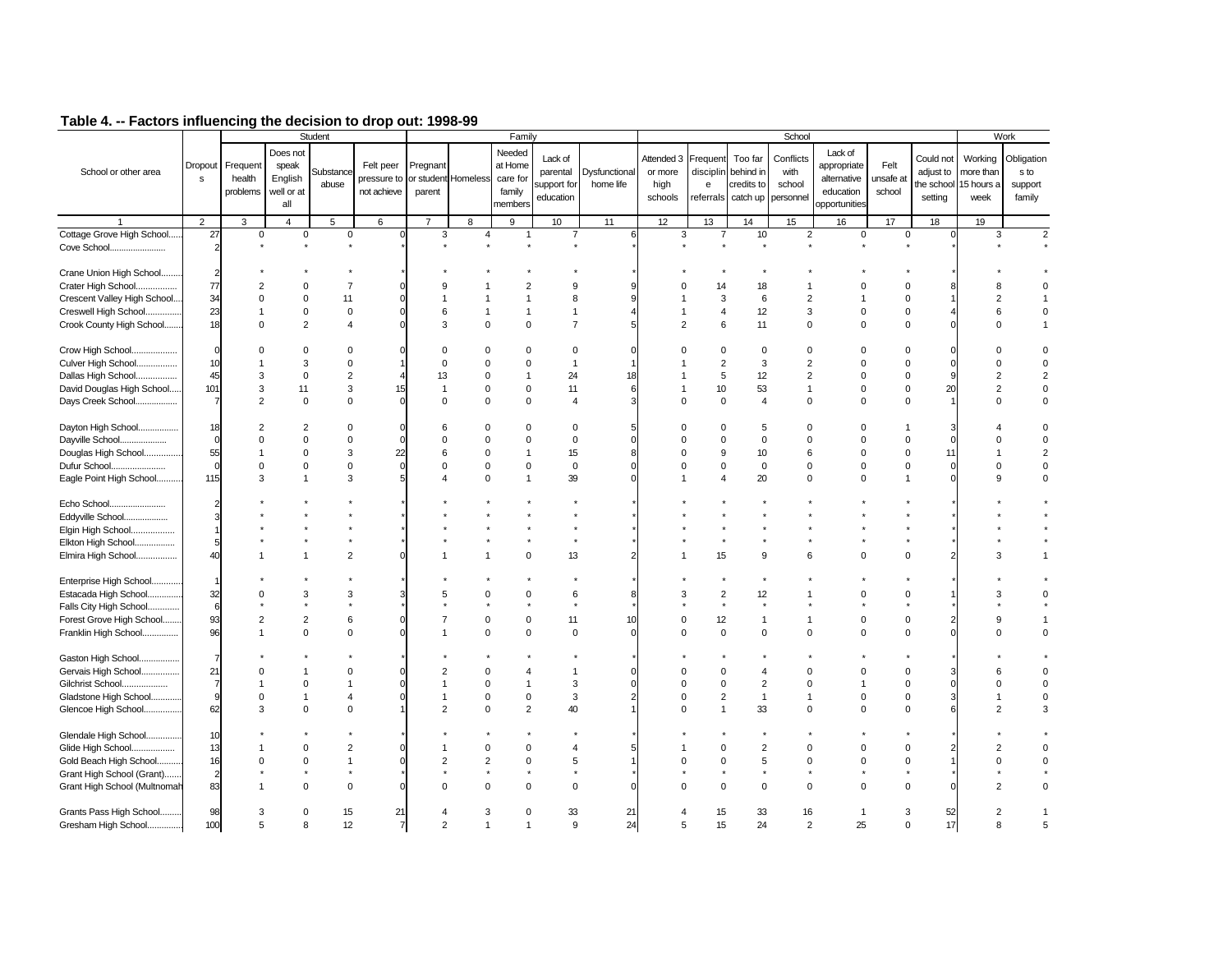|                                |                |                |                | Student                 |                |                |                     | Family         |                         |                |               |                                            |                | School         |                |                |           |                       | Work                    |
|--------------------------------|----------------|----------------|----------------|-------------------------|----------------|----------------|---------------------|----------------|-------------------------|----------------|---------------|--------------------------------------------|----------------|----------------|----------------|----------------|-----------|-----------------------|-------------------------|
|                                |                |                | Does not       |                         |                |                |                     | Needed         |                         |                |               |                                            |                |                | Lack of        |                |           |                       |                         |
|                                | Dropout        | Frequent       | speak          |                         | Felt peer      | Pregnant       |                     | at Home        | Lack of                 |                | Attended 3    | Frequent                                   | Too far        | Conflicts      | appropriate    | Felt           | Could not | Working               | Obligation              |
| School or other area           | s              | health         | English        | <b>Substance</b>        | pressure to    |                | or student Homeless | care for       | parental                | Dysfunctional  | or more       | disciplin                                  | behind in      | with           | alternative    | unsafe at      | adjust to | more than             | s to                    |
|                                |                | problems       | well or at     | abuse                   | not achieve    | parent         |                     | family         | support for             | home life      | high          | $\mathsf{e}% _{0}\left( \mathsf{e}\right)$ | credits to     | school         | education      | school         |           | the school 15 hours a | support                 |
|                                |                |                |                |                         |                |                |                     |                | education               |                | schools       | referrals                                  | catch up       | personnel      |                |                | setting   | week                  | family                  |
|                                |                |                | all            |                         |                |                |                     | members        |                         |                |               |                                            |                |                | opportunities  |                |           |                       |                         |
|                                | $\overline{2}$ | 3              | $\overline{4}$ | 5                       | 6              | $\overline{7}$ | 8                   | 9              | 10                      | 11             | 12            | 13                                         | 14             | 15             | 16             | 17             | 18        | 19                    |                         |
| Harper School                  | $\Omega$       | $\pmb{0}$      | 0              | $\mathbf 0$             |                | $\mathbf 0$    | $\mathbf 0$         | $\mathbf 0$    | $\mathsf 0$             | $\Omega$       | $\mathbf 0$   | $\mathbf 0$                                | $\mathbf 0$    | $\mathbf 0$    | $\mathbf 0$    | 0              | $\Omega$  | 0                     | $\mathbf 0$             |
| Harrisburg High School         | 18             | $\pmb{0}$      | 0              | $\mathbf{1}$            |                | $\mathbf{1}$   | $\pmb{0}$           | $\mathbf 0$    | 6                       | 6              | 0             | $\overline{2}$                             | 5              | $\mathsf 0$    | $\mathsf 0$    | $\mathbf 0$    |           | $\mathbf{1}$          | $\pmb{0}$               |
| Helensview High School         | 16             | 2              | $\overline{1}$ | $\overline{\mathbf{A}}$ |                | $\mathbf 0$    | $\overline{1}$      | $\mathbf 0$    | 3                       | 3              | $\Omega$      | $\mathbf{1}$                               | $\Omega$       | $\mathbf 0$    | $\Omega$       | $\mathbf 0$    |           | $\Omega$              | $\mathbf 0$             |
|                                |                |                |                |                         |                |                |                     |                |                         |                |               |                                            |                |                |                |                |           |                       |                         |
| Helix School                   | $\Omega$       | $\Omega$       | $\mathbf 0$    | $\Omega$                |                | $\Omega$       | $\mathbf 0$         | $\Omega$       | $\Omega$                | $\Omega$       |               | $\Omega$                                   | $\mathbf 0$    | $\mathbf 0$    | $\Omega$       | $\mathbf 0$    |           | $\Omega$              | 0                       |
| Henley High School             | 43             | $\overline{2}$ | $\Omega$       | $\Omega$                |                |                | $\Omega$            | $\Omega$       | 5                       |                |               | 6                                          | 16             |                | $\Omega$       | $\Omega$       |           | $\Omega$              | $\Omega$                |
| Henry D Sheldon High School.   | 24             | $\Omega$       | 0              | 0                       |                |                | $\mathbf 0$         | $\mathbf 0$    | $\mathbf 0$             | $\Omega$       |               | $\Omega$                                   | $\mathbf 0$    | $\Omega$       | $\Omega$       | $\mathbf 0$    | $\Omega$  | $\mathbf 0$           | 0                       |
|                                |                |                |                |                         |                |                |                     |                |                         |                |               |                                            |                |                |                |                |           |                       |                         |
| Heppner High School            | $\overline{A}$ |                |                |                         |                |                |                     |                |                         |                |               |                                            |                |                |                |                |           |                       |                         |
| Hermiston High School          | 105            | $\Omega$       | $\overline{2}$ | 11                      | 12             |                | $\mathbf 0$         | 3              | 20                      | 9              |               | $\overline{7}$                             | 25             | $\overline{2}$ | $\overline{2}$ | $\mathbf 0$    | 13        | 22                    | 3                       |
|                                |                |                |                |                         |                |                |                     |                |                         |                |               |                                            |                |                |                |                |           |                       |                         |
| Hidden Valley High School      | 39             | $\Omega$       | 0              | $\overline{4}$          |                |                | $\overline{1}$      | $\mathbf{1}$   | 11                      | 8              |               | 3                                          | 8              | $\overline{2}$ | 6              | $\mathbf 0$    |           |                       | $\overline{\mathbf{c}}$ |
| Hillsboro High School          | 87             |                | $\overline{7}$ | 0                       |                |                | $\overline{1}$      | $\Omega$       | 19                      | $\overline{2}$ |               | 8                                          | 21             | 1              | $\Omega$       | $\overline{1}$ | 13        | 7                     | $\Omega$                |
| Hood River Valley High School  | 60             |                | 22             | $\Omega$                |                |                | $\mathbf 0$         |                | $\overline{2}$          |                |               | 8                                          | $\overline{2}$ | $\Omega$       | $\Omega$       | $\mathbf{1}$   |           | 8                     |                         |
| Huntington School              |                |                | $\star$        |                         |                |                |                     |                |                         |                |               |                                            |                |                |                |                |           |                       |                         |
| Illinois Valley High School    | 41             |                | $\mathbf 0$    | $\Omega$                |                |                | $\mathbf 0$         | -1             | $\mathbf{1}$            |                |               |                                            | 19             | $\mathbf 0$    | $\Omega$       | $\Omega$       |           | 3                     | $\mathbf 0$             |
|                                |                |                |                |                         |                |                |                     |                |                         |                |               |                                            |                |                |                |                |           |                       |                         |
| Imbler High School             | $\overline{2}$ |                |                |                         |                |                |                     |                |                         |                |               |                                            |                |                |                |                |           |                       |                         |
| Ione School<br>.               |                | $\Omega$       | $\Omega$       | $\Omega$                |                | $\mathbf 0$    | $\mathbf 0$         | $\mathbf 0$    | 0                       | $\mathbf 0$    |               | $\Omega$                                   | $\Omega$       | $\Omega$       | $\Omega$       | $\mathbf 0$    |           | $\Omega$              | $\mathbf 0$             |
| Jefferson High School (Marion  | 14             | $\Omega$       | $\overline{1}$ | $\overline{\mathbf{A}}$ |                | $\overline{2}$ | $\mathbf 0$         | $\mathbf 0$    | $\mathbf 0$             | $\mathbf 0$    |               | $\overline{7}$                             | $\mathbf 0$    | $\mathbf 0$    | $\mathbf 0$    | $\mathbf 0$    |           | $\Omega$              | 0                       |
| Jefferson High School (Multnor | 48             | $\Omega$       | $\mathbf 0$    | $\Omega$                |                | $\mathbf 0$    | $\mathbf 0$         | $\mathsf 0$    | $\mathbf 0$             | $\Omega$       | $\Omega$      | $\mathbf 0$                                | $\mathbf 0$    | $\mathbf 0$    | $\Omega$       | $\mathbf 0$    |           | $\Omega$              | 0                       |
|                                |                |                |                |                         |                |                |                     |                |                         |                |               |                                            |                |                |                |                |           |                       |                         |
| Jewell School                  |                |                |                |                         |                |                |                     |                |                         |                |               |                                            |                |                |                |                |           |                       |                         |
|                                |                |                |                |                         |                |                |                     |                |                         |                |               |                                            |                |                |                |                |           |                       |                         |
| John C. Fremont Jr High Schoo  |                |                |                |                         |                |                |                     |                |                         |                |               |                                            |                |                |                |                |           |                       |                         |
| John F Kennedy High School.    | 12             | $\overline{2}$ | $\Omega$       | $\Omega$                |                | $\overline{2}$ | $\Omega$            | $\Omega$       | 3                       |                |               |                                            |                |                | $\Omega$       | -1             |           | $\overline{2}$        |                         |
| Jordan Valley High School      | 3              |                |                |                         |                |                |                     |                |                         |                |               |                                            |                |                |                |                |           |                       |                         |
| Joseph Lane Jr High School     |                |                |                |                         |                |                |                     |                |                         |                |               |                                            |                |                |                |                |           |                       |                         |
| Joseph Middle/High School      | $\Omega$       | $\Omega$       | $\Omega$       | $\Omega$                |                | $\Omega$       | $\mathbf 0$         | $\mathbf 0$    | $\mathbf 0$             | $\Omega$       |               | $\Omega$                                   | $\Omega$       | $\Omega$       | $\Omega$       | $\mathbf 0$    |           | $\Omega$              | $\mathbf 0$             |
|                                |                |                |                |                         |                |                |                     |                |                         |                |               |                                            |                |                |                |                |           |                       |                         |
| Junction City High School      | 24             | $\overline{2}$ | 0              |                         |                |                | $\mathbf 0$         | $\Omega$       | $\overline{7}$          | $\mathbf 0$    | 3             | 5                                          | $\Omega$       | $\Omega$       | $\Omega$       | -1             |           | 8                     | 3                       |
| Klamath High School            | 59             | $\overline{2}$ | $\overline{2}$ |                         |                | $\Omega$       | $\overline{1}$      | $\pmb{0}$      | $\overline{7}$          | 5              |               | 1                                          | 13             | 1              | $\Omega$       | $\mathbf 0$    |           | $\overline{2}$        |                         |
| Knappa High School             | 5              |                |                |                         |                |                |                     |                |                         |                |               |                                            |                |                |                |                |           |                       |                         |
| La Grande High School          | 25             | $\overline{1}$ | 0              | 3                       |                | $\Omega$       | $\mathbf 0$         | $\mathbf 0$    | $\mathbf 0$             | 3              | $\Omega$      | -1                                         | $\overline{1}$ | $\Omega$       | $\Omega$       | $\mathbf 0$    |           | $\overline{2}$        |                         |
| Lake Oswego High School        | 20             | $\overline{1}$ | $\overline{2}$ | $\mathbf 0$             |                | $\Omega$       | $\mathbf 0$         | $\mathbf 0$    | $\mathbf 0$             | $\Omega$       |               | $\mathbf{1}$                               | $\mathbf 0$    | $\mathbf 0$    | $\Omega$       | $\mathbf 0$    |           | $\Omega$              | 0                       |
|                                |                |                |                |                         |                |                |                     |                |                         |                |               |                                            |                |                |                |                |           |                       |                         |
| Lakeridge High School          | 20             | $\overline{2}$ | $\mathbf 0$    | 3                       |                | $\Omega$       | $\mathbf 0$         | 1              | $\mathbf 0$             | 0              |               | -1                                         | 12             | $\Omega$       | $\Omega$       | $\Omega$       |           | 2                     | $\Omega$                |
| Lakeview High School           | $\overline{4}$ |                |                |                         |                |                |                     |                |                         |                |               |                                            |                |                |                |                |           |                       |                         |
| Lapine High School             | 36             | $\overline{2}$ | 0              | 3                       | 13             |                | $\overline{1}$      | $\mathbf 0$    | 12                      |                |               | 4                                          | 3              | $\mathbf 0$    | 3              | $\mathbf 0$    |           |                       |                         |
| Lebanon High School            | 85             | $\Omega$       | $\overline{2}$ | $\overline{7}$          | Z              | 8              | $\mathbf 0$         | $\overline{2}$ | 20                      | 12             | $\Omega$      | 6                                          | 36             | 6              | $\Omega$       | $\overline{1}$ | 35        |                       | $\overline{7}$          |
|                                | 47             | $\Omega$       |                | $\Omega$                |                | $\Omega$       | $\overline{1}$      | $\mathbf 0$    |                         |                |               | $\Omega$                                   |                |                | $\Omega$       |                |           |                       |                         |
| Lincoln High School            |                |                | $\mathbf 0$    |                         |                |                |                     |                | 3                       |                |               |                                            | $\mathbf 0$    | $\mathbf 0$    |                | $\mathbf 0$    |           |                       | 0                       |
|                                |                |                |                |                         |                |                |                     |                |                         |                |               |                                            |                |                |                |                |           |                       |                         |
| Long Creek School<br>.         |                |                |                |                         |                |                |                     |                |                         |                |               |                                            |                |                |                |                |           | 3                     |                         |
| Lost River High School         | 15             | $\Omega$       | 0              | 0                       |                |                | $\mathbf 0$         | $\mathbf 0$    | $\overline{\mathbf{c}}$ | $\mathbf 0$    | $\Omega$      | 3                                          | $\overline{2}$ | $\mathbf 0$    | $\mathbf 0$    | $\mathbf 0$    |           |                       | 3                       |
| Lowell High School             | $\mathbf{q}$   | $\Omega$       | $\overline{1}$ | $\mathbf 0$             |                | $\Omega$       | $\mathbf 0$         | $\mathbf 0$    | $\mathbf 0$             | $\Omega$       | $\Omega$      | $\overline{1}$                             | $\Omega$       | $\mathbf 0$    | $\Omega$       | $\mathbf 0$    |           |                       | $\mathbf{1}$            |
| Madison High School            | 60             | $\Omega$       | 0              | 0                       |                | 3              | $\pmb{0}$           | $\mathbf{1}$   | 6                       | 3              |               | $\mathbf 0$                                | $\mathbf 0$    | $\Omega$       | $\Omega$       | $\pmb{0}$      |           | 5                     | 0                       |
| Madras High School             | 72             | $\Omega$       | $\mathbf 0$    | $\mathbf 0$             |                | $\Omega$       | $\mathbf 0$         | $\mathbf 0$    | $\Omega$                | $\mathbf 0$    |               | $\overline{1}$                             | $\Omega$       | $\Omega$       | $\Omega$       | $\mathbf 0$    |           | $\Omega$              | 0                       |
|                                |                |                |                |                         |                |                |                     |                |                         |                |               |                                            |                |                |                |                |           |                       |                         |
| Mapleton High School           | 12             | $\overline{1}$ | $\Omega$       | 3                       | $\overline{2}$ |                |                     | $\Omega$       | 5                       | 4              | $\mathcal{P}$ | $\overline{2}$                             | $\overline{2}$ |                | 3              | $\mathbf 0$    | 1         | 3                     |                         |
|                                |                |                |                |                         |                |                |                     |                |                         |                |               |                                            |                |                |                |                |           |                       |                         |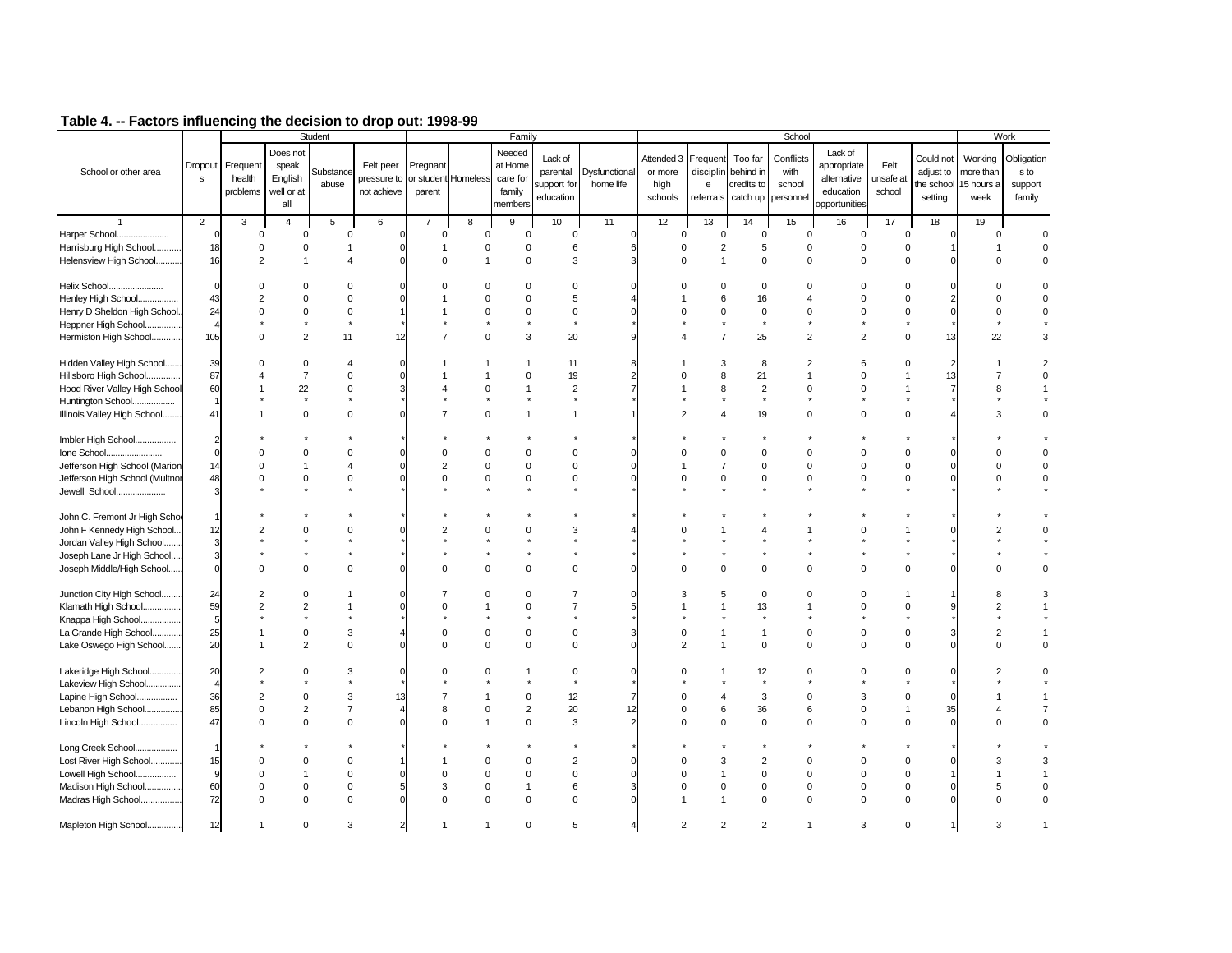|                               |                |                                |                                                   | Student                   |                                         |                    |                     | Family                                             |                                                 |                            |                                          |                                                                                  |                                                | School                                   |                                                                     |                             |                                   |                                                       | Work                                    |
|-------------------------------|----------------|--------------------------------|---------------------------------------------------|---------------------------|-----------------------------------------|--------------------|---------------------|----------------------------------------------------|-------------------------------------------------|----------------------------|------------------------------------------|----------------------------------------------------------------------------------|------------------------------------------------|------------------------------------------|---------------------------------------------------------------------|-----------------------------|-----------------------------------|-------------------------------------------------------|-----------------------------------------|
| School or other area          | Dropout<br>s   | Frequent<br>health<br>problems | Does not<br>speak<br>English<br>well or at<br>all | <b>Substance</b><br>abuse | Felt peer<br>pressure to<br>not achieve | Pregnant<br>parent | or student Homeless | Needed<br>at Home<br>care for<br>family<br>members | Lack of<br>parental<br>support for<br>education | Dysfunctional<br>home life | Attended 3<br>or more<br>high<br>schools | Frequent<br>disciplin<br>$\mathsf{e}% _{0}\left( \mathsf{e}\right)$<br>referrals | Too far<br>behind in<br>credits to<br>catch up | Conflicts<br>with<br>school<br>personnel | Lack of<br>appropriate<br>alternative<br>education<br>opportunities | Felt<br>unsafe at<br>school | Could not<br>adjust to<br>setting | Working<br>more than<br>the school 15 hours a<br>week | Obligation<br>s to<br>support<br>family |
|                               | $\overline{2}$ | 3                              | $\overline{4}$                                    | 5                         | 6                                       | $\overline{7}$     | 8                   | 9                                                  | 10                                              | 11                         | 12                                       | 13                                                                               | 14                                             | 15                                       | 16                                                                  | 17                          | 18                                | 19                                                    |                                         |
| Marshall High School (Deschu  | 60             | $\overline{2}$                 | $\mathbf 0$                                       | $\mathsf 0$               |                                         | $\overline{c}$     | 0                   | 0                                                  | 12                                              | 10                         | $\mathsf 0$                              | $\mathbf 1$                                                                      | 0                                              | $\mathbf 0$                              | 0                                                                   | 0                           |                                   | 19                                                    | $\overline{\mathbf{c}}$                 |
| Marshall High School (Multnon | 147            | $\mathbf 0$                    | $\Omega$                                          | $\mathbf 0$               |                                         | $\overline{1}$     | 0                   | 0                                                  | $\mathsf 0$                                     |                            | $\Omega$                                 | $\Omega$                                                                         | $\Omega$                                       | $\mathbf 0$                              | $\Omega$                                                            | $\mathbf 0$                 |                                   | $\mathbf 0$                                           | $\mathbf 0$                             |
| Marshfield High School        | 50             |                                | $\mathbf 0$                                       | 15                        |                                         | $\overline{2}$     | $\overline{c}$      | 0                                                  | 31                                              | 12                         | $\mathbf 0$                              | 6                                                                                | 1                                              | $\mathbf 0$                              | $\mathbf 0$                                                         | $\mathbf 0$                 |                                   | 6                                                     | 0                                       |
| Mazama High School            | 18             | $\overline{2}$                 | $\overline{1}$                                    | $\overline{2}$            |                                         | $\overline{1}$     | $\overline{2}$      | $\mathbf 0$                                        | 11                                              |                            | $\Omega$                                 | 3                                                                                | 3                                              | 3                                        | $\overline{1}$                                                      | $\mathbf 0$                 |                                   | O                                                     | 0                                       |
| Mc Kay High School            | 137            | $\overline{2}$                 | 3                                                 | $\overline{2}$            |                                         |                    | $\Omega$            | 0                                                  | 6                                               |                            |                                          | 9                                                                                | 18                                             |                                          | $\Omega$                                                            | $\Omega$                    |                                   | 2                                                     |                                         |
| Mc Nary High School           | 104            |                                | $\overline{2}$                                    | $\mathbf{1}$              |                                         | $\overline{c}$     | $\Omega$            | $\Omega$                                           | 9                                               |                            |                                          | $\Omega$                                                                         | $\overline{2}$                                 | $\Omega$                                 | $\overline{2}$                                                      | $\Omega$                    |                                   | 7                                                     | $\Omega$                                |
| McKenzie River High School.   | 9              | $\Omega$                       | $\Omega$                                          | 3                         |                                         | $\Omega$           |                     | $\Omega$                                           | $\mathbf 0$                                     |                            | $\Omega$                                 | $\overline{2}$                                                                   | $\overline{1}$                                 | $\Omega$                                 | $\Omega$                                                            | $\Omega$                    |                                   | $\overline{2}$                                        | $\Omega$                                |
| McLoughlin High School        | 74             |                                | 6                                                 | $\overline{2}$            | $\Omega$                                | 3                  | 1                   | $\mathbf 0$                                        | 8                                               | 13                         | $\Omega$                                 | $\overline{2}$                                                                   | 8                                              | $\overline{2}$                           | $\Omega$                                                            | $\Omega$                    |                                   | 14                                                    | 3                                       |
| McMinnville High School       | 162            | $\overline{2}$                 | 2                                                 | 13                        |                                         | $\overline{7}$     | $\overline{2}$      | $\Omega$                                           | 32                                              | 23                         | 6                                        | 18                                                                               | 35                                             | 5                                        | 13                                                                  | $\mathbf{1}$                | 21                                | 7                                                     | $\overline{2}$                          |
| Metropolitan Learning Center  | 12             | $\Omega$                       | $\Omega$                                          | $\mathbf 1$               |                                         | $\Omega$           | $\mathbf 0$         | $\mathbf 0$                                        | $\mathbf 0$                                     |                            | $\Omega$                                 | $\mathbf 0$                                                                      | 6                                              | $\Omega$                                 | $\Omega$                                                            | $\Omega$                    |                                   | $\Omega$                                              | $\mathbf 0$                             |
| Milwaukie High School         | 120            | 3                              |                                                   | $\Delta$                  |                                         | 13                 | 3                   |                                                    | 15                                              | 10                         | 13                                       | 19                                                                               | 22                                             | 6                                        | $\Omega$                                                            | 14                          | 38                                | 19                                                    |                                         |
| Mitchell School               | $\overline{2}$ |                                |                                                   |                           |                                         |                    |                     |                                                    |                                                 |                            |                                          |                                                                                  |                                                |                                          |                                                                     |                             |                                   |                                                       |                                         |
| Mohawk High School            | 5              |                                |                                                   |                           |                                         |                    |                     |                                                    |                                                 |                            |                                          |                                                                                  |                                                |                                          |                                                                     |                             |                                   |                                                       |                                         |
| Molalla Alternative Options   | 19             | $\Omega$                       | $\overline{2}$                                    | 1                         |                                         |                    | 0                   |                                                    |                                                 |                            | O                                        | $\overline{1}$                                                                   | 3                                              |                                          | $\Omega$                                                            | $\mathbf 0$                 |                                   |                                                       |                                         |
| Molalla High School           | 25             |                                | $\Omega$                                          |                           |                                         | 0                  | $\Omega$            | 3                                                  | 4                                               |                            | $\overline{2}$                           | 10                                                                               | 12                                             | 3                                        |                                                                     | $\Omega$                    |                                   | 8                                                     |                                         |
| Monroe High School            | 10             | $\overline{2}$                 | $\mathbf 0$                                       | $\mathbf 0$               |                                         | $\Omega$           | 0                   |                                                    | $\mathbf 0$                                     |                            | $\Omega$                                 | $\mathbf{1}$                                                                     | 0                                              | $\overline{2}$                           | $\overline{2}$                                                      | $\mathbf 0$                 |                                   | $\Omega$                                              |                                         |
| Monument School               | $\Omega$       | O                              | $\Omega$                                          | $\Omega$                  |                                         |                    | $\Omega$            | $\Omega$                                           | $\Omega$                                        |                            | C                                        | $\mathbf 0$                                                                      | $\Omega$                                       | $\Omega$                                 | $\Omega$                                                            | $\Omega$                    |                                   | $\Omega$                                              | 0                                       |
| Mt View High School           | 47             | $\Omega$                       | $\Omega$                                          | $\boldsymbol{\Delta}$     |                                         |                    | $\Omega$            | $\Omega$                                           | 1                                               |                            | $\Omega$                                 | 3                                                                                | $\overline{2}$                                 | $\overline{2}$                           | $\Omega$                                                            | $\Omega$                    |                                   | 2                                                     |                                         |
| Myrtle Point High School      | 10             | $\Omega$                       | $\Omega$                                          | $\mathbf{1}$              |                                         | 3                  | $\Omega$            | $\Omega$                                           | $\mathbf{1}$                                    |                            | $\cap$                                   | $\overline{2}$                                                                   |                                                | $\Omega$                                 | $\Omega$                                                            | $\Omega$                    |                                   |                                                       |                                         |
| Neah-Kah-Nie Jr-Sr High Scho  | 9              | $\Omega$                       | $\Omega$                                          | $\overline{\mathbf{4}}$   |                                         | $\overline{c}$     | 0                   | $\Omega$                                           | 4                                               |                            | C                                        | 1                                                                                |                                                | $\Omega$                                 | $\Omega$                                                            |                             |                                   | 2                                                     |                                         |
| Nestucca High School          | $\overline{7}$ | $\Omega$                       | $\Omega$                                          | $\Omega$                  | O                                       | $\Omega$           | 1                   | $\mathbf 0$                                        | $\overline{2}$                                  |                            |                                          | $\overline{2}$                                                                   | $\overline{2}$                                 | $\Omega$                                 | $\Omega$                                                            | $\Omega$                    |                                   | $\Omega$                                              | 0                                       |
| Newberg High School           | 91             | 8                              | $\overline{1}$                                    | $\overline{7}$            |                                         | 7                  | $\overline{2}$      |                                                    | 19                                              | 31                         | $\overline{c}$                           | 8                                                                                | 5                                              | $\Delta$                                 | $\overline{2}$                                                      | $\mathbf{1}$                |                                   | 21                                                    |                                         |
| Newport High School           | 54             | $\Omega$                       | $\overline{1}$                                    | 3                         | 8                                       |                    |                     | 3                                                  | $\mathsf 0$                                     |                            | $\Omega$                                 | $\overline{1}$                                                                   | 3                                              | $\overline{4}$                           | $\overline{1}$                                                      | $\mathbf 0$                 |                                   | 5                                                     |                                         |
| North Bend High School        | 51             | $\Omega$                       | $\Omega$                                          | $\pmb{0}$                 |                                         | $\Omega$           | $\Omega$            | $\Omega$                                           | $\Omega$                                        |                            |                                          | $\Omega$                                                                         | $\Omega$                                       | $\Omega$                                 | $\Omega$                                                            | $\mathbf 0$                 |                                   |                                                       | 0                                       |
| North Douglas High School     |                |                                |                                                   |                           |                                         |                    |                     |                                                    |                                                 |                            |                                          |                                                                                  |                                                |                                          |                                                                     |                             |                                   |                                                       |                                         |
| North Eugene High School      | 46             |                                | $\Omega$                                          | 5                         |                                         | 0                  |                     | $\Omega$                                           | $\overline{7}$                                  | 12                         |                                          |                                                                                  | O                                              | 0                                        | 0                                                                   | $\Omega$                    |                                   |                                                       | $\Omega$                                |
| North Lake School             | $\mathbf 0$    | $\Omega$                       | $\Omega$                                          | $\pmb{0}$                 | O                                       | $\mathbf 0$        | 0                   | 0                                                  | $\mathbf 0$                                     |                            | $\Omega$                                 | 0                                                                                | $\Omega$                                       | $\Omega$                                 | $\Omega$                                                            | $\mathbf 0$                 |                                   | 0                                                     |                                         |
| North Marion High School      | 28             | $\Omega$                       | 3                                                 | $\boldsymbol{2}$          | 5                                       | $\overline{2}$     | 0                   | $\boldsymbol{2}$                                   | 11                                              |                            | $\Omega$                                 | $\overline{7}$                                                                   | $\overline{1}$                                 | $\mathbf 0$                              | $\mathbf 0$                                                         | $\mathbf 0$                 |                                   |                                                       |                                         |
| North Medford High School     | 156            | $\overline{1}$                 | 3                                                 | $\overline{1}$            |                                         | 20                 | $\overline{2}$      | 3                                                  | 2                                               |                            | 10                                       | 10                                                                               | 13                                             | $\overline{1}$                           | $\Omega$                                                            | $\Omega$                    | 31                                | 16                                                    | $\Omega$                                |
| North Powder School           | $\Omega$       |                                | $\Omega$                                          | $\Omega$                  |                                         | $\Omega$           | $\Omega$            | $\Omega$                                           | $\mathbf 0$                                     |                            | $\Omega$                                 | $\mathbf 0$                                                                      | $\mathbf 0$                                    | $\Omega$                                 | $\Omega$                                                            | $\Omega$                    |                                   |                                                       | $\mathbf 0$                             |
| North Salem High School       | 142            |                                | $\overline{2}$                                    | $\boldsymbol{\Delta}$     |                                         | 5                  | $\Omega$            | $\Omega$                                           | $\overline{5}$                                  | 15                         | 10                                       | 6                                                                                | 22                                             | $\Omega$                                 | $\overline{2}$                                                      | $\mathbf 0$                 | 12                                |                                                       |                                         |
| North Valley High School      | 34             |                                | $\Omega$                                          | $\boldsymbol{\Delta}$     |                                         | -1                 | $\Omega$            | $\mathbf 0$                                        | 10                                              |                            | -1                                       | $\overline{1}$                                                                   | 8                                              | 3                                        | $\Omega$                                                            | $\pmb{0}$                   |                                   |                                                       | $\Omega$                                |
| Nyssa High School             | 18             | $\Omega$                       | 3                                                 | $\mathbf{1}$              |                                         | $\overline{2}$     | 0                   | 1                                                  | $\sqrt{2}$                                      |                            | $\overline{2}$                           | $\overline{1}$                                                                   | 3                                              | $\mathbf 0$                              | $\Omega$                                                            | $\mathbf 0$                 |                                   |                                                       | $\overline{c}$                          |
| Oakland High School           | $\overline{7}$ | $\Omega$                       | $\Omega$                                          | $\mathbf{1}$              |                                         | $\Omega$           | $\Omega$            | $\Omega$                                           | 2                                               |                            | $\Omega$                                 | $\Omega$                                                                         | $\Omega$                                       | $\Omega$                                 | $\Omega$                                                            | $\Omega$                    |                                   | U                                                     | $\mathbf 0$                             |
| Oakridge High School          | 17             | O                              | $\Omega$                                          |                           |                                         | $\cap$             |                     |                                                    | 5                                               |                            | 3                                        |                                                                                  |                                                | Δ                                        | $\Omega$                                                            |                             |                                   | ŋ                                                     |                                         |
| Ontario High School           | 51             | ŋ                              | 1                                                 | $\Omega$                  |                                         |                    | $\Omega$            | $\Omega$                                           | 9                                               |                            |                                          | C                                                                                |                                                | $\Omega$                                 | $\Omega$                                                            | $\Omega$                    | 2                                 | 15                                                    | 0                                       |
| Opportunity Center            | 73             |                                | $\mathbf 0$                                       | $\mathbf 1$               | 0                                       | $\overline{c}$     | $\overline{2}$      | 1                                                  | $\sqrt{2}$                                      |                            | C                                        | Δ                                                                                | 0                                              | $\overline{2}$                           | $\Omega$                                                            | $\mathbf 0$                 |                                   |                                                       | 3                                       |
| Oregon City HS - Freshmen     | 14             | $\Omega$                       | $\mathbf 0$                                       | $\mathbf{1}$              | $\Omega$                                | $\Omega$           | 0                   | 0                                                  | $\sqrt{2}$                                      |                            | $\Omega$                                 | -1                                                                               | $\Omega$                                       | $\mathbf 0$                              | $\Omega$                                                            | $\pmb{0}$                   |                                   | $\mathbf 0$                                           | 0                                       |
| Oregon City HS - Jackson      | 98             | 3                              | 2                                                 | $\overline{2}$            |                                         |                    | $\overline{2}$      | $\Omega$                                           | 8                                               |                            | $\Omega$                                 | 9                                                                                | 12                                             | $\Omega$                                 | $\Omega$                                                            | $\Omega$                    | 21                                | 15                                                    | 0                                       |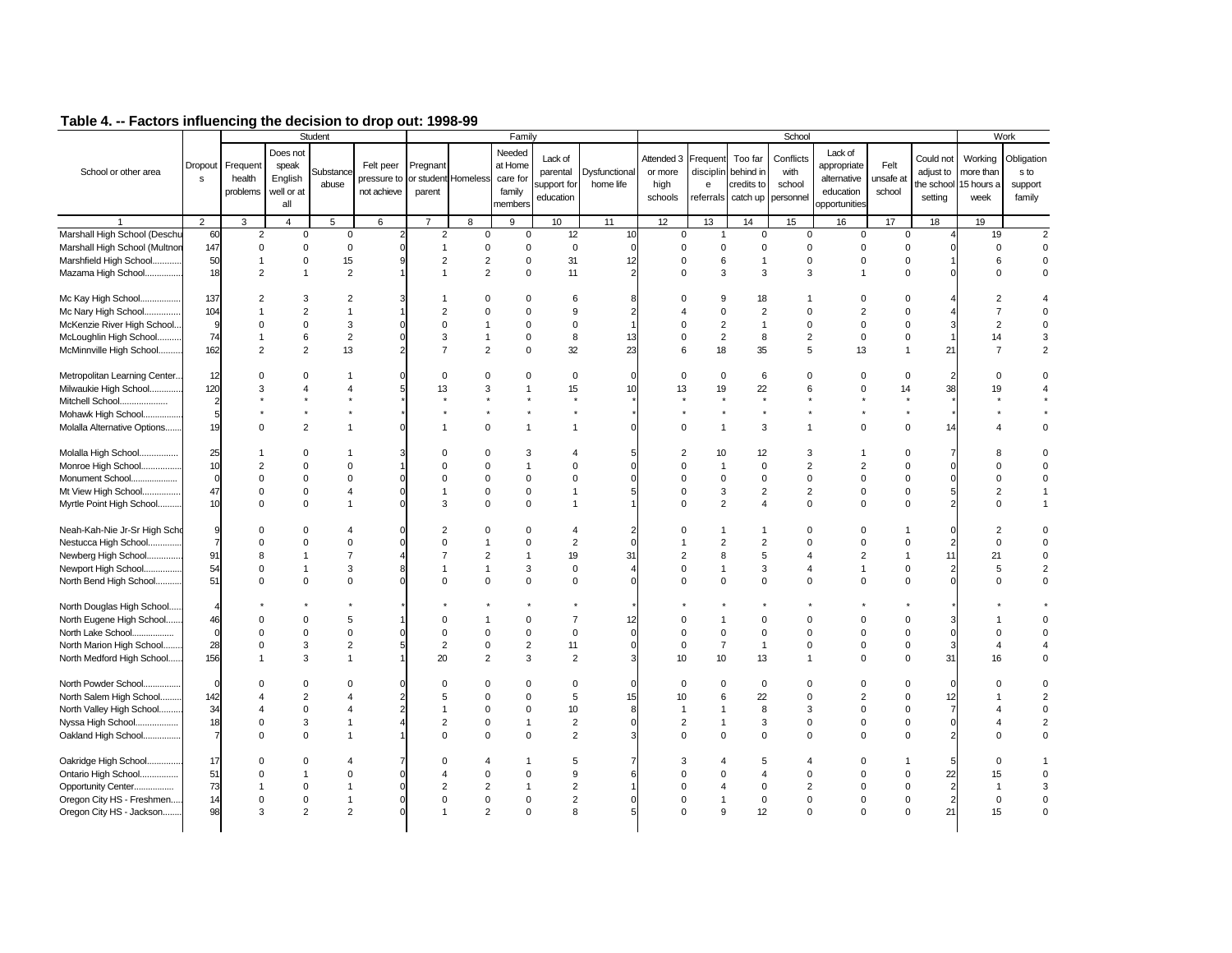|                                |                |                |                | Student          |             |                |                     | Family                  |                         |               |                |                |                | School         |               |                |                |                       | Work           |
|--------------------------------|----------------|----------------|----------------|------------------|-------------|----------------|---------------------|-------------------------|-------------------------|---------------|----------------|----------------|----------------|----------------|---------------|----------------|----------------|-----------------------|----------------|
|                                |                |                | Does not       |                  |             |                |                     | Needed                  |                         |               |                |                |                |                | Lack of       |                |                |                       |                |
|                                | Dropout        | Frequent       | speak          |                  | Felt peer   | Pregnant       |                     | at Home                 | Lack of                 |               | Attended 3     | Frequent       | Too far        | Conflicts      | appropriate   | Felt           | Could not      | Working               | Obligation     |
| School or other area           | s              | health         | English        | <b>Substance</b> | pressure to |                | or student Homeless | care for                | parental                | Dysfunctional | or more        | disciplin      | behind in      | with           | alternative   | unsafe at      | adjust to      | more than             | s to           |
|                                |                | problems       | well or at     | abuse            | not achieve | parent         |                     | family                  | support for             | home life     | high           | $\mathbf{e}$   | credits to     | school         | education     | school         |                | the school 15 hours a | support        |
|                                |                |                | all            |                  |             |                |                     | members                 | education               |               | schools        | referrals      | catch up       | personnel      | opportunities |                | setting        | week                  | family         |
|                                |                |                |                |                  |             |                |                     |                         |                         |               |                |                |                |                |               |                |                |                       |                |
|                                | $\overline{2}$ | 3              | $\overline{4}$ | 5                | 6           | 7              | 8                   | 9                       | 10                      | 11            | 12             | 13             | 14             | 15             | 16            | 17             | 18             | 19                    |                |
| Pacific High School            |                | $\mathbf 0$    | $\overline{1}$ | $\mathbf 0$      |             | 1              | $\mathbf 0$         | $\mathbf 0$             | $\mathbf{1}$            |               | $\mathbf 0$    | $\mathbf{1}$   | $\mathbf 0$    | $\mathbf 0$    | $\Omega$      | $\mathbf 0$    |                |                       | $\Omega$       |
| Paisley School                 |                |                |                |                  |             |                |                     |                         |                         |               |                |                |                |                |               |                |                |                       |                |
| Parkrose High School           | 79             |                | -1             | 8                |             | 7              | 0                   | 0                       | 13                      | 10            |                | 0              | 10             | $\Omega$       | 0             | $\mathbf 0$    |                | $\overline{2}$        |                |
| Pendleton High School          | 72             | 2              | $\Omega$       | $\overline{4}$   | 6           | 8              | 0                   | $\overline{2}$          | 4                       |               | $\Omega$       | 19             | 17             | 3              | $\Omega$      | $\mathbf{1}$   |                |                       | $\overline{2}$ |
| Perrydale School               | $\Omega$       | 0              | $\Omega$       | $\Omega$         | $\Omega$    | $\Omega$       | $\Omega$            | $\mathbf 0$             | $\mathbf 0$             |               | $\Omega$       | $\mathbf 0$    | $\mathbf 0$    | $\Omega$       | $\Omega$      | $\Omega$       |                |                       | 0              |
|                                |                |                |                |                  |             |                |                     |                         |                         |               |                |                |                |                |               |                |                |                       |                |
| Philomath High School          | 27             | $\Omega$       | $\Omega$       | $\Omega$         |             | $\Omega$       | $\Omega$            | $\mathbf 0$             | $\mathbf 0$             |               | $\Omega$       | $\mathbf 0$    | $\Omega$       | $\Omega$       | $\Omega$      | $\Omega$       |                |                       | $\mathbf 0$    |
| Phoenix High School            | 73             | $\overline{2}$ | 3              | 10               | 22          |                | Δ                   | 16                      | 13                      | 32            | $\Omega$       | 10             | 38             | 10             | $\Omega$      | -1             | 2              | 2                     | 14             |
| Pilot Rock High School         | 9              | $\Omega$       | $\Omega$       | $\overline{4}$   | $\Omega$    |                | $\overline{2}$      | 3                       | $\mathbf 0$             |               | $\overline{2}$ | $\overline{2}$ | $\overline{2}$ | $\Omega$       | $\Omega$      | $\Omega$       |                |                       |                |
| Pine Eagle High School         | $\overline{2}$ |                |                |                  |             |                |                     |                         |                         |               |                |                |                |                |               |                |                |                       |                |
| Pleasant Hill High School      | 9              | $\Omega$       | $\Omega$       | $\mathbf 0$      | $\Omega$    | $\Omega$       |                     | $\mathbf 0$             | $\overline{\mathbf{A}}$ |               | $\Omega$       | $\overline{1}$ | $\mathbf 0$    | $\Omega$       | $\Omega$      | $\Omega$       |                |                       | $\mathbf 0$    |
|                                |                |                |                |                  |             |                |                     |                         |                         |               |                |                |                |                |               |                |                |                       |                |
| Powers High School             |                |                |                |                  |             |                |                     |                         |                         |               |                |                |                |                |               |                |                |                       |                |
| PPS Alternative Programs       | 1288           | 24             | $\overline{2}$ | 50               | 21          | 86             | 66                  | 20                      | 132                     | 90            | 24             | 31             | 70             | 6              | 15            | 3              | 6 <sup>2</sup> | 249                   | 76             |
| Prairie City School            | $\mathbf 0$    | $\mathbf 0$    | $\mathbf 0$    | $\mathsf 0$      | $\Omega$    | $\Omega$       | 0                   | $\mathbf 0$             | $\mathsf 0$             |               | $\Omega$       | $\mathbf 0$    | $\mathbf 0$    | $\Omega$       | $\Omega$      | $\mathbf 0$    |                | $\Omega$              | $\mathbf 0$    |
| Prospect High School           | 6              | $\Omega$       | 0              | $\mathbf 2$      | $\Omega$    | $\overline{1}$ | $\mathbf{1}$        | 0                       | $\mathbf 0$             |               |                | $\mathbf 0$    | 0              | $\mathbf 0$    | $\Omega$      | $\mathsf 0$    |                | $\Omega$              | 0              |
| Rainier High School            | $\overline{7}$ | $\Omega$       | $\mathbf 0$    | $\mathbf 0$      | $\Omega$    | $\Omega$       | $\mathbf 0$         | $\mathbf 0$             | $\mathbf 0$             |               | $\Omega$       | $\mathbf 0$    | $\overline{1}$ | $\Omega$       | $\mathbf 0$   | $\mathbf 0$    |                | $\Omega$              | $\mathbf 0$    |
|                                |                |                |                |                  |             |                |                     |                         |                         |               |                |                |                |                |               |                |                |                       |                |
| Redmond High School            | 75             |                | $\Omega$       | Δ                |             |                |                     | $\Omega$                | $\overline{2}$          |               |                | 5              | 13             | 3              | $\Omega$      | $\Omega$       |                | 16                    | $\Omega$       |
| Reedsport High School          | $\overline{7}$ | $\Omega$       | $\Omega$       | $\mathbf{1}$     |             | $\Omega$       | $\Omega$            | $\Omega$                | 1                       |               |                | $\Omega$       | $\overline{1}$ | $\Omega$       | $\Omega$      | $\Omega$       |                | $\mathbf 0$           |                |
| Rex Putnam High School         | 52             |                | $\mathbf 0$    | -1               |             | $\mathbf 0$    | 0                   | 0                       | $\mathbf 0$             |               | $\Omega$       | 1              | $\Omega$       | $\mathbf 0$    | $\Omega$      | $\mathbf 0$    |                | 37                    | 0              |
| Reynolds High School           | 128            | 5              | 3              | 3                | O           | $\overline{2}$ | 1                   | $\overline{\mathbf{c}}$ | 8                       |               |                | 6              | 14             | $\overline{1}$ | 5             | $\mathbf{1}$   |                | 10                    |                |
| Riddle High School             | 15             | $\Omega$       | $\Omega$       | 6                |             | $\Omega$       | $\Omega$            | $\Omega$                | 4                       |               | 2              | $\Omega$       | $\overline{1}$ | -1             | $\Omega$      | $\Omega$       |                |                       | $\Omega$       |
|                                |                |                |                |                  |             |                |                     |                         |                         |               |                |                |                |                |               |                |                |                       |                |
| Riverdale High School          |                |                |                |                  |             |                |                     |                         |                         |               |                |                |                |                |               |                |                |                       |                |
| Riverside High School          | 34             |                | $\Omega$       | $\Omega$         |             |                | $\Omega$            | $\Omega$                | $\overline{2}$          |               |                | 5              | 19             | $\Omega$       | $\Omega$      | $\Omega$       |                |                       |                |
| Rogue River High School        | 21             |                | $\Omega$       | $\overline{2}$   |             | $\Omega$       | $\Omega$            | $\Omega$                | 4                       |               |                | $\Delta$       | $\overline{2}$ | $\Omega$       | $\Omega$      | $\Omega$       |                | O                     | $\Omega$       |
| Roosevelt High School          | 81             | $\Omega$       | $\Omega$       | $\overline{2}$   | $\Omega$    |                | $\mathbf 0$         | $\mathbf 0$             | $\mathbf{1}$            |               | 3              | $\mathbf 0$    | 17             | $\Omega$       | $\Omega$      | $\Omega$       |                | Δ                     | $\Omega$       |
| Roseburg High School           | 170            |                | $\overline{1}$ | 60               |             | 19             | 37                  | $\Omega$                | 15                      | 47            | 8              | 40             | 25             | 4              | $\Omega$      | $\overline{2}$ |                | 39                    | 11             |
|                                |                |                |                |                  |             |                |                     |                         |                         |               |                |                |                |                |               |                |                |                       |                |
| Salem-Keizer Alternative Progr | 196            | $\Omega$       | $\Omega$       | $\Omega$         |             |                | $\Omega$            | $\mathbf 0$             | $\mathbf 0$             |               | 16             | $\mathbf 0$    | 2              | $\Omega$       | $\Omega$      | $\mathbf 0$    |                | 146                   | $\Omega$       |
| Sam Barlow High School         | 117            | $\Omega$       | $\Omega$       | 3                |             |                | $\Omega$            | $\Omega$                | 3                       |               | $\Omega$       | 6              | 6              | $\Omega$       | $\Omega$      | $\Omega$       |                | 5                     |                |
| Sandy High School.<br>         | 83             | 3              | $\overline{1}$ | $\overline{2}$   |             |                |                     |                         | 8                       |               |                | $\overline{4}$ | 22             | -1             | 4             | $\mathbf 0$    |                | 10                    |                |
| Santiam High School            | 17             | $\Omega$       | $\Omega$       | $\overline{4}$   |             | $\Omega$       |                     | $\Omega$                | 6                       |               | $\Omega$       | $\Omega$       | $\overline{1}$ | $\overline{1}$ | $\Omega$      | $\Omega$       |                | $\Omega$              | 0              |
| Scappoose High School          | 11             |                |                |                  |             |                |                     |                         |                         |               |                |                |                |                |               |                |                |                       |                |
|                                |                |                |                |                  |             |                |                     |                         |                         |               |                |                |                |                |               |                |                |                       |                |
| School Of Arts & Communicatio  | 21             | $\Omega$       | $\Omega$       | $\Omega$         |             |                | $\Omega$            | $\Omega$                | 5                       |               | $\Omega$       | 5              |                | $\overline{c}$ | $\Omega$      | $\Omega$       |                |                       | $\Omega$       |
| School Of Science & Technolog  | 5              |                |                |                  |             |                |                     |                         |                         |               |                |                |                |                |               |                |                |                       |                |
| Scio High School               | 12             | 0              | $\mathbf 0$    | $\mathbf 0$      |             | $\Omega$       | 0                   | 0                       | $\mathbf 0$             |               | $\Omega$       | $\mathbf 0$    | $\Omega$       | $^{\circ}$     | $\mathbf 0$   | $\mathbf 0$    |                | ŋ                     | 0              |
| Seaside High School            | 29             | $\Omega$       | $\mathbf 0$    | $\mathbf 0$      |             | $\Omega$       | 0                   | 0                       | 6                       |               | $\Omega$       | $\mathbf 0$    | 5              | $\mathbf 0$    | $\mathbf 0$   | $\mathbf 0$    |                | 3                     | 0              |
| Sheridan High School           | 10             |                |                |                  |             |                |                     |                         |                         |               |                |                |                |                |               |                |                |                       |                |
|                                |                |                |                |                  |             |                |                     |                         |                         |               |                |                |                |                |               |                |                |                       |                |
| Sherman High School<br>.       |                |                |                |                  |             |                |                     |                         |                         |               |                |                |                |                |               |                |                |                       |                |
| Sherwood High School           | 12             |                |                | $\Omega$         |             |                | 0                   | $\Omega$                | $\mathbf 0$             |               |                | C              | 0              |                |               | $\Omega$       |                |                       |                |
| Silverton High School.<br>     | 106            |                |                | 6                | 12          |                |                     | $\Omega$                | 23                      |               |                | 3              | 29             |                |               | $\Omega$       |                |                       | 3              |
| Sisters High School            | 10             | $\Omega$       | $\Omega$       |                  | $\Omega$    | 3              | $\Omega$            | $\Omega$                | $\Omega$                |               |                | $\Omega$       | $\Omega$       | $\Omega$       | U             | $\Omega$       |                |                       |                |
| Siuslaw High School.           | 29             | $\Omega$       |                | $\Omega$         |             |                |                     |                         | 17                      |               |                |                | $\Omega$       |                |               | $\Omega$       |                |                       |                |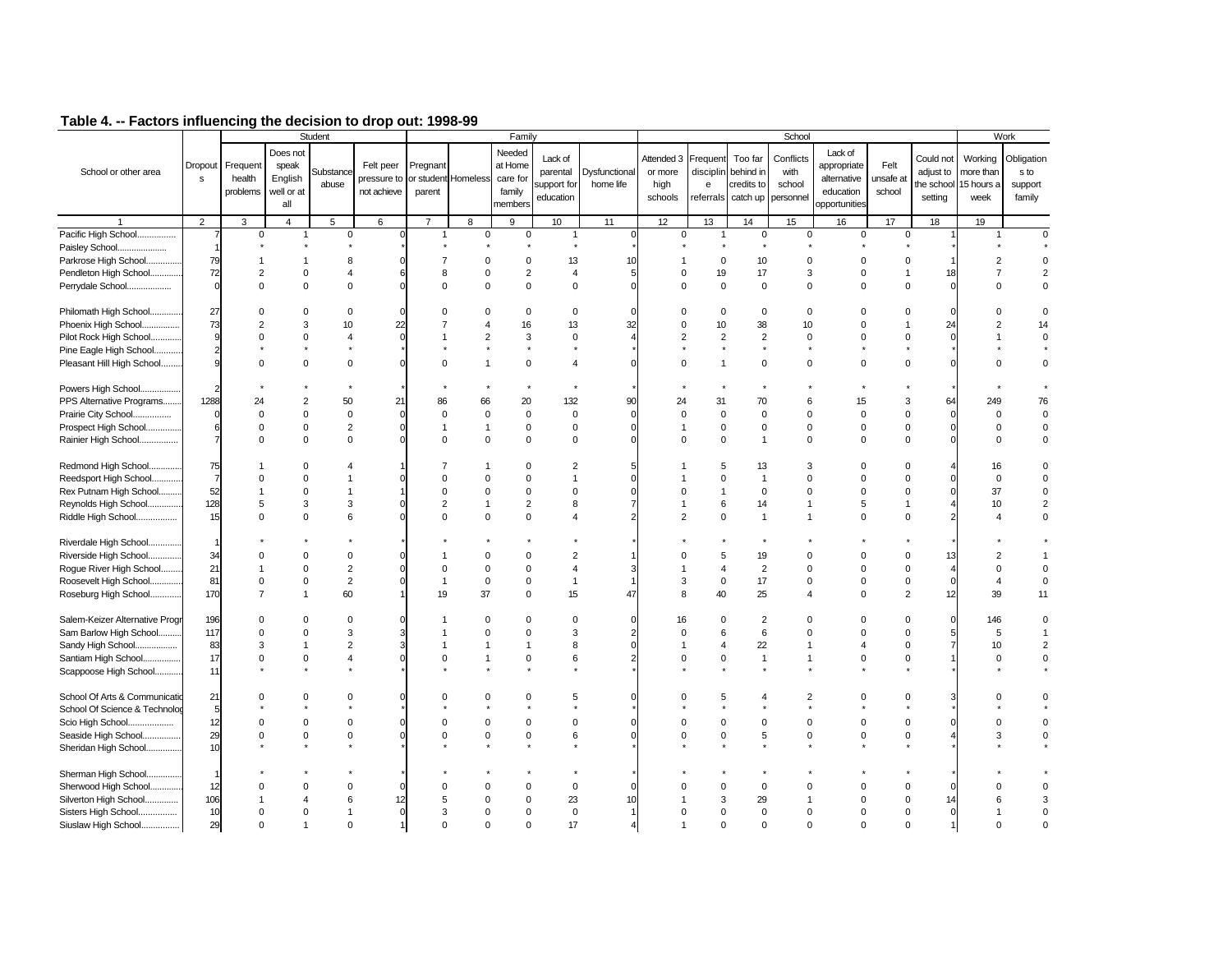|                             |                |                                |                                                   |                                      |                                         |                                  |                |                                                              |                                                 |                            |                                          |                                                    |                                                |                                                    |                                                                     |                             |                                   |                                                       | Work                                    |
|-----------------------------|----------------|--------------------------------|---------------------------------------------------|--------------------------------------|-----------------------------------------|----------------------------------|----------------|--------------------------------------------------------------|-------------------------------------------------|----------------------------|------------------------------------------|----------------------------------------------------|------------------------------------------------|----------------------------------------------------|---------------------------------------------------------------------|-----------------------------|-----------------------------------|-------------------------------------------------------|-----------------------------------------|
| School or other area        | Dropout<br>s   | Frequent<br>health<br>problems | Does not<br>speak<br>English<br>well or at<br>all | Student<br><b>Substance</b><br>abuse | Felt peer<br>pressure to<br>not achieve | Pregnant<br>or student<br>parent | Homeless       | Family<br>Needed<br>at Home<br>care for<br>family<br>members | Lack of<br>parental<br>support for<br>education | Dysfunctional<br>home life | Attended 3<br>or more<br>high<br>schools | Frequent<br>disciplin<br>$\mathbf{e}$<br>referrals | Too far<br>behind in<br>credits to<br>catch up | School<br>Conflicts<br>with<br>school<br>personnel | Lack of<br>appropriate<br>alternative<br>education<br>opportunities | Felt<br>unsafe at<br>school | Could not<br>adjust to<br>setting | Working<br>more than<br>the school 15 hours a<br>week | Obligation<br>s to<br>support<br>family |
|                             | $\overline{2}$ | 3                              | $\overline{4}$                                    | 5                                    | 6                                       | $\overline{7}$                   | 8              | 9                                                            | 10                                              | 11                         | 12                                       | 13                                                 | 14                                             | 15                                                 | 16                                                                  | 17                          | 18                                | 19                                                    |                                         |
|                             |                |                                |                                                   |                                      |                                         |                                  |                |                                                              |                                                 |                            |                                          |                                                    |                                                |                                                    |                                                                     |                             |                                   |                                                       |                                         |
| South Albany High School    | 95             | 5                              | $\overline{2}$                                    | 9                                    | 3                                       | 10                               | 1              | 3                                                            | 6                                               |                            | $\overline{2}$                           | 11                                                 | 11                                             | 4                                                  | $\Omega$                                                            | $\Omega$                    |                                   | 13                                                    |                                         |
| South Eugene High School    | 28             | $\Omega$                       | $\Omega$                                          | $\Omega$                             | $\Omega$                                | $\Omega$                         | $\Omega$       | $\Omega$                                                     | $\Omega$                                        |                            | $\Omega$                                 | $\Omega$                                           | $\Omega$                                       | $\Omega$                                           | $\Omega$                                                            | $\Omega$                    |                                   | $\Omega$                                              |                                         |
| South Lane Academy          | 17             |                                | $\overline{2}$                                    | $\overline{2}$                       | $\overline{7}$                          | 1                                |                | $\overline{2}$                                               | 8                                               |                            | $\Omega$                                 | 5                                                  | 7                                              | $\Omega$                                           | 0                                                                   | $\Omega$                    |                                   | 3                                                     | 3                                       |
| South Medford High School   | 176            |                                | $\overline{1}$                                    | $\mathsf 0$                          | $\mathbf 0$                             | 8                                | 1              | 6                                                            | $\mathbf{1}$                                    |                            | 3                                        | 3                                                  | 1                                              | $\mathbf 0$                                        | $\overline{1}$                                                      | $\mathbf 0$                 |                                   | 8                                                     | 0                                       |
|                             | 82             | $\Omega$                       | $\mathbf 0$                                       | $\mathbf 0$                          | $\Omega$                                | $\Omega$                         | 0              | $\mathbf 0$                                                  | $\mathbf 0$                                     |                            | $\Omega$                                 | $\mathbf 0$                                        | $\Omega$                                       | $\Omega$                                           | $\mathbf 0$                                                         | $\mathbf 0$                 |                                   |                                                       | 0                                       |
| South Salem High School     |                |                                |                                                   |                                      |                                         |                                  |                |                                                              |                                                 |                            |                                          |                                                    |                                                |                                                    |                                                                     |                             |                                   |                                                       |                                         |
|                             |                |                                |                                                   |                                      |                                         |                                  |                |                                                              |                                                 |                            |                                          |                                                    |                                                |                                                    |                                                                     |                             |                                   |                                                       |                                         |
| South Umpqua High School    | 48             |                                | $\Omega$                                          | $\overline{A}$                       |                                         | $\overline{c}$                   |                | 1                                                            | 22                                              |                            |                                          | 9                                                  | 19                                             | 4                                                  | $\Omega$                                                            | $\Omega$                    |                                   | 3                                                     |                                         |
| Sprague High School         | 125            | $\Omega$                       | $\mathbf 0$                                       | $\mathbf{1}$                         |                                         | 1                                | 1              | $\mathbf 0$                                                  | 5                                               |                            | $\Omega$                                 | $\overline{2}$                                     | 2                                              | $\Omega$                                           | 1                                                                   | $\mathbf{1}$                |                                   | 13                                                    |                                         |
| Spray School                | $\Omega$       | $\Omega$                       | $\mathbf 0$                                       | $\mathbf 0$                          | $\Omega$                                | $\Omega$                         | $\Omega$       | $\Omega$                                                     | $\mathbf 0$                                     |                            | $\Omega$                                 | $\mathbf 0$                                        | $\mathbf 0$                                    | $\Omega$                                           | $\Omega$                                                            | $\Omega$                    |                                   | $\Omega$                                              | $\Omega$                                |
| Springfield High School     | 92             |                                | 6                                                 | 6                                    |                                         | 10                               | $\mathbf{1}$   | $\Omega$                                                     | 9                                               |                            | 5                                        | 13                                                 | 23                                             | 3                                                  | $\Omega$                                                            | $\mathbf 0$                 |                                   | 11                                                    |                                         |
| St Helens High School       | 56             | $\Omega$                       | $\mathbf 0$                                       | 10                                   |                                         | 5                                | $\overline{7}$ | $\Omega$                                                     | 13                                              |                            | 3                                        | $\overline{7}$                                     | 11                                             | $\Omega$                                           | $\Omega$                                                            | $\overline{2}$              |                                   | $\mathbf{Q}$                                          | $\overline{2}$                          |
|                             |                |                                |                                                   |                                      |                                         |                                  |                |                                                              |                                                 |                            |                                          |                                                    |                                                |                                                    |                                                                     |                             |                                   |                                                       |                                         |
| St Paul High School         |                |                                |                                                   |                                      |                                         |                                  |                |                                                              |                                                 |                            |                                          |                                                    |                                                |                                                    |                                                                     |                             |                                   |                                                       |                                         |
| Stanfield Secondary School  | $\overline{7}$ | $\Omega$                       | 0                                                 | $\mathbf 0$                          |                                         | $\Omega$                         | $\Omega$       | $\Omega$                                                     | $\mathbf 0$                                     |                            |                                          | $\mathbf{1}$                                       | $\overline{2}$                                 | $\Omega$                                           | $\Omega$                                                            | $\mathbf 0$                 |                                   | $\Omega$                                              | 0                                       |
| Stayton High School         | 45             |                                | $\mathbf 0$                                       | $\mathbf 0$                          | 9                                       | 5                                |                |                                                              | $\overline{4}$                                  |                            | O                                        | $\boldsymbol{2}$                                   | 13                                             | 4                                                  | $\Omega$                                                            | $\Omega$                    | 21                                | 7                                                     |                                         |
| Sunset High School          | 102            | 2                              | 19                                                | 26                                   | 5                                       | 5                                | 1              | 1                                                            | 15                                              | 18                         | 1                                        | 13                                                 | 21                                             | 5                                                  | $\overline{2}$                                                      | $\mathbf 0$                 |                                   | 14                                                    | 7                                       |
| Sutherlin High School       | 26             | 0                              | $\mathbf 0$                                       | $\mathbf{1}$                         | 5                                       | 4                                | 1              | $\Omega$                                                     | 6                                               | 11                         |                                          | $\overline{2}$                                     | 11                                             | $\Omega$                                           | $\Omega$                                                            | $\pmb{0}$                   |                                   | $\Omega$                                              |                                         |
|                             |                |                                |                                                   |                                      |                                         |                                  |                |                                                              |                                                 |                            |                                          |                                                    |                                                |                                                    |                                                                     |                             |                                   |                                                       |                                         |
| Sweet Home High School      | 79             | 3                              | $\Omega$                                          | 8                                    |                                         | 13                               | 9              | $\Omega$                                                     | 24                                              | 23                         | 6                                        | 17                                                 | 29                                             | $\Omega$                                           |                                                                     | $\Omega$                    |                                   | $\overline{2}$                                        |                                         |
| Taft High School            | 84             | $\Omega$                       | $\overline{1}$                                    | 12                                   |                                         | 9                                | $\mathbf{1}$   | $\Omega$                                                     | 10                                              | 12                         | $\Omega$                                 | $\mathsf 0$                                        | 35                                             | 3                                                  | $\Omega$                                                            | $\Omega$                    | 17                                | 31                                                    | $\mathbf 0$                             |
| The Dalles High School      | 71             | $\overline{2}$                 | $\mathbf 0$                                       | 20                                   |                                         | $\overline{7}$                   | 0              | $\Omega$                                                     | $\overline{2}$                                  |                            |                                          | $\overline{2}$                                     | 3                                              | $\Omega$                                           | $\Omega$                                                            | $\mathbf{1}$                |                                   | $\overline{2}$                                        | 4                                       |
| Thurston High School        | 84             | 1                              | $\mathbf 0$                                       | $\overline{4}$                       | $\overline{2}$                          | Δ                                | 0              | 1                                                            | 6                                               |                            | $\overline{2}$                           | 3                                                  | 47                                             | $\mathbf 0$                                        | 9                                                                   | $\mathbf 0$                 |                                   | 5                                                     | 3                                       |
| Tigard High School          | 81             | $\mathfrak{p}$                 | $\Omega$                                          | $\overline{1}$                       | $\Omega$                                | $\Omega$                         | 0              | 1                                                            | $\overline{2}$                                  |                            |                                          | 3                                                  | $\Omega$                                       | $\Omega$                                           | $\Omega$                                                            | $\Omega$                    |                                   |                                                       |                                         |
|                             |                |                                |                                                   |                                      |                                         |                                  |                |                                                              |                                                 |                            |                                          |                                                    |                                                |                                                    |                                                                     |                             |                                   |                                                       |                                         |
| Tillamook High School       | 47             |                                | 3                                                 | 3                                    |                                         | 9                                | 11             | $\Omega$                                                     | 5                                               |                            | 0                                        | 5                                                  | $\overline{7}$                                 | $\Omega$                                           | $\Omega$                                                            | $\Omega$                    |                                   |                                                       |                                         |
| Toledo High School          | 24             | $\Omega$                       | $\mathbf 0$                                       | 3                                    | $\mathbf 0$                             |                                  | 0              | $\Omega$                                                     | 3                                               |                            |                                          | 6                                                  | 15                                             | 3                                                  | $\Omega$                                                            | $\Omega$                    |                                   |                                                       | $\Omega$                                |
| Triangle Lake School        | $\mathbf 0$    | $\Omega$                       | $\mathbf 0$                                       | $\mathsf 0$                          | $\Omega$                                | $\Omega$                         | 0              | $\mathbf 0$                                                  | $\mathbf 0$                                     |                            | $\Omega$                                 | $\mathbf 0$                                        | $\mathbf 0$                                    | $\Omega$                                           | $\Omega$                                                            | $\mathbf 0$                 |                                   | $\Omega$                                              |                                         |
| Tualatin High School        | 94             | 3                              | $\overline{1}$                                    | 10                                   |                                         | $\Omega$                         | 1              | 0                                                            | 5                                               | 17                         | 11                                       | 6                                                  | 5                                              | $\mathbf{1}$                                       | $\mathbf 0$                                                         | $\mathbf 0$                 |                                   | 17                                                    | 0                                       |
| Ukiah High School           |                |                                |                                                   |                                      |                                         |                                  |                |                                                              |                                                 |                            |                                          |                                                    |                                                |                                                    |                                                                     |                             |                                   |                                                       |                                         |
|                             |                |                                |                                                   |                                      |                                         |                                  |                |                                                              |                                                 |                            |                                          |                                                    |                                                |                                                    |                                                                     |                             |                                   |                                                       |                                         |
| Umatilla High School        | 33             | $\overline{2}$                 | $\overline{2}$                                    | $\overline{4}$                       |                                         | 10                               |                | 3                                                            | 4                                               |                            |                                          | Δ                                                  |                                                |                                                    | ŋ                                                                   |                             |                                   | 11                                                    |                                         |
| Union High School           |                |                                |                                                   |                                      |                                         |                                  |                |                                                              |                                                 |                            |                                          |                                                    |                                                |                                                    |                                                                     |                             |                                   |                                                       |                                         |
| Vale High School            | 17             | $\overline{2}$                 | $\overline{1}$                                    | $\mathbf{1}$                         |                                         | $\Omega$                         | $\overline{2}$ | 1                                                            | 5                                               |                            |                                          | 4                                                  | 3                                              | $\Omega$                                           | $\Omega$                                                            | $\Omega$                    |                                   | $\Omega$                                              | 0                                       |
| Vernonia High School        | 9              | $\Omega$                       | $\mathbf 0$                                       | $\overline{2}$                       | $\mathbf 0$                             | $\Omega$                         | $\mathbf{1}$   | $\mathbf 0$                                                  | 5                                               | 5                          | $\overline{2}$                           | $\mathbf 0$                                        | 1                                              | $\mathbf{1}$                                       | $\mathbf 0$                                                         | $\mathbf 0$                 |                                   | $\Omega$                                              | 0                                       |
| Wahtonka High School        | 23             |                                | $\Omega$                                          | 12                                   | 15                                      | 3                                | $\overline{2}$ | $\mathbf 0$                                                  | 10                                              | 13                         | $\Omega$                                 | 3                                                  | $\mathbf{Q}$                                   | 5                                                  | $\overline{7}$                                                      | $\mathbf 0$                 |                                   | $\mathfrak{p}$                                        |                                         |
|                             |                |                                |                                                   |                                      |                                         |                                  |                |                                                              |                                                 |                            |                                          |                                                    |                                                |                                                    |                                                                     |                             |                                   |                                                       |                                         |
| Waldport High School        | 23             |                                | 0                                                 | $\mathbf 0$                          | $\Omega$                                | 3                                | 0              |                                                              | 6                                               |                            | $\Omega$                                 | $\overline{2}$                                     | $\Omega$                                       | 1                                                  | $\Omega$                                                            | $\Omega$                    |                                   | ŋ                                                     | $\Omega$                                |
| Wallowa High School         | $\Omega$       | $\Omega$                       | $\Omega$                                          | $\mathbf 0$                          | $\Omega$                                | $\Omega$                         | $\Omega$       | $\Omega$                                                     | $\Omega$                                        |                            | O                                        | $\Omega$                                           | $\Omega$                                       | $\Omega$                                           | $\Omega$                                                            | $\Omega$                    |                                   |                                                       | 0                                       |
|                             |                |                                |                                                   |                                      |                                         |                                  |                |                                                              |                                                 |                            |                                          | $\overline{4}$                                     |                                                |                                                    |                                                                     |                             |                                   |                                                       |                                         |
| Warrenton High School       | 20<br>3        | $\Omega$                       | 0                                                 | $\mathbf 0$                          |                                         |                                  | 0              | 0                                                            | $\overline{2}$                                  |                            |                                          |                                                    | 3                                              | $\overline{2}$                                     | $\Omega$                                                            | $\mathbf 0$                 |                                   |                                                       | 0                                       |
| Wasco County High School    |                |                                | $\Omega$                                          |                                      |                                         |                                  |                | $\mathfrak{p}$                                               |                                                 |                            |                                          |                                                    |                                                |                                                    | $\Omega$                                                            |                             |                                   |                                                       |                                         |
| West Albany High School     | 70             |                                |                                                   | 9                                    |                                         |                                  | $\overline{2}$ |                                                              | 6                                               |                            |                                          | $\overline{2}$                                     | 10 <sup>10</sup>                               |                                                    |                                                                     | $\mathbf 0$                 |                                   |                                                       |                                         |
| West Linn High School       | 51             |                                |                                                   | 10                                   |                                         |                                  | $\Omega$       | $\Omega$                                                     | $\mathbf 0$                                     |                            |                                          |                                                    | 12                                             |                                                    | ŋ                                                                   | $\Omega$                    |                                   | $\overline{2}$                                        | $\mathbf 0$                             |
| Weston - McEwen High School | 30             |                                |                                                   | $\overline{4}$                       |                                         |                                  | O              |                                                              | 10                                              |                            |                                          | 3                                                  | $\overline{2}$                                 | $\overline{2}$                                     |                                                                     | $\Omega$                    |                                   |                                                       | $\mathbf 0$                             |
| Westview High School        | 136            |                                |                                                   | 3                                    | $\Omega$                                | 5                                |                | 3                                                            | $\overline{7}$                                  |                            | 5                                        | $\overline{2}$                                     | 11                                             | $\Omega$                                           |                                                                     | $\Omega$                    | 56                                | 11                                                    |                                         |
| Wheeler High School         | $\Omega$       | <sup>0</sup>                   | $\Omega$                                          | $\Omega$                             | $\Omega$                                |                                  |                | $\Omega$                                                     | $\Omega$                                        |                            |                                          |                                                    | $\Omega$                                       | $\Omega$                                           | U                                                                   | $\Omega$                    |                                   | $\Omega$                                              |                                         |
|                             |                |                                |                                                   |                                      |                                         |                                  |                |                                                              |                                                 |                            |                                          |                                                    |                                                |                                                    |                                                                     |                             |                                   |                                                       |                                         |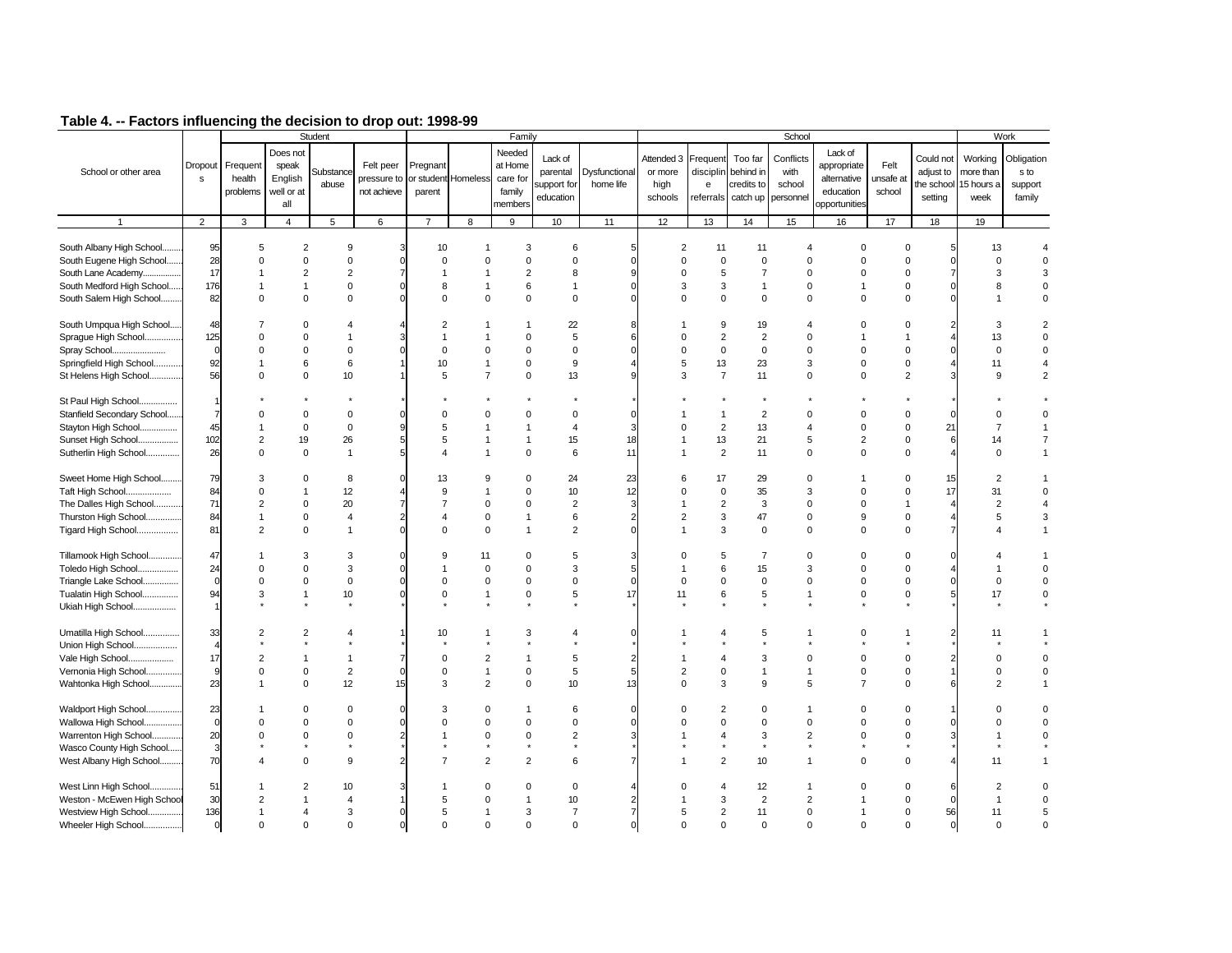|  | Table 4. -- Factors influencing the decision to drop out: 1998-99 |
|--|-------------------------------------------------------------------|
|  |                                                                   |

|                               |                |                    |                              | Student        |                          |                        |                     | Family                        |                     |                  |                       |                       |                      | School            |                                       |                   |                        |                      | Work               |
|-------------------------------|----------------|--------------------|------------------------------|----------------|--------------------------|------------------------|---------------------|-------------------------------|---------------------|------------------|-----------------------|-----------------------|----------------------|-------------------|---------------------------------------|-------------------|------------------------|----------------------|--------------------|
| School or other area          | Dropout<br>s   | Frequent<br>health | Does not<br>speak<br>English | Substance      | Felt peer<br>pressure to | Pregnant               | or student Homeless | Needed<br>at Home<br>care for | Lack of<br>parental | Dysfunctional    | Attended 3<br>or more | Frequent<br>disciplin | Too far<br>behind in | Conflicts<br>with | Lack of<br>appropriate<br>alternative | Felt<br>unsafe at | Could not<br>adjust to | Working<br>more than | Obligation<br>s to |
|                               |                | problems           | well or at                   | abuse          | not achieve              | parent                 |                     | family                        | support for         | home life        | high                  | $\mathsf{e}$          | credits to           | school            | education                             | school            | the school             | 15 hours a           | support            |
|                               |                |                    | all                          |                |                          |                        |                     | nembers                       | education           |                  | schools               | referrals             | catch up             | personnel         | opportunities                         |                   | setting                | week                 | family             |
|                               | $\overline{2}$ | 3                  | $\overline{4}$               | 5              | 6                        | $\overline{7}$         | 8                   | 9                             | 10                  | 11               | 12                    | 13                    | 14                   | 15                | 16                                    | 17                | 18                     | 19                   |                    |
| Willamette High School        | 69             | 3                  | $\mathbf 0$                  | 9              | 5                        | 14                     | 5                   | $\overline{1}$                | 5                   | q                | 3                     | 19                    | 8                    | $\mathbf 0$       | $\overline{2}$                        | $\mathbf 0$       |                        | 6                    | $\overline{2}$     |
|                               |                |                    |                              |                |                          |                        |                     |                               |                     |                  |                       |                       |                      |                   |                                       |                   |                        |                      |                    |
| Willamina High School         | 12             | $\mathbf{1}$       | $\mathbf 0$                  | 1              |                          |                        | -1                  | $\Omega$                      | $\Omega$            |                  | $\Omega$              | 3                     | 3                    | $\mathbf 0$       | $\Omega$                              | $\Omega$          |                        | O                    |                    |
| Wilson High School            | 64             | $\mathbf 0$        | $\mathbf 0$                  | $\mathbf 0$    |                          | $\overline{1}$         | $\Omega$            | $\mathbf 0$                   | $\mathbf 0$         |                  | $\Omega$              | $\mathbf 0$           | $\mathbf 0$          | $\mathbf 0$       | $\mathbf 0$                           | $\Omega$          |                        |                      | $\Omega$           |
| Wilsonville High School       | 27             | $\Omega$           | $\overline{1}$               | $\mathbf 0$    |                          | $\mathbf{1}$           | $\mathbf 0$         | $\Omega$                      | 3                   |                  | $\Omega$              | $\mathsf 0$           | $\overline{2}$       | $\mathbf{1}$      | $\Omega$                              | $\mathbf 0$       |                        | 5                    | $\overline{1}$     |
| Winston Churchill High School | 27             | $\mathbf 0$        | $\mathbf 0$                  | $\mathbf 0$    |                          | $\overline{4}$         | $\mathbf 0$         | $\overline{2}$                | $\overline{4}$      |                  | $\mathbf{1}$          | $\mathbf 0$           | 2                    | $\mathbf 0$       | $\mathbf{1}$                          | $\mathbf 0$       |                        | 5                    | $\mathbf 0$        |
| Woodburn High School          | 116            | $\Omega$           | 12                           | 13             |                          | 6                      | 5                   | 3                             | 16                  | 12               | $\Omega$              | 11                    | 14                   | 6                 | $\mathbf 0$                           | $\mathbf 0$       |                        | 35                   | 8                  |
|                               |                |                    |                              |                |                          |                        |                     |                               |                     |                  |                       |                       |                      |                   |                                       |                   |                        |                      |                    |
| Yamhill-Carlton High School   | 32             | 16                 | 0                            | $\mathbf 0$    |                          | 3                      | $\overline{1}$      | 0                             | 0                   |                  | 1                     | 12                    | $\mathbf 1$          | 0                 | $\pmb{0}$                             | 0                 |                        | 5                    | $\mathbf 0$        |
| Yoncalla High School          | 5              |                    |                              |                |                          |                        |                     |                               |                     |                  |                       |                       |                      |                   |                                       | $\star$           |                        |                      |                    |
|                               |                |                    |                              |                |                          |                        |                     |                               |                     |                  |                       |                       |                      |                   |                                       |                   |                        |                      |                    |
| II. Districts                 |                |                    |                              |                |                          |                        |                     |                               |                     |                  |                       |                       |                      |                   |                                       |                   |                        |                      |                    |
| Beaverton SD 48J              | 558            | 16                 | 33                           | 44             | 16                       | 50                     | 9                   | 9                             | 44                  | 42               | 20                    | 29                    | 133                  | 15                | 9                                     | 0                 | 90                     | 89                   | 41                 |
| Bend SD1                      | 271            | $\overline{4}$     | $\mathbf 0$                  | $\overline{7}$ | 15                       | 10                     | -1                  | 0                             | 25                  | 22               | $\mathbf 0$           | 8                     | 5                    | $\overline{2}$    | 3                                     | $\mathbf 0$       |                        | 22                   | $\overline{4}$     |
| Corbett SD 39                 | 5              | $\mathbf 0$        | $\mathbf 0$                  | $\mathbf 0$    |                          | $\mathbf 0$            | $\mathbf 0$         | 0                             | $\overline{1}$      | $\overline{(\ }$ | $\Omega$              | $\mathsf 0$           | $\overline{2}$       | 0                 | $\mathbf 0$                           | $\mathbf 0$       |                        | $\overline{1}$       | $\mathbf 0$        |
| Corvallis SD 509J             | 105            | $\overline{c}$     | $\overline{1}$               | 33             | 10                       | 5                      | $\overline{4}$      | $\overline{2}$                | 25                  | 30               | 3                     | 6                     | 31                   | 5                 | 6                                     | $\overline{2}$    | 18                     | 12                   | $\overline{4}$     |
| Eugene SD 4J                  | 207            | $\mathbf{1}$       | $\mathbf 0$                  | 6              |                          | $\overline{7}$         | 3                   | 3                             | 13                  | 15               | $\mathbf{1}$          | 5                     | 2                    | $\overline{2}$    | $\mathbf{1}$                          | $\mathbf 0$       |                        | 8                    | 3                  |
|                               |                |                    |                              |                |                          |                        |                     |                               |                     |                  |                       |                       |                      |                   |                                       |                   |                        |                      |                    |
| Greater Albany SD 8J          | 165            | $\mathbf{Q}$       | 2                            | 18             |                          | 17                     | 3                   | 5                             | 12                  | 12               | 3                     | 13                    | 21                   | 5                 | $\mathbf 0$                           | $\Omega$          |                        | 24                   | 5                  |
| Gresham-Barlow SD 10J         | 217            | 5                  | 8                            | 15             | 10                       | 3                      |                     | 1                             | 12                  | 26               | 5                     | 21                    | 30                   | $\overline{2}$    | 25                                    | $\mathsf 0$       | $\overline{22}$        | 13                   | 6                  |
| Hillsboro SD 1J               | 215            | $\overline{7}$     | $\overline{7}$               | $\overline{7}$ | 15                       | 6                      |                     | 3                             | 60                  | 11               | $\Omega$              | 16                    | 59                   | 11                | $\mathbf{1}$                          | $\overline{7}$    | 31                     | 21                   | $\overline{4}$     |
| Hood River SD 1               | 63             | $\mathbf{1}$       | 22                           | $\mathbf 0$    |                          | $\boldsymbol{\Delta}$  | $\overline{1}$      | $\mathbf 1$                   | $\overline{4}$      | ε                | $\mathbf{1}$          | 9                     | $\overline{4}$       | $\overline{1}$    | 0                                     | $\mathbf{1}$      |                        | 8                    | $\overline{1}$     |
| Klamath County SD             | 89             | 3                  | $\mathbf 0$                  | 13             |                          | $\boldsymbol{\Lambda}$ | $\mathbf 0$         | 1                             | 28                  | 16               | 5                     | 22                    | 24                   | 13                | $\mathbf{1}$                          | $\mathbf 0$       |                        | 3                    | $\overline{4}$     |
|                               |                |                    |                              |                |                          |                        |                     |                               |                     |                  |                       |                       |                      |                   |                                       |                   |                        |                      |                    |
| Klamath Falls City Schools    | 77             |                    | 3                            | 3              |                          |                        | 3                   | $\Omega$                      | 18                  |                  | $\mathbf 1$           | $\overline{4}$        | 16                   | $\overline{4}$    | 1                                     | $\Omega$          |                        | $\overline{2}$       | $\overline{1}$     |
| Lake Oswego SD 7J             | 40             | 3                  | $\overline{2}$               | 3              |                          | $\mathbf 0$            | $\Omega$            |                               | $\Omega$            |                  | $\overline{2}$        | $\overline{2}$        | 12                   | $\Omega$          | $\Omega$                              | $\Omega$          |                        | $\overline{2}$       | $\Omega$           |
| Lincoln County SD             | 188            | $\mathbf{1}$       | $\overline{2}$               | 18             | 12                       | 14                     | $\overline{2}$      | $\overline{4}$                | 19                  | 21               | $\mathbf{1}$          | $\mathsf g$           | 53                   | 11                | $\mathbf{1}$                          | $\mathsf 0$       | 24                     | 37                   | $\overline{2}$     |
| Medford SD 549                | 332            | $\overline{c}$     | 4                            | $\mathbf{1}$   |                          | 28                     | 3                   | 9                             | 3                   |                  | 13                    | 13                    | 14                   | $\mathbf{1}$      | $\mathbf{1}$                          | $\mathbf 0$       | 31                     | 24                   | $\mathbf 0$        |
| Molalla SD 35                 | 44             | $\overline{1}$     | 2                            | 2              |                          | $\overline{1}$         | $\Omega$            | $\Delta$                      | 5                   |                  | 2                     | 11                    | 15                   | $\overline{4}$    | $\mathbf{1}$                          | $\mathbf 0$       | 21                     | 12                   | $\mathbf 0$        |
| Morrow SD 1                   | 38             | $\Omega$           | $\mathbf 0$                  | 3              |                          | $\overline{1}$         | $\mathbf 0$         | 1                             | $\overline{4}$      |                  | $\mathbf 0$           | 8                     | 20                   | $\overline{1}$    | $\mathbf 0$                           | $\mathbf 0$       | 13                     | $\overline{2}$       | $\overline{1}$     |
| North Clackamas SD 12         | 256            | $\overline{7}$     | $\overline{4}$               | 12             | 24                       | 17                     | 10                  | 3                             | 17                  | 33               | 13                    | 32                    | 27                   | 10                | $\mathbf{1}$                          | 15                | 41                     | 78                   | $\overline{4}$     |
| Oregon City SD 62             | 112            | 3                  | $\overline{2}$               | 3              | $\sqrt{ }$               | $\overline{1}$         | $\overline{2}$      | $\mathbf 0$                   | 10                  | 5                | $\mathbf 0$           | 10                    | 12                   | $\mathbf 0$       | $\mathbf 0$                           | $\mathbf 0$       | 23                     | 15                   | $\mathbf 0$        |
| Portland SD 1J                | 2036           | 26                 | $\overline{2}$               | 53             | 26                       | 94                     | 67                  | 21                            | 142                 | 96               | 27                    | 31                    | 93                   | 6                 | 15                                    | 3                 | 66                     | 280                  | 76                 |
| Roseburg SD 4                 | 174            | $\overline{7}$     | $\mathbf{1}$                 | 60             |                          | 19                     | 37                  | $\Omega$                      | 18                  | 48               | 8                     | 40                    | 25                   | 4                 | $\mathbf 0$                           | $\overline{2}$    | 12                     | 39                   | 11                 |
|                               |                |                    |                              |                |                          |                        |                     |                               |                     |                  |                       |                       |                      |                   |                                       |                   |                        |                      |                    |
| Salem/Keizer SD 24J           | 786            | $\overline{7}$     | $\overline{7}$               | 8              |                          | 10                     | $\overline{1}$      | $\Omega$                      | 25                  | 31               | 30                    | 17                    | 46                   | $\mathbf{1}$      | 5                                     | $\mathbf{1}$      | 24                     | 170                  | 6                  |
| Sheridan SD 48J               | 34             | 1                  | 3                            | $\mathbf{1}$   |                          | $\overline{4}$         | $\Omega$            |                               | $\overline{4}$      |                  | $\overline{2}$        | 8                     | 29                   | $\mathbf 0$       | $\Omega$                              | $\mathbf 0$       | ε                      | 3                    | 3                  |
| Springfield SD19              | 176            | $\overline{2}$     | 6                            | 10             |                          | 14                     |                     |                               | 15                  |                  | $\overline{7}$        | 16                    | 70                   | 3                 | 9                                     | $\mathsf 0$       | ۶                      | 16                   | $\overline{7}$     |
| Three Rivers SD               | 114            | 5                  | $\mathbf 0$                  | 8              |                          | 9                      | $\overline{1}$      | $\overline{2}$                | 22                  | 17               | $\overline{4}$        | 8                     | 35                   | 5                 | 6                                     | $\mathbf 0$       | 13                     | 8                    | $\overline{2}$     |
| Tigard SD 23J                 | 175            | 5                  | $\mathbf{1}$                 | 11             |                          | $\mathbf 0$            | $\mathbf{1}$        | $\mathbf 1$                   | $\overline{7}$      | 17               | 12                    | $\boldsymbol{9}$      | $\overline{5}$       | $\mathbf{1}$      | $\mathsf 0$                           | $\mathsf 0$       | 12                     | 21                   | $\mathbf{1}$       |
| West Linn SD 3J               | 78             | $\mathbf{1}$       | 3                            | 10             |                          | $\overline{2}$         | $\mathbf 0$         | $\mathbf 0$                   | 3                   |                  | $\Omega$              | $\overline{4}$        | 14                   | $\overline{2}$    | $\mathbf 0$                           | $\mathbf 0$       |                        | $\overline{7}$       | $\overline{1}$     |
|                               |                |                    |                              |                |                          |                        |                     |                               |                     |                  |                       |                       |                      |                   |                                       |                   |                        |                      |                    |
| III. Counties                 |                |                    |                              |                |                          |                        |                     |                               |                     |                  |                       |                       |                      |                   |                                       |                   |                        |                      |                    |
| <b>Baker County</b>           | 48             | O                  | $\Omega$                     | $\mathbf 0$    |                          | $\Omega$               | $\Omega$            | $\Omega$                      | 6                   |                  | $\Omega$              | 3                     | 1                    | $\mathbf{1}$      | $\Omega$                              | $\Omega$          |                        | $\Omega$             | $\Omega$           |
| Benton County                 | 147            | 4                  | $\overline{1}$               | 33             | 11                       | 5                      | 4                   | 3                             | 25                  | 30               | 3                     | $\overline{7}$        | 31                   | $\overline{7}$    | 8                                     | $\overline{2}$    | 18                     | 12                   | $\overline{4}$     |
| Clackamas County              | 744            | 22                 | 24                           | 50             | 43                       | 34                     | 15                  | 10 <sup>10</sup>              | 74                  | 81               | 26                    | 74                    | 146                  | 19                | 6                                     | 15                | 109                    | 140                  | 11                 |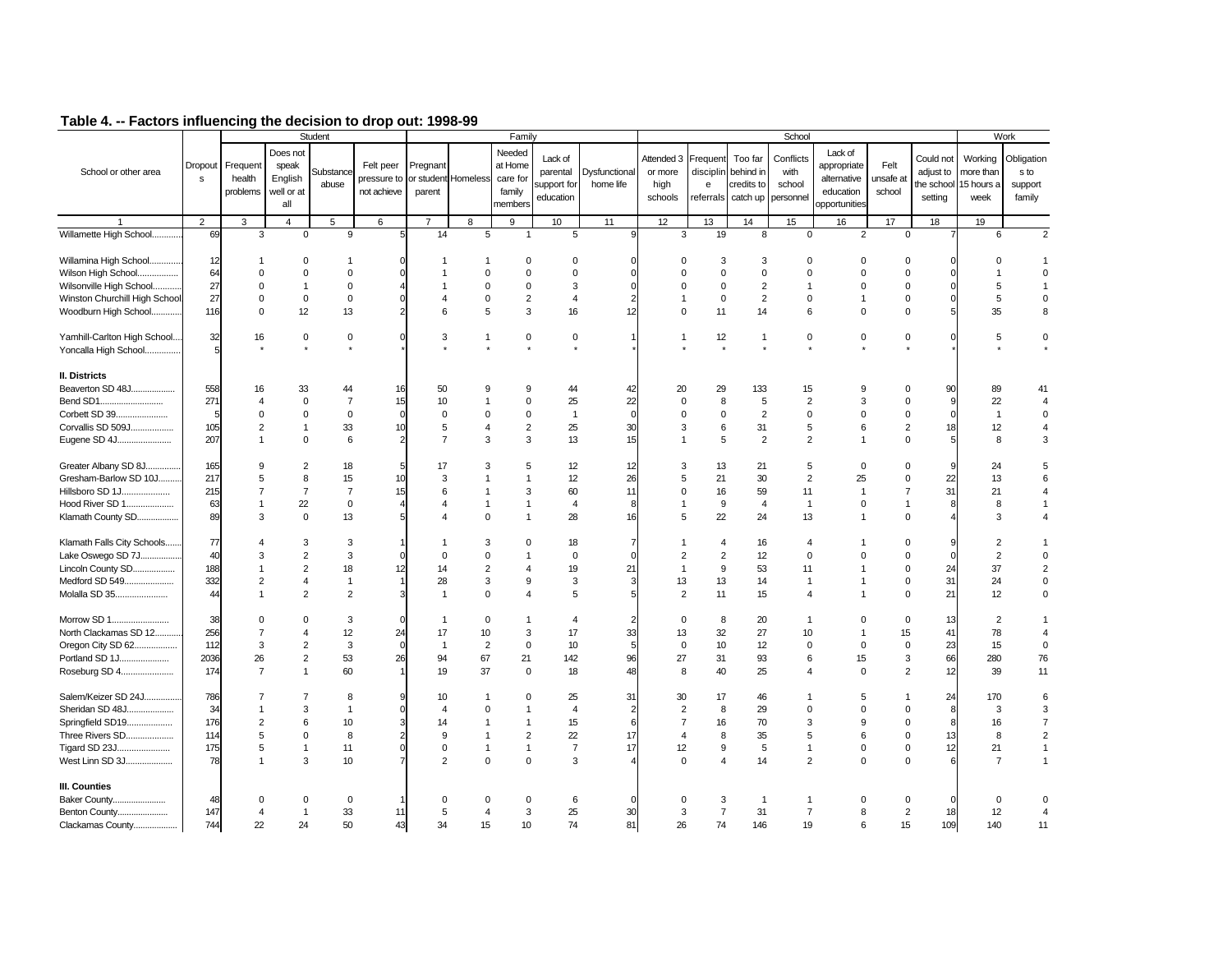|                      |                         |                                |                                                   | Student            |                                         |                    |                     | Family                                             |                                                 |                            |                                                           |                                            |                                                         | School                                   |                                                                     |                             |                      |                                                                 | Work                                    |
|----------------------|-------------------------|--------------------------------|---------------------------------------------------|--------------------|-----------------------------------------|--------------------|---------------------|----------------------------------------------------|-------------------------------------------------|----------------------------|-----------------------------------------------------------|--------------------------------------------|---------------------------------------------------------|------------------------------------------|---------------------------------------------------------------------|-----------------------------|----------------------|-----------------------------------------------------------------|-----------------------------------------|
| School or other area | Dropout<br>$\mathbf{s}$ | Frequent<br>health<br>problems | Does not<br>speak<br>English<br>well or at<br>all | Substance<br>abuse | Felt peer<br>pressure to<br>not achieve | Pregnant<br>parent | or student Homeless | Needed<br>at Home<br>care for<br>family<br>members | Lack of<br>parental<br>support for<br>education | Dysfunctional<br>home life | Attended 3 Frequent Too far<br>or more<br>high<br>schools | $\mathsf{e}% _{0}\left( \mathsf{e}\right)$ | disciplin behind in<br>credits to<br>referrals catch up | Conflicts<br>with<br>school<br>personnel | Lack of<br>appropriate<br>alternative<br>education<br>opportunities | Felt<br>unsafe at<br>school | adjust to<br>setting | Could not Working<br>more than<br>the school 15 hours a<br>week | Obligation<br>s to<br>support<br>family |
|                      | $\overline{2}$          | 3                              | $\overline{4}$                                    | $5\phantom{.0}$    | 6                                       | $\overline{7}$     | 8                   | 9                                                  | 10                                              | 11                         | 12                                                        | 13                                         | 14                                                      | 15                                       | 16                                                                  | 17                          | 18                   | 19                                                              |                                         |
| Clatsop County       | 77                      | 2                              | $\mathbf 0$                                       | $\mathbf 0$        |                                         | $\overline{4}$     | $\overline{1}$      | $\mathbf 0$                                        | 9                                               |                            | $\mathbf{1}$                                              | $\overline{7}$                             | 10                                                      | $\overline{4}$                           | $\mathbf 0$                                                         | $\mathbf 0$                 |                      | 15                                                              | $\mathbf 0$                             |
| Columbia County      | 92                      | $\overline{1}$                 | $\mathbf 0$                                       | 18                 |                                         | $\overline{7}$     | 9                   | 0                                                  | 24                                              | 24                         | 6                                                         | 12                                         | 19                                                      | 3                                        | $\mathbf 0$                                                         | $\overline{2}$              |                      | 10                                                              | $\overline{2}$                          |
| Coos County          | 138                     |                                | $\Omega$                                          | 24                 | 12                                      | 10                 |                     |                                                    | 42                                              | 21                         | $\Omega$                                                  | 16                                         | 12                                                      | $\overline{2}$                           |                                                                     |                             |                      |                                                                 | 3                                       |
| Crook County         | 18                      |                                | $\overline{2}$                                    | 4                  |                                         | 3                  | $\Omega$            | U                                                  | $\overline{7}$                                  |                            | $\mathcal{P}$                                             | 6                                          | 11                                                      | $\Omega$                                 | $\Omega$                                                            | $\Omega$                    |                      |                                                                 |                                         |
| Curry County         | 40                      | 3                              | $\overline{1}$                                    | $\mathbf{1}$       |                                         | 3                  | 3                   | $\Omega$                                           | 6                                               |                            | $\Omega$                                                  | $\overline{1}$                             | 8                                                       | $\Omega$                                 | $\Omega$                                                            | $\Omega$                    |                      | $\mathcal{P}$                                                   | $\Omega$                                |
| Deschutes County     | 356                     |                                | $\mathbf 0$                                       | 12                 | 16                                      | 20                 | $\overline{2}$      | 0                                                  | 27                                              | 28                         | $\overline{1}$                                            | 13                                         | 18                                                      | 5                                        | 3                                                                   | 0                           |                      | 39                                                              | $\overline{4}$                          |
| Douglas County       | 377                     | 18                             | $\overline{1}$                                    | 80                 | 34                                      | 34                 | 39                  | $\overline{2}$                                     | 95                                              | 102                        | 21                                                        | 64                                         | 78                                                      | 17                                       | $\Omega$                                                            | $\overline{2}$              | 3 <sup>c</sup>       | 49                                                              | 17                                      |
| Gilliam County       |                         |                                |                                                   |                    |                                         |                    |                     |                                                    |                                                 |                            |                                                           |                                            |                                                         |                                          |                                                                     |                             |                      |                                                                 |                                         |
| Grant County         |                         |                                |                                                   |                    |                                         |                    |                     |                                                    |                                                 |                            |                                                           |                                            |                                                         |                                          |                                                                     |                             |                      |                                                                 |                                         |
| Harney County        | 21                      |                                | $\mathbf 0$                                       |                    |                                         |                    | $\Omega$            |                                                    | 3                                               |                            |                                                           |                                            |                                                         |                                          |                                                                     | $\Omega$                    |                      |                                                                 |                                         |
| Hood River County    | 63                      |                                | 22                                                | $\mathbf 0$        |                                         | $\Delta$           | -1                  |                                                    | $\overline{\mathbf{A}}$                         |                            |                                                           | 9                                          | Δ                                                       |                                          | $\Omega$                                                            |                             |                      |                                                                 |                                         |
| Jackson County       | 693                     | 15                             | 8                                                 | 30                 | 36                                      | 49                 | 13                  | 29                                                 | 77                                              | 55                         | 18                                                        | 46                                         | 111                                                     | 12                                       | -1                                                                  | 3                           |                      | 47                                                              | 14                                      |
| Jefferson County     | 82                      |                                | 3                                                 | 0                  |                                         | $\Omega$           | $\Omega$            | O                                                  | 1                                               |                            | $\overline{2}$                                            | 3                                          | 3                                                       | $\overline{2}$                           | O                                                                   | $\Omega$                    |                      | $\Omega$                                                        | $\mathbf 0$                             |
| Josephine County     | 212                     |                                | $\Omega$                                          | 23                 | 23                                      | 13                 |                     | $\overline{2}$                                     | 55                                              | 38                         | 8                                                         | 23                                         | 68                                                      | 21                                       | $\overline{7}$                                                      | 3                           |                      | 10                                                              | 3                                       |
| Klamath County       | 166                     |                                | 3                                                 | 16                 |                                         | 5                  | 3                   |                                                    | 46                                              | 23                         | 6                                                         | 26                                         | 40                                                      | 17                                       | $\overline{2}$                                                      | $\mathbf 0$                 |                      |                                                                 | 5                                       |
| Lake County          | 5                       |                                |                                                   | $\star$            |                                         |                    |                     |                                                    | $\star$                                         |                            |                                                           | $\star$                                    |                                                         | $\star$                                  |                                                                     |                             |                      |                                                                 |                                         |
| Lane County          | 673                     | 12                             | 11                                                | 40                 | 27                                      | 54                 | 24                  | 10                                                 | 100                                             | 67                         | 25                                                        | 86                                         | 128                                                     | 21                                       | 15                                                                  | $\overline{2}$              | 45                   | 59                                                              | 25                                      |
| Lincoln County       | 188                     |                                | $\overline{2}$                                    | 18                 | 12                                      | 14                 | $\overline{2}$      | 4                                                  | 19                                              | 21                         | $\overline{1}$                                            | 9                                          | 53                                                      | 11                                       |                                                                     | $\Omega$                    | 24                   | 37                                                              | 2                                       |
| Linn County          | 384                     | 12                             | $\overline{4}$                                    | 38                 |                                         | 39                 | 13                  |                                                    | 68                                              | 55                         | 9                                                         | 38                                         | 92                                                      | 12                                       |                                                                     |                             | 61                   | 31                                                              | 13                                      |
| Malheur County       | 100                     | 2                              | 5                                                 | $\overline{2}$     | 11                                      | 6                  | $\overline{2}$      | $\overline{c}$                                     | 17                                              |                            | 3                                                         | 5                                          | 10                                                      | $\mathbf 0$                              | $\Omega$                                                            | $\Omega$                    | 24                   | 19                                                              | $\overline{2}$                          |
| Marion County        | 1152                    | 11                             | 29                                                | 39                 | 39                                      | 39                 | 8                   | 10                                                 | 94                                              | 72                         | 32                                                        | 50                                         | 112                                                     | 15                                       | 5                                                                   | $\overline{c}$              | 76                   | 230                                                             | 22                                      |
| Morrow County        | 38                      | $\Omega$                       | $\mathbf 0$                                       | 3                  |                                         | $\overline{1}$     | $\Omega$            | $\overline{1}$                                     | $\overline{\mathbf{A}}$                         |                            | $\Omega$                                                  | 8                                          | 20                                                      | $\overline{1}$                           | $\Omega$                                                            | $\mathbf 0$                 | 13                   | 2                                                               | $\mathbf{1}$                            |
| Multnomah County     | 2719                    | 43                             | 27                                                | 93                 | 55                                      | 109                | 70                  | 24                                                 | 194                                             | 154                        | 36                                                        | 70                                         | 208                                                     | 12                                       | 46                                                                  | 4                           | 115                  | 312                                                             | 84                                      |
| Polk County          | 108                     |                                | 8                                                 | 8                  |                                         | 22                 | $\overline{1}$      | 1                                                  | 33                                              | 26                         | $\overline{7}$                                            | 11                                         | 22                                                      | 3                                        | $\Omega$                                                            | $\Omega$                    | 10                   | 5                                                               | $\overline{4}$                          |
| Sherman County       | -1                      |                                |                                                   |                    |                                         | $\star$            | $\star$             |                                                    | $\star$                                         |                            |                                                           | $\star$                                    | $\star$                                                 |                                          |                                                                     |                             |                      |                                                                 |                                         |
| Tillamook County     | 63                      |                                | 3                                                 | $\overline{7}$     |                                         | 11                 | 12                  | $\mathbf 0$                                        | 11                                              |                            | -1                                                        | 8                                          | 10                                                      | $\mathbf 0$                              | $^{\circ}$                                                          | 1                           |                      | 6                                                               |                                         |
| Umatilla County      | 333                     |                                | 11                                                | 31                 | 21                                      | 34                 | $\overline{4}$      | 12                                                 | 46                                              | 33                         | $\mathbf{Q}$                                              | 38                                         | 62                                                      | 11                                       | 3                                                                   | $\overline{2}$              | 35                   | 56                                                              | 9                                       |
| Union County         | 34                      |                                | $\mathbf 0$                                       | 3                  |                                         |                    |                     | ŋ                                                  |                                                 |                            |                                                           | $\overline{2}$                             |                                                         |                                          |                                                                     |                             |                      |                                                                 |                                         |
| Wallowa County       |                         |                                |                                                   |                    |                                         |                    |                     |                                                    |                                                 |                            |                                                           |                                            |                                                         |                                          |                                                                     |                             |                      |                                                                 |                                         |
| Wasco County         | 97                      | 3                              | $\Omega$                                          | 32                 | 22                                      | 10                 | $\overline{2}$      | $\Omega$                                           | 13                                              | 17                         |                                                           | 5                                          | 12                                                      | 5                                        |                                                                     |                             |                      |                                                                 |                                         |
| Washington County    | 1076                    | 30                             | 44                                                | 71                 | 32                                      | 66                 | 11                  | 14                                                 | 134                                             | 86                         | 33                                                        | 69                                         | 208                                                     | 28                                       | 10                                                                  |                             | 137                  |                                                                 | 50                                      |
| Wheeler County       |                         |                                |                                                   |                    |                                         |                    |                     |                                                    |                                                 |                            |                                                           |                                            |                                                         |                                          |                                                                     |                             |                      |                                                                 |                                         |
|                      | 368                     | 30                             | 8                                                 | 22                 |                                         | 29                 | 6                   | 2                                                  | 64                                              | 62                         | 11                                                        | 49                                         | 82                                                      | 9                                        | 15                                                                  | 3                           | 49                   | 42                                                              | 6                                       |

Note: Not every dropout had factors reported, and more than factor could be reported for any dropout. Detailed data is suppressed in schools with small numbers of dropouts to protect student confidentiality.

SOURCE: Oregon Department of Education, Data Information Services, Individual Early Leaver Report.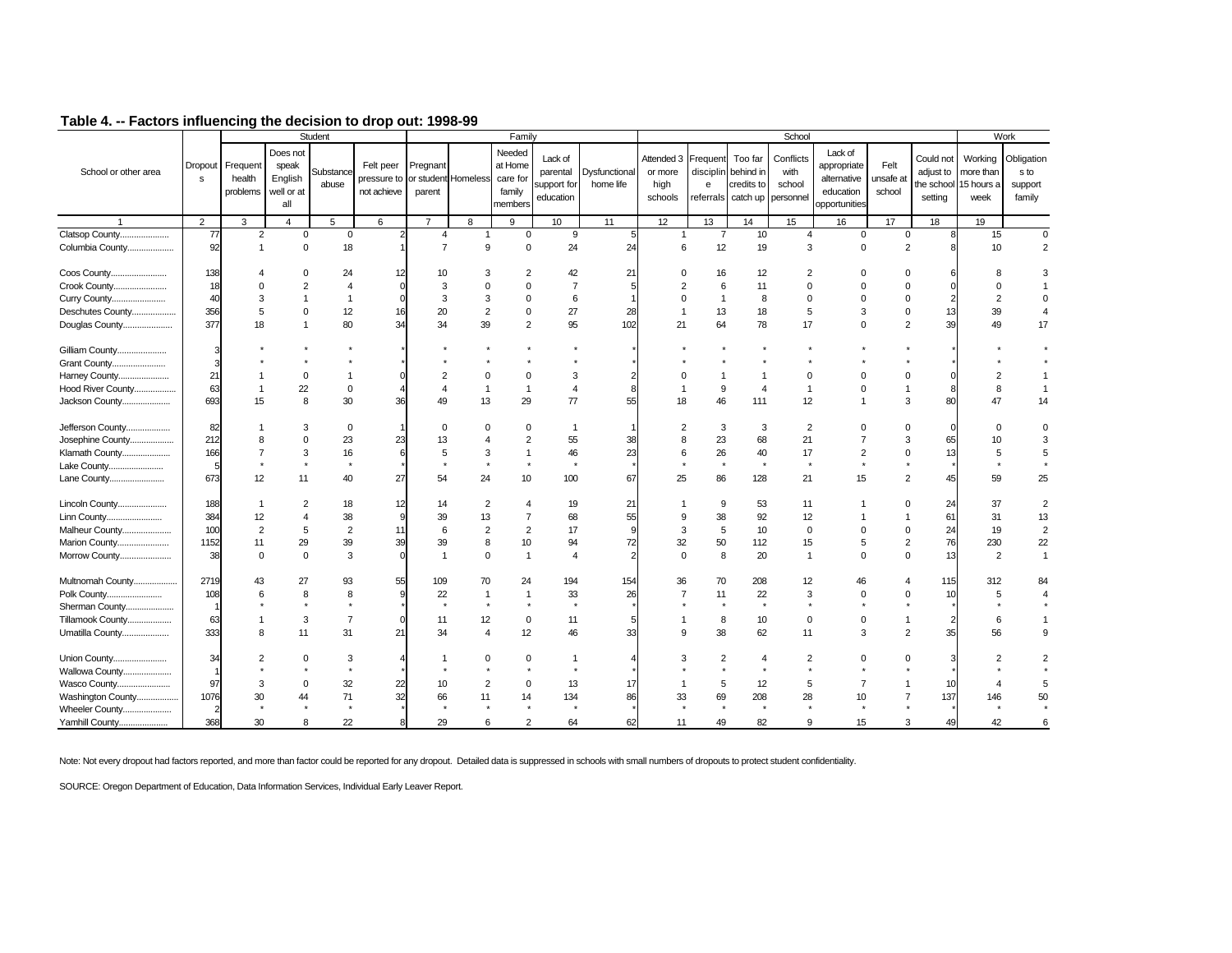|                                |                |                                |                                                   | Student            |                                                                      |                          |            | Family                                             |                                     |                                     |                                                   |            |                                              | School                                                      |                                                                     |                             |                                               |                                        | Work                                    |
|--------------------------------|----------------|--------------------------------|---------------------------------------------------|--------------------|----------------------------------------------------------------------|--------------------------|------------|----------------------------------------------------|-------------------------------------|-------------------------------------|---------------------------------------------------|------------|----------------------------------------------|-------------------------------------------------------------|---------------------------------------------------------------------|-----------------------------|-----------------------------------------------|----------------------------------------|-----------------------------------------|
| School or other area           | Dropout<br>s   | Frequent<br>health<br>problems | Does not<br>speak<br>English<br>well or at<br>all | Substance<br>abuse | Felt peer Pregnant<br>pressure to or student Homeless<br>not achieve | parent                   |            | Needed<br>at home<br>care for<br>family<br>members | Lack of<br>support for<br>education | parental Dysfunctional<br>home life | Attended 3 Frequent<br>or more<br>high<br>schools | e          | Too far<br>disciplin behind in<br>credits to | Conflicts<br>with<br>school<br>referrals catch up personnel | Lack of<br>appropriate<br>alternative<br>education<br>opportunities | Felt<br>unsafe at<br>school | Could not<br>the school 15 hours a<br>setting | Working<br>adjust to more than<br>week | Obligation<br>s to<br>support<br>family |
|                                | $\overline{2}$ | 3                              |                                                   | 5                  | 6                                                                    | $\overline{\phantom{a}}$ | R          | 9                                                  | 10 <sup>°</sup>                     | 11                                  | 12                                                | 13         | 14                                           | 15                                                          | 16                                                                  | 17                          | 18                                            | 19                                     | 20                                      |
| Oregon Statewide Totals        | 10,622         | 253                            | 218                                               | 700                | 440                                                                  | 628                      | 252        | 138                                                | 1,304                               | 1,039                               | 267                                               | 761        | 1,584                                        | 242                                                         | 130                                                                 | 52                          | 975                                           | 1,303                                  | 292                                     |
| Male<br>Female                 | 5,969<br>4,653 | 84<br>169                      | 138<br>80                                         | 458<br>242         | 250<br>190                                                           | 95<br>533                | 145<br>107 | 56<br>82                                           | 712<br>592                          | 532<br>507                          | 146<br>121                                        | 592<br>169 | 978<br>606                                   | 176<br>66                                                   | 84<br>46                                                            | 32<br>20                    | 590<br>385                                    | 783<br>520                             | 165<br>127                              |
|                                |                |                                |                                                   |                    |                                                                      |                          |            |                                                    |                                     |                                     |                                                   |            |                                              |                                                             |                                                                     |                             |                                               |                                        |                                         |
| White                          | 7,875          | 217                            | 20                                                | 551                | 331                                                                  | 456                      | 200        | 87                                                 | 1,010                               | 828                                 | 210                                               | 590        | 1,267                                        | 189                                                         | 89                                                                  | 39                          | 767                                           | 904                                    | 146                                     |
| Black                          | 432            | 6                              | $\Omega$                                          | 23                 | 13                                                                   | 38                       |            |                                                    | 25                                  | 25                                  | 11                                                | 20         | 48                                           |                                                             | 12                                                                  | $\mathbf 0$                 | 36                                            | 35                                     | 6                                       |
| Hispanic                       | 1,604          | 19                             | 185                                               | 87                 | 59                                                                   | 294                      | 42         | 36                                                 | 204                                 | 132                                 | 30                                                | 118        | 192                                          | 37                                                          | 16                                                                  | 10                          | 109                                           | 294                                    | 127                                     |
| Asian/Pacific Islander         | 346            | 3                              | 12                                                | 12                 | 19                                                                   | 39                       | 3          | 3                                                  | 16                                  | 17                                  | 8                                                 | 10         | 40                                           | 3                                                           |                                                                     |                             | 30                                            | 39                                     | 10                                      |
| American Indian/Alaskan Native | 345            |                                |                                                   | 23                 | 18                                                                   | 30                       |            |                                                    | 46                                  | 37                                  | 8                                                 | 22         | 35                                           | 9                                                           | 9                                                                   | $\overline{2}$              | 32                                            | 30                                     |                                         |
| Race unknown                   | 20             |                                | $\mathbf 0$                                       |                    |                                                                      |                          |            |                                                    | 3                                   |                                     | $\Omega$                                          |            | $\overline{2}$                               |                                                             |                                                                     | $\Omega$                    |                                               |                                        |                                         |
| Grade 9                        | 1,823          | 50                             | 57                                                | 98                 | 94                                                                   | 73                       | 33         | 23                                                 | 263                                 | 192                                 | 27                                                | 175        | 153                                          | 42                                                          | 20                                                                  | 8                           | 180                                           | 117                                    | 48                                      |
| Grade10                        | 2,413          | 61                             | 76                                                | 184                | 130                                                                  | 135                      | 66         | 24                                                 | 392                                 | 317                                 | 49                                                | 223        | 359                                          | 64                                                          | 31                                                                  | 19                          | 249                                           | 244                                    | 79                                      |
| Grade11                        | 2,712          | 67                             | 59                                                | 196                | 117                                                                  | 184                      | 76         | 27                                                 | 343                                 | 279                                 | 84                                                | 194        | 481                                          | 82                                                          | 43                                                                  | 16                          | 252                                           | 406                                    | 82                                      |
| Grade12                        | 3,405          | 67                             | 26                                                | 188                | 87                                                                   | 195                      | 65         | 61                                                 | 282                                 | 227                                 | 100                                               | 152        | 534                                          | 48                                                          | 30                                                                  | 8                           | 272                                           | 475                                    | 70                                      |
| Grade 13                       | 222            | 6                              | $\Omega$                                          | 30                 |                                                                      | 38                       |            | 3                                                  | 20                                  | 18                                  |                                                   | 14         | 49                                           | 6                                                           |                                                                     |                             |                                               | 56                                     | 11                                      |
| Unclassified                   | 47             | ◠                              |                                                   |                    |                                                                      | 3                        |            | $\Omega$                                           |                                     |                                     |                                                   | 3          | 8                                            |                                                             |                                                                     |                             |                                               |                                        |                                         |

#### **Table 5. -- Factors influencing the decision to drop out, by sex, race/ethnicity, and grade: 1998-99**

Note: Not every dropout had factors reported, and more than factor could be reported for any dropout.

SOURCE: Oregon Department of Education, Data Information Services, Individual Early Leaver Report.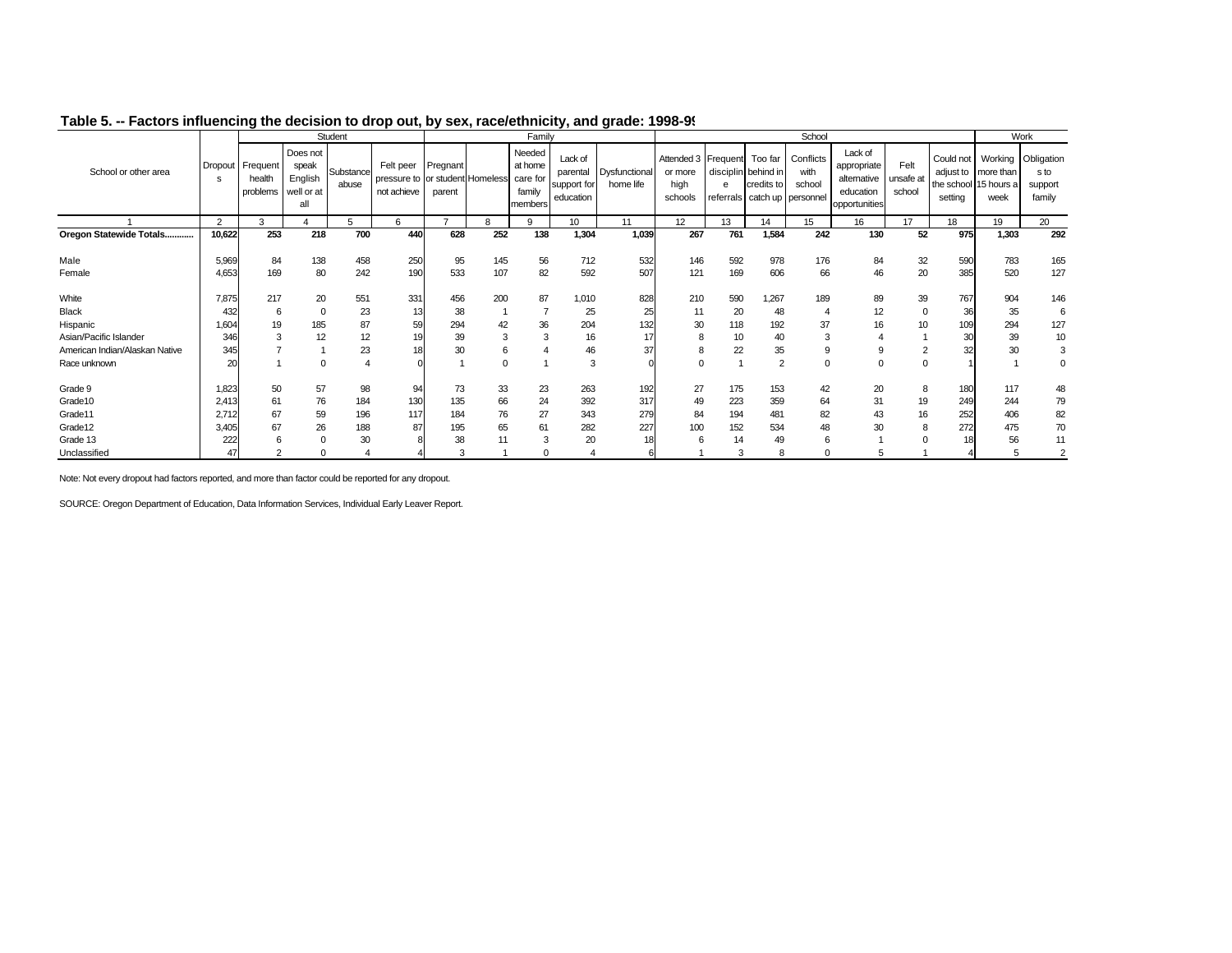|                              |                                  |                | Non-dropout leavers                               |             |                                |                | <b>Dropouts</b>                   |                                           |                      |                                              |
|------------------------------|----------------------------------|----------------|---------------------------------------------------|-------------|--------------------------------|----------------|-----------------------------------|-------------------------------------------|----------------------|----------------------------------------------|
| School or other area         | October 1,<br>1998<br>Membership | Total          | Sent to child-<br>caring<br>facility <sup>1</sup> | Deceased    | Registered<br>home<br>schooler | Total          | Withdrew<br>during<br>school year | Did not<br>return from<br>summer<br>break | Dropout rate<br>(% ) | Former<br>dropouts<br>returning to<br>school |
|                              | 2                                | 3              | $\overline{4}$                                    | 5           | 6                              | $\overline{7}$ | 8                                 | 9                                         | 10                   | 11                                           |
| Oregon Statewide Totals      | 85,229                           | 179            | 36                                                | 15          | 128                            | 900            | 644                               | 256                                       | 1.06                 | 111                                          |
| Agnes Stewart Middle School  | 453                              | 2              | $\mathbf 0$                                       | $\mathbf 0$ | $\overline{c}$                 | 4              | 0                                 | $\overline{4}$                            | 0.88                 | $\mathbf 0$                                  |
| Alice Ott Middle School      | 576                              | 0              | 0                                                 | 0           | 0                              | 5              | 5                                 | $\Omega$                                  | 0.87                 | 0                                            |
| Arlington Elem School        | 24                               |                | $\Omega$                                          |             | 0                              | 3              | 3                                 | 0                                         | 12.50                | $\Omega$                                     |
| Armand Larive Middle School  | 292                              | 0              | $\mathbf 0$                                       | $\mathbf 0$ | 0                              | $\overline{c}$ | 2                                 | $\Omega$                                  | 0.68                 | 0                                            |
| Ashland Middle School        | 568                              | $\Omega$       | $\Omega$                                          | $\Omega$    | $\Omega$                       | $\overline{7}$ | 4                                 | 3                                         | 1.23                 | 0                                            |
|                              |                                  |                |                                                   |             |                                |                |                                   |                                           |                      |                                              |
| Astoria Middle School        | 393                              | 0              | 0                                                 | 0           | 0                              | 5              |                                   | 4                                         | 1.27                 | 0                                            |
| Athena-Weston Middle School  | 117                              | $\Omega$       | 0                                                 | $\Omega$    | 0                              | 2              | 2                                 | $\Omega$                                  | 1.71                 | 0                                            |
| Athey Creek Middle School    | 508                              | $\Omega$       | $\Omega$                                          | $\Omega$    | $\Omega$                       | 2              | $\overline{2}$                    | $\Omega$                                  | 0.39                 | $\Omega$                                     |
| Azalea Middle School         | 311                              | 6              | 2                                                 | $\Omega$    |                                | 2              | 2                                 | $\sqrt{ }$                                | 0.64                 | $\Omega$                                     |
| Baker Middle School          | 376                              | $\Omega$       | $\Omega$                                          | $\Omega$    | 0                              | 3              | 2                                 |                                           | 0.80                 | $\Omega$                                     |
|                              |                                  |                |                                                   |             |                                |                |                                   |                                           |                      |                                              |
| Beaumont Middle School       | 437                              | 0              | 0                                                 | $\Omega$    | 0                              |                |                                   | 0                                         | 0.23                 | 0                                            |
| Binnsmead Middle School      | 441                              | 3              |                                                   | $\Omega$    | 2                              |                | 5                                 | $\overline{2}$                            | 1.59                 |                                              |
| Blue Mountain Jr High School | 150                              | $\Omega$       | $\Omega$                                          | $\Omega$    | $\Omega$                       |                |                                   | $\Omega$                                  | 0.67                 | $\Omega$                                     |
| Bolton Middle School         | 324                              | 0              | $\Omega$                                          | 0           | 0                              |                |                                   | $\Omega$                                  | 0.31                 | $\Omega$                                     |
| Boring Middle School         | 274                              | $\Omega$       | 0                                                 | $\Omega$    | $\Omega$                       | 5              | 5                                 | C                                         | 1.82                 | $\Omega$                                     |
|                              |                                  |                |                                                   |             |                                |                |                                   |                                           |                      |                                              |
| Briggs Middle School         | 343                              |                |                                                   | $\Omega$    | 0                              | 2              |                                   |                                           | 0.58                 | 0                                            |
| Brixner Jr High School       | 492                              | $\Omega$       | $\Omega$                                          | $\Omega$    | $\Omega$                       | 11             | 8                                 | 3                                         | 2.24                 |                                              |
| Broadway Middle School       | 292                              | $\Omega$       | 0                                                 | $\Omega$    | $\Omega$                       | 9              | 5                                 | 4                                         | 3.08                 | $\Omega$                                     |
| Cal Young Middle School      | 379                              | 0              | 0                                                 | $\Omega$    | 0                              | 3              | 3                                 | $\Omega$                                  | 0.79                 | $\Omega$                                     |
| Calapooia Middle School      | 504                              | $\Omega$       | $\Omega$                                          | $\Omega$    | $\Omega$                       |                | $\Omega$                          |                                           | 0.20                 | 10                                           |
|                              |                                  |                |                                                   |             |                                |                |                                   |                                           |                      |                                              |
| Canyonville Elem School      | 63                               | 0              | O                                                 | $\Omega$    | 0                              |                |                                   | $\Omega$                                  | 1.59                 | 0                                            |
| Carlton Elementary School    | 79                               | $\Omega$       | $\Omega$                                          | $\Omega$    | $\Omega$                       |                | $\Omega$                          |                                           | 1.27                 | $\Omega$                                     |
| Cascade Jr High School       | 365                              | $\Omega$       | 0                                                 | $\Omega$    | $\Omega$                       | 2              | $\overline{2}$                    | $\sqrt{ }$                                | 0.55                 |                                              |
| Cascade Middle School        | 352                              | $\overline{2}$ | 2                                                 | $\Omega$    | 0                              |                | 0                                 |                                           | 0.28                 |                                              |
| Cascade Middle School        | 521                              | 3              |                                                   |             |                                | 3              | 3                                 | C                                         | 0.58                 | $\Omega$                                     |
|                              |                                  |                |                                                   |             |                                |                |                                   |                                           |                      |                                              |
| Cedar Park Middle School     | 682                              |                | O                                                 | O           |                                | 2              |                                   |                                           | 0.29                 |                                              |
| Cedar Ridge Middle School    | 282                              | $\Omega$       | $\Omega$                                          | $\Omega$    | $\mathbf 0$                    | 2              | 2                                 | $\mathbf 0$                               | 0.71                 | $\Omega$                                     |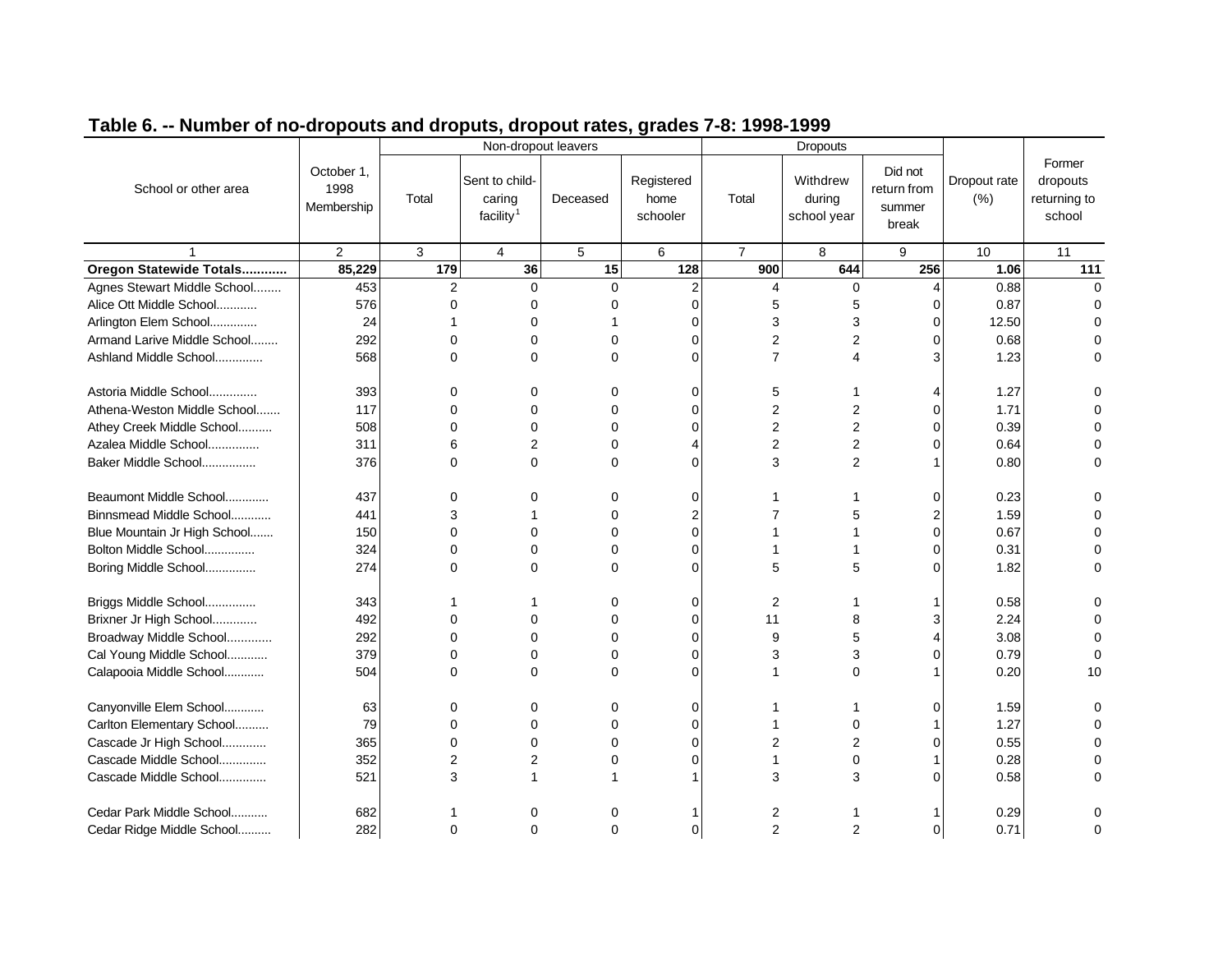|                                |                                  |                | Non-dropout leavers                               |            |                                |                | <b>Dropouts</b>                   |                                           |                      |                                              |
|--------------------------------|----------------------------------|----------------|---------------------------------------------------|------------|--------------------------------|----------------|-----------------------------------|-------------------------------------------|----------------------|----------------------------------------------|
| School or other area           | October 1,<br>1998<br>Membership | Total          | Sent to child-<br>caring<br>facility <sup>1</sup> | Deceased   | Registered<br>home<br>schooler | Total          | Withdrew<br>during<br>school year | Did not<br>return from<br>summer<br>break | Dropout rate<br>(% ) | Former<br>dropouts<br>returning to<br>school |
|                                | 2                                | $\mathbf{3}$   | $\overline{4}$                                    | $\sqrt{5}$ | $\,6\,$                        | $\overline{7}$ | 8                                 | 9                                         | 10                   | 11                                           |
| Centennial Middle School       | 888                              | $\overline{c}$ | $\Omega$                                          | 1          |                                | 10             | $\overline{7}$                    | $\overline{3}$                            | 1.13                 | $\mathbf 0$                                  |
| Central Middle School          | 294                              | $\overline{2}$ |                                                   | 0          |                                | 2              | 2                                 | $\Omega$                                  | 0.68                 | 2                                            |
| Chapman Elem School            | 135                              | 1              |                                                   | $\Omega$   | $\Omega$                       | $\overline{2}$ | 2                                 | 0                                         | 1.48                 | $\Omega$                                     |
| Chehalem Valley Middle School  | 396                              | 0              | 0                                                 | $\Omega$   | $\Omega$                       | 3              | 0                                 | 3                                         | 0.76                 | 0                                            |
| Chenowith Middle School        | 169                              | $\Omega$       | $\Omega$                                          | $\Omega$   | 0                              |                |                                   | 0                                         | 0.59                 | $\Omega$                                     |
| Chiloquin High School          | 106                              | $\Omega$       | $\Omega$                                          | $\Omega$   | $\Omega$                       | 2              | 2                                 | 0                                         | 1.89                 |                                              |
| Clara Brownell Middle School   | 175                              | $\Omega$       | $\Omega$                                          | 0          | $\Omega$                       | 18             | 13                                | 5                                         | 10.29                | ი                                            |
| Colton Middle School           | 149                              | $\Omega$       | $\Omega$                                          | $\Omega$   | $\Omega$                       | 1              |                                   | ∩                                         | 0.67                 | 0                                            |
| Columbia Middle School         | 254                              |                | $\Omega$                                          | 0          |                                | 5              |                                   |                                           | 1.97                 | 0                                            |
| Conestoga Middle School        | 731                              | 1              | $\Omega$                                          | $\Omega$   |                                | 5              |                                   | ∩                                         | 0.68                 | $\Omega$                                     |
| Corbett High School            | 102                              | $\mathfrak{p}$ | 2                                                 | $\Omega$   | $\Omega$                       | $\overline{2}$ | 2                                 | 0                                         | 1.96                 | 0                                            |
| Creswell Middle School         | 234                              | $\Omega$       | $\Omega$                                          | $\Omega$   |                                | 2              | 2                                 |                                           | 0.85                 | ი                                            |
| Crook County Middle School     | 493                              | 2              | $\Omega$                                          | $\Omega$   | $\overline{2}$                 |                | 0                                 |                                           | 0.20                 |                                              |
| Crossler Middle School         | 516                              | 0              | 0                                                 | 0          | 0                              |                |                                   | 0                                         | 0.19                 |                                              |
| Culver Middle School           | 87                               | 0              | $\Omega$                                          | $\Omega$   | $\Omega$                       |                |                                   | 0                                         | 1.15                 | $\Omega$                                     |
| Daly Middle School             | 164                              | $\Omega$       | $\Omega$                                          | $\Omega$   | $\Omega$                       | $\overline{2}$ | 2                                 | U                                         | 1.22                 | 0                                            |
| Days Creek School              | 52                               | 1              | $\mathbf 0$                                       | 0          |                                |                |                                   | 0                                         | 1.92                 | 0                                            |
| Dayton Jr High School          | 162                              | $\Omega$       | $\Omega$                                          | $\Omega$   | $\Omega$                       |                |                                   | ∩                                         | 0.62                 | 0                                            |
| Detroit Elem School            | 16                               | 0              | 0                                                 | $\Omega$   | $\Omega$                       |                |                                   | 0                                         | 6.25                 | 0                                            |
| Dexter D McCarty Middle School | 402                              | 0              | $\mathbf 0$                                       | 0          | 0                              | 2              | 2                                 | 0                                         | 0.50                 | $\Omega$                                     |
| Duniway Middle School          | 366                              | $\Omega$       | $\Omega$                                          | $\Omega$   | $\Omega$                       | 3              | 2                                 |                                           | 0.82                 | 0                                            |
| Estacada Jr High School        | 299                              | $\overline{2}$ | $\Omega$                                          | 0          | 2                              |                |                                   |                                           | 1.34                 | $\Omega$                                     |
| Evergreen Jr High School       | 763                              | 5              | $\Omega$                                          |            |                                |                |                                   | 0                                         | 0.13                 | $\Omega$                                     |
| F Patton Middle School         | 491                              | 3              | 0                                                 | $\Omega$   | 3                              | 3              | З                                 | $\Omega$                                  | 0.61                 | ი                                            |
| Falls City High School         | 21                               | 0              | $\Omega$                                          | $\Omega$   | $\Omega$                       | 1              |                                   | U                                         | 4.76                 | $\Omega$                                     |
| Fern Ridge Middle School       | 344                              | 8              | $\mathbf 0$                                       | 0          | 8                              | 14             |                                   |                                           | 4.07                 |                                              |
| Fernwood Middle School         | 358                              |                | $\Omega$                                          | O          |                                | 3              |                                   |                                           | 0.84                 | $\Omega$                                     |
| Five Oaks Middle School        | 734                              | $\overline{2}$ | $\Omega$                                          | $\Omega$   | $\overline{2}$                 | 19             | 9                                 | 10                                        | 2.59                 |                                              |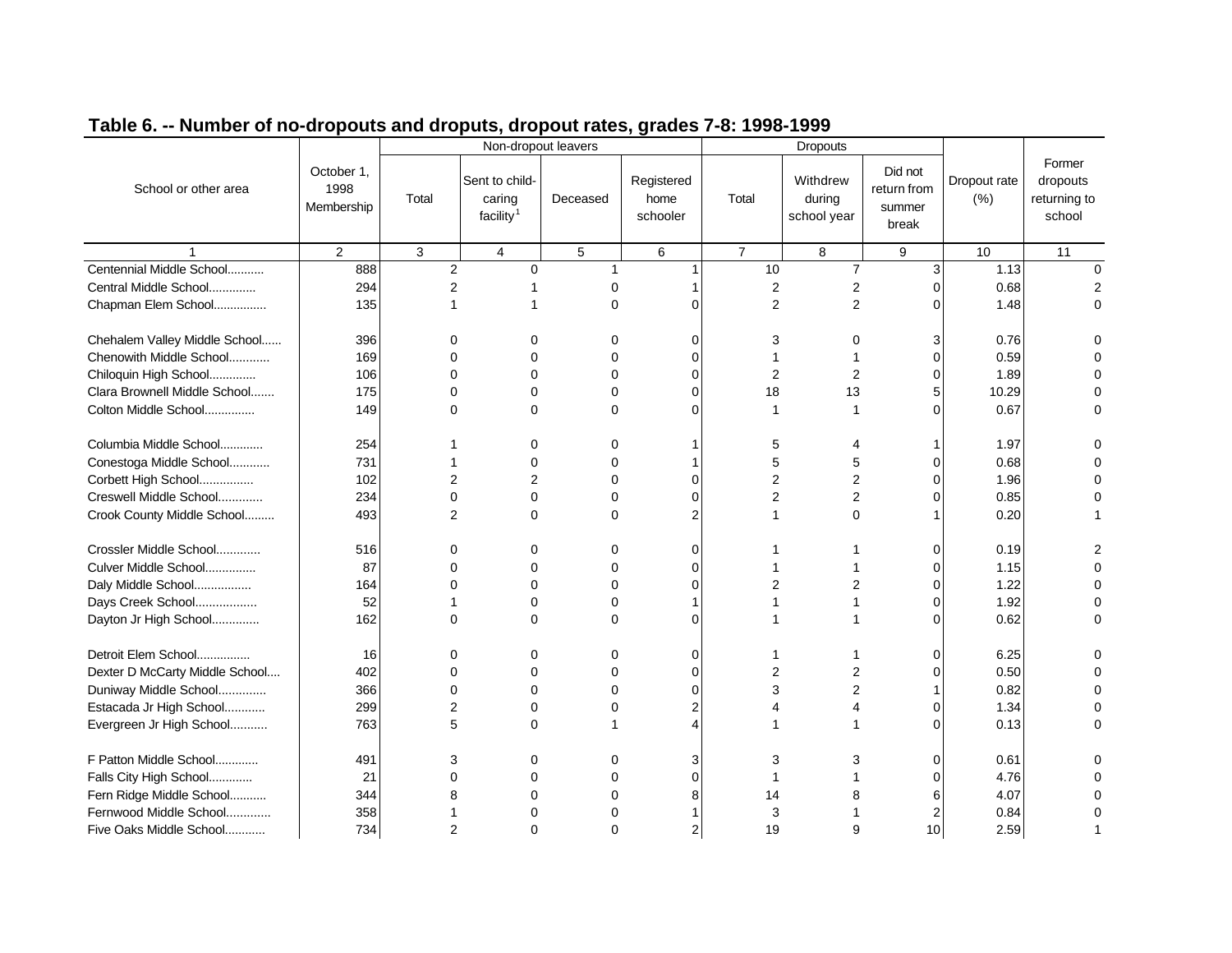|                                                                                    |                                  |                    | Non-dropout leavers                               |             |                                |                           | <b>Dropouts</b>                   |                                           |                      |                                              |
|------------------------------------------------------------------------------------|----------------------------------|--------------------|---------------------------------------------------|-------------|--------------------------------|---------------------------|-----------------------------------|-------------------------------------------|----------------------|----------------------------------------------|
| School or other area                                                               | October 1,<br>1998<br>Membership | Total              | Sent to child-<br>caring<br>facility <sup>1</sup> | Deceased    | Registered<br>home<br>schooler | Total                     | Withdrew<br>during<br>school year | Did not<br>return from<br>summer<br>break | Dropout rate<br>(% ) | Former<br>dropouts<br>returning to<br>school |
| $\mathbf{1}$                                                                       | $\overline{c}$                   | 3                  | $\overline{4}$                                    | 5           | 6                              | $\overline{7}$            | 8                                 | 9                                         | 10                   | 11                                           |
| Fleming Middle School<br>Floyd Light Middle School<br>French Prairie Middle School | 370<br>658<br>290                | 0<br>0<br>$\Omega$ | 0<br>$\Omega$<br>$\Omega$                         | 0<br>0<br>0 | 0<br>$\Omega$<br>$\Omega$      | 4<br>17<br>$\overline{2}$ | 4<br>14<br>2                      | $\overline{0}$<br>3<br>$\Omega$           | 1.08<br>2.58<br>0.69 |                                              |
| George Middle School                                                               | 377                              | 0                  | $\Omega$                                          | 0           | C                              | 19                        | 16                                | 3                                         | 5.04                 |                                              |
| Glendale High School                                                               | 89                               | $\Omega$           | $\Omega$                                          | 0           | C                              | 1                         | $\mathbf{1}$                      | $\Omega$                                  | 1.12                 |                                              |
| Glide Middle School                                                                | 187                              | 0                  | 0                                                 | 0           | 0                              |                           |                                   | $\overline{0}$                            | 0.53                 |                                              |
| Gordon Russell Mddle School                                                        | 587                              | 3                  | $\Omega$                                          |             | 2                              | 5                         | 3                                 | 2                                         | 0.85                 |                                              |
| Gregory Heights Middle School                                                      | 524                              |                    |                                                   | $\Omega$    | $\Omega$                       |                           |                                   | $\Omega$                                  | 0.19                 |                                              |
| Hamlin Middle School                                                               | 352                              | 0                  | $\Omega$                                          | 0           | $\sqrt{ }$                     | 9                         | 9                                 | $\Omega$                                  | 2.56                 |                                              |
| Harriet Tubman Middle School                                                       | 337                              | $\Omega$           | $\Omega$                                          | $\Omega$    | C                              | 6                         | 5                                 |                                           | 1.78                 |                                              |
| Harrisburg Elem School                                                             | 112                              | 0                  | $\Omega$                                          | 0           | $\Omega$                       | 2                         | 2                                 | $\Omega$                                  | 1.79                 |                                              |
| Hauton B Lee Middle School                                                         | 474                              | 0                  | $\Omega$                                          | 0           | $\Omega$                       | 12                        | 5                                 | 7                                         | 2.53                 |                                              |
| Hedrick Middle School                                                              | 915                              | 5                  |                                                   | $\Omega$    |                                | 13                        | 4                                 | 9                                         | 1.42                 | 2                                            |
| Henley Middle School                                                               | 424                              | 2                  |                                                   | 0           |                                | 5                         | 5                                 | $\Omega$                                  | 1.18                 |                                              |
| Highland Park Middle School                                                        | 721                              | 1                  | $\Omega$                                          | $\Omega$    |                                | $\overline{2}$            | 2                                 | $\Omega$                                  | 0.28                 |                                              |
| Highland View Middle                                                               | 340                              | 0                  | $\Omega$                                          | 0           | $\Omega$                       | 3                         | 2                                 | 1                                         | 0.88                 | 2                                            |
| Houck Middle School                                                                | 575                              |                    | $\Omega$                                          | $\Omega$    |                                | 6                         |                                   | 5                                         | 1.04                 |                                              |
| Hugh Hartman Middle School                                                         | 389                              |                    | $\Omega$                                          | 0           |                                | 3                         |                                   | 2                                         | 0.77                 | $\cap$                                       |
| Inza R. Wood Middle School                                                         | 412                              | 0                  | $\Omega$                                          | $\Omega$    | C                              |                           |                                   | $\Omega$                                  | 0.97                 |                                              |
| J B Thomas Jr High School                                                          | 527                              | $\Omega$           | $\Omega$                                          | $\Omega$    | C                              | 6                         | 5                                 |                                           | 1.14                 |                                              |
| J W Poynter Jr High School                                                         | 620                              | 0                  | 0                                                 | 0           | $\Omega$                       | 4                         |                                   | $\Omega$                                  | 0.65                 |                                              |
| Jackson Middle School                                                              | 565                              |                    | $\Omega$                                          | 0           |                                | 7                         |                                   | 6                                         | 1.24                 |                                              |
| James Monroe Middle School                                                         | 440                              | 0                  | $\Omega$                                          | 0           | ∩                              | 1                         |                                   | $\Omega$                                  | 0.23                 |                                              |
| Jefferson County Middle School                                                     | 460                              | 3                  | 0                                                 | 0           | 3                              | 29                        | 9                                 | 20                                        | 6.30                 |                                              |
| Jefferson Middle School                                                            | 165                              | 0                  | $\Omega$                                          | $\Omega$    | $\sqrt{ }$                     | 1                         |                                   | $\Omega$                                  | 0.61                 |                                              |
| John C. Fremont Jr High School                                                     | 571                              | 0                  | 0                                                 | 0           | 0                              | 1                         |                                   | $\Omega$                                  | 0.18                 |                                              |
| John F Kennedy Middle School                                                       | 368                              |                    | $\Omega$                                          | $\Omega$    | $\mathbf{1}$                   | 3                         | $\overline{c}$                    | $1 \mid$                                  | 0.82                 | $\Omega$                                     |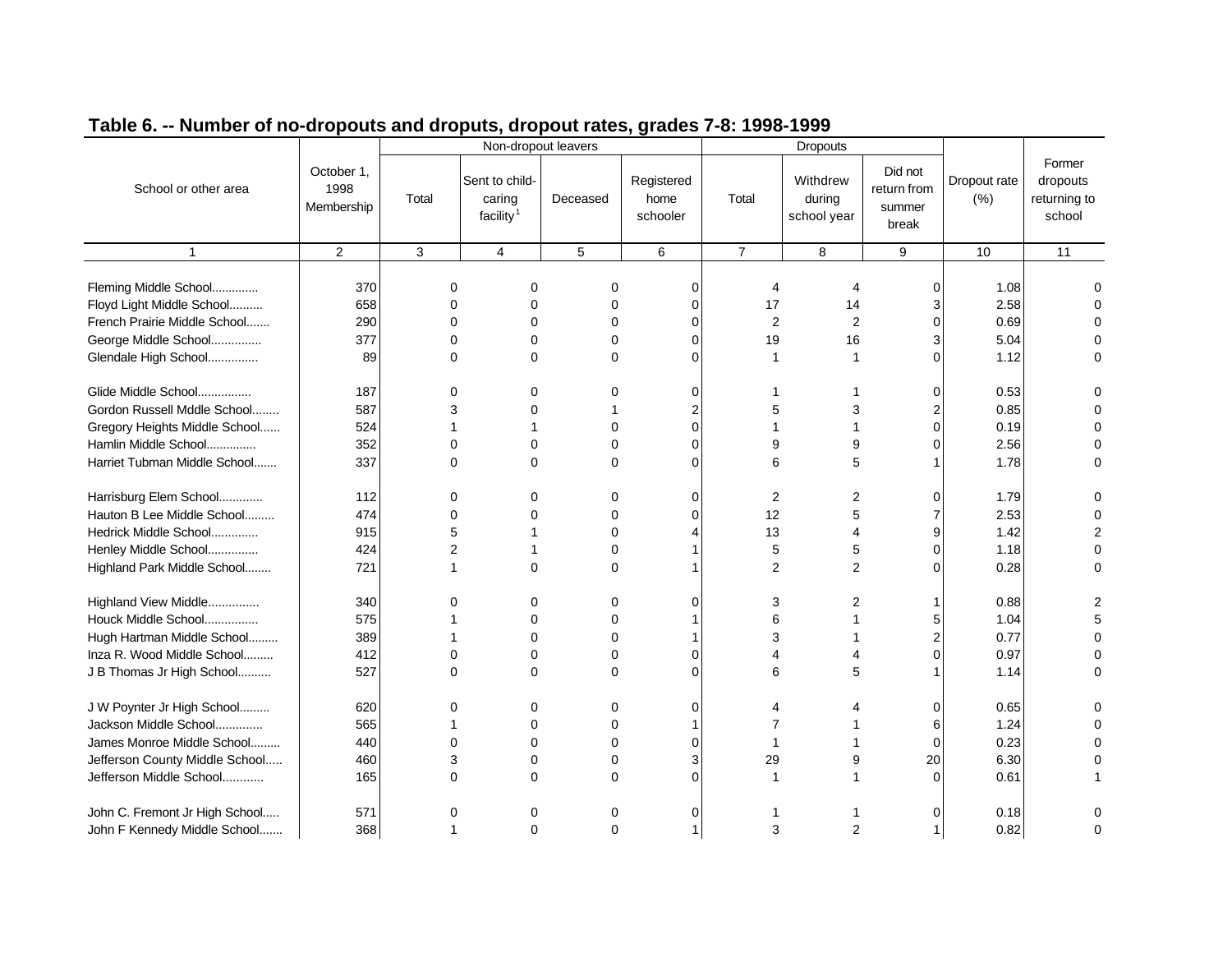| Table 6. -- Number of no-dropouts and droputs, dropout rates, grades 7-8: 1998-1999 |  |
|-------------------------------------------------------------------------------------|--|
|                                                                                     |  |

|                              |                                  |             | Non-dropout leavers                               |            |                                |                | Dropouts                          |                                           |                     |                                              |
|------------------------------|----------------------------------|-------------|---------------------------------------------------|------------|--------------------------------|----------------|-----------------------------------|-------------------------------------------|---------------------|----------------------------------------------|
| School or other area         | October 1,<br>1998<br>Membership | Total       | Sent to child-<br>caring<br>facility <sup>1</sup> | Deceased   | Registered<br>home<br>schooler | Total          | Withdrew<br>during<br>school year | Did not<br>return from<br>summer<br>break | Dropout rate<br>(%) | Former<br>dropouts<br>returning to<br>school |
|                              | 2                                | 3           | $\overline{4}$                                    | $\sqrt{5}$ | 6                              | $\overline{7}$ | 8                                 | 9                                         | 10                  | 11                                           |
| Joseph Lane Jr High School   | 524                              | 0           | $\Omega$                                          | 0          | 0                              | $\overline{c}$ | $\overline{2}$                    | $\mathbf 0$                               | 0.38                | $\Omega$                                     |
| Judson Middle School         | 542                              | 2           | 0                                                 |            |                                |                | 1                                 | $\Omega$                                  | 0.18                | 3                                            |
| Kellogg Middle School        | 458                              | 1           |                                                   | $\Omega$   | $\Omega$                       | 3              | 2                                 |                                           | 0.66                | $\Omega$                                     |
| La Pine Middle School        | 235                              | 4           | 0                                                 | 0          |                                | 6              | 5                                 |                                           | 2.55                | O                                            |
| Lake Oswego Jr High School   | 615                              | 0           | $\Omega$                                          | 0          | 0                              | 3              | 1                                 | $\overline{2}$                            | 0.49                |                                              |
| Lane Middle School           | 432                              |             |                                                   | $\Omega$   | $\Omega$                       | 15             | 14                                |                                           | 3.47                |                                              |
| Lebanon Middle School        | 287                              |             | $\Omega$                                          |            | $\Omega$                       | $\overline{2}$ | 2                                 | $\mathbf 0$                               | 0.70                |                                              |
| Leslie Middle School         | 557                              | 1           | $\Omega$                                          | $\Omega$   |                                | 3              | 3                                 | $\Omega$                                  | 0.54                | 3                                            |
| Lincoln Jr High School       | 190                              | $\Omega$    | $\Omega$                                          | $\Omega$   | $\Omega$                       |                |                                   | $\mathbf 0$                               | 0.53                | $\Omega$                                     |
| Lincoln Middle School        | 434                              | 0           | 0                                                 | 0          | 0                              |                |                                   | 0                                         | 0.23                | 0                                            |
| Lincoln Savage Middle School | 347                              |             | $\Omega$                                          |            | $\Omega$                       | 5              | 5                                 | $\Omega$                                  | 1.44                | $\Omega$                                     |
| Lorna Byrne Middle School    | 243                              | $\Omega$    | $\Omega$                                          | $\Omega$   | $\Omega$                       | 7              |                                   | 3                                         | 2.88                |                                              |
| Lost River High School       | 108                              | $\Omega$    | $\Omega$                                          | $\Omega$   | $\Omega$                       | 3              | $\overline{2}$                    |                                           | 2.78                | $\Omega$                                     |
| Lowell High School           | 32                               | 0           | 0                                                 | 0          | 0                              |                |                                   | 0                                         | 3.13                | 0                                            |
| Mapleton High School         | 58                               | 1           |                                                   | 0          | $\Omega$                       |                |                                   | $\mathbf 0$                               | 1.72                | $\Omega$                                     |
| Mark Twain Elem School       | 321                              | $\mathbf 0$ | $\mathbf 0$                                       | 0          | $\Omega$                       | 7              | 2                                 | 5                                         | 2.18                | 0                                            |
| McLoughlin Jr High School    | 486                              | $\Omega$    | $\Omega$                                          | 0          | 0                              | 4              | 2                                 | 2                                         | 0.82                |                                              |
| McLoughlin Jr High School    | 974                              |             | $\Omega$                                          | $\Omega$   |                                | 14             | 8                                 | 6                                         | 1.44                |                                              |
| Meadow Park Middle School    | 771                              | 3           | 0                                                 | 0          | 3                              |                | 0                                 | -1                                        | 0.13                | 2                                            |
| Memorial Middle School       | 345                              | 1           | 0                                                 | 0          | 1                              |                |                                   | $\mathbf 0$                               | 1.16                | 3                                            |
| Mohawk High School           | 46                               | $\Omega$    | $\Omega$                                          | 0          | $\Omega$                       | 2              | 2                                 | $\Omega$                                  | 4.35                | $\Omega$                                     |
| Molalla Grade School         | 431                              | $\Omega$    | $\Omega$                                          | $\Omega$   | $\Omega$                       | 4              | 4                                 | $\Omega$                                  | 0.93                | $\Omega$                                     |
| Mountain View Intermediate   | 603                              | 5           | 2                                                 | 0          | 3                              | 5              | 5                                 | $\Omega$                                  | 0.83                |                                              |
| Mt Tabor Middle School       | 454                              | $\Omega$    | $\Omega$                                          | 0          | $\Omega$                       | 10             | 8                                 | $\overline{2}$                            | 2.20                |                                              |
| Neil Armstrong Middle School | 733                              | 2           |                                                   | 0          |                                | 29             | 27                                | $\overline{c}$                            | 3.96                |                                              |
| Newport Middle School        | 331                              | 0           | $\Omega$                                          | 0          | 0                              | 2              | $\overline{2}$                    | $\mathbf 0$                               | 0.60                |                                              |
| Ninety-One Elem School       | 124                              | $\Omega$    | $\Omega$                                          | 0          | 0                              |                |                                   | $\Omega$                                  | 0.81                | $\Omega$                                     |
| North Albany Middle School   | 381                              | $\Omega$    | $\Omega$                                          | $\Omega$   | $\Omega$                       |                | $\Omega$                          | $\mathbf 1$                               | 0.26                | Δ                                            |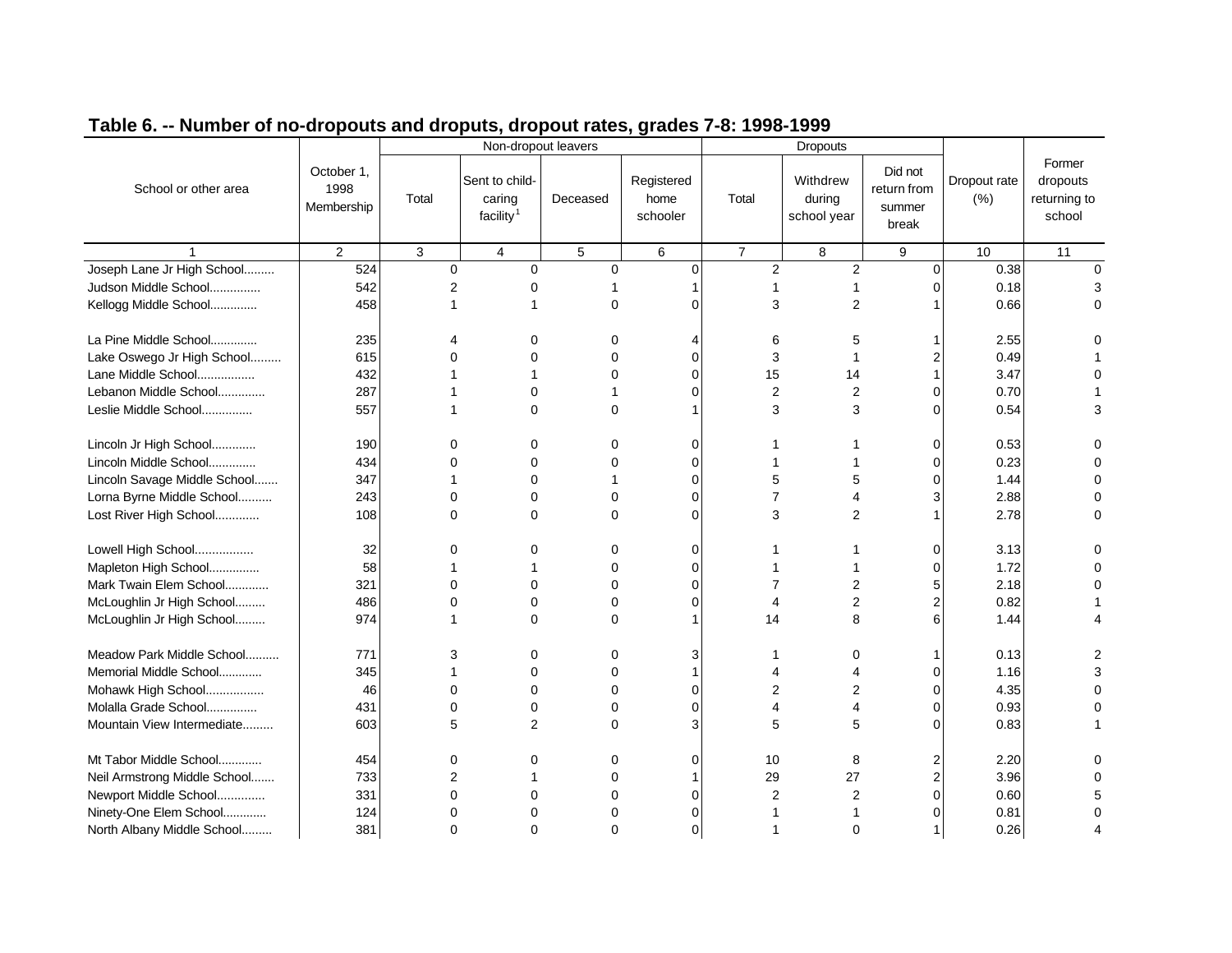#### 1 2 3 4 5 6 7 8 9 10 11 October 1, 1998 Membership School or other area Non-dropout leavers Dropouts Total Sent to childcaring facility $1$ Deceased Registered home schooler Total Withdrew during school year Did not return from summer break Dropout rate (%) returning to North Douglas Elem School........... | 82 0 0 0 0 0 0 1 1 0 1.22 0

Former dropouts

school

| North Marion Middle School        | 274   |                |              |   |   |    |    |    | 1.46  |              |
|-----------------------------------|-------|----------------|--------------|---|---|----|----|----|-------|--------------|
| North Middle School               | 487   |                |              |   |   |    |    |    | 1.44  |              |
| Nyssa Middle School               | 190   |                |              |   |   |    |    | U  | 1.05  |              |
| Oaklea Middle School              | 345   | 3              | U            |   | વ |    |    |    | 0.29  |              |
| Oakridge High School              | 166   | 3              | 2            |   |   |    |    | ი  | 0.60  |              |
| Obsidian Middle School            | 469   | $\overline{2}$ |              |   |   |    |    |    | 1.28  |              |
| Ockley Green Middle School        | 358   | 0              |              |   |   |    |    |    | 1.68  |              |
| Ogden Middle School               | 556   | ი              |              |   |   |    |    |    | 0.36  |              |
| Ontario Middle School             | 441   | 0              | ∩            |   |   |    |    |    | 0.23  |              |
| Parkrose Middle School            | 552   | 2              |              |   |   | 16 |    | 10 | 2.90  |              |
| Parrish Middle School             | 455   |                |              |   |   | 3  |    | 0  | 0.66  | 10           |
| Paul R Ackerman Middle School     | 736   |                |              |   |   |    |    |    | 0.14  | 0            |
| Pilot Butte Middle School         | 646   |                |              |   |   | 24 |    | 15 | 3.72  |              |
| Pleasant Hill Jr High School      | 225   |                | $\Omega$     | ∩ |   | 2  |    |    | 0.89  |              |
| Ponderosa Middle School           | 471   | 0              |              |   |   | 10 |    |    | 2.12  |              |
| Portsmouth Middle School          | 293   | 2              |              |   |   | 6  | 2  |    | 2.05  |              |
| PPS Alternative Programs          | 753*  | 3              |              |   |   | 78 | 62 | 16 | 10.36 |              |
| Prospect High School              | 22    | 0              | 0            |   |   |    |    | 0  | 4.55  |              |
| Raymond A Brown Jr High           | 699   | 0              | $\Omega$     | ∩ |   | 8  |    |    | 1.14  |              |
| Renne Middle School               | 388   |                |              |   |   | 3  | 2  |    | 0.77  |              |
| Reynolds Middle School            | 453   | 2              |              |   |   | 13 | 13 |    | 2.87  |              |
| Riddle High School                | 77    | U              |              |   |   |    |    |    | 1.30  |              |
| Salem-Keizer Alternative Programs | $15*$ | ი              |              |   |   | 3  | 2  |    | 20.00 |              |
| Sandstone Middle School           | 362   | <sup>0</sup>   | <sup>n</sup> | n |   | 2  |    |    | 0.55  |              |
| Scenic Middle School              | 531   | 0              |              | 0 | 0 |    |    | 3  | 1.32  |              |
| Sellwood Middle School            | 354   | 0              | 0            | 0 | 0 | 3  | 3  | 0  | 0.85  | <sup>0</sup> |
|                                   |       |                |              |   |   |    |    |    |       |              |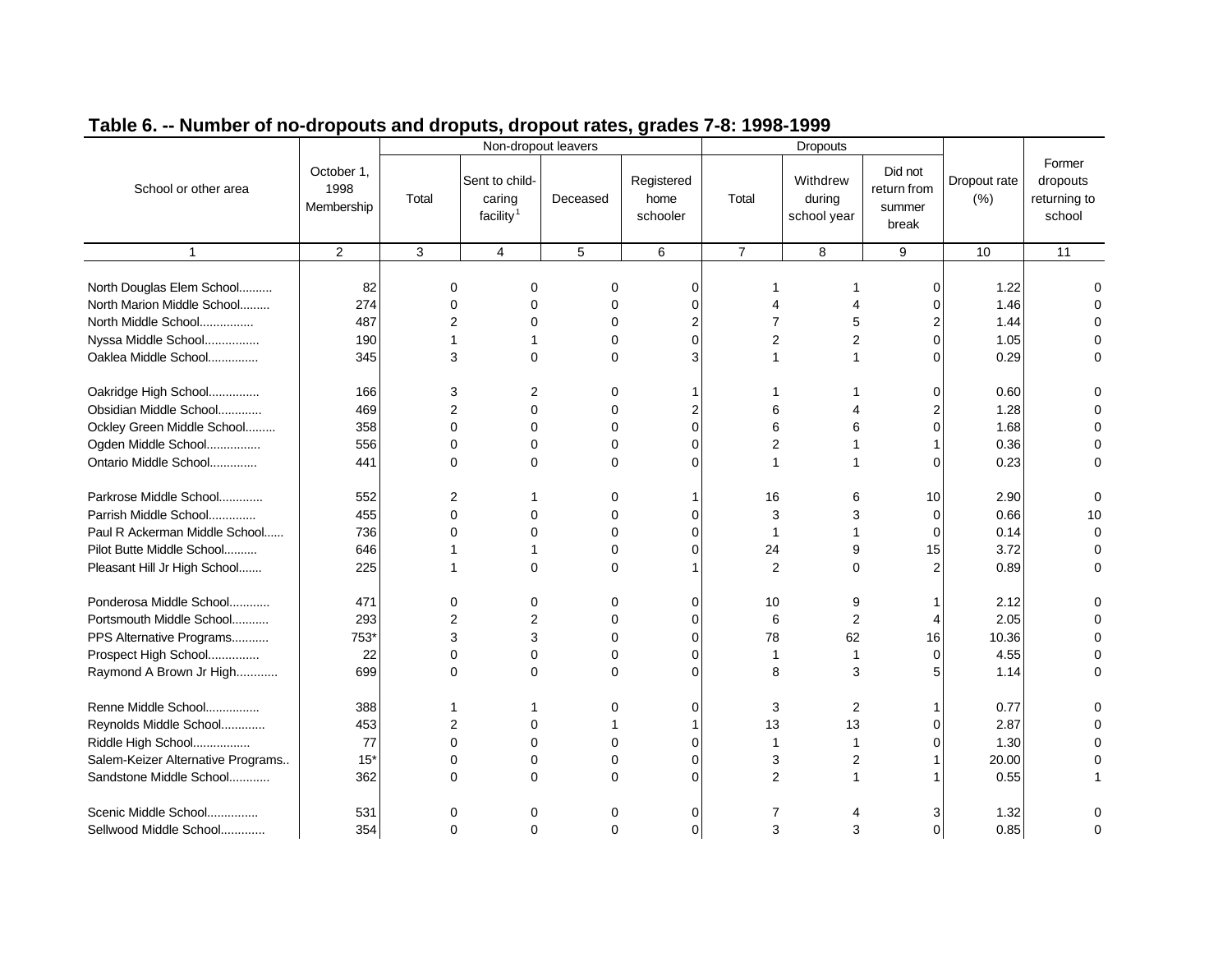|                                 |                                  |                | Non-dropout leavers                               |            |                                |                | Dropouts                          |                                           |                     |                                              |
|---------------------------------|----------------------------------|----------------|---------------------------------------------------|------------|--------------------------------|----------------|-----------------------------------|-------------------------------------------|---------------------|----------------------------------------------|
| School or other area            | October 1,<br>1998<br>Membership | Total          | Sent to child-<br>caring<br>facility <sup>1</sup> | Deceased   | Registered<br>home<br>schooler | Total          | Withdrew<br>during<br>school year | Did not<br>return from<br>summer<br>break | Dropout rate<br>(%) | Former<br>dropouts<br>returning to<br>school |
|                                 | $\overline{2}$                   | $\mathbf{3}$   | $\overline{4}$                                    | $\sqrt{5}$ | 6                              | $\overline{7}$ | 8                                 | 9                                         | 10                  | 11                                           |
| Shasta Middle School            | 422                              | 1              | 1                                                 | $\Omega$   | $\Omega$                       | 4              | 4                                 | $\Omega$                                  | 0.95                | $\Omega$                                     |
| Sherwood Intermediate           | 374                              |                | $\Omega$                                          | $\Omega$   |                                |                |                                   | $\Omega$                                  | 0.27                | $\Omega$                                     |
| Sisters Middle School           | 169                              | $\Omega$       | $\Omega$                                          | 0          | $\Omega$                       | 2              |                                   |                                           | 1.18                | $\Omega$                                     |
| Siuslaw Middle School           | 303                              |                | 0                                                 | 0          |                                |                |                                   | ∩                                         | 0.33                | ი                                            |
| South Lane Academy              | $19*$                            | $\Omega$       | $\Omega$                                          | $\Omega$   | $\Omega$                       |                |                                   |                                           | 5.26                | $\Omega$                                     |
| South Middle School             | 400                              | 6              | $\Omega$                                          | $\Omega$   | 6                              | 5              |                                   |                                           | 1.25                |                                              |
| Spencer Butte Middle School     | 317                              | 1              | 0                                                 |            | $\Omega$                       | 2              | 2                                 |                                           | 0.63                | ი                                            |
| Springfield Middle School       | 186                              | $\Omega$       | $\Omega$                                          | $\Omega$   | $\Omega$                       | 1              | $\Omega$                          |                                           | 0.54                | 0                                            |
| St Helens Jr High School        | 489                              | 0              | O                                                 | 0          | 0                              | 3              | 2                                 |                                           | 0.61                | 0                                            |
| Stayton Middle School           | 253                              | 0              | $\Omega$                                          | $\Omega$   | 0                              | $\overline{2}$ |                                   |                                           | 0.79                | $\Omega$                                     |
| Stephens Middle School          | 708                              |                | O                                                 | $\Omega$   |                                | 10             |                                   |                                           | 1.41                |                                              |
| Sunridge Middle Schol           | 613                              | 3              | O                                                 | $\Omega$   | 3                              | 10             | 5                                 | 5                                         | 1.63                | ი                                            |
| Sunrise Jr High School          | 704                              | 0              | $\Omega$                                          | $\Omega$   | $\Omega$                       | $\overline{2}$ | 2                                 | U                                         | 0.28                | 0                                            |
| Sunset Middle School            | 357                              | 0              | 0                                                 | 0          | 0                              | 6              | 6                                 | 0                                         | 1.68                | 0                                            |
| Sutherlin Middle School         | 233                              | 0              | $\Omega$                                          | 0          | $\Omega$                       |                |                                   | 0                                         | 0.43                | $\Omega$                                     |
| Sweet Home Jr High School       | 462                              | 0              | $\Omega$                                          | $\Omega$   | 0                              |                |                                   |                                           | 0.22                |                                              |
| Talent Middle School            | 429                              | $\overline{2}$ | $\Omega$                                          | 0          | 2                              | 10             | 10                                |                                           | 2.33                | 0                                            |
| Talmadge Middle School          | 414                              | 1              | $\Omega$                                          | $\Omega$   |                                | 5              |                                   |                                           | 1.21                | 0                                            |
| The Dalles Middle School        | 318                              |                | $\Omega$                                          | 0          |                                | 5              | 5                                 | 0                                         | 1.57                | 0                                            |
| Theodore Roosevelt Middle       | 518                              | 0              | 0                                                 | 0          | 0                              | 14             |                                   | 5                                         | 2.70                | $\Omega$                                     |
| Thomas Fowler Middle School     | 609                              |                | $\Omega$                                          | 0          |                                |                |                                   | 0                                         | 0.16                | 0                                            |
| Thomas Jefferson Middle School  | 303                              | 0              | $\Omega$                                          | $\Omega$   | $\Omega$                       |                |                                   | ∩                                         | 0.33                | $\Omega$                                     |
| Thora B. Gardiner Middle School | 514                              | 0              | $\Omega$                                          | 0          | $\Omega$                       | 7              | 2                                 | 5                                         | 1.36                | $\Omega$                                     |
| Thurston Middle School          | 345                              | 0              | $\Omega$                                          | 0          | 0                              | 2              |                                   |                                           | 0.58                | ი                                            |
| Tillamook Jr High School        | 364                              |                | $\Omega$                                          |            | $\Omega$                       | $\overline{7}$ | 5                                 |                                           | 1.92                | $\Omega$                                     |
| Union High School               | 76                               | 0              | $\Omega$                                          | 0          | 0                              | 3              | 3                                 | 0                                         | 3.95                |                                              |
| Vale Middle School              | 163                              | $\Omega$       | $\Omega$                                          | $\Omega$   | 0                              | 2              | 2                                 | ∩                                         | 1.23                | ი                                            |
| Valor Middle School             | 231                              |                | O                                                 | $\Omega$   |                                |                |                                   | 0                                         | 0.43                | 0                                            |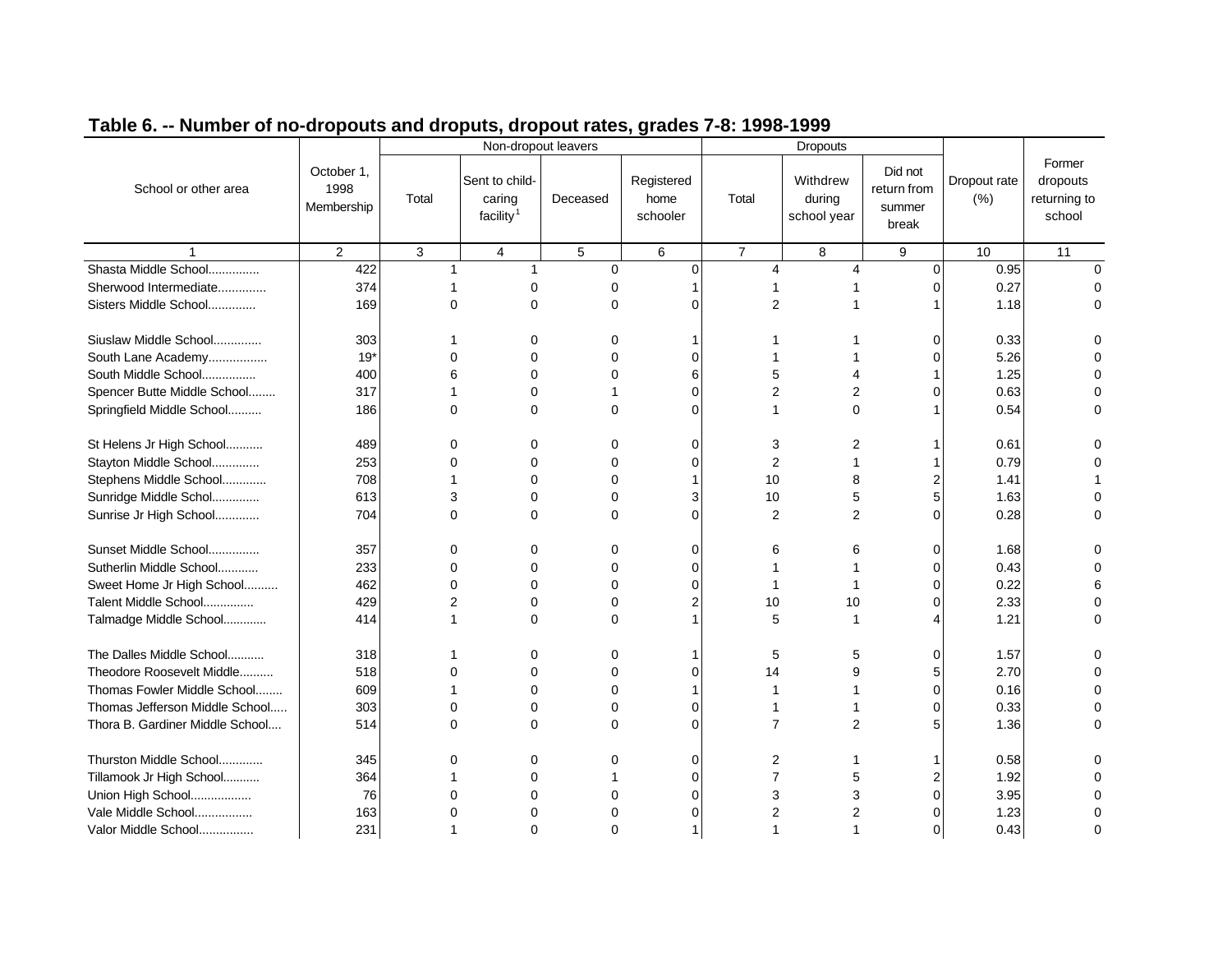| October 1,                                                                                                                |                                 |             | Non-dropout leavers                               |               |                                |                | <b>Dropouts</b>                   |                                           |                                      |                                              |
|---------------------------------------------------------------------------------------------------------------------------|---------------------------------|-------------|---------------------------------------------------|---------------|--------------------------------|----------------|-----------------------------------|-------------------------------------------|--------------------------------------|----------------------------------------------|
| School or other area                                                                                                      | 1998<br>Membership              | Total       | Sent to child-<br>caring<br>facility <sup>1</sup> | Deceased      | Registered<br>home<br>schooler | Total          | Withdrew<br>during<br>school year | Did not<br>return from<br>summer<br>break | Dropout rate<br>(% )                 | Former<br>dropouts<br>returning to<br>school |
|                                                                                                                           | 2                               | 3           | 4                                                 | 5             | 6                              | 7              | 8                                 | 9                                         | 10                                   | 11                                           |
| W L Kraxberger Middle School<br>Waldo Middle School<br>Walker Middle School                                               | 409<br>489<br>546               |             |                                                   |               | 0                              | 6<br>13<br>4   | 6                                 | $\Omega$                                  | 1.47<br>2.66<br>0.73                 |                                              |
| Walt Morey Middle School                                                                                                  | 390                             |             |                                                   |               |                                |                | 3<br>2                            |                                           | 0.51                                 |                                              |
| Warrenton Grade School                                                                                                    | 154                             |             |                                                   |               |                                | $\overline{2}$ | 2                                 |                                           | 1.30                                 | 0                                            |
| Washington Grade School<br>Welches Middle School<br>Western View Middle                                                   | 134<br>133<br>356               | 0<br>n      |                                                   | 0             | C                              |                |                                   |                                           | 0.75<br>0.75<br>1.69                 |                                              |
| Whitaker Middle<br>Whiteaker Middle School                                                                                | 490<br>848                      |             | 0                                                 | 0             |                                | 10<br>17       | 14                                |                                           | 2.04<br>2.00                         | 5                                            |
| Whitford Middle School<br>Willamina Middle<br>Winston Middle School<br>Wy'east Middle School<br>Yamhill Elementary School | 578<br>192<br>291<br>249<br>146 | 0<br>n<br>n | 0                                                 | O<br>$\Omega$ | O                              | 3<br>3         | 3<br>3                            |                                           | 0.52<br>0.52<br>1.37<br>1.20<br>0.68 | O                                            |
| No dropouts (162 schools)                                                                                                 | 17,893                          | 32          | 3                                                 | 4             | 25                             | $\Omega$       | 0                                 | 0                                         | 0.00                                 | 24                                           |

\* Net enrollment

(1) Mental health program, juvenile detention facility, substance abuse program, or certified shelter care program.

SOURCE: Oregon Department of Education, Data Information Services, Individual Early Leaver Report, Student Personnel Accounting Report.